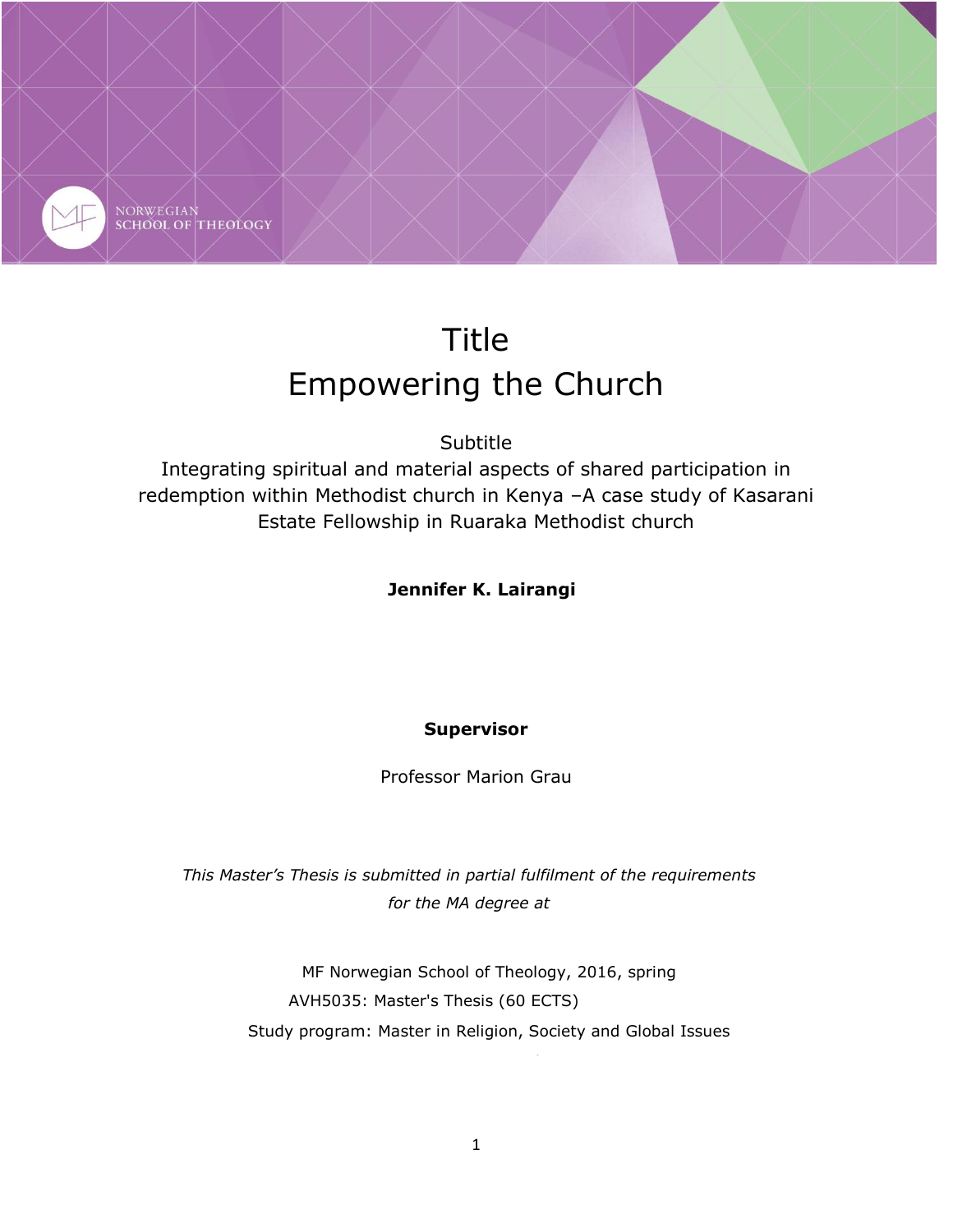### **Declaration**

I declare that this is my original work except for the literature cited, which has been dully acknowledged. This work is not a reproduction in any way whatsoever of any work presented previously for an award of a degree.

…………………………………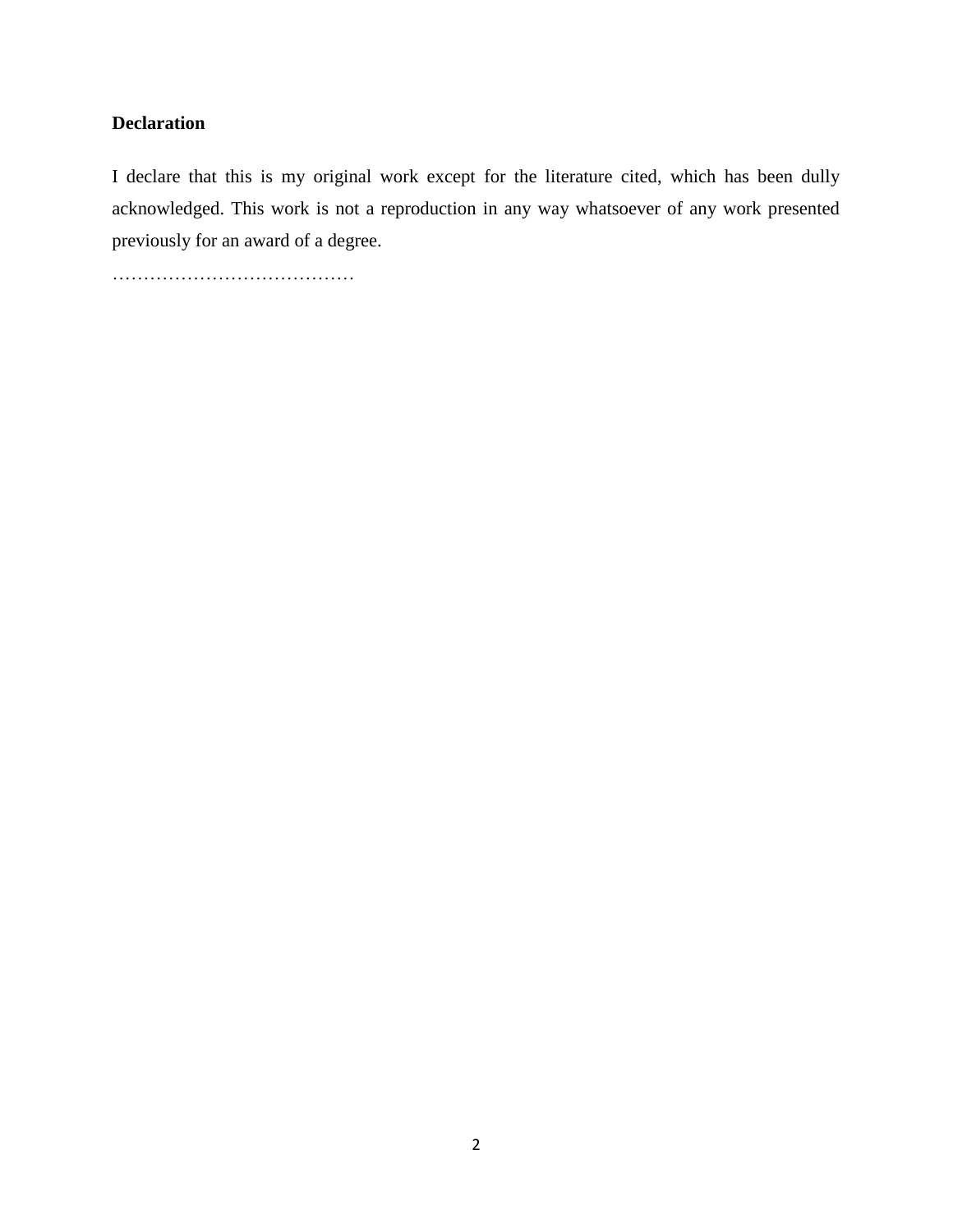# **Dedication**

This Thesis is dedicated to my lovely husband Kenneth Gitiye Kiambarua for his unfailing love, support, and concern throughout my course. Thank you Nyanya.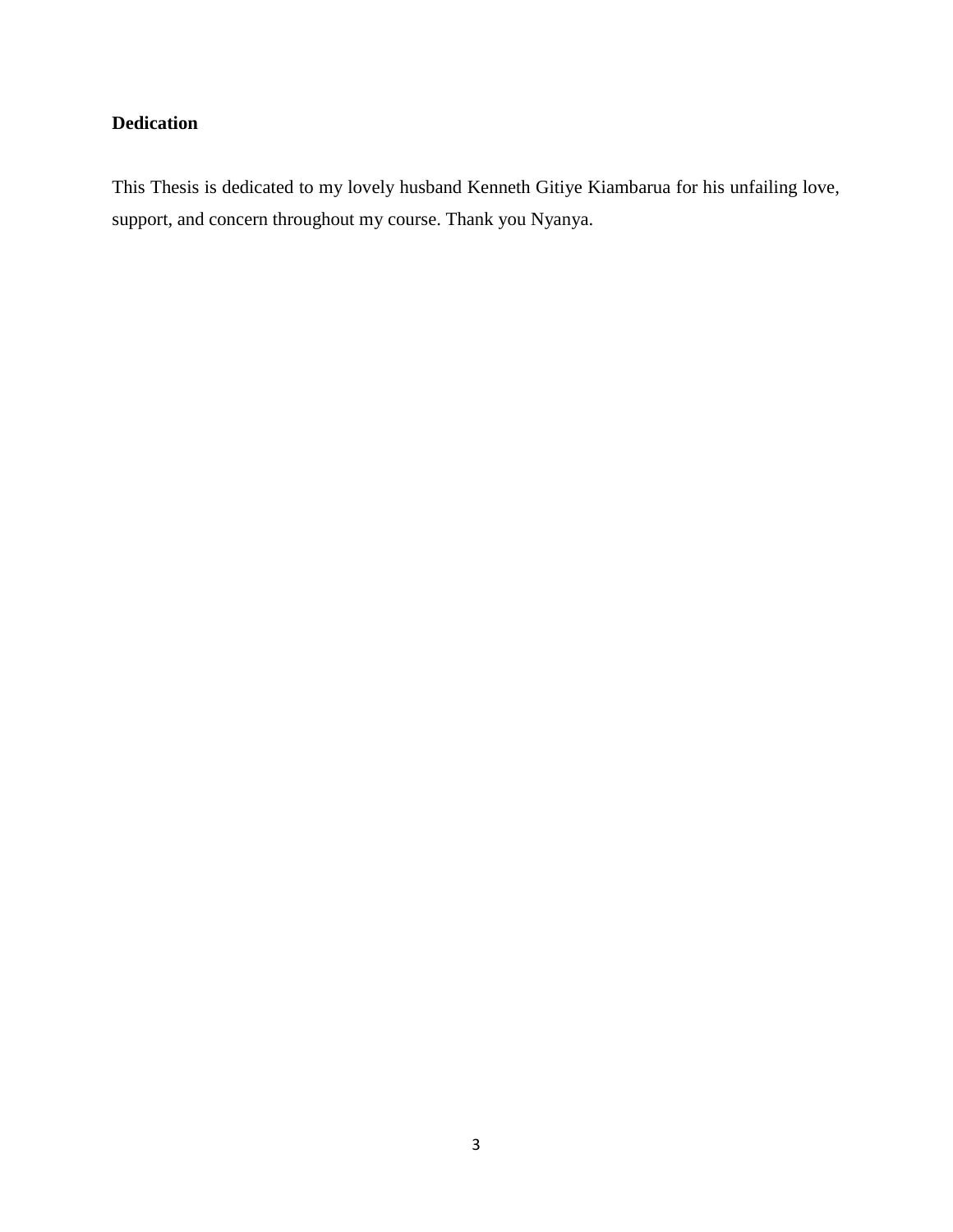#### **Acknowledgement**

This Research work could not be complete without the support of several individuals; however time and space is not sufficient to enumerate all of them but in summary I would like to appreciate them in general for their support.

Nevertheless, I must single out few of them and pay tributes to them. First and foremost l thank the Almighty God for enabling me to complete this research work. Much appreciation goes to my supervisor Prof. Grau Marion for her keen interest and guidance during the writing of this research work. The guidance from Prof. Geir Afdal, and Kjetil Fretheim during the thesis seminar came in hardy in opening my eyes on what exactly this work entailed and what was required of me; to you all I say thank you. Many thanks goes to all the MF Norwegian School of theology teaching and non-teaching staff for their kind support.

I want to thank the presiding bishop Methodist church in Kenya Rev, Joseph Ntombura for his continuous support and encouragement throughout the study. Rev, Justus Miriti who is in charge of Ruaraka Methodist church thank you very much for the support. Methodist ministers' am more than grateful for your unending support.

Kasarani estate fellowship in Ruaraka MCK l value so much the information you shared with me during the interviewing process; may God bless you all. Kenneth I highly appreciate your time and effort in editing, proof reading and formatting this work I feel greatly honored by your tireless effort, insight and input to make this work a great work.

To all my parents Mr&Mrs lairangi and Mr&Mrs Kiambarua together with all my brothers and sisters, l do appreciate your payers, encouragement and support that you have unreservedly accorded me throughout my academic journey. Your support, encouragement and love have immeasurably meant a lot in my life and studies; I am greatly indebted to all of you and I say may you be blessed forever.

I also wish to single out few of my colleagues both in school and in ministry for their encouragement, advice and positive criticism which really kept my spirit high and focused. They include; Patric Kaume, Benjamin Kiraithe, Andrew Mukaria, Joseph Mutabari and Tabitha Muthoni l am grateful for the Contributions you made to make this work a success. My deepest appreciation goes to my lovely Husband Kenneth Gitiye for all the effort, Concern, moral support and sacrifices he made to see to it that l successfully completed this work in time, thank you very much Nyanya.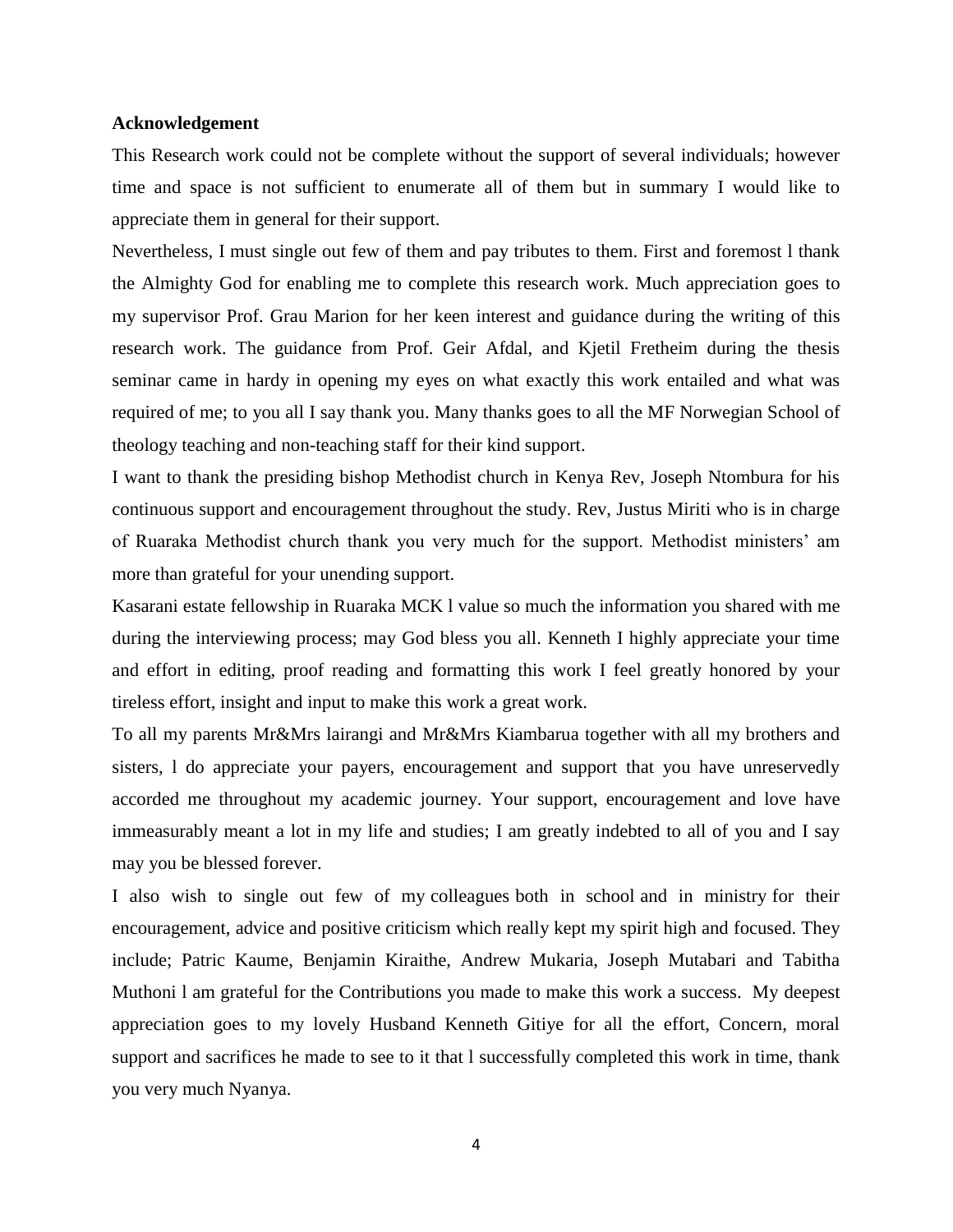# **List of Abbreviation**

| AACC:  | All African conference of churches     |
|--------|----------------------------------------|
| AMEKA: | Amemba ba kasarani (Members of kasari) |
| CUF:   | Christian Union Fellowship             |
| KeMU:  | Kenya Methodist University             |
| $KU$ : | Kenyatta University                    |
| MCK:   | Methodist church in Kenya              |
|        |                                        |

SACCO: Savings and Credits co-operative organization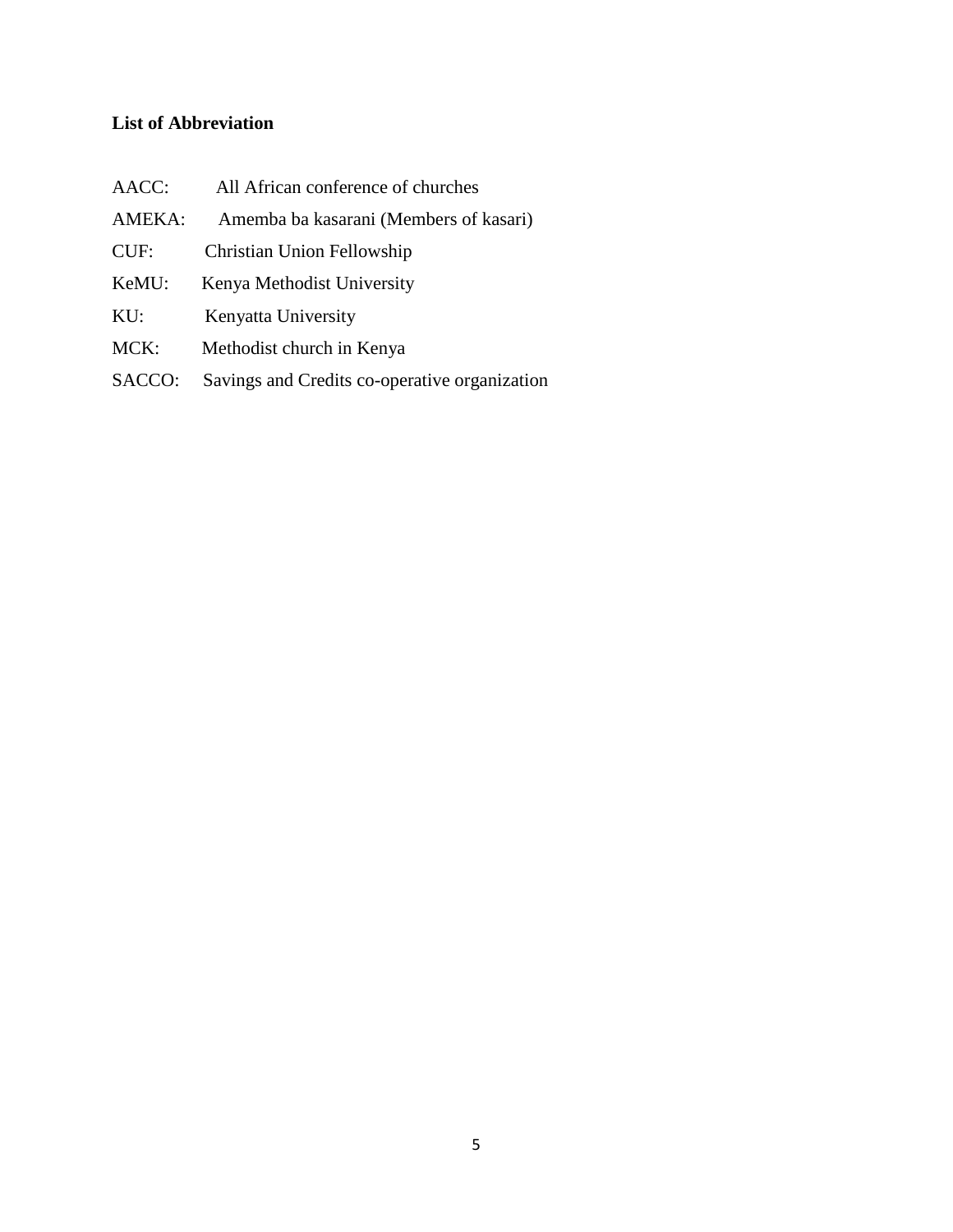# **Table of contents**

| Chapter one                                                                                |  |
|--------------------------------------------------------------------------------------------|--|
|                                                                                            |  |
|                                                                                            |  |
|                                                                                            |  |
|                                                                                            |  |
|                                                                                            |  |
|                                                                                            |  |
|                                                                                            |  |
|                                                                                            |  |
|                                                                                            |  |
|                                                                                            |  |
| <b>Chapter Two</b>                                                                         |  |
|                                                                                            |  |
|                                                                                            |  |
|                                                                                            |  |
|                                                                                            |  |
|                                                                                            |  |
|                                                                                            |  |
|                                                                                            |  |
|                                                                                            |  |
|                                                                                            |  |
| 2.4.1 Re-thinking the "better life" through developing a working theology19                |  |
| 2.4.2 Reconstructing alternative theology from the ancient theological heritage20          |  |
| 2.4.3 Church has a carrier of prophetic vision that contributes positively to the decaying |  |
|                                                                                            |  |
|                                                                                            |  |
|                                                                                            |  |
|                                                                                            |  |
|                                                                                            |  |
| Chapter three                                                                              |  |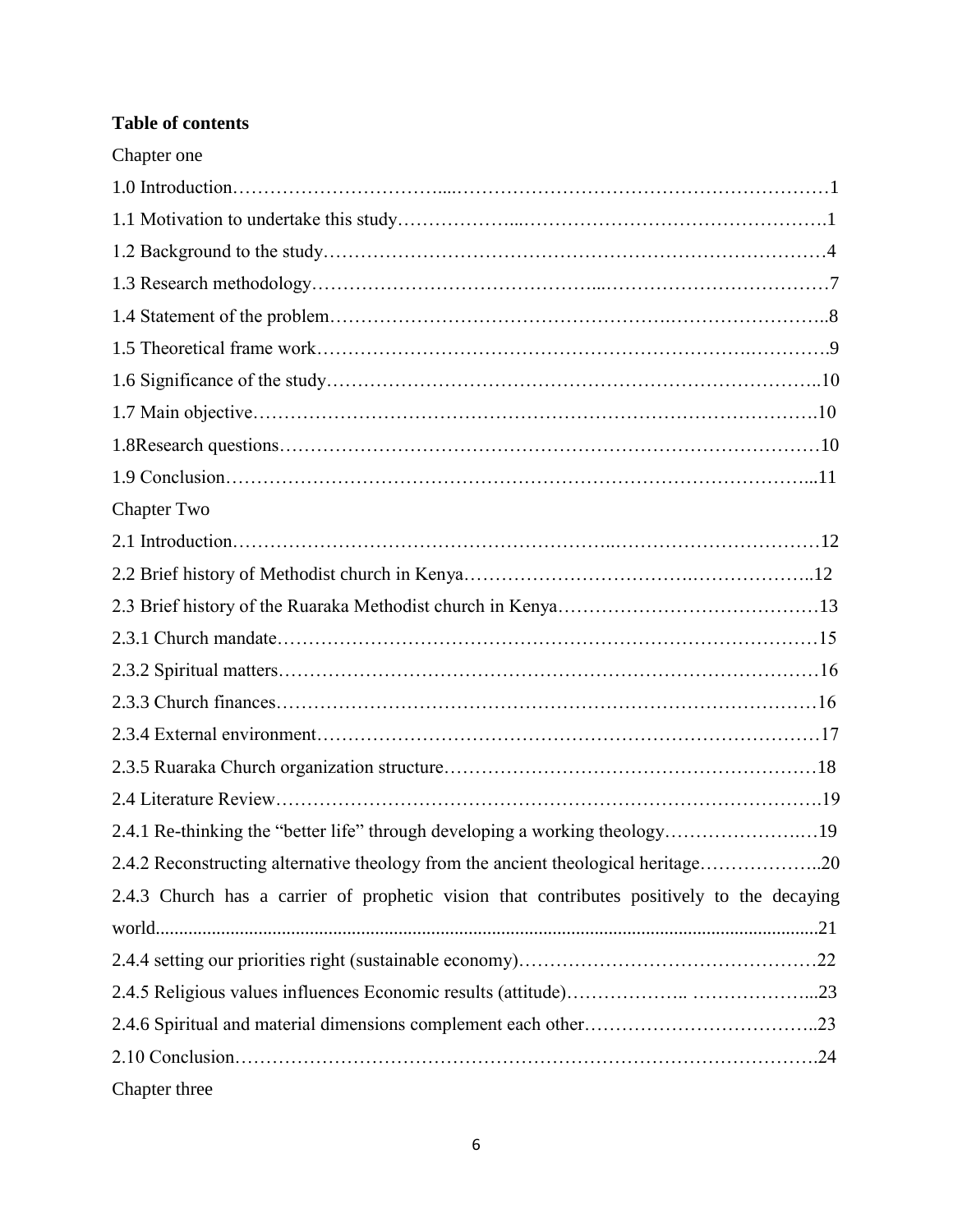# 3.1

| 3.8          |  |
|--------------|--|
|              |  |
| Chapter four |  |
| 4.1          |  |
|              |  |
|              |  |
|              |  |
|              |  |
|              |  |
|              |  |
|              |  |
|              |  |
|              |  |
|              |  |
|              |  |
|              |  |
|              |  |
|              |  |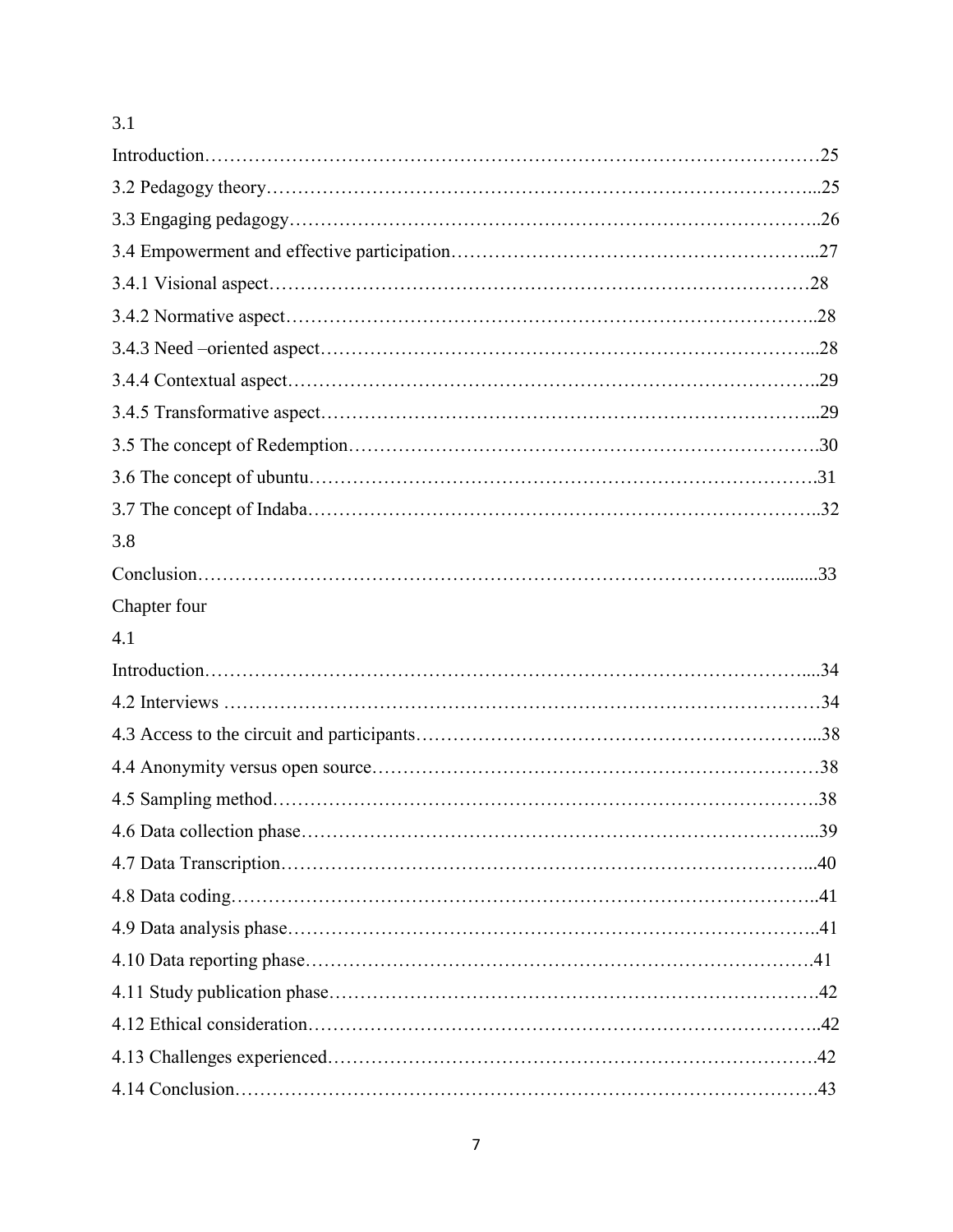# Chapter five

| 5.1                                                                                           |
|-----------------------------------------------------------------------------------------------|
|                                                                                               |
|                                                                                               |
|                                                                                               |
|                                                                                               |
|                                                                                               |
|                                                                                               |
|                                                                                               |
|                                                                                               |
| Chapter six                                                                                   |
|                                                                                               |
|                                                                                               |
|                                                                                               |
| 6.4 Empowerment as the main reason for kasarani estate fellowship engagement in economy58     |
|                                                                                               |
|                                                                                               |
|                                                                                               |
| <b>Chapter Seven</b>                                                                          |
| 7.1                                                                                           |
|                                                                                               |
| 7.2 The Wesleyan tradition paradigm: Methodist contributions on redemption sharing            |
|                                                                                               |
|                                                                                               |
|                                                                                               |
|                                                                                               |
| 7.6 Contributions from contemporary scholars to understanding and reimagining the integration |
|                                                                                               |
|                                                                                               |

Chapter eight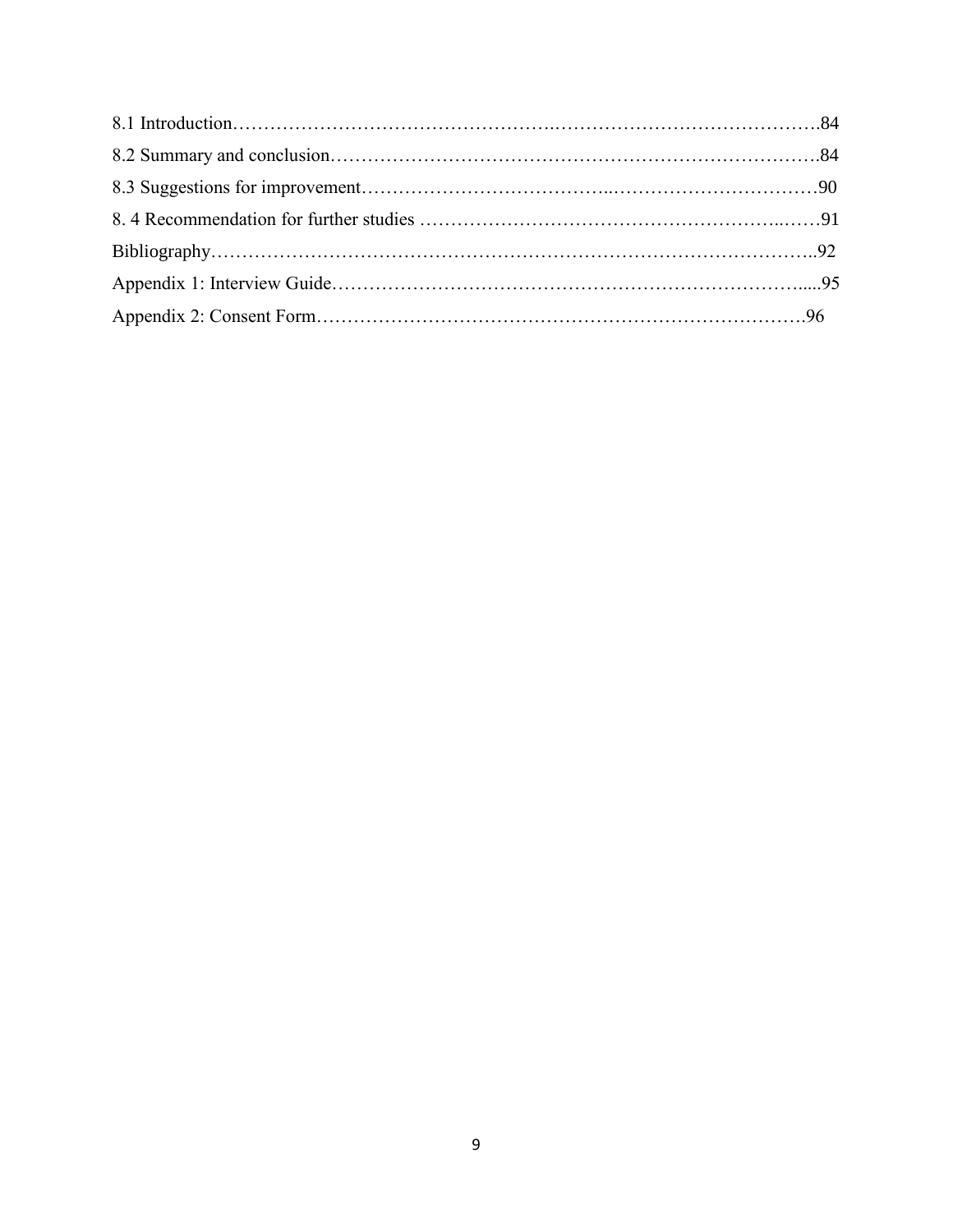#### **Abstract**

The main focus of this research work is on how Methodist church in Kenya can integrate both spiritual and material aspects of shared redemption as a way of empowering her members. The main method of data collection used is interview and the type of interview is unstructured interview. The informants were interviewed face to face using the interview questions which were prepared before interview period. The scope of study was Kasarani estate fellowship in Ruaraka Methodist church. The theoretical frame work used is Hooks pedagogy theory that embraces the main concepts of Redemption, empowerment and indaba. The study found out that the main reason for Kasarani estate fellowship engagement in economy was empowerment. The members were in economic distress and there was a need to come up with strategy on how to address the economic challenges they were facing and that is how AMEKA SACCO model was initiated. The study offers the alternative theology that integrates spiritual and material aspects of shared redemption within Methodist church in Kenya as a way of empowering her members.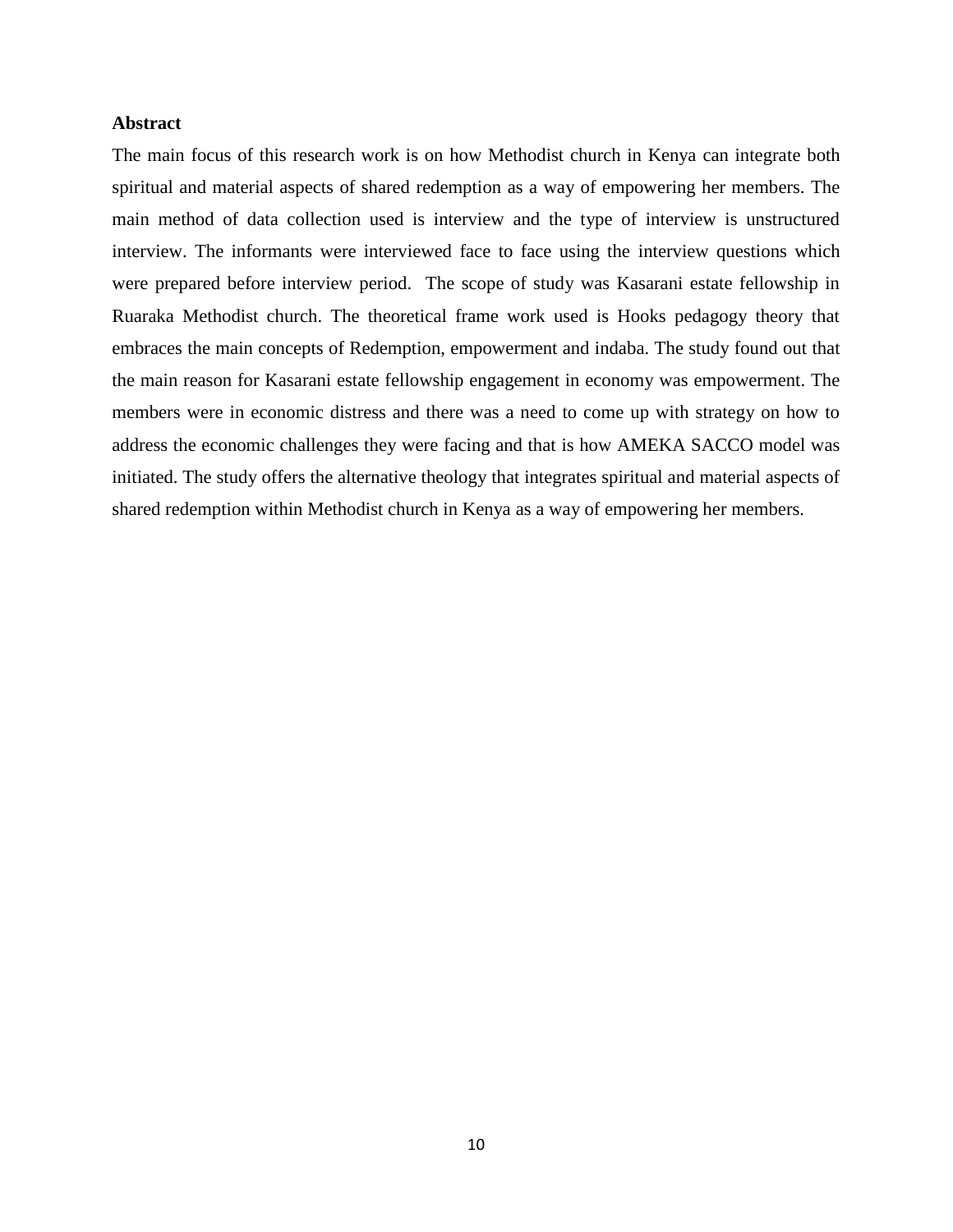### **Definition of key terms**

Spiritual: signifies something connected to or affecting human spirit or soul as opposed to the body, the earthly, and the material (Cunningham and Egan, 1996: 6) Material: refers to physical object, as opposed to something spiritual or mental [\(http://www.yourdictionary.com/material](http://www.yourdictionary.com/material) (Accessed January 5, 2016) Church: A body of believers  $(1<sup>st</sup> Cor 6)$ , a local congregation of believers (MCK SO, 1996)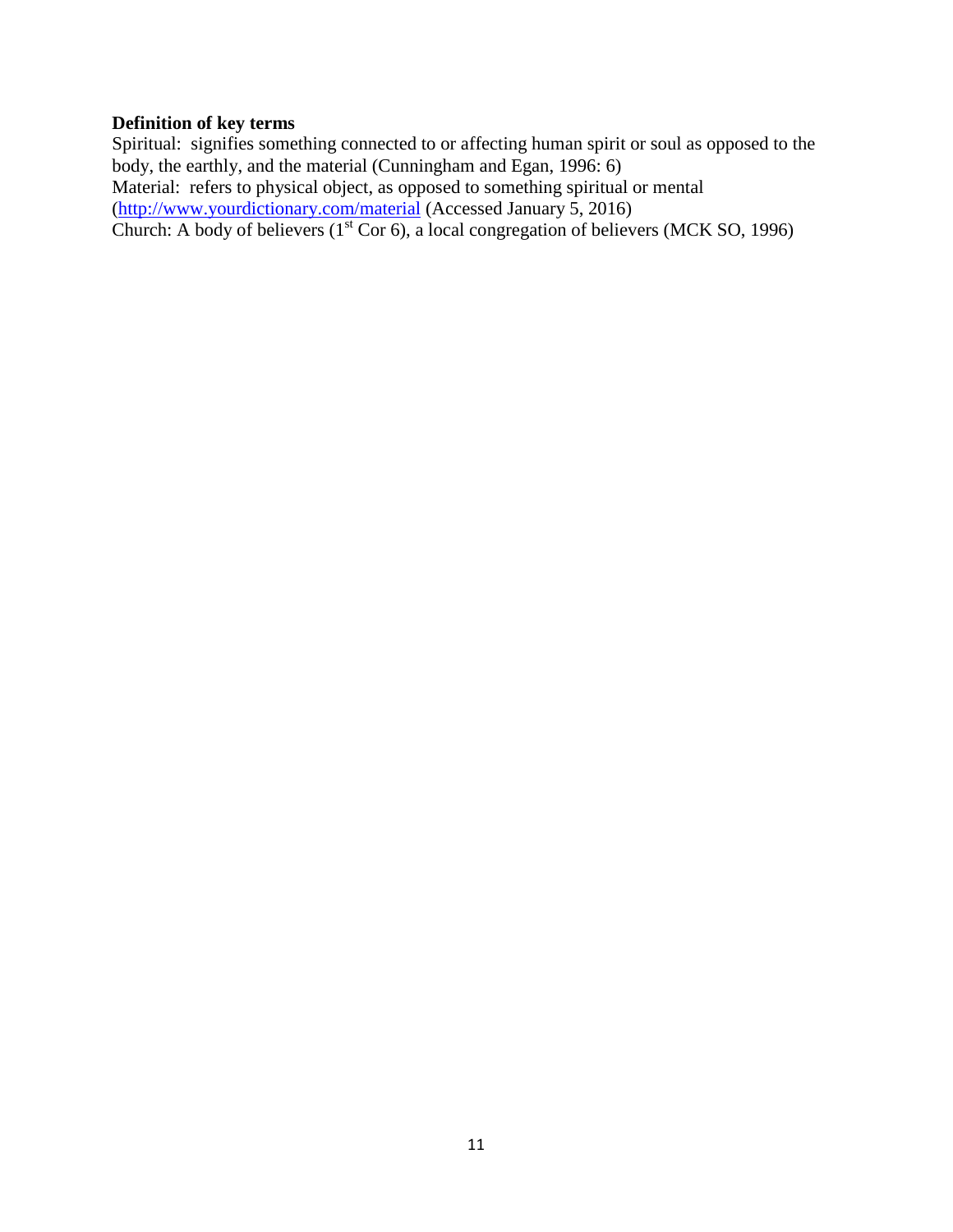#### **Chapter 1: Introduction**

In capturing the role of religion in the social welfare activities in Kenya and Sub Saharan Africa, Henry Okullu the former Bishop of the Anglican church of Kenya stated that religion plays an integral role in the society. He states that religion should intervene to help hungry children crying for food, refugees running from tyranny, providing water and sanitation to villages that do not have them, help beggars in the streets, and also help those in the brink of hunger and death. In essence therefore, faith actors play other roles apart from connecting their followers to a deity (Okulu, 2003).

In biblical perspective, Matt 19:21, the Bible shows how Christians should live their lives and how they should reach out to those around them with the good news of Jesus Christ. The Lord Jesus Christ confronted poverty and instructed his people to care for the poor, cloth the naked, visit those in prison and feed the hungry (Giblin, 1997)

#### **1.1. Motivation to undertake this study**

Interests to undertake a study in this subject began in the year 2007 when l was elected as the Kenya Methodist University, Christian Union Fellowship (CUF) Mission Coordinator. During my leadership tenure, together with other leaders of various dockets in CUF we organized several outreach missions. This was done together with the University Chaplain in charge of spiritual welfare. We also organized several missions targeting different denominations in the country although most of them were hosted by the Methodist churches in Kenya.

Most of our outreach missions included visiting people at their homes; commonly referred to as door to door evangelism and sharing the word of God with them. In most cases we sent out evangelists in groups of three people per group. After the door to door evangelism sessions, different groups met and discussed what they had observed during their missional engagements.

In the evenings we used to meet for the review of the day's activities. It was commonly observed that the church had to go an extra mile in addressing issues that were affecting their members. These included engagement in poverty reduction activities in the society. Peace building due to conflict arising from the scramble for limited resources in the communities such as land, water and other amenities.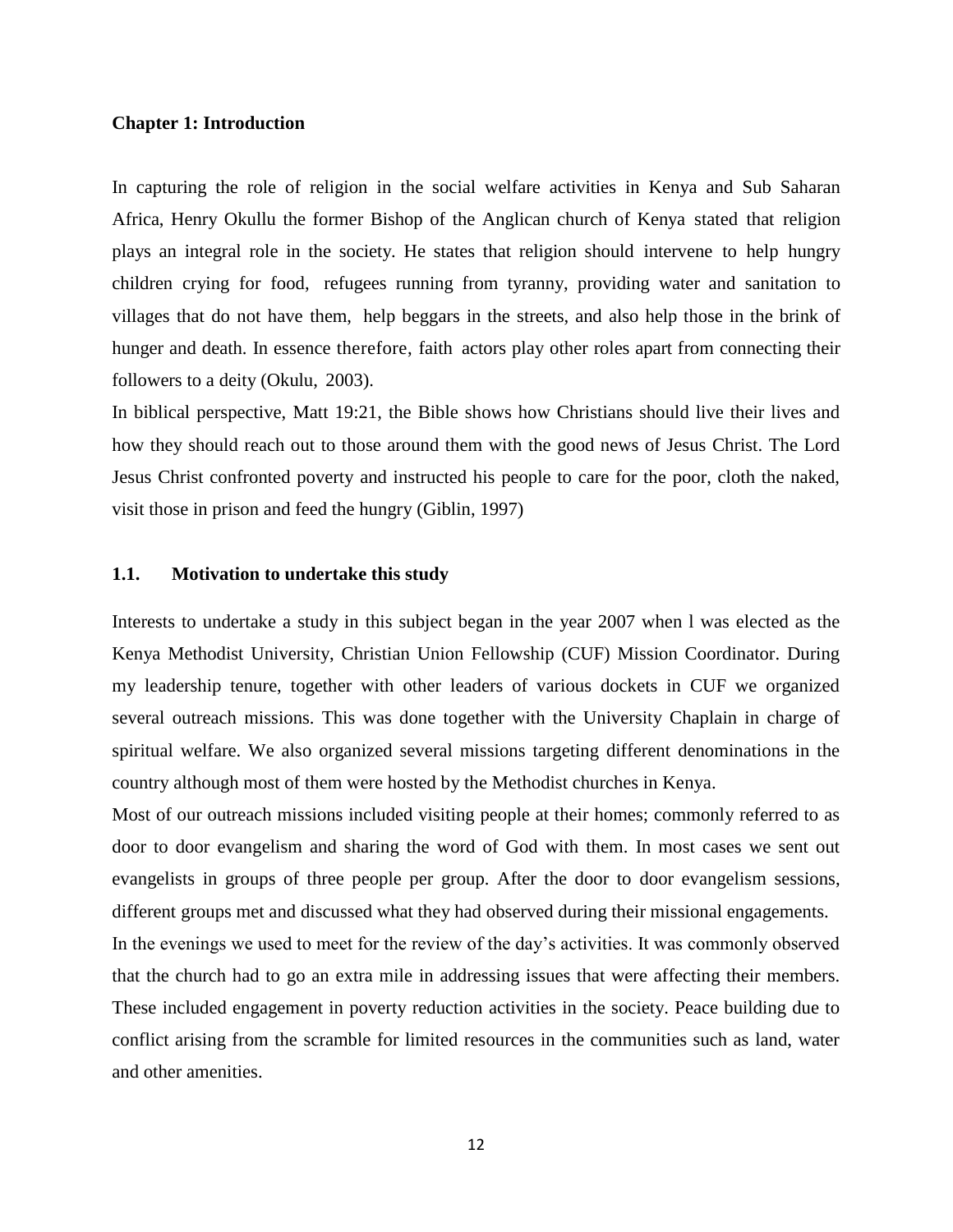Being the team coordinator and tasked with the responsibility of preparing reports about our encounters in the missions and recommendations for future work, these issues always came to me as a big challenge. Sometimes in collaboration with the university Chaplin's we could collect some money, food stuff and clothing from well-wishers among the university staff and students so as to get something to give to those that we were ministering to. However, even doing so we still felt that something more needed to be done by all stakeholders the Church included (KeMU Mission group 2008).

In the year 2010 when l completed my studies at the University, I was stationed as a chaplain in charge of Methodist sponsored secondary schools in Miathene Synod (one of the ten Synods within the Methodist Church in Kenya). As fate would have it, the challenges I had encountered on occasional basis at the University; now became a daily encounter through my actual work as a clergy.

During this time, most of the parents who had children at the schools I served were unable to pay school fees for their children and cater for other necessities. This led to most of children being unable to complete their studies while others stayed at home for a long period of time before returning back to continue with their studies hence affecting their performance.

This had numerous effects in the society and effectiveness of the Church's work especially reaching out to those who did not know the Lord. Children who dropped from school became deviant and most of them engaged in drug addiction, prostitution and other forms of juvenile delinquency. This was chiefly due to plenty of idle time that they had at their disposal as well as a way of meeting their needs.

Likewise, parents engaged in brewing and selling of illicit brews, prostitution and other illegal and ungodly forms of acquiring money to cater for the needs of their family. Most of them also engaged in excessive drinking so as to run away from reality. Reaching to such children or their parents was not an easy task and it took divine intervention to share with them about the good news that the Lord was still with them and loved them even when they were in such a hard and trying situation.

During my visit to several schools in the region, at that time I could only provide prayers and counseling to the students but I still felt the need to do more. Unfortunately in my situation as the chaplain my hands were tied and there was very little I could have done other than to pray,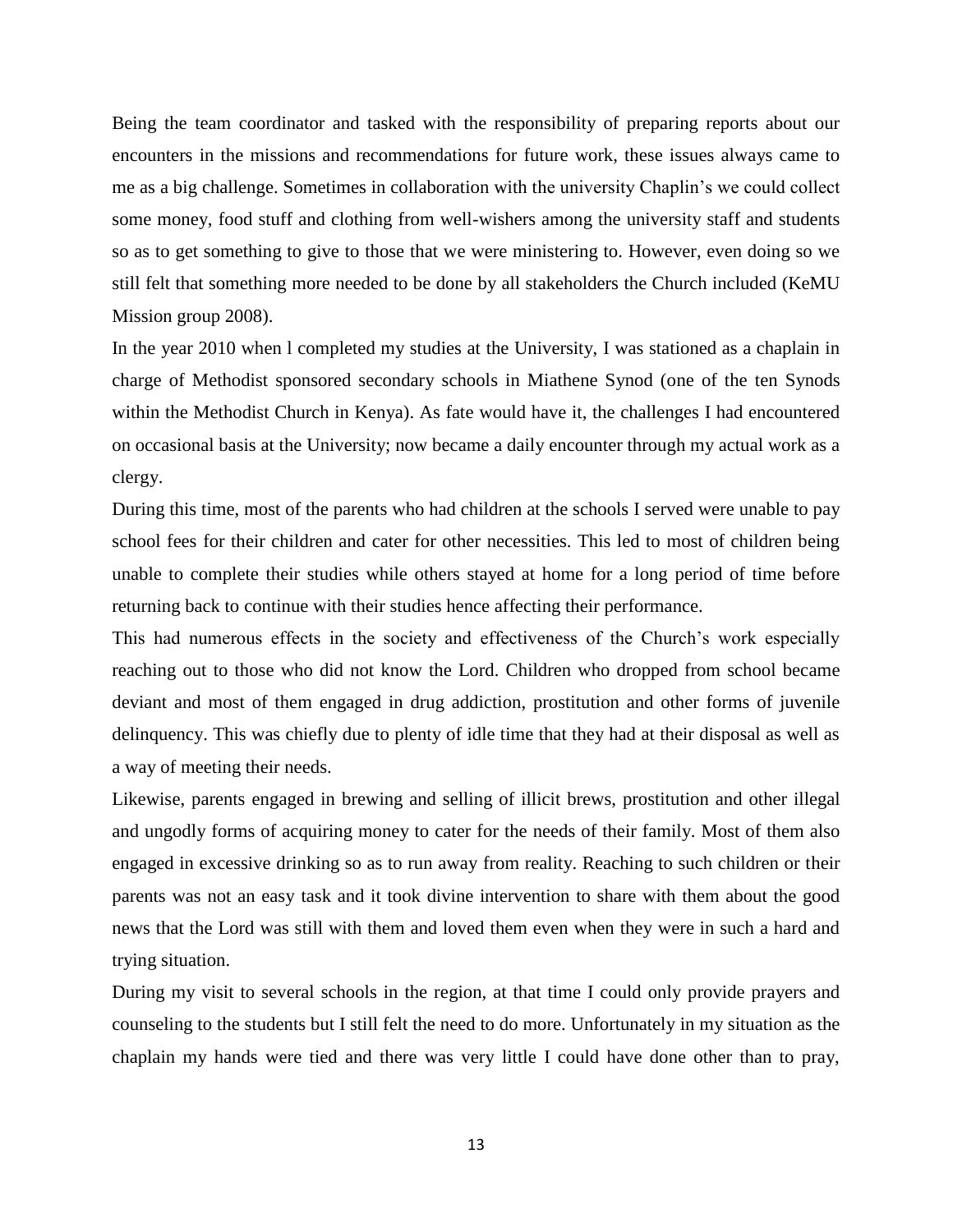counsel and give hope to both the children, teachers and parents. But what was very clear in my heart was that there was a great need to do more than that.

In the same manner, alongside my work to the schools; I had the privilege of participating in the pastoral work and visiting Methodist members at their homes alongside the minister in charge of Miathene Circuit and the synod Bishop. Pastoral visitation was a programme set up by the circuits so that ministers within the circuit could reach their members at their homes.

The essence of this programme, which is practiced in most of the Methodist Churches in Kenya to date, is a way of making it easier for the members to share their stories, have the pastors bless their homes, pray with them and share any other pastoral needs or concerns they have.

Pastoral visitations also provides a great opportunity to meet family members who were not church members or those who had not gone to church for a long time and talk with them about what they were going though and about Christ. In some special cases and subject to the availability of the Synod Bishop, the bishop accompanies the circuit ministers in visiting members at their homes. This is considered as a great honor by those who are able to have the bishop visit them.

Some of the issues members shared with us raged from marriage breakdowns due to poverty and other family conflicts including unfaithfulness of spouses and children delinquencies. Children dropping out of school due to lack of school fees and even conflict between children and their parents orchestrated by financial constraints. Unfortunately, like it was in my many other encounters all we could offer were prayer, encouragement, consolation and giving hope for a better tomorrow.

Deep in my heart I felt that this was never enough. I felt that the church was becoming an active player in the society especially in the issues affecting members and the society. These questions remained a thorn in my flesh, and I kept on asking myself hard questions on what the role of the Church is or was and what needed to be done.

Fortunately and by the divine intervention, I got an opportunity to study in Norway at the Norwegian school of Theology, MF. While pursuing a master's degree in Religion, Society and Global Issues; I took a course in religion and development. The bottom line of the course was the relationship between the two terms and how they influence each other.

The role of religion in development is crucial and can never be wished a way. Both are like Siamese twins that can never be separated. Religion plays a critical role in development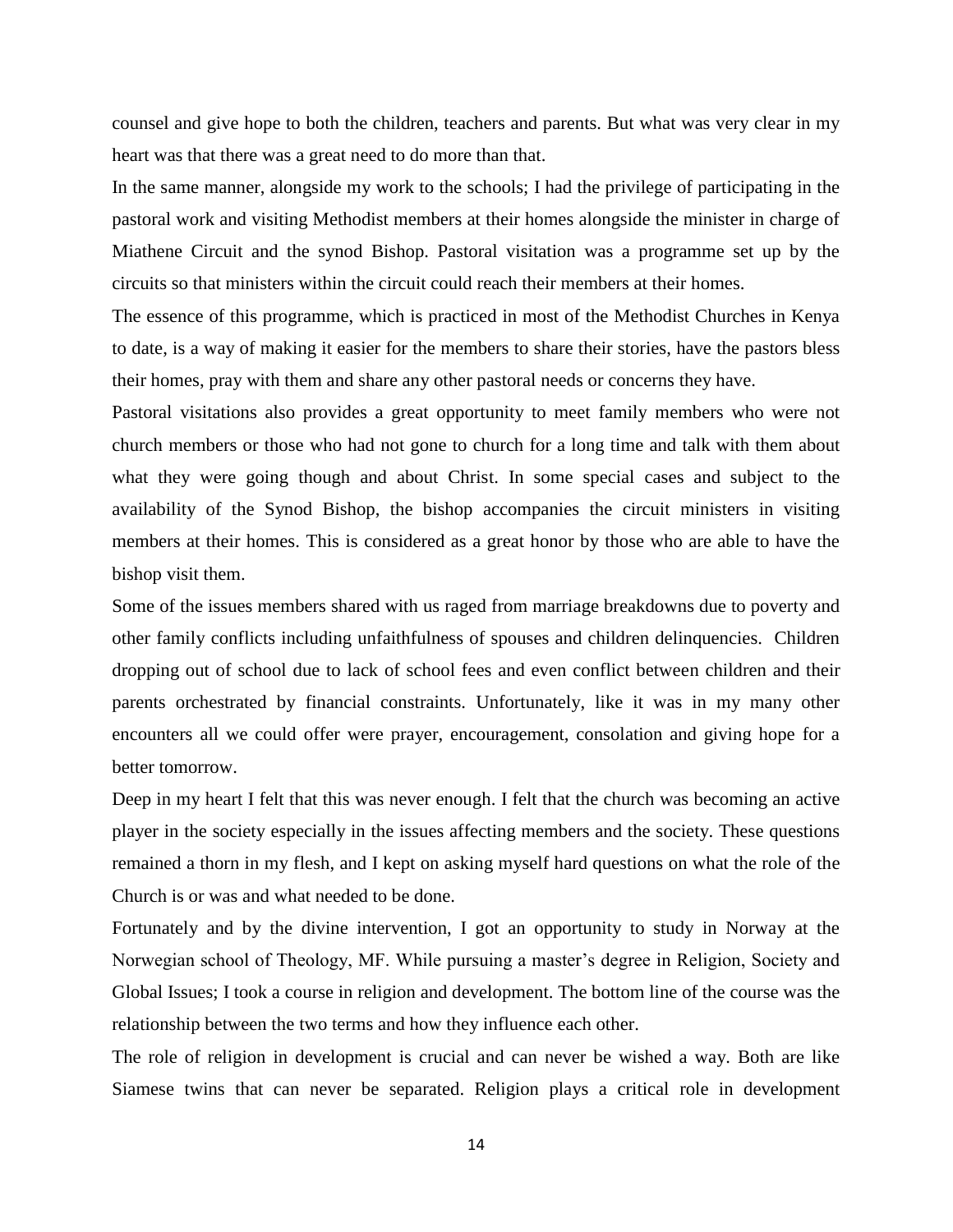throughout history, major world religions have been at the center of developments, revolutions, innovations and transformation of societies (Gifford, 2009).

After taking this course, I developed interest to know more on the role of the church in development and how the Church can be an active player in transforming people's lives. Thankfully, when thinking about this topic and a possible area for my master Thesis, I met Professor Marion Grau; who has also researched and published widely on the area of divine economy, putting a lot of attention on the interdependence nature of theology or religion with economy and development.

Professor Grau facilitated in harnessing my thoughts and redefining the ideas and concerns that were deep rotted in my heart and that is how this topic was born. Therefore, the aim of this research work is to find out practical and long-lasting ways, alternatives and solutions to holistic ministry within the Methodist Church in Kenya. Secondly, this study seeks to find out how the church can integrate both religion and developments of divine economy in reaching out to her members and the entire society.

This study offers alternative theology that emphasizes on the integration of both spiritual and material aspects of shared participation in redemption. This form of theology translates to the wellbeing of the church members and the society as it was evidenced in the responses given by the informants.

#### **1.2. Background to the study**

Douglas Meeks in his book *God the Economist: the doctrine of God and political Economy,* contends that both theology and economy correlate, meaning that they relate or connect to each other in various ways. He argues that "unjust economy distort true worship of triune God and worshipping God in a distorted way lead to dehumanization of economic life" (Meeks, 1989: 20). He further argues that the church cannot serve God's liberation of the poor and the dying in the world if it is not obliged to economy, political, and cultural interests.

Therefore for the church to have impact in the society, it must give first priority to transformation of its own economy. Meaning that church mission should be geared towards contribution of the transformation of the existing "dehumanizing economic" structure by making its contribution to the "humanization of economy" (Meeks, 1989: 24-27).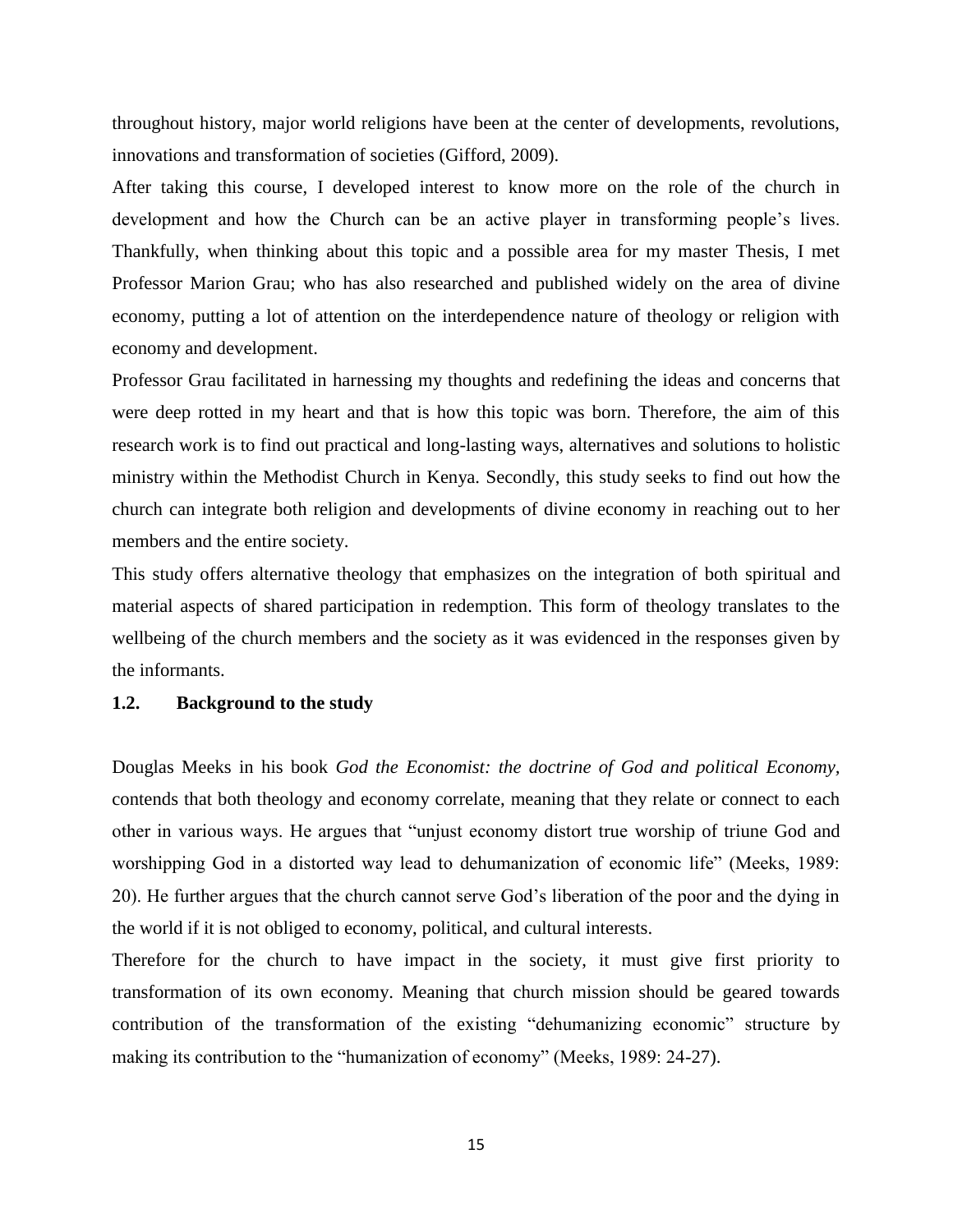Furthermore in the African front, Belshaw D., Calderis R., & Sugden C., (2001) in their book Faith in Development: partnership between the world Bank and the churches of Afrrica emphasizes the importance of churches engagement to economic issues. They argue that most poor people in Africa are deeply religious and for anyone who would like to solve the problem of material conditions in order to overcome their poverty challenges, one ought to draw from spiritual sources. If one fails to do that, it will be impossible to overcome the challenges of material conditions facing the majority of the Africans without connecting to spiritual aspects. They have clearly demonstrated in their work that the church membership in Africa has increased from 60million in 1960 to 300 million by the year 2000 (Belshaw et al. 2001:3).

A Kenyan philosopher and an Anglican priest who is a prominent African religious philosopher; Professor Mbiti in his book African religion and philosophy puts the concept of religiosity in Africa in a simple and precise manner, he states that "Africans are Notoriously religious" meaning religion pervade into all the aspects of life and it is not easy or even possible to detach it (Mbiti, 1969:1).

Paul Gifford, a scholar who lived in Kenya from 1990 to 1992 as a researcher for the All African Conferences of Churches (AACC), gave a detailed account of his findings during his two years of study in Kenya. In an empirical study of what he observed, heard and experienced from sermons preached in different churches in Nairobi, Kenya, he describes how main line churches like Presbyterian, Methodist, Anglican and Roman Catholic were so much involved in individual salvation hence less attention to social involvement (Gifford, 2009:33).

He says that in Kenya the capital city is mostly occupied with middle class employees' majority of them having left the mainline churches and joined Pentecostal churches, where they feel that there is "livelier worship" and with a lot of freedom compared to the mainline churches. This livelier worship and freedom is all about the teaching on how the members can become rich easily through the giving which their pastors convince them it would be multiplied through "God Magic multiplication" (Gifford, 2009:109-110).

Gifford argues that the Pentecostal theology is based on the principal of ideologies such as: success, blessings, growth, favor, prosperity and promotion which depend on the individual's giving. He has further argued that the Pentecostal pastors' false preaching on the basis of "planting seeds" or giving tithes and offering from well selected verses from the bible. This he observes is to fit their end means which they claim that there is God's magic of multiplication in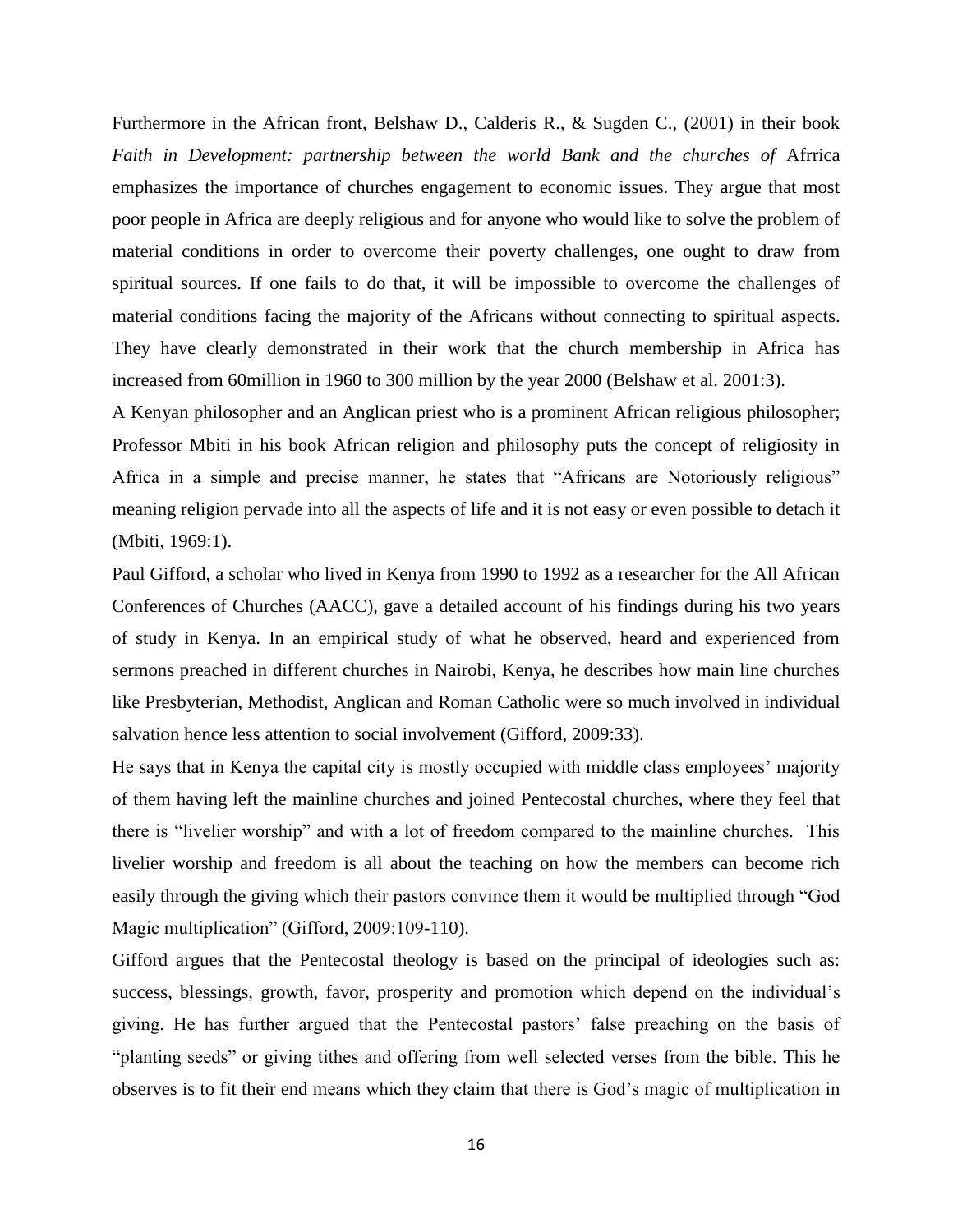it. This form of hearsay has left their members without a room for moral obligation hence the pastors continues to become rich and richer through their talented and persuasive schemes.

According to Gifford, most of the Pentecostal churches that he attended laid much emphasize on material success as supreme to other things based on individual giving. May be this is the reason as to why many middle class people living in Nairobi, Kenya transit from mainline churches to Pentecostal churches (Gifford, 2009:114-123). He acknowledges that Pentecostal churches pastors' use of "power" of language and "theology" that form the basis of their preaching has left their members in the same status. Additionally the situation for many members has even worsened yet many of them do not know on how to overcome such challenges apart from depending on their pastors' preaching as the final verdict (Gifford, 2009:134).

Gifford observed that the doctrine of tithe and offerings is easily abused by most of the pastors through interpretation of the bible verses that are related to giving. This he points is how the situation is in most of the Pentecostal churches that he attended while he was living in Nairobi, Kenya (Gifford,. 2009: 150-159) .

Following the above introduction and the background to this study, the existing literature on this topic, studies done and the gaps within this field; this study will seek to explore:- How the church today invests in their members' time and money. How the church can link different aspects of human life such as political and economical aspects with spiritual issues to fully reach out to members and contribute to the common good of the individuals and the society. Finally, in which way(s) is giving in the church whether in form of offerings, or thanks giving as well as payment of tithes is dependent on success, blessings, victory or promotion and not vice versa as Pentecostal pastors purport according to Gifford's work.

Therefore, the aim of this research study is an awakening call upon Methodist church in Kenya into a different way of leading their church members into God's kingdom. I offer an alternative theology that integrates both spiritual and material aspects of shared participation in redemption which will translate to the wellbeing of church members: A case study of Kasarani Estate Fellowship one of the estate fellowship groups at Ruaraka Methodist church.

#### **1.3. Research methodology**

The method used for data collection in this qualitative study was interview and in particular semi structured interview. According to Bryman (2012), semi- structured interview typically refers to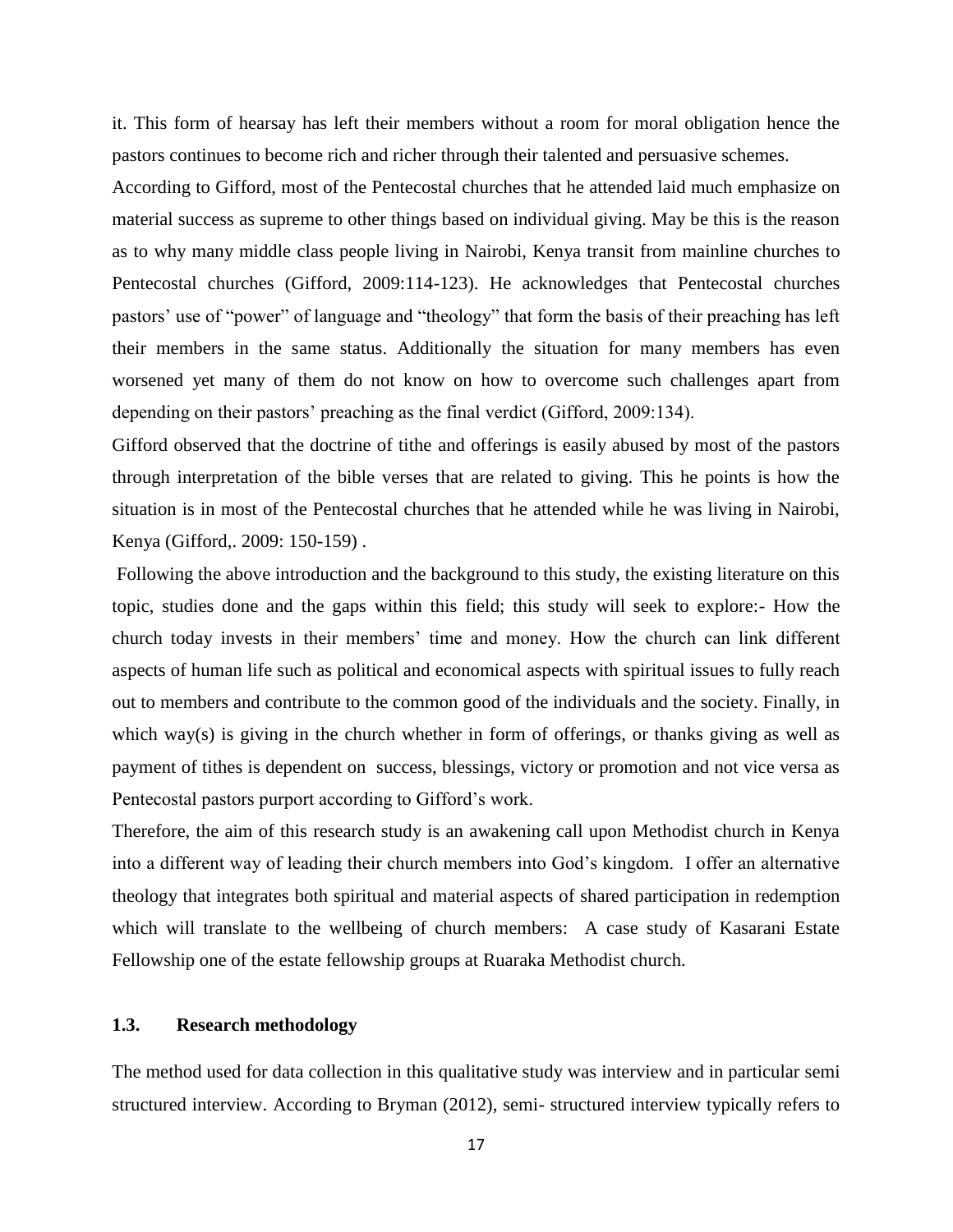a context in which the interviewer has a series of questions that are in a general form of an interview guide but, is able to vary the sequence of questions during the interview. The interviewer also has some leeway to ask further questions in response to what are seen as significant replies (Bryman, 2012).

In this study, three leaders and nine members of the AMEKA SACCO were interviewed 7 of the informants were men while 5 of them were women. The selection criteria for the informants was informed by a number of reasons including the size of the SACCO, the leadership structure, gender, age as well as social economic status. Three leaders were selected because those are the only leaders who have been leading the society since its inception. The nine members were selected through referrals from the leaders and other members, a sample method also known as snowball (Bryman, 2012)

In this method of sampling the researcher contacts a small group of people who are relevant to the research topic who are used to contact other participants (Bryman, 2012). For the purposes of this study, the researcher got valuable links from the group leaders and members. This study has been approached in a way that it gives the required data for effective interpretation and analysis. Also secondary sources were used to collect existing data which helped in arriving at a reasonable discussion and conclusion.

Before participation in this study, informants were taken through the study and thoroughly given information on their rights and obligations both in writing and orally. The informants were assured of confidentiality, autonomy and their right to either participates in the whole interview or withdrawal at any point if they felt so without this having any effects on them or their relationship with the researcher, fellowship or the SACCO.

Participants were further informed that the interview was to be tape recorded though the data could only be accessed by those directly involved in the project and that their name or anything that can identify them was not going to be used at any point of the study. Any questions that the participants had were also answered before signing a consent form undertaking to participate in the study (See Appendix 2 attached).

#### **1.4. Statement of the problem**

Following the motivation to undertake this study, the prevailing situation of and the existing gaps between religion and development, theology and economy as well as countless other studies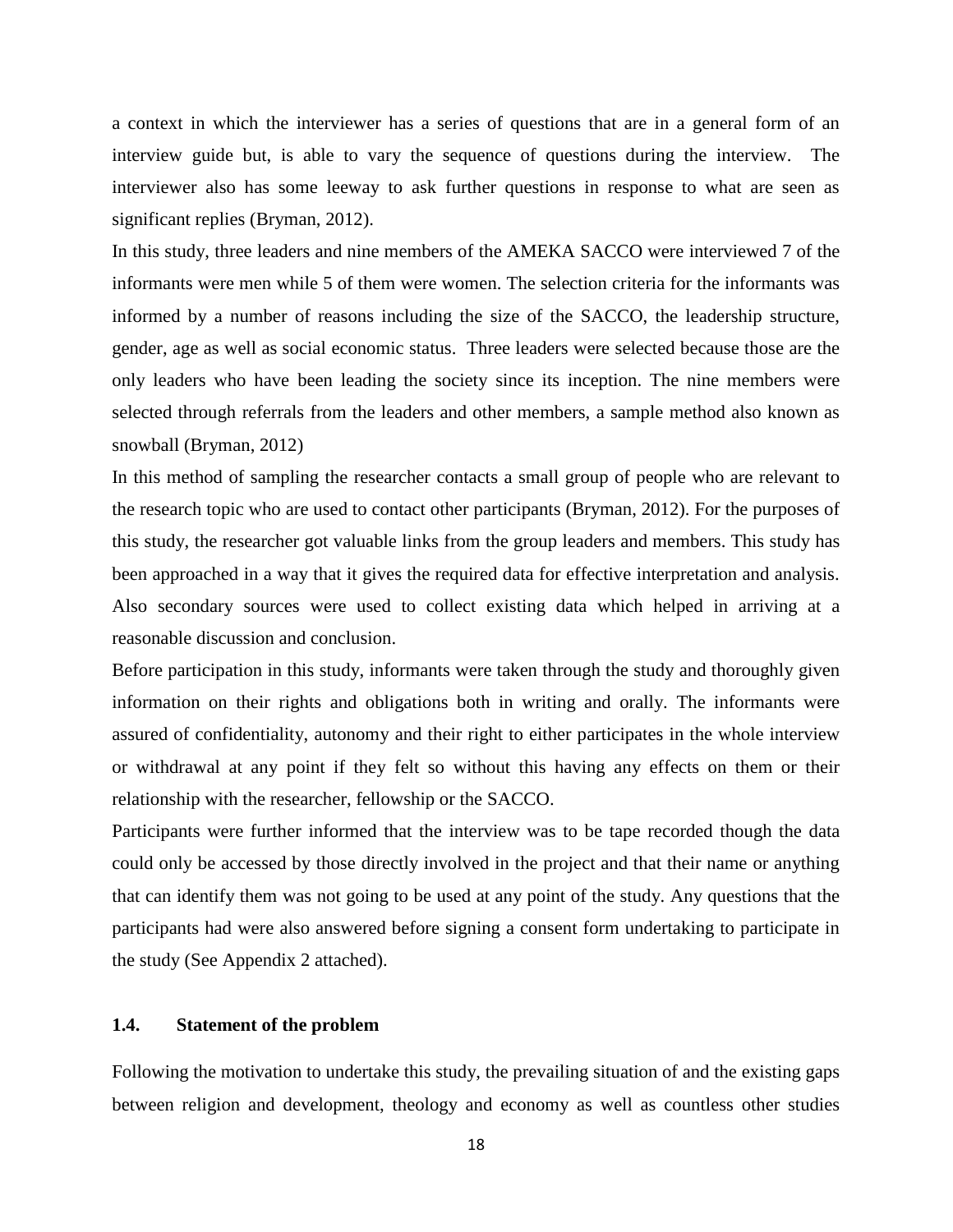conducted in this line. Focusing further on the great urgency of the church to find lasting solutions to meet the insurmountable challenges encountered in reaching out to the new members and ministering to the existing members whilst remaining relevant in the society. There is a growing need and concern for the church to rethink her ways, strategies and priorities of engaging in the ministry and to evaluate ways of holistic approach of ministration. Furthermore, there is need for the Church to rethink of how to best incorporate other forms of redemptive and alternative theologies proposed in this study so as to effectively and efficiently influence the society.

Further, a theology of spiritualizing everything relating to political, physical, economical or social needs has left the poor church members in the same status or worse situation of suffering without a knowhow of how to surmount the challenges. According to Gifford (2009), most of the Pentecostal churches in Kenya have continued to 'milk' their poor members in the name of "prosperity gospel". Ultimately this form of approach to the word of God has not yielded the fruits members hoped and longed for.

According to this theology and as argued by Gifford (2009), Church Members are required to 'plant a seed' in form of money as their pastors instructs them. Some church members end up borrowing even a loan from the bank so that they can "plant the seed" with high expectations of multiplication of what they plant. This is despite the fact that in reality there is no "God's magic of multiplication" as most of the Pentecostal pastors allege Gifford adds.

This situation is becoming serious and worsening as many unregulated churches continue to sprout in Africa and Kenya in particular. The members are left even in a worse situation after being coerced in "plant a seed" and hopelessly not getting what they hoped for. According to Gifford, the ideology of prosperity gospel is a clear indication that church members are in need of money so that they can be in a position to live comfortably in the contemporary society.

The most unfortunate thing is that there are no set economical systems within most of the churches' structure on how members can invest in order to get a way to better their lives in the increasingly financially challenging times. To this situation Gifford contends that despite the much hypes about the prosperity gospel in the twenty first century the, "prosperity gospel" has failed to yield any positive results for the suffering members (Gifford, 2009).

For this very reason, this research work is an awakening call upon the Methodist church in Kenya to relook into a different way of leading their church members into God's kingdom. This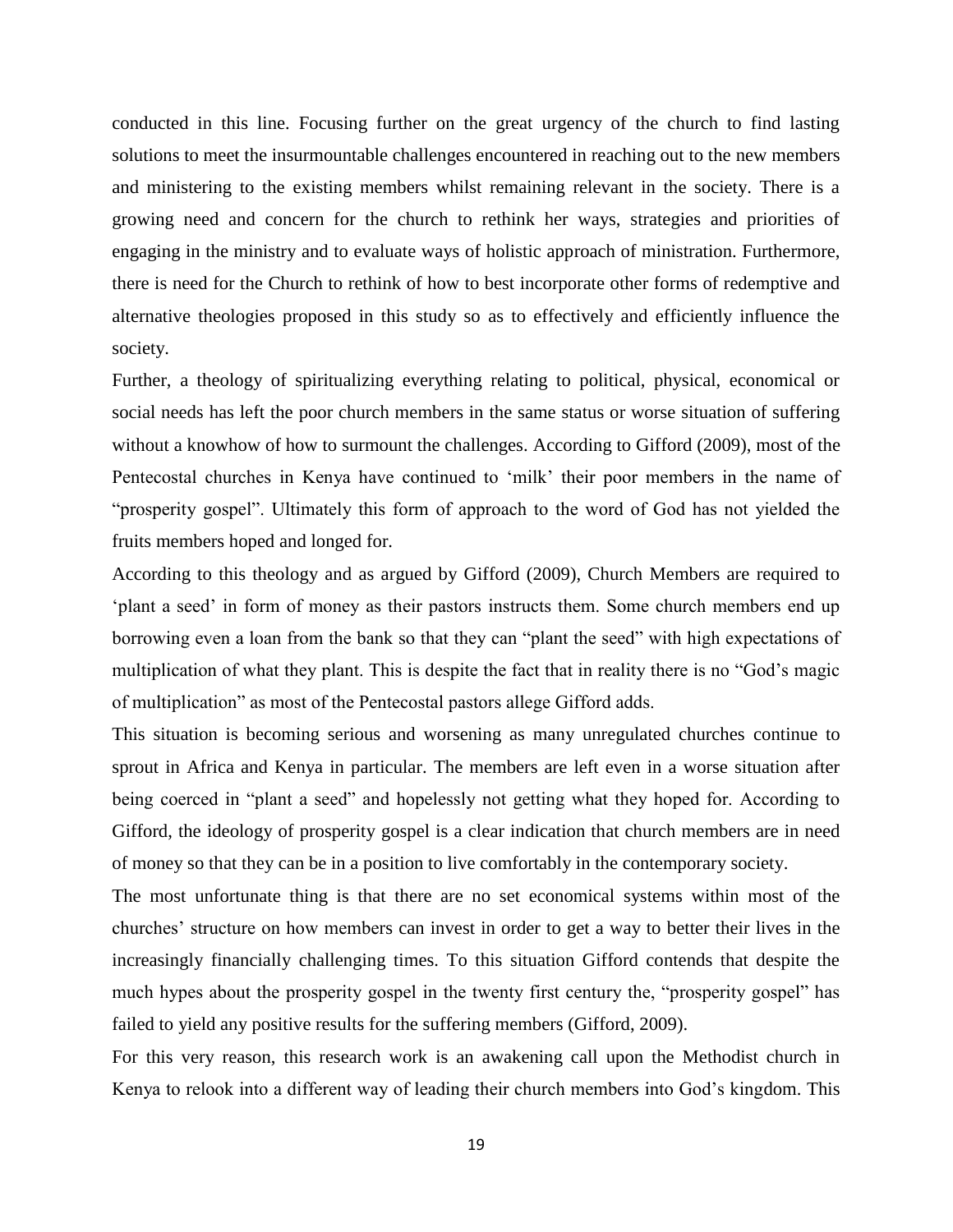study offers an alternative theology that shows both spiritual and material aspects of shared participation in redemption which gives members not just an opportunity to get spiritual nourishment but a chance to financially and socially be empowered.

#### **1.5. Theoretical framework**

The theoretical framework used in this study is pedagogy theory which focuses on liberation and not indoctrination whereby, everyone's contributions in a group matters, meaning no one in a group goes unheard (Ronald, 2008). Every participant's voice is of great importance in the group and he/she ought to be listened to and recognized. In such an environment, it is also expected that there is mutual trust and respect giving room for freely and openly sharing and growth of the group members.

The main concept used in this study is redemption while empowerment and Ubuntu will be used as categories of redemption. Redemption in this study denotes "an act of relating that makes a difference to the person or situation being related to" (Ronald 2008). Ubuntu means a person is a person through the other persons and it lays a lot of emphasis on the welfare of everyone in the community (Ronald, 2008). This study will narrow the Ubuntu concept to it down to indaba philosophy which simply means small groups meeting for a decisive conversation (Stern, Dethier, & Ragers, 2005).

Indaba is a different way of doing business and the purpose of the discussion is usually to find out the "deeper convergences" that grip the group together for common living. Indaba is a small, medium size and workable group in relation to Ubuntu. Empowerment is used in this study implying to "increase individual's ability to shape his or her life" (Stern et al. 2005).

Finally, Bell hook's pedagogy theory on redemption was found to be very relevant to this study and especially in the Kenyan context where this study was conducted. The theory was thus be used to gain a deeper understanding of how the church can integrate both spiritual and material aspects of redemption as a way of empowering the church members.

#### **1.6. Significance of the study**

The study focuses on how the church can integrate both spiritual and material perspectives through participatory redemption as a way of empowering church members. This will in turn inform the church on best ways on how to engage in wholistic ministration.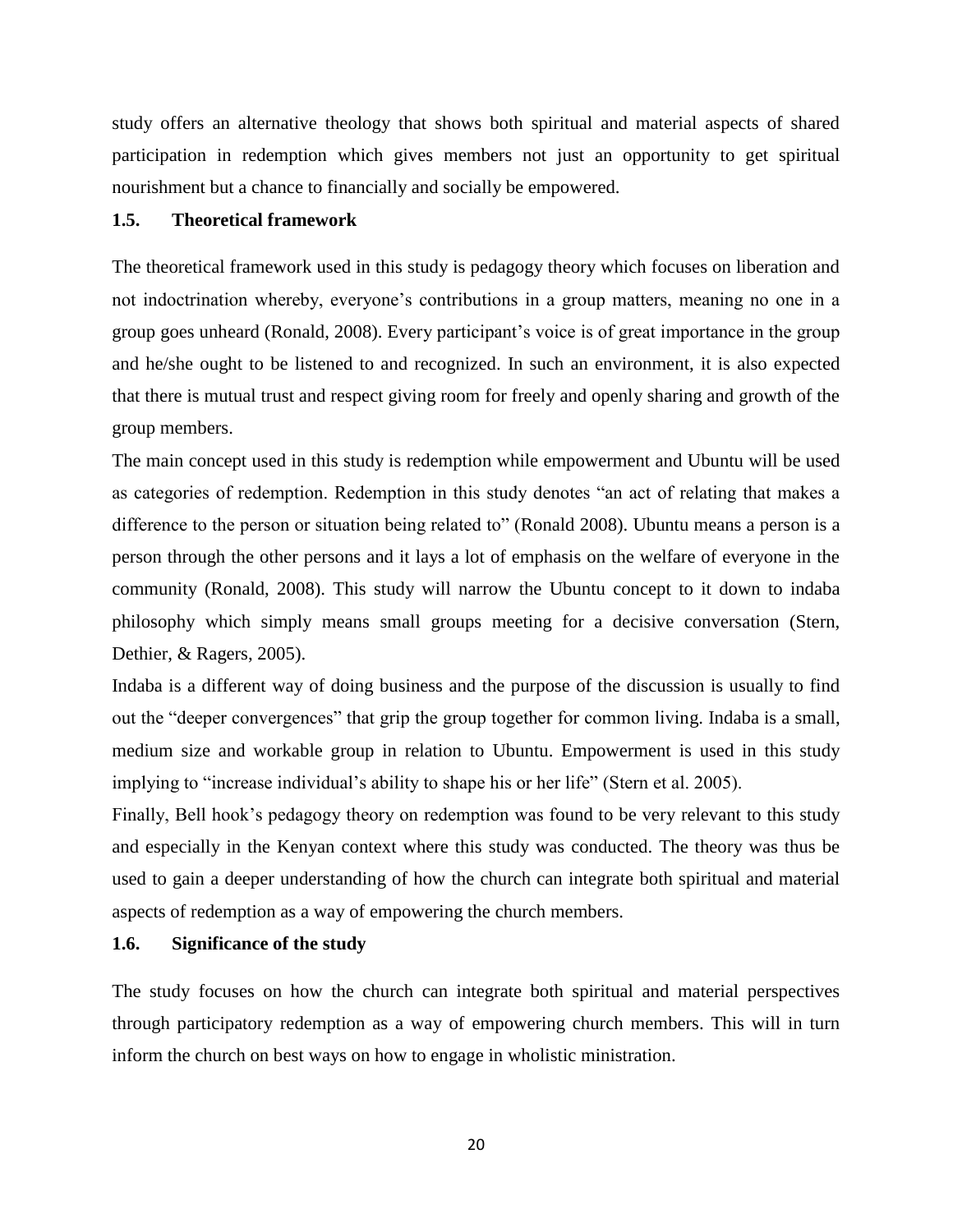The study further hopes to provide a guide on how to either to integrate or to separate the spiritual and material aspects of the churches' ministrations.

#### **1.7. Main Objective**

The main objective of this study is to investigate how Ruaraka MCK's Kasarani Estate Fellowship has managed to integrate both spiritual and material aspects of ministration and how other churches within the Methodist Church in Kenya can use similar models in equipping and empowering their church members and the society around them.

#### **1.8. Research questions**

Following the motivation to undertake this study, the countless studies conducted so far in this field and the growing concern for a wholistic approach to ministry due to the surging turbulent times in theology are material aspects. Coupled further by the aggregating and unregulated number of the proponents of prosperity gospel as well as 'plant the seed ministries'. Auxiliary, Inspired by the researcher's desire to positively contribute to a more meaningful and effective ways for the church to be relevant and impactful to the church member and the society in general, this study sought to answer the following research questions:-

- i. What kind of income generating projects does the church engage in?
- ii. What theology stands behind the church practices as they are now?
- iii. What kind of understanding of redemption is expressed through the current church practices? How is it expressed?
- iv. How could a more integrated understanding of redemption be expressed in both thought and action of church members?
- v. What are the motivations behind the church participation in such projects?
- vi. What challenges do they encounter in such practices?

#### **Conclusion**

Following the discussion above, this chapter has covered different aspects such as Introduction, Motivation to undertake this study, Research methodology, Statement of the problem, Theoretical frame work, Significance of the study, Objective of the and Research questions.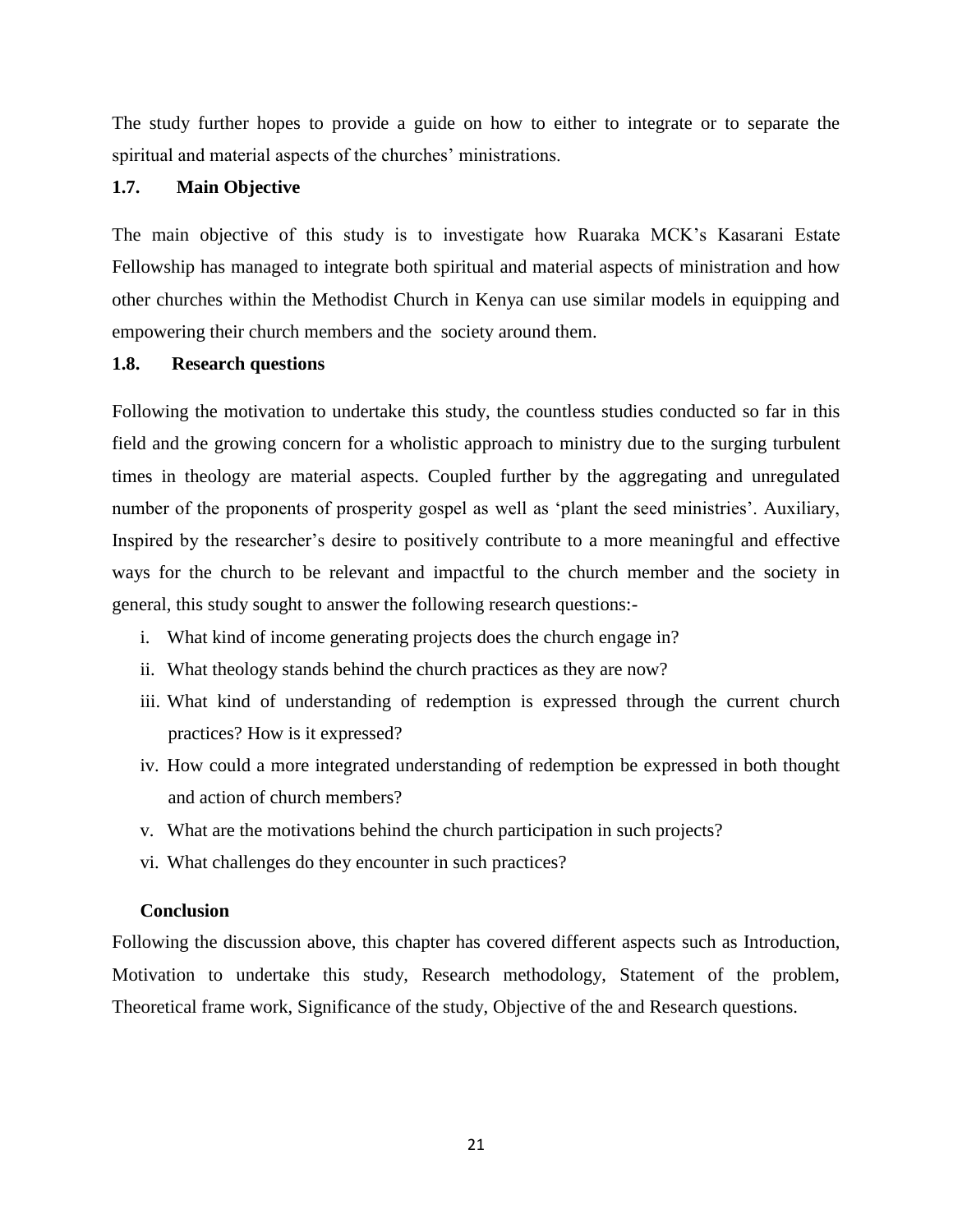# **Chapter 2: A Brief History of the Methodist Church in Kenya and Ruaraka MCK** 2.1. **Introduction**

This chapter is divided into three parts; first section covers a brief history of the Methodist church in Kenya. The second section presents a brief history of the Ruaraka Methodist church, Ruaraka church mandates. Other aspects discussed in this chapter include the Ruaraka Church spiritual matters, church finances, external environment and Ruaraka church organization structure. The third section entails a literature review relevant to this study.

#### **2.2 A brief History of the Methodist Church in Kenya**

The Methodist Church in Kenya (MCK) was founded in 1862 by a group of missionaries who were sent by the United Methodist Free Churches of Great Britain (Nthamburi 1982; Gitonga, 2008). According to Nthamburi, the missionaries established the first station at Ribe, about 40 Kilometers North of the coastal town of Kenya known as Mombasa. Nthamburi and Gitonga further contend that the Methodists were introduced to the area by Dr. Ludwig Krapf, a German Lutheran, who worked under the auspices of the Church Missionary Society (Anglican).

A pioneer missionary, Thomas Wakefield, worked in the coast opening up a number of mission stations at Ribe, Mazeras, Jomvu, Golbanti and Lamu (ibid, 1982). They argue that for fifty years, the missionaries tried to reach the Galla people in Tana River District but the mission was not very successful. Many of the missionaries and those who had accompanied them suffered malaria and some died of the same (ibid, 2008).

This development triggered the missioners to think about places that had favorable climatic conditions and possibly more receptive people to Christianity. This was so because Coastal people had already been much influence by the Arab settlers who had already converted many of them to Islam. The coast region is also warm and humid making it a fertile ground for mosquitoes and other insects to breed.

Thus according to Nthamburi, the Methodist Church in Kenya spread from the Ribe Mission Station to the rest of the country. Mr. R.T. Worthington opened the first mission station in Meru at Kaaga in 1912.The Church was warmly received and accepted by the locals in Meru making many of them to convert to Christianity and leave their cultural practices. Unlike the coastal Kenya, the climatic conditions of Meru which is a highland favored the missioners and most of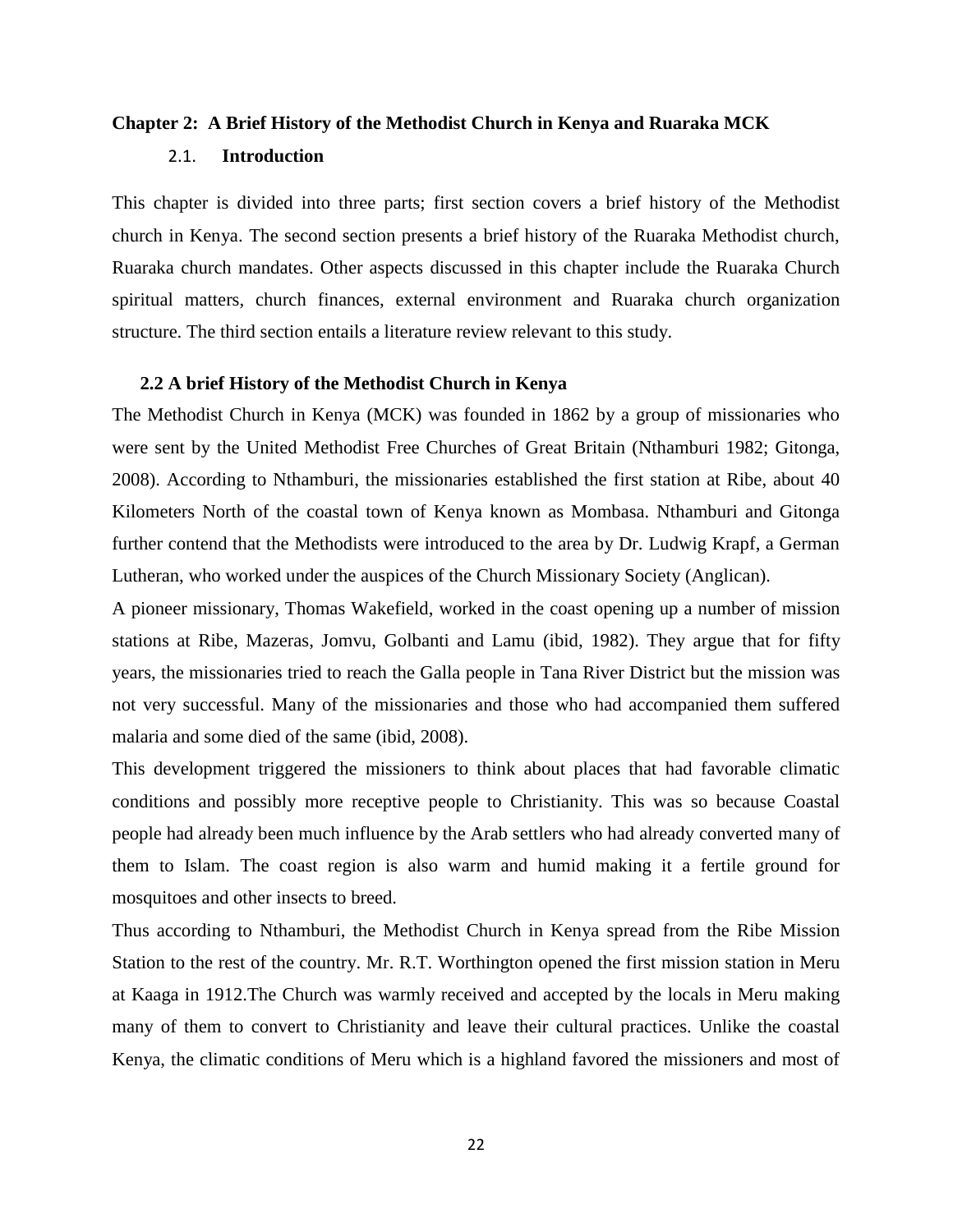them comfortably stayed there for a long time and engaged in widespread mission in the region (Aderson, 1994).

In 1962, the Methodist Church in Kenya became autonomous from the British Methodist Church; which until then was running the affairs of the MCK for approximately 100 years. However, the MCK has strong ties with the Methodist Church in Great Britain and also uses the same leadership and organization structure to date. In the same year, the first indigenous Methodist church in Kenya was opened in Nairobi the capital city of Kenya that had already attracted many settlers form the rural areas.

The Church also spread to the neighboring countries of Uganda and Tanzania and DRC Congo as new mission areas. According to the Methodist Church in Kenya strategic plan of 2012-2017, the Church had total membership of 1,200,000 by the year 2012. This number has continued to rapidly increase with opening of new churches and new mission areas in the country.

#### **2.3. Brief History of Ruaraka Methodist Church**

In 1984, the conference office bought two plots in Roysambu (Zimmerman estate, plot no 244 A and 249 A) for the purposes of future church expansion (Ruaraka MCK Strategic plan 2008 – 2013). According to the details of the strategic plan, in 1986, a few Methodists in Zimmerman estate started a fellowship meeting in one of the member's home. Later the same year, the conference office sent a minister to facilitate the fellowship.

The minister started with the few members but left the worshipers only three months after following which, the families joined other vibrant churches within the estate. In April 1988, the conference office posted another minister to Zimmerman Estate who teamed up with Mr. Crawford Mutuma in reviving the Methodist congregation in the Estate (Ruaraka MCK Strategic plan 2008 – 2013).

The plan further outlines that the First Service was held on  $8<sup>th</sup>$  May 1988 with a congregation of five families, at the verandah of the minister's house. Within two months, the congregation grew to 20 members and elections were held as per the standing orders of the Methodist Church in Kenya in which an executive committee was elected (Ruaraka MCK Strategic plan 2008 – 2013) The church continued to grow numerically and on  $10<sup>th</sup>$  July 1988 the congregation relocated from the minister's compound to a tent lent to the church by Kenya Breweries.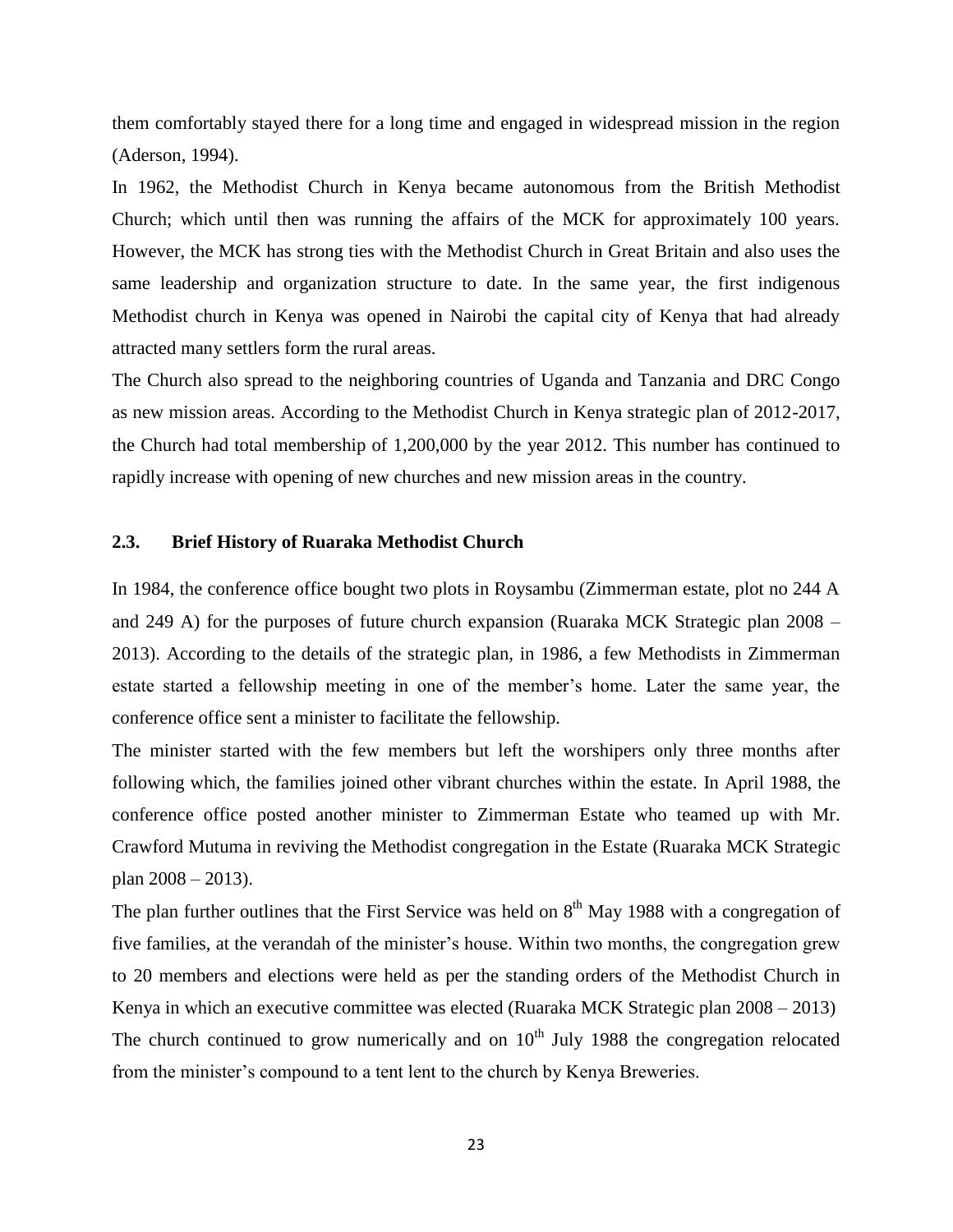The congregation moved to the tent outside the minister's house where the ground was swampy but they had no alternative. They filled the ground that was a road reserve with stones and moved to the tent on 10/07/1988. The second minister left in August 1988 and a third one took over. Through ministers' evangelization every evening, house to house, estate-to-estate the church got members from Githurai, Maziwa, Kahawa West, Kamiti maximum prison and Kenyatta University. The tent was soon full but the conditions there were very uncomfortable due to the swampy ground. A lot of wind that was blowing tore up the tent. Soon the worshippers took an exodus leaving very few members (about 15 in number) who bravely endured the wind, the rain, and the sunshine (Ruaraka MCK Strategic plan 2008 – 2013)

The leaders had a vision to build a church at the two plots in Zimmerman. The presiding bishop of the Methodist Church in Kenya, Rev. Dr. Lawi Imathiu visited the tent on 18<sup>th</sup> August 1989 and agreed with the leaders that there was an urgent need to put up a church. They had a plan drawn, but when the committee, the congregation and the presiding bishop visited the plots, it was deemed too expensive to lay a foundation because of the swampy grounds.

According to the strategic plan, members came up with an idea of buying a plot the size of  $\frac{1}{2}$ acre or more in a more central location to reach Roysambu, Garden Estate, Ngumba and Mathare North. The few members set Jumbo sales every first Sunday of the month to raise money and organized a major harambee (fundraising) towards the end of the year. In October 1989 after the harambee, the fourth minister took over from the other minister. By this time, the congregation had declined due to the state of the worn-out tent the marshy ground, as well as pressure of raising money every Sunday intensifying.

In January 1990, they bought a plot at a price of Ksh.300,000 through the conference office. Later, the conference office sold the Zimmerman plots. In January 1991, the first materials to start the construction at the new site were bought. Building the four walls and roofing took about 7-9 months. The minister in charge and the secretary worked tirelessly to the extent of going to the stone queries and supervising of the current building, which at the mind of the leaders was not a church but a multipurpose hall.

The first service in the new site was held on 08/12/1991 with a congregation of about 15 people. The conference office provided 20 plastic chairs on which the worshipers sat. Within two months, the congregation had doubled and come 1992 June, there were about 48 members. In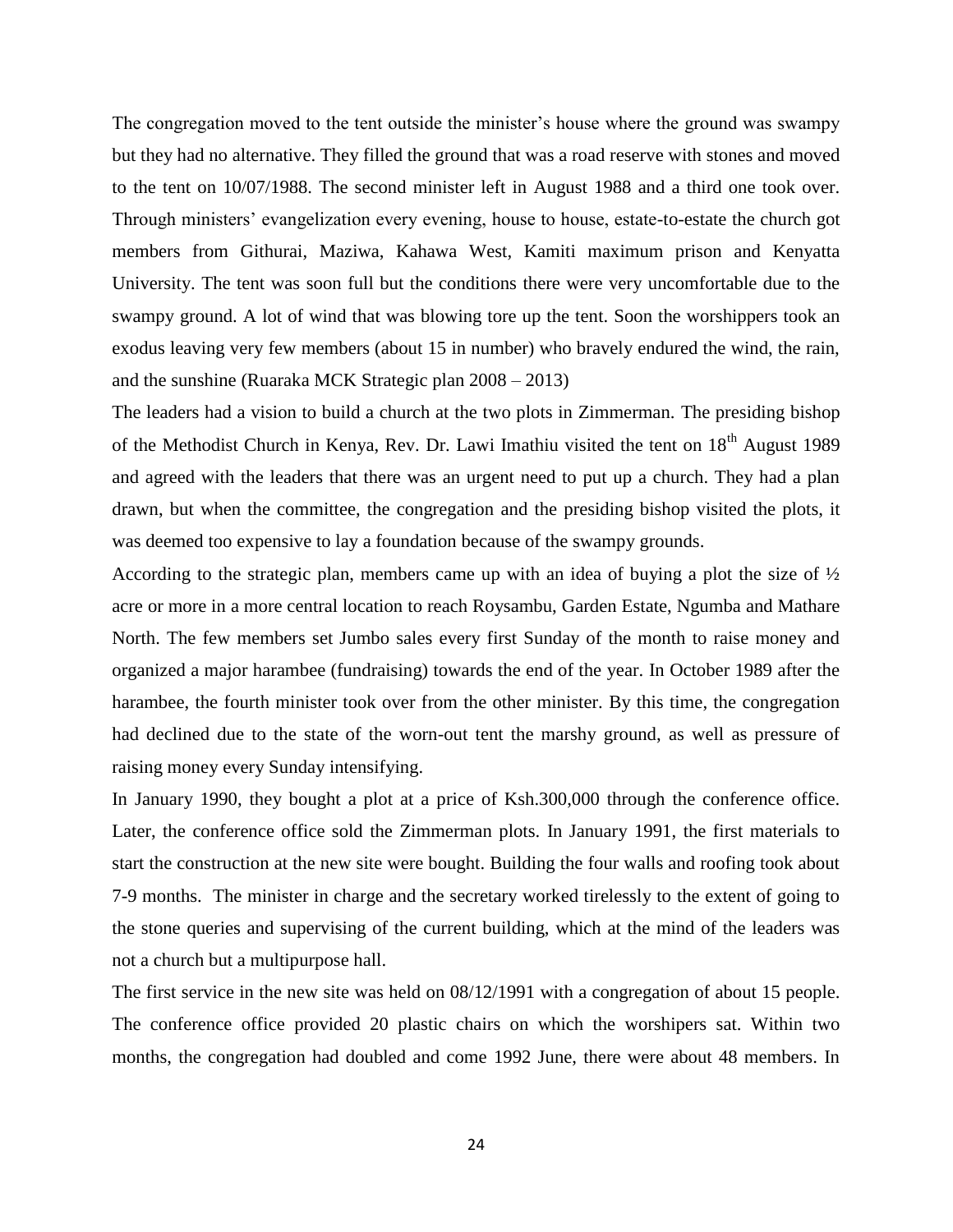January 1993, another fundraising was conducted to plaster the walls, fix the windows and the doors.

The fifth minister took over from the one who was in charge on  $19<sup>th</sup>$  December 1993 and left on  $28<sup>th</sup>$  August 1994. The hall was dedicated on  $26/06/1994$  by Rev. Prof. Zablon Nthamburi the Presiding Bishop of the MCK the church continued to pray and to also look for other ways of achieving an extra parcel of land for expansion. This has since been realized and the church is almost completing an ultramodern cathedral housing almost 1500 people.

According to the strategic report, the congregation has indeed tried to reach out to the less fortunate both internally and externally as per the needs in fulfilling the Christian duty of being brother's keeper. The church interacted positively with its neighborhood where their members have engaged in activities intended to improve the environment.

#### **2.3.1. CHURCH MANDATE**

MCK derives its legal mandate from the freedom of worship enshrined in the Kenyan constitution. The church further has rules and regulations clearly stipulated in the "Methodist Standing Orders" which form the entire connexional church's constitution. Ruaraka Methodist church adheres to both the law and the standing orders as stipulated. The supreme governing body of the MCK is the annual delegates' conference, which consists of an equal representation of both the clergy and the laity (MCK standing order, 1996 and the constitution of Kenya, 2010)

The mission of the church is to win, retain and nurture people into mature Christians through teaching the whole counsel of God and its vision is a leading Methodist church spiritually and numerically to God's Glory. Ruaraka MCK members believe that any good strategy is informed by a strong vision, a mission to accomplish the vision and guiding principles as the core values that underlie the achievement of the core business of the organization, the church some of the core values are Fellowship in cells, Faith in Christ, Brotherly love, Sacrifice, Honesty, Integrity and Moral uprightness.

The church is based on sound Christian doctrines of the Methodist faith. There is love and cooperation among the members and a general sense of unity of purpose. The leadership is strong, committed and dedicated. The church belongs to the Methodist connexional (Strategic plan 2008 – 2013)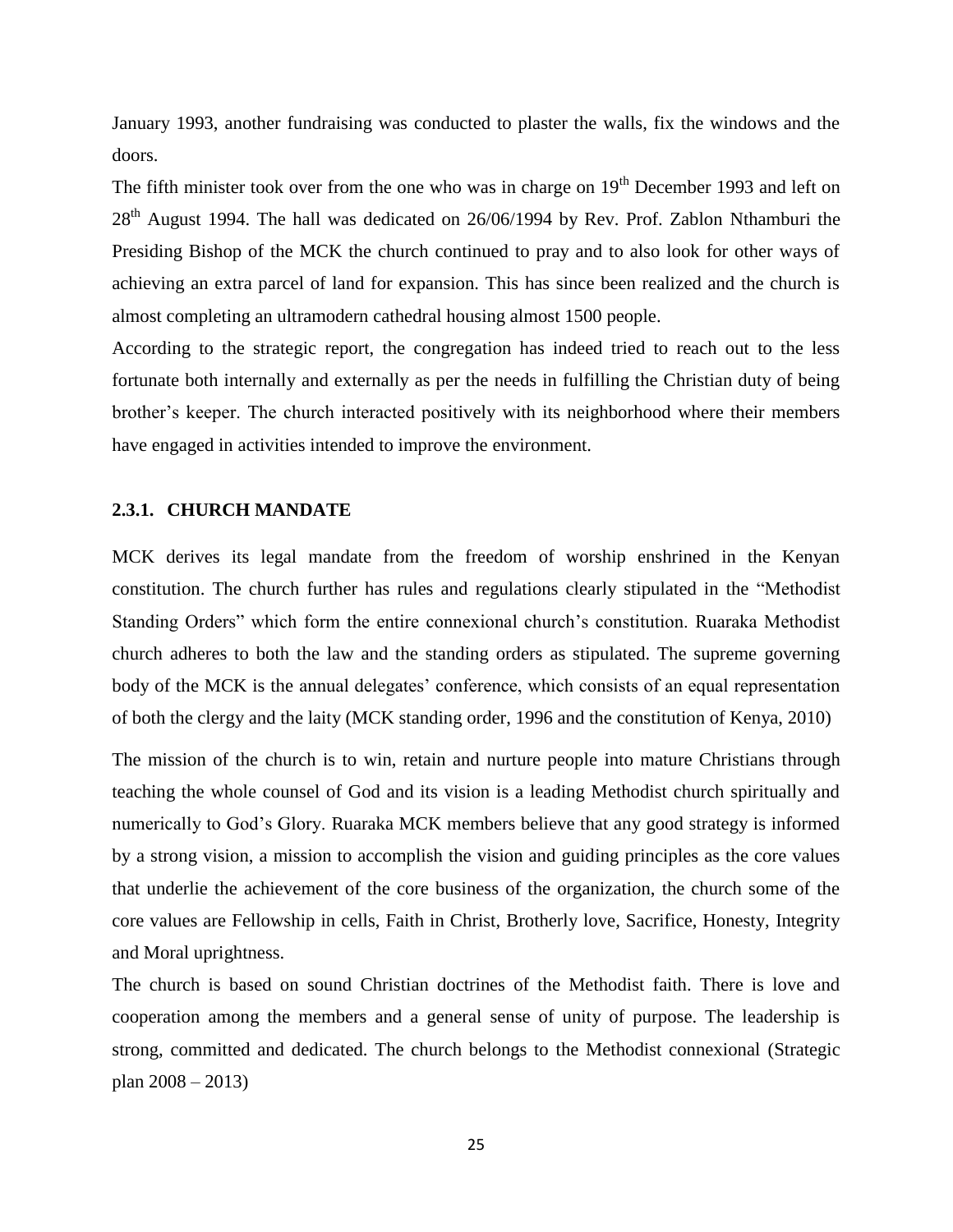#### **2.3.2. Spiritual matters:**

The Minister is in charge of ministerial care, the church has active groups that Glorify God in their various activities. These include Men Fellowship, Women Fellowship, Youth, Choir, Praise and Worship group; intercessors, hospitality, social responsibility, teens, boys' and girls' brigade and Sunday school among others. Most of the fellowships have been participating in their categories in annual connexional events.

Other groups' activities include singing and dances in the church, excursions and retreats, hikes, plays and poems. There are strong estate fellowships that conduct bible study, praise and worship and spiritual nourishment of their members. These fellowships also address the welfare of their members both spiritually and materially to a large extent. The fellowships include GAMSUNG (Garden Estate, Ngumba, Mathare, and Survey), Kasarani Estate fellowship and Githurai, Kahawa-KU fellowship. The church conducts two services, the first service dominated by the youth in the morning starting at 8.30- 10.20 AM and the second service starting 10.30AM to 12.30 PM. The church conducts overnight prayer meetings every fourth Friday of the month. The mission and outreach efforts have borne two churches at Githurai Kimbo and Maziwa Methodist church.

#### 2.3.3. **Church finances**

The church raises funds from tithes, offerings, special gifts, fund-raising harvests, thanksgiving, and love offerings, sale of donated items and lease of premises (kiosk, hall for functions). Currently, the church generates on average Ksh. 400,000.00 per month against and expenditure of Ksh.110, 000.00 per month. The average weekly income of the church was Ksh. 100,000.00 with the major expenditure being the monthly assessment fees paid to the circuit for the support of the clergy.

Other expenses pointed out in the strategic plan included wages for the employees, utility bills and allowances. The church's main income generating activity had been annual fundraising functions which in the past were fronted by men fellowship, women fellowship, youth and Sunday school.

#### 2.3.4. **EXTERNAL ENVIRONMENT**

26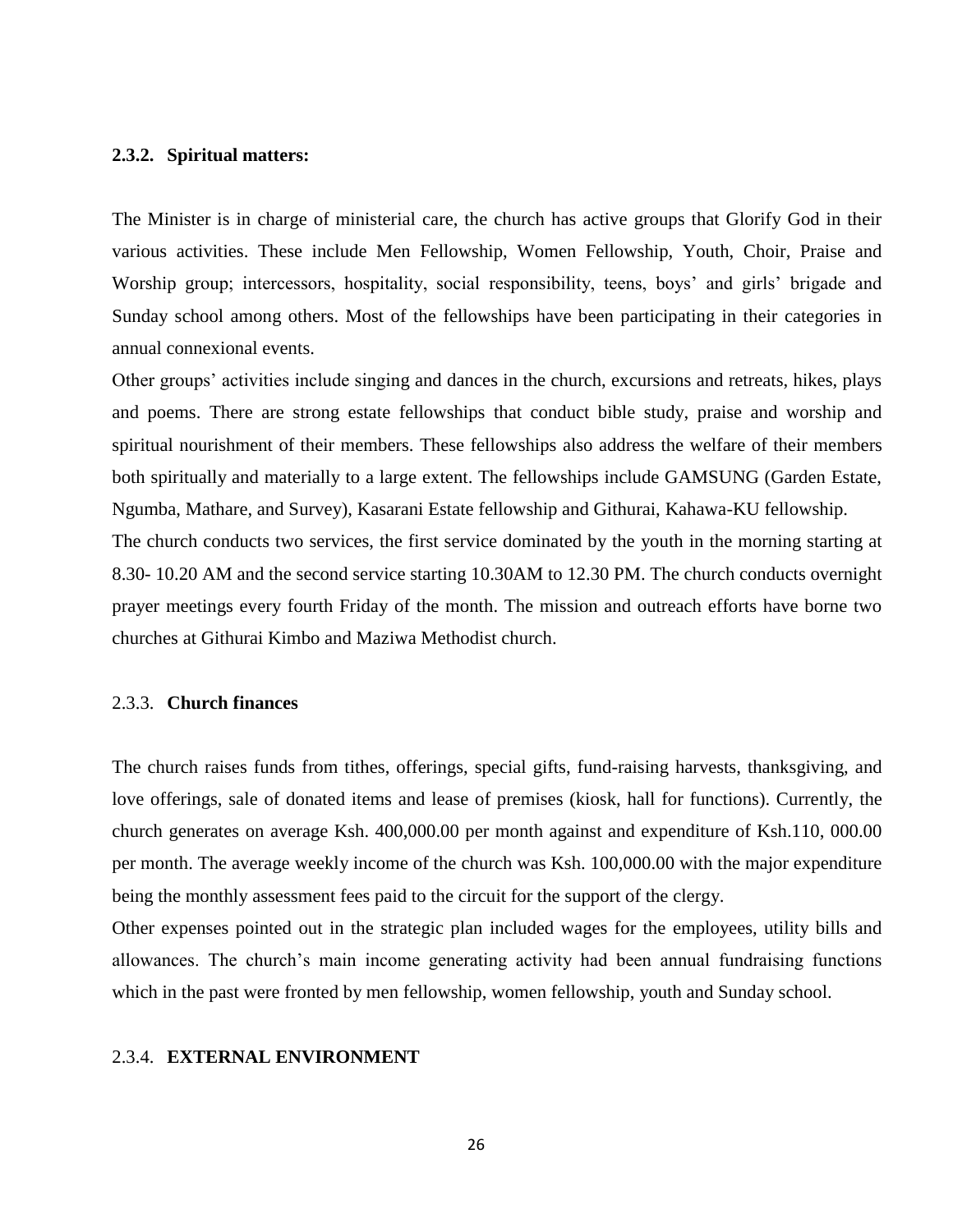Ruaraka MCK, like any other open system in the society, is impacted by the external forces and also impacts from the external environment as well as gets feedback from it. Some of the forces impacting on the church that were pointed in the plan at that time were analyzed under the acronym PESTEL (Political, economic, socio-cultural, technological, environmental and legal) (Ruaraka MCK Strategic plan 2008 – 2013)

**POLITICAL**: The church is not aligned to any political party or inclination. It enjoys the Constitutional rights to worship. The church would best thrive in a stable political environment that is predictable. The government strategy of vision 2030 challenges the church to focus in the future with determination to grow and overcome challenges of the  $21<sup>st</sup>$  Century boldly. Ruaraka, being a connectional church of the Methodist fraternity, is negatively impacted by internal church politics (Strategic plan 2008 – 2013).

**ECONOMIC:** The economy impacts on the giving of the church. The economy is set to grow despite a few recent setbacks. This anticipated growth will lead to improvement of the welfare of the members and that of the church in general. Improved economy will also pose challenges of growth and expansion of facilities including at the church to accommodate new entrants. The economic condition of the church members is a concern to the leadership since it impacts on development (Strategic plan  $2008 - 2013$ .

**SOCIO- CULTURAL** MCK Ruaraka is set up in a cosmopolitan area. The church encourages Worshipers from any area of the country and offers its services in English and Kiswahili. Any protestant of whichever denomination is comfortable to worship in Ruaraka (Strategic plan 2008 – 2013).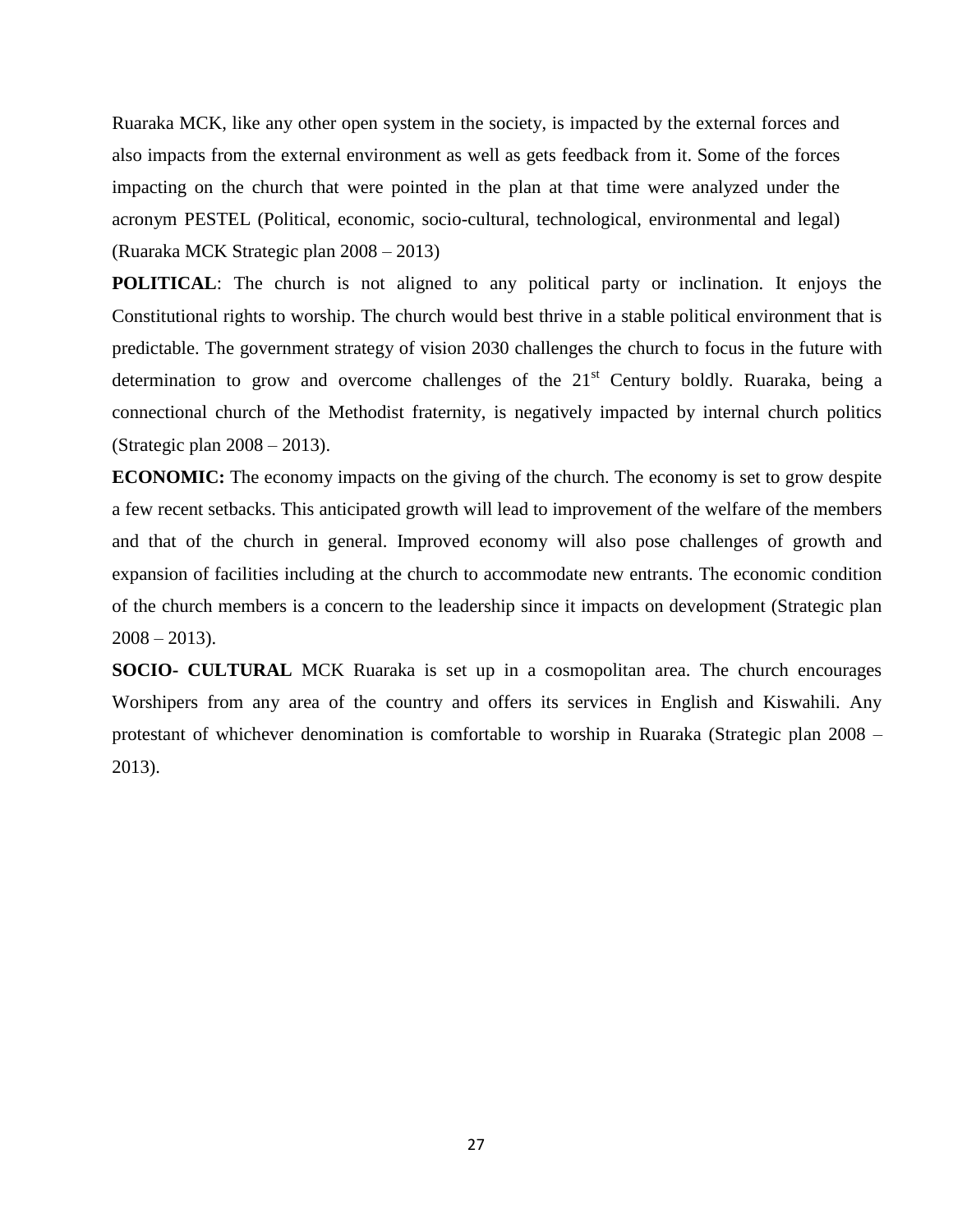### **3.3.5. Ruaraka Church Organization Structure:**

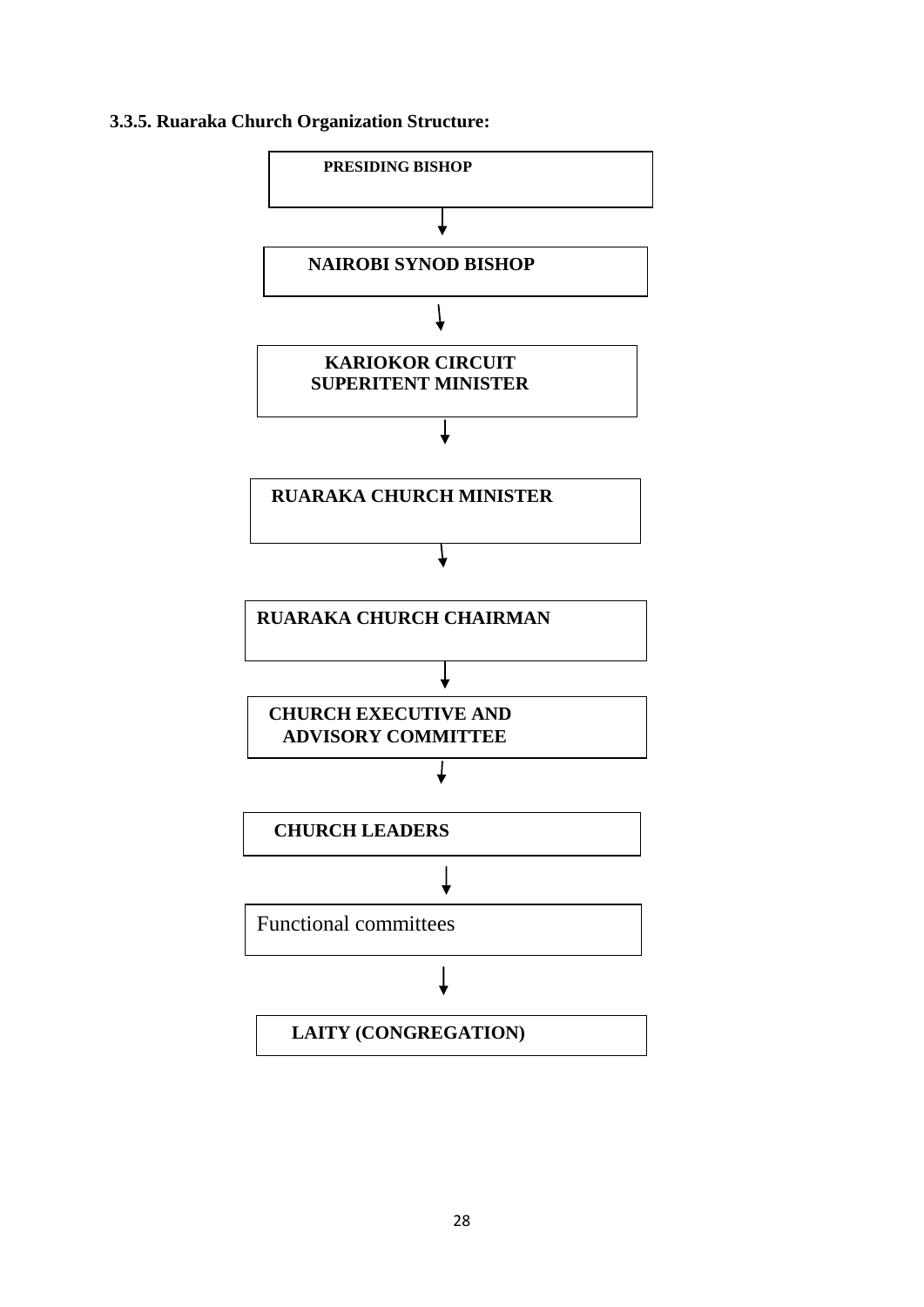#### **2.4. Literature Review**

#### **2.4.1. Rethinking the "better life" through developing a working theology**

McFague (2000) in her book life Abundant: Rethinking Theology and Economy for A Planet in Peril, argues that connecting both economy and theology can contribute to a "working theology" and a "better living" for all in the new century. She asserts that any serious discipleship needs to put into consideration what she calls "Disciplined religious reflections" meaning that theology will not make sense in the new century if it does not take serious things to do with worldviews, life style and ultimate commitments.

She contends that, Theology is destined to work in peoples' lives and it is intended to be the aid to "right living" and vital for Christians living in  $21<sup>st</sup>$  century to take action considerably and convincingly on issues facing them (McFaul,. 2000: 15-18). This study takes Mcfague principle of a "working theology" which can contribute to a better living. This study uses Mcfague's idea of a working theology as building blocks to contribute in developing the alternative theology that makes sense in peoples' life hence resulting to "right living".

McFague acknowledges that since the decline of communism and socialism the capitalism paradigm has received less criticism. Meaning that there have been little alternative visions on how all people can live well in the world. Therefore, religion is in the business of "envisioning countercultural alternatives" on "how to live rightly", whereby there are different held opinion on how to go about it with exclusion of materialism, greed and consumption as a virtue.

The writer sees a gap due to the absence of the aforementioned virtues. The gaps are a rare opportunity that religions of the world can try and to fill. She poses a challenge to Christians by asking them to come up with a clear and well elaborated alternative vision of what good life can mean to the  $21<sup>st</sup>$  century Christians and specifically the one that can address the challenges that they are facing today (Mcfague, 2000:35).

Following Mcfague's argument in relation to this study is how can theology be relevant to Christian's life today? The theology can make sense in people's life if it can address the challenges they are undergoing though for example as stated in motivation part of this study. As stated earlier, church and the society at large is facing a myriad of challenges that people are not readily find solutions to especially in relation to religion, church and church ministration. This study has offered alternative theology that can address some of those challenges as a way of filling up the gaps mentioned by Mcfague above and countless other scholars. Additionally, this study sought to develop a working theology, working theology that can contribute to right living of Christians through transformation.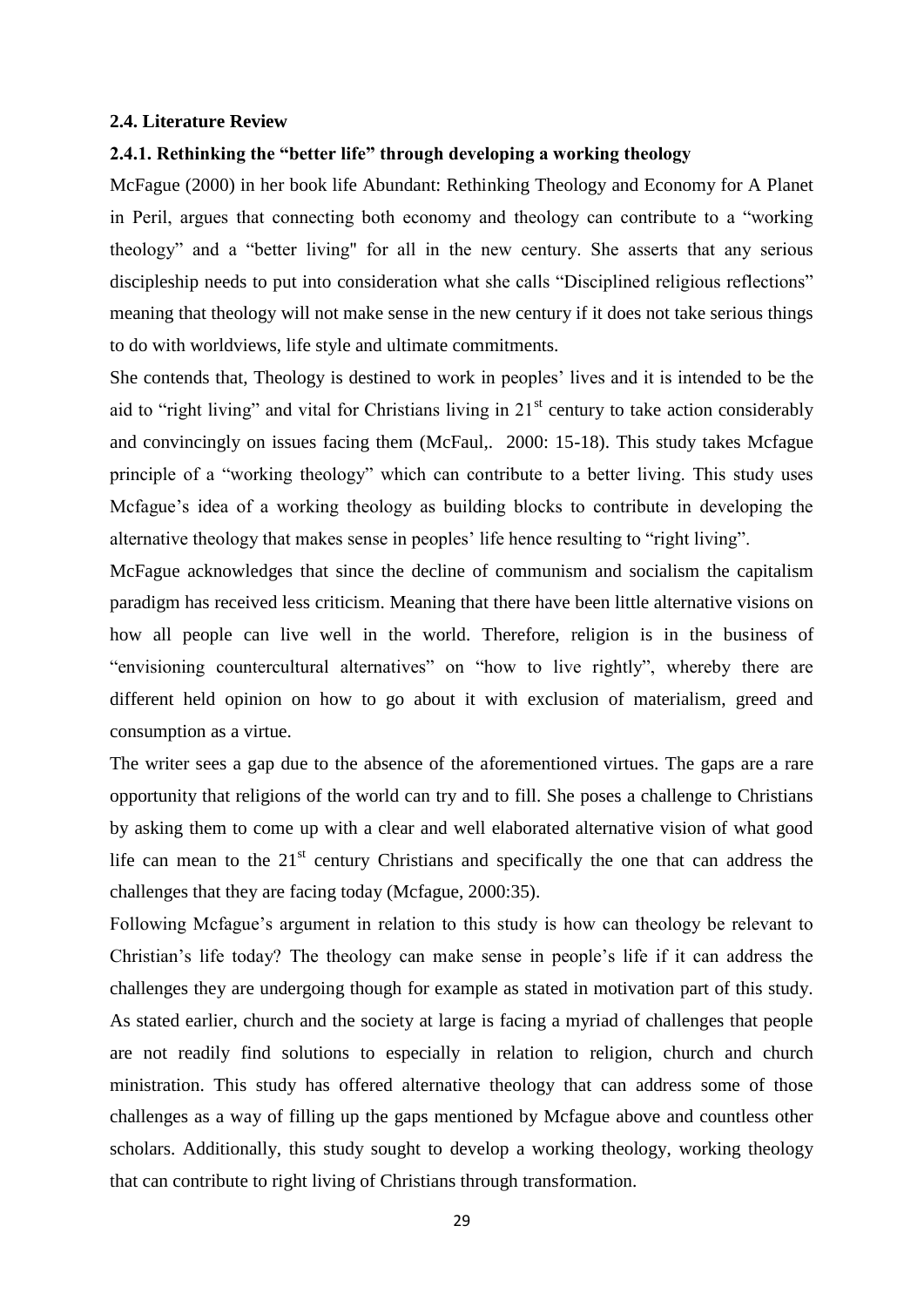#### **2.4.2. Reconstructing Alternative theology from the ancient theological heritage**

Marion Grau's book titled *"Divine Economy*: *Refinancing Redemption"*, shows that it is possible for Christians to reconstruct a working theology from biblical text to address the economic challenges the Christians are facing today. She uses the story of incarnation *admirable commercium (Philippians 2: 5-8) and* that of bride and bridegroom (*connubium)* (Grau, 2004: 135).

Grau further states that both *commercium* and *connubium* illustrate how redemption was constructed by traditional theological discourses. She contends that in the contemporary society there is a need for alternative ways of viewing the world in relation to traditional divine economy thinking. She suggests that theologians can read from the ancient construction discussion in order to reconstruct a redemptive divine commerce in a contextualized manner.

In other words, a different context calls for a different divine commerce strategy, meaning that the ancient divine commerce construction was meant to address the needs in their time. That is why there is a need for alternative strategy that can equal today's economic challenges. She offers an example of *commercium* where Jesus is seen as "counterfeit" and God as a "deceiver" in order to make the concept of redemption a successful one. (Grau, 2004: 136-137).

This study follows Grau's argument that contemporary Christians can reconstruct their own divine commence, using the resources of early Christian tradition, and historical church sources, but with the questions and methods of today. Grau's thoughts on divine commence is relevant in developing this study to come up with an alternative theology that can address the Christians financial challenges they are facing in the contemporary society.

# **2.4.3. Church has a carrier of prophetic vision that contribute positively to the decaying world**

Cobb Jr (1992) has extensively written on how the contemporary society can merge economy, ecology and theology in order to contribute to a livable and sustainable planet. According to him this merging can be possible through the change in the way we conceive the economic progress. He argues that there are some theological dominating ideas that influences peoples attitude which result to unsustainable planet, though that does not mean that Christianity per se is the cause of destruction that we see in the world today (Cobb Jr, 1992:5).

Cobb further acknowledges the potential support that can be drawn from the bible to address the socio-economic crisis in the contemporary world by reconstructing theological discourse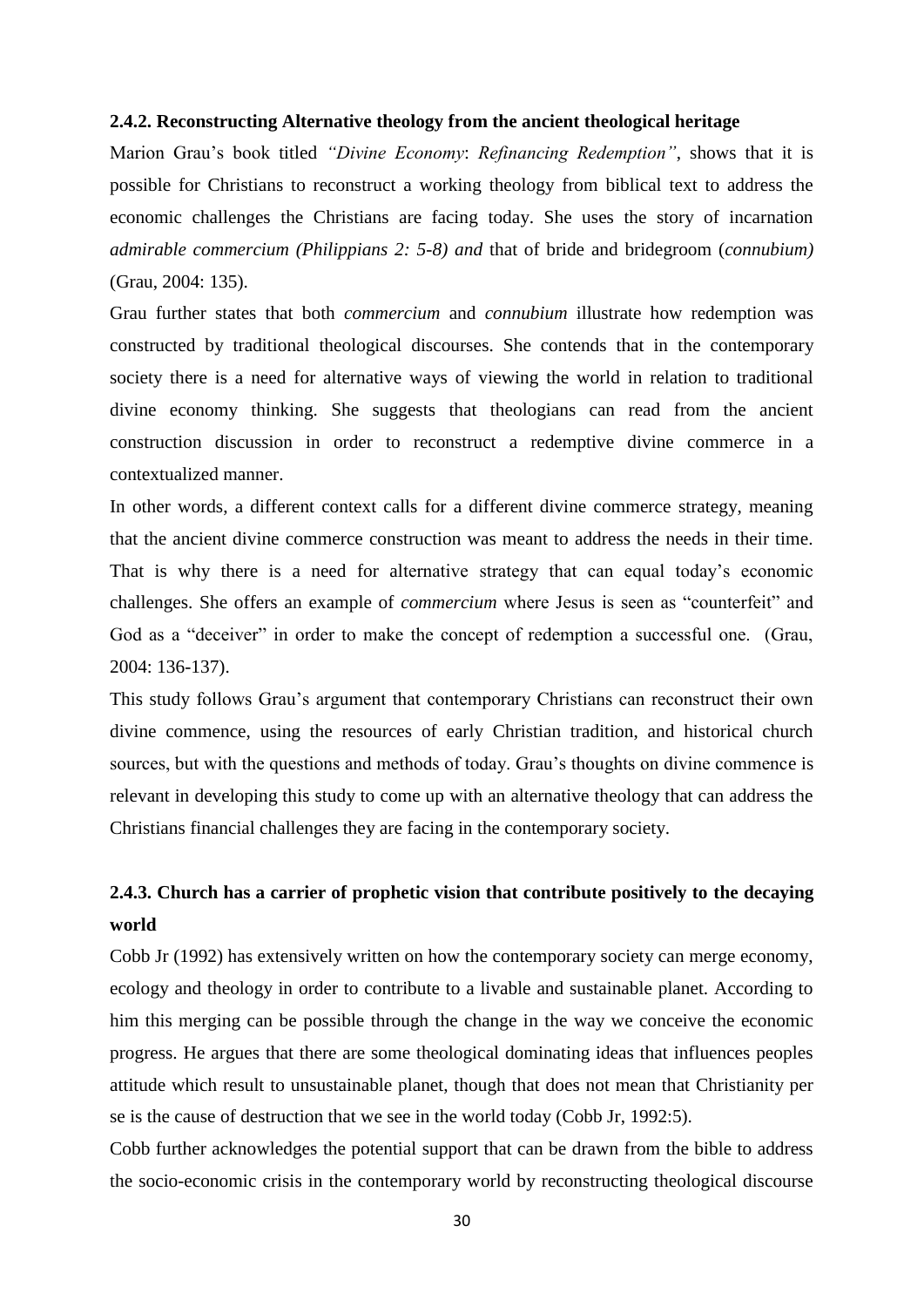from "our own Jewish heritage". He emphasizes on the use of the "process thinking" as a way of bridging the gap between global south and global north which can lead to "congeniality" hence alternative way of addressing the economic challenges the contemporary society is facing.

Cobb's encouragement to Christians is to have a new insight and ideas by developing attitudes of expectancy by following the work of Jesus Christ. He advocates for attractive vision that effect changes. He acknowledges that some future proposed visions may not make sense in the present time since they encourage wrong expectation and attitude. He argues that there is need for prophetic vision which means God transforming the world through transforming us. The way we can address our current economic situation it is through transformation of our thoughts. He sees vision as the way in which mind and body works appropriately (Cobb, 1992:  $16 - 18$ ).

This study follows Cobb's arguments on the "process thinking" which translates to changing the way we conceive economic progress and attractive vision which effect changes hence resulting to transformation. The study applies deep reflection on the challenges Christians are facing today such as financial constrains as shown in this study. This study acknowledges a great need and urgency in rethinking ways on how to address those challenges. The idea of merging theology, economy and ecology is considered one of the best ways of addressing the problem based on Cobb's principles of livable and sustainable planet.

#### **2.4.4. Setting our priorities right (sustainable economy)**

Cobb (1994) in his book *sustaining the common good: A Christian perspective on the global economy* focuses on how Christians can deeply reflect on human community commitment in order to produce a "just and sustainable future". He sees the danger of any discipline to be left alone to handle issues affecting the particular discipline.

Cobb observes that theology should not be left to theologians only since most theologians continue to focus on historical concern instead of current problems that are affecting the church as an institution and their members. One of the examples Cobb points out is the material challenge (John, 1994: 23- 30) which he notes that the Church ought to do more so as to ease the plights of the members and the society.

Further, Ham in Dietrich, Jorgensen, Korslien book echoes Cobb's statements especially his fourth contextual dimension on empowering diaconia. He contends that in order to address the challenges that churches are going through in today's world it is important to apply the "multidisciplinary approach" (Carlos E. Ham, 2014: 113-114).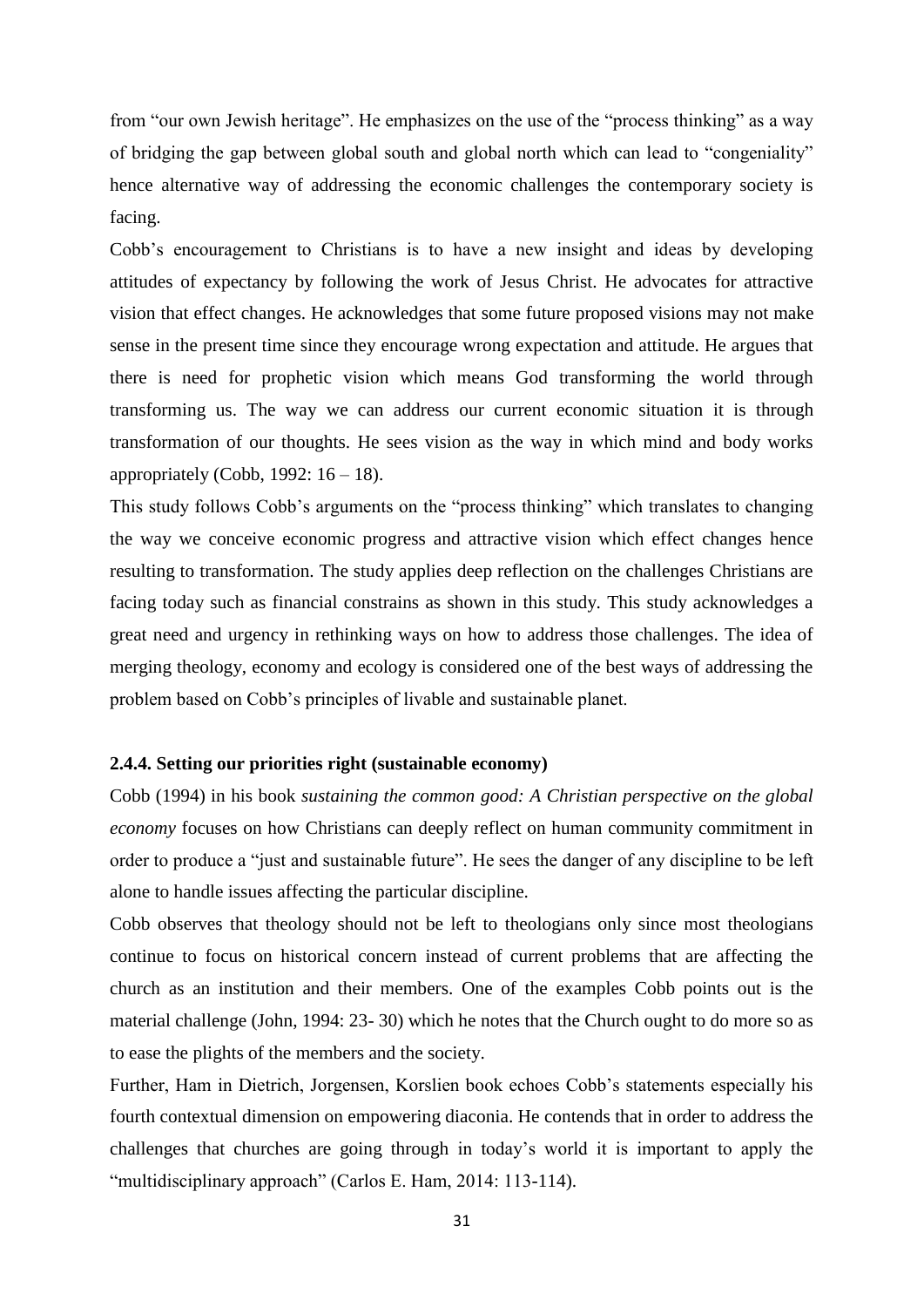Cobb Jr contends that there has been gradual shift in Europe from religious influence to nationalism and from nationalism to economism, meaning that Europeans have constructed an economic community from nationalism for the common good for all. It is the nation's economics that determine its primary policies in the contemporary society. He says that despite economism not occupying the spirituality of all Christians, Christians are commanded to govern the earthly interaction (Cobb, 1994: 23-42)

Cobb lays emphasize on the need for the traditional religions to make more effort on teaching the importance of the earth. He therefore raises an alarm to humanist and specifically theologians urging them to contribute to the existing global economy in order to bring change. Theologians can reconstruct present economic dominance from historical perspective consideration which can energize it hence leading to change Cobb, 1994: 43-44).

According to Cobb, theologians must be active in the society that they purport to support. He sees a danger when theologians keep quiet while the current economic growth continues to destroy the environment and humanity every day. This study takes Cobb's principles of sustaining the common good, just and sustainable future to understand more on how the desired goal for this study can be achieved and sustained.

#### **2.4.5. Religious values influences Economic results (attitude)**

Barro and Mcleary argues that, religion just as culture influences social interactions and economic outcomes by affecting personal traits such as honesty, work ethics and humane behavior (Barro and Mcleary, 2003). (Stern, Dethier & Rogers, 2005) observes that empowerment goes beyond increasing a person's ability to shaping their lives to changing of preferences.

Various faiths have exceptional truth-seeking orientations as far as fairness and services are concerned. For instant Judaism call for justice; Islam demands charity and actions, Christianity and especially Catholicism invokes the preference of the poor whilst the African Traditional Religions emphasizes on mutual assistance (Mbiti, 1969).

Drawing from the concepts of the church values that can address the injustices, inequalities, corruption and other vices, this study seeks to assert the role of the church as an active and authoritative player in the society. This is underscored by the responses given by the informants during the interviewees. Most of the informants pointed out that the church or Christian values had greatly motivated them to join the AMEKA SACCO since it was built on Christian values. The principles of identity, symbol and belonging are used in this study as building blocks to develop the alternative theology this study offers.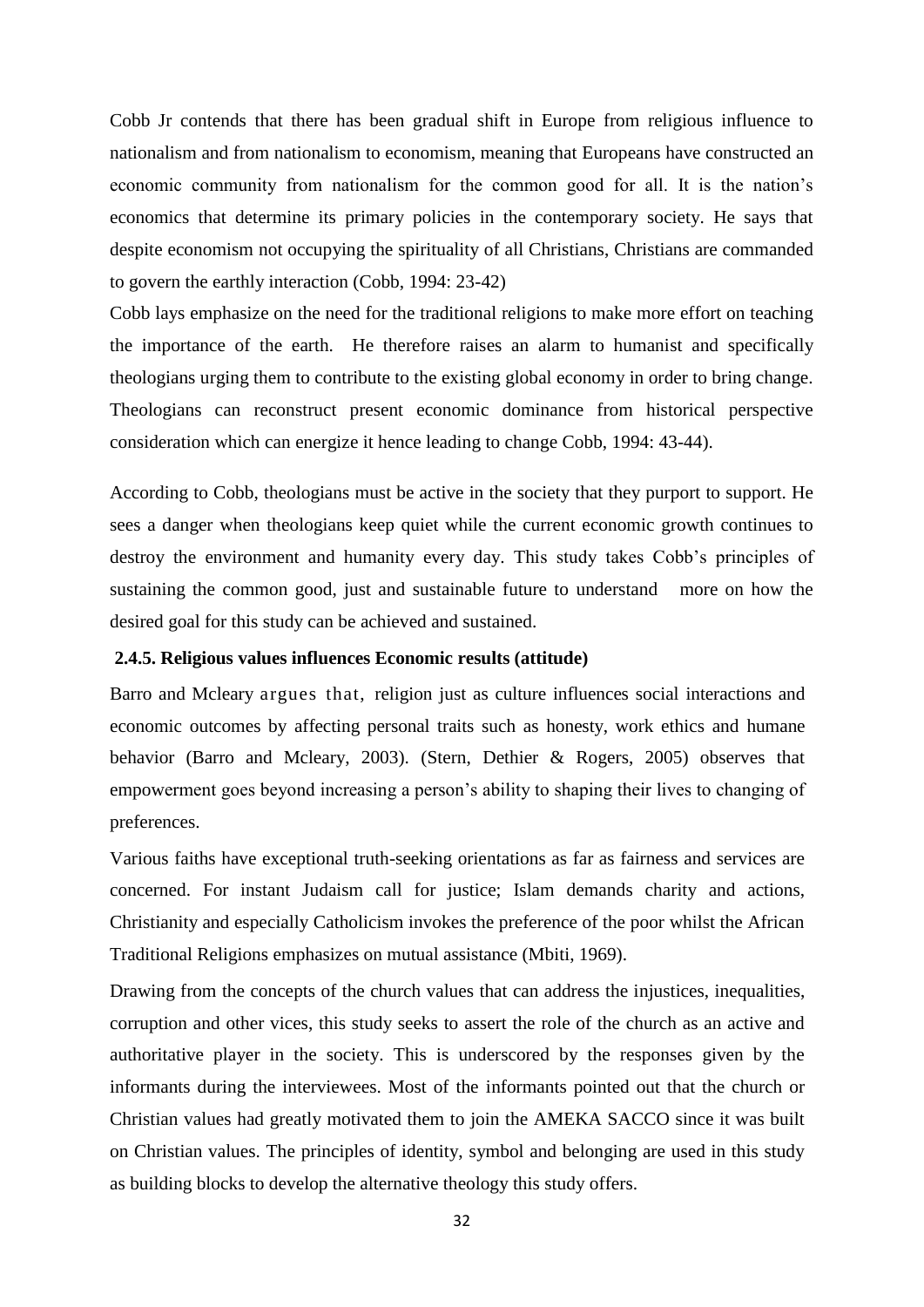#### **2.4.6. Spiritual and material dimensions complement each other**

Alkire (2002) describes a more positive case study of a development project in rural Pakistan which fully incorporates people's values, including religious ones. In this case, a group of women decided to start a rose flowers cultivating project instead of goat-rearing project, even though the goat rearing project yielded more income. The women selected rose cultivation project because it enabled them to do more things that were in line with their values, such as: use roses during their religious ceremonies and also the experience of unity with their maker and peace of mind through walking in the roses fields. The women rated the spiritual dimension wellbeing as much important as the material dimension. Therefore, the roses cultivation project was judged to be promoting their wellbeing more than the goat-raising one (Alkire, S. 2002).

The study takes the aspects of balancing the disciplines as a way of promoting the wellbeing of both. This study tries to integrate both spiritual and material aspects, but the discourse above helps the study to gain more knowledge on how to balance both spiritual and material aspects. Whereas integration is good maintaining balance is equally important. This study uses the principle of balance to develop an alternative theology relevant in this century.

#### **2.4.7. Conclusion**

The discussion above focused on how the Methodist church was founded by missionaries and the challenges that they encountered. They key premises that have inspired this study include the way in which the Ruaraka Methodist church was established. The challenges the church went through during her earlier and formative days such as; worshippers undedicated to the church attendance and programmes.

Poor payment of tithe, and offerings by the church members and fluctuating memberships due to job transfer and low enrollment of new members, as well as the change of structure and introduction of the cell groups such as the Kasarani Estate Fellowship. The way the estate fellowships ultimately continue to contribute to the transformation of the church and members lives. These aspects have has greatly inspired this study and raised hopes for similar models to be applied in other Methodist Churches in the country.

The literature review on some scholars' thoughts on integration of spiritual and material aspects was also found to be very meaningful for this study. Key among them is the just and sustainable future in which Cobb (1994) asserts that there is a need to merge both theology or religion and development or economical aspects of the society. There is also a need to come up with a working theology that makes sense in today's society (Mcfague, 2000), there is a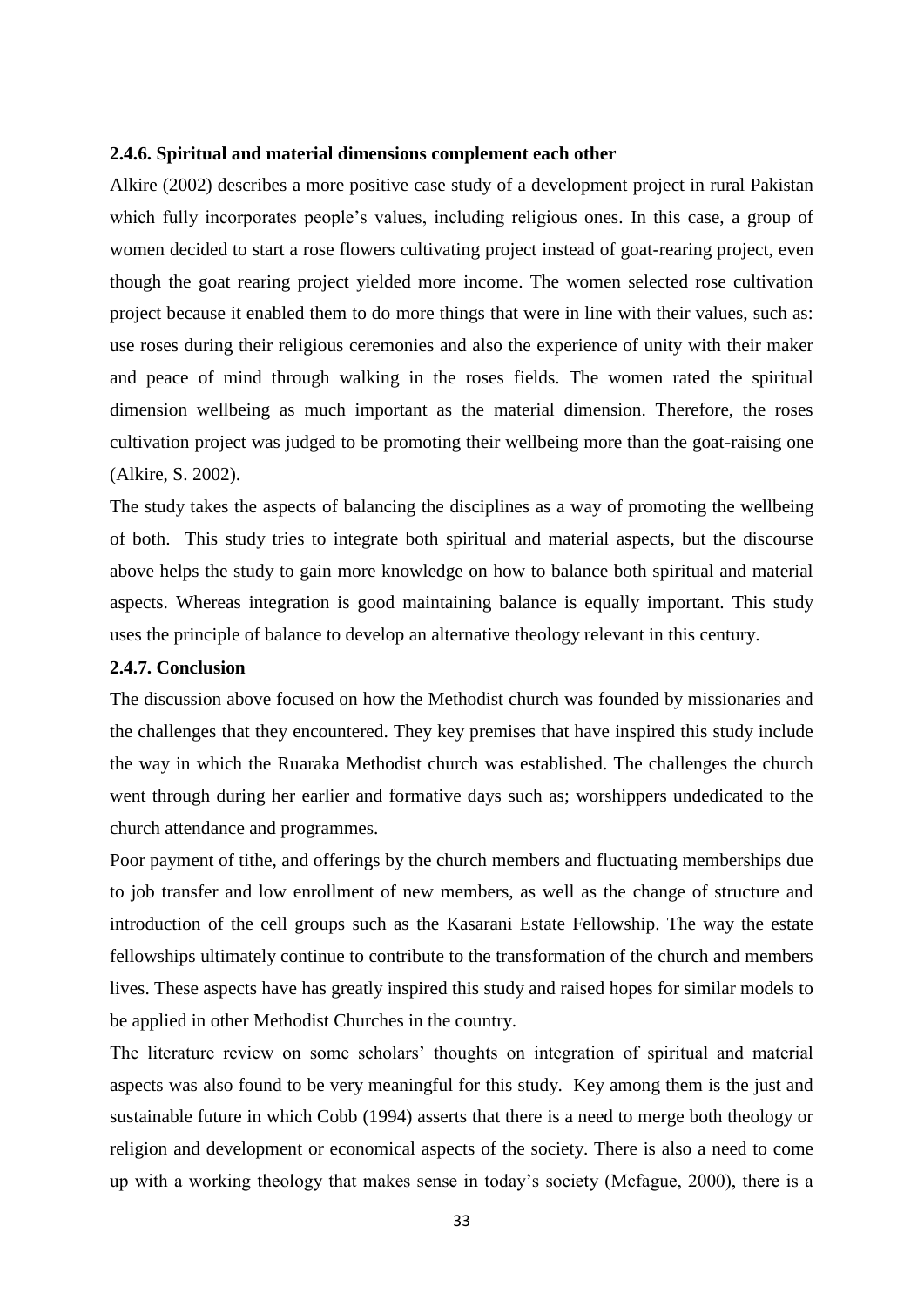need to reconstruct divine economy from ancient theological discourse using today's questions and methods (Grau, 2004) and the need to balance both aspects (Alkire, 2002).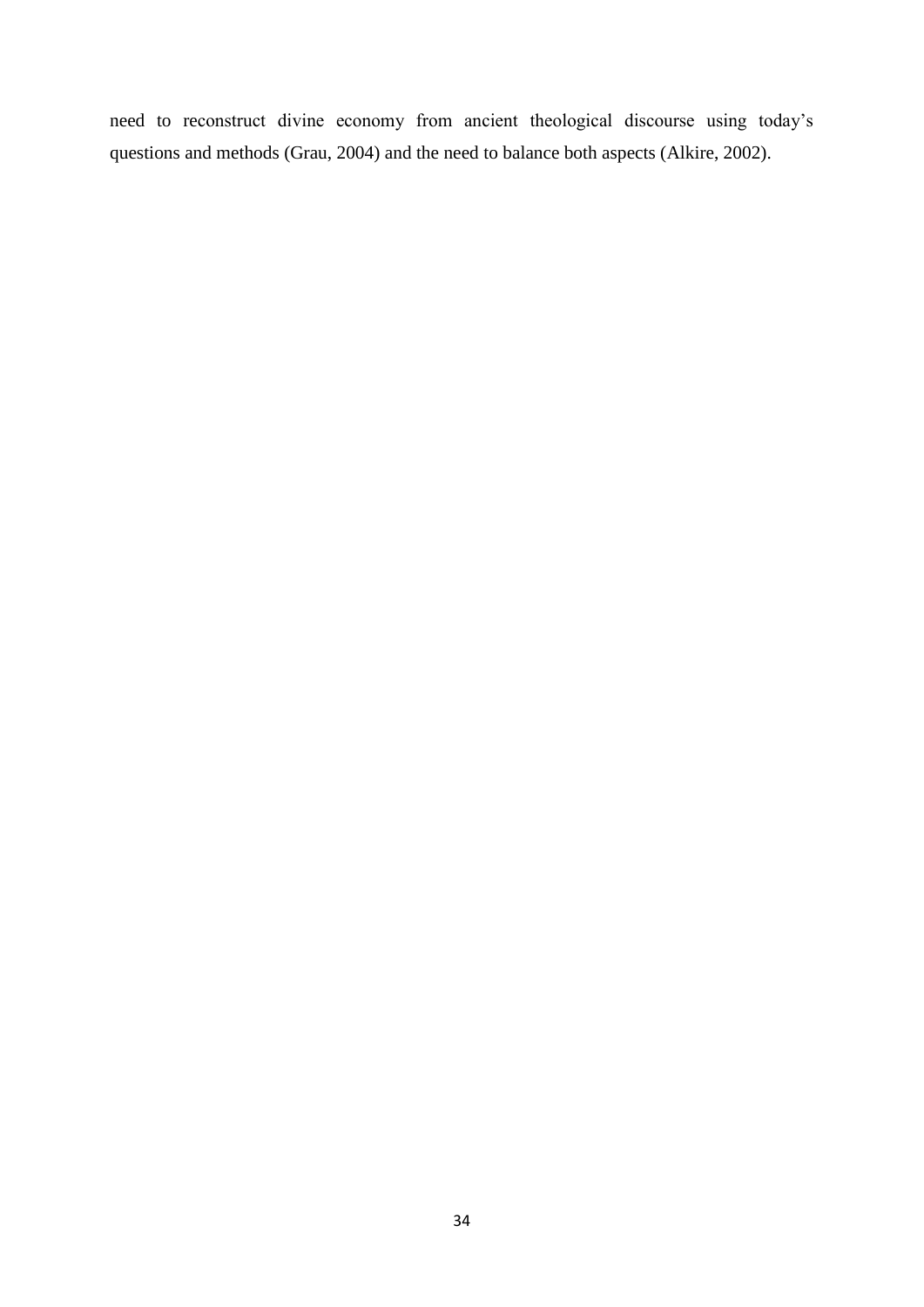#### **Chapter 3: Theory chapter**

#### **3.1. Introduction**

This study will employ the principles and guidelines of the pedagogy theory coined by Hooks (1994). One of the concepts central to this theory and that will be discussed in this chapter is empowerment. In this case, five dimensions of empowerment are discussed, these include: visional, normative, need-oriented, contextual and transformative. Further, the notion of Redemption, Ubuntu and indaba will also be discussed.

#### **3.2. Pedagogy theory**

Hooks (1994) asserts that radical pedagogy is all about liberation and not indoctrination, implying that it must value everyone's presence. Thus every member in a gathering his or her voice and views matters a lot for the progress of the group and the achievement of the group's goals. She argues that each and every person's contribution in a group brings a different way of understanding which, she refers to as "resources" and once these resources are used effectively they can create an "open learning community" either in classroom or any other kind of gathering (Hook 1994:8).

Pedagogy theory will be used as the theoretical framework for this study due to its due to its unique ability to embraces and bring out the key concepts, such as; redemption, empowerment and Ubuntu. These three concepts are vividly demonstrated in Hooks definition of pedagogy. First, when, she refers to pedagogy as a liberation and not indoctrination, this depicts it as redemption since liberation is synonym to redemption "an act of relating that makes a difference to the person or situation being related to" (David H. Kelsey 2005:7).

In other words it means that both redemption and liberation can be used interchangeably to mean the same thing. Secondly, when, she talks of having interest with each other and everyone's presence and voice being recognized and imperative hence should be valued in a group. This is seen as Ubuntu whereby "a person is a person through the other persons". This study will narrow the Ubuntu philosophy to Indaba as a less complex and authentic way of making sure that the participant's voices are acknowledged.

Thirdly, she refers to the different contributions or voices of different people as "resources" that can be used constructively to come up with an "open learning community" this demonstrates further the aspect of empowerment. Empowerment increases individual's ability to shape his or her life (Stern et al. 2005: 225). Therefore, I will use pedagogy as my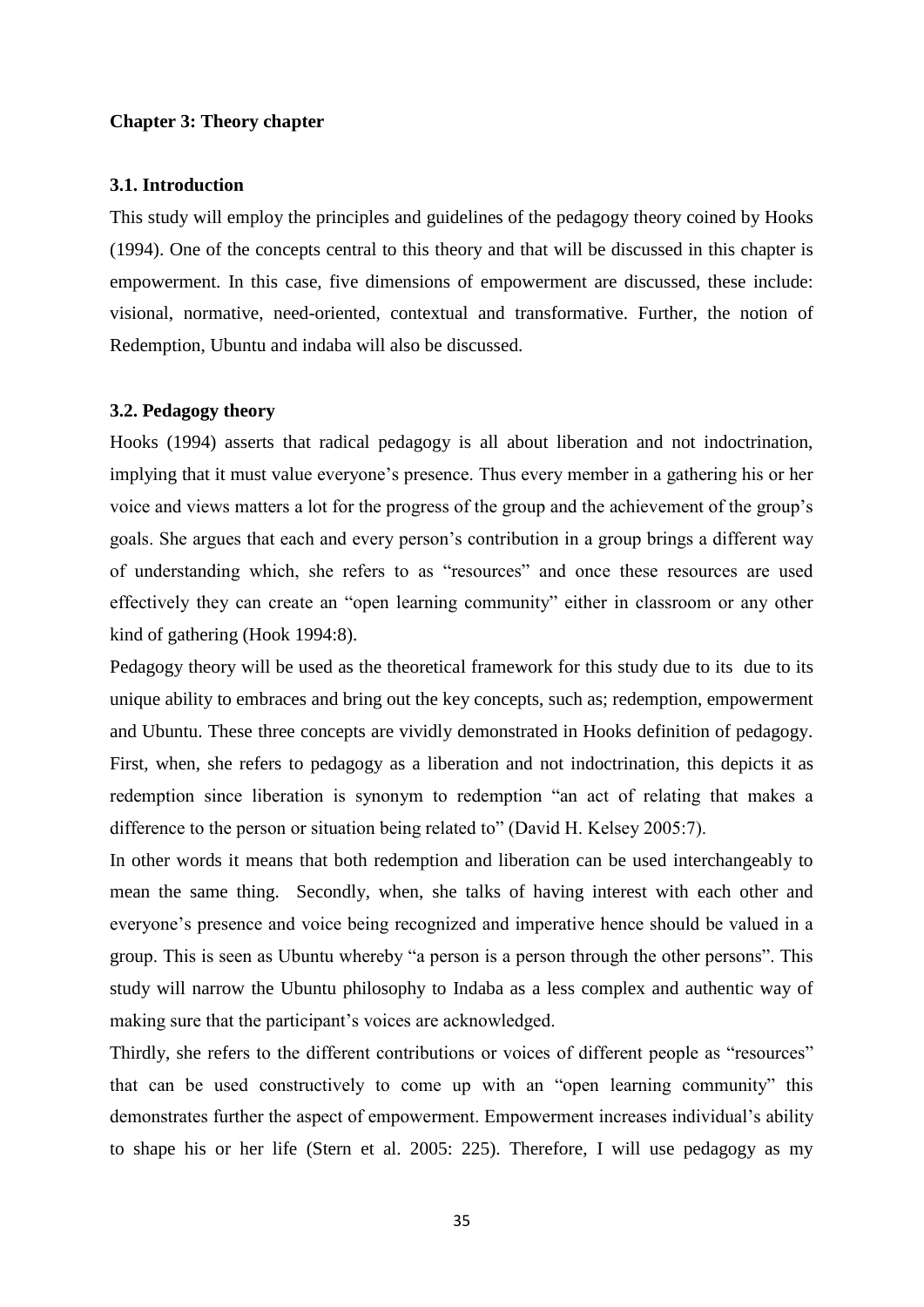theoretical framework and redemption as the main concept, while, the Ubuntu (indaba) and empowerment I will use them as the categories of redemption.

#### **3.3. Engaging Pedagogy**

Bell Hooks argues that engaging pedagogy recognizes that different classroom (Context) demands different strategies. This means that it is the responsibility of the instructor to see to it that there are inventions, changes or conceptualizing of new ideas or strategies which addresses different contextual issues. In other words Hooks means that different context demands different approach (Bell Hooks, 1994: 10).

According to Hooks engaging pedagogy is an inclusive strategy, whereby, it is not only the teacher or the pastor who is performing but, the students or members are involved through what she calls "per formative aspect". In per formative dimension the listeners or Audience also participate through the process of learning which, she calls "reciprocity". The teacher or the pastor play the role of calling their students or members to engage in a participatory way through the process of learning which, translates to change or new invention (Bell Hooks 1994: 11) and (Monchinski Tony, 2008:10-12)

Engaging pedagogy emphasizes on the "wellbeing" of individuals whereby, there is union of mind body and soul (wholeness) through wholistic approach. The concept of wholeness is echoed by Pepi Leistyna, Arlie Woodrum, Stephen, Sherblom (1996:13) whose argument is that critical pedagogy is "not a one-size-fits-all methodology". Instead, they contend that it puts into reflection different circumstances such as political, social, economic and historical as well as the viewpoints and deliberations of all participants of that moment.

Perhaps the simplest definition of engaged pedagogy is that given by Tony Monchinski which is "critical and prescriptive" Tony (Monchinski, 2008: 10). Engaged pedagogy it is also about empowerment, where by both the leader and the audiences are empowered through the process of learning or engaging (Bell Hooks 1994:14-15).

The description of engaged pedagogy above is vital in relation to this study because, it encompasses most of the tenets significant to how AMEKA SACCO has evolved from inception to date. This theory will deepen the understanding of whether there are changes and new inventions and how such changes and new ideas come all about within the AMEKA SACCO.

The pedagogy theory will further be used to show how the AMEKA SACCO unites the spirit, body and mind hence translating to wellbeing (wholeness) of the members. This is imperative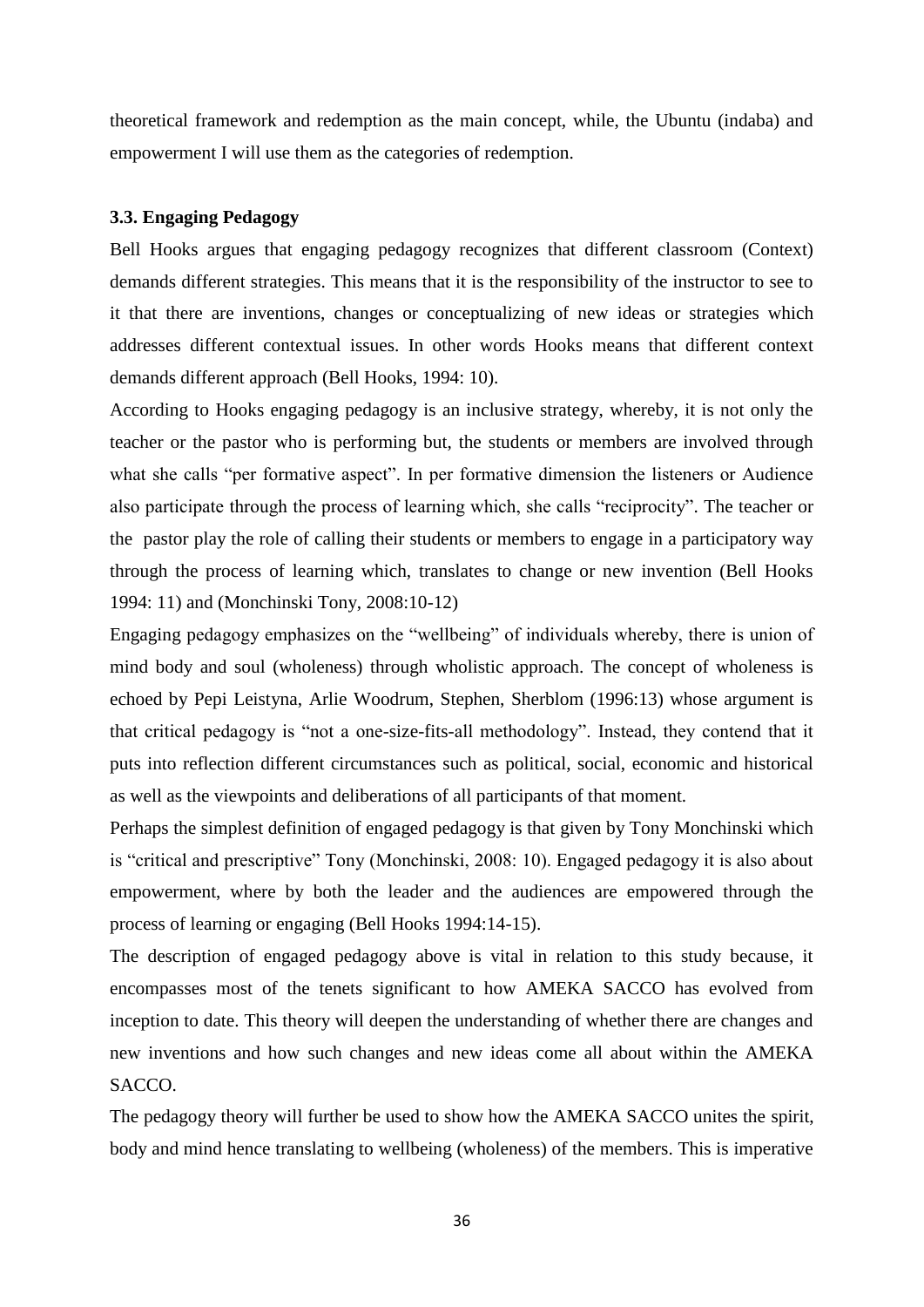because this study is concerned with how both spiritual and material aspects can be integrated hence translating to the wellbeing of the church members.

#### **3.4. Empowerment and Effective Participation**

There are different ways of defining Empowerment and mostly depending on the context. In connection to this research work, empowerment is defined as the energetic process that facilitates and motivates to enhances self-confidence and people's skills, whereby people are liberated so that they can develop the power within themselves hence unleashing the potential in them to increase their skills, self -affirmation and self-assurance (Dietrich, Jorgensen, Korslien and Nordstokke, 2014: 111).

Empowering people means effective participation either in one's economy or society. When needy people are empowered they are in a position to take risk and come up with new ideas (innovation) (Stern, Dethier, Rogers, 2005: 99). According to stern et al., effective participation consists of accountability, information, transparency and local organization capacity. It further includes the aspects of transparency, accountability, Effective participation, informative and local organization capacity.

This study seeks to investigate how AMEKA SACCO empowerment to its members has increased individual's ability to be willing to take risk for new innovation. The five dimensions discussed by Dethier et al., will be used as a mirror to try and see to what extent the five aspects are related in any way to AMEKA SACCO empowerment approach to their members. The five dimensions are briefly discussed below.

#### **3.4.1. Visional Aspects**

Ham in Dietrich et al. refers to vision as the ability to foresee the future veracity in order to take an action through knowledge and mind's eye. This can be equal to people's motivation and ideological foundation. It is all about peoples' actions towards their goal which, are geared towards advancement. In the biblical perspective he gives an example of (proverbs 29:18) which says "where there is no vision, the people perish" (Dietrich et al., 2014). This study draws from Ham's principle of vision as a way of developing the alternative theology it offers through empowering people to face the future reality.

## **3.4.2. Normative Aspects**

Normative dimension includes both norms and standards of a particular group or organization. The norms and standard govern the group to know what is right and wrong (ethical). For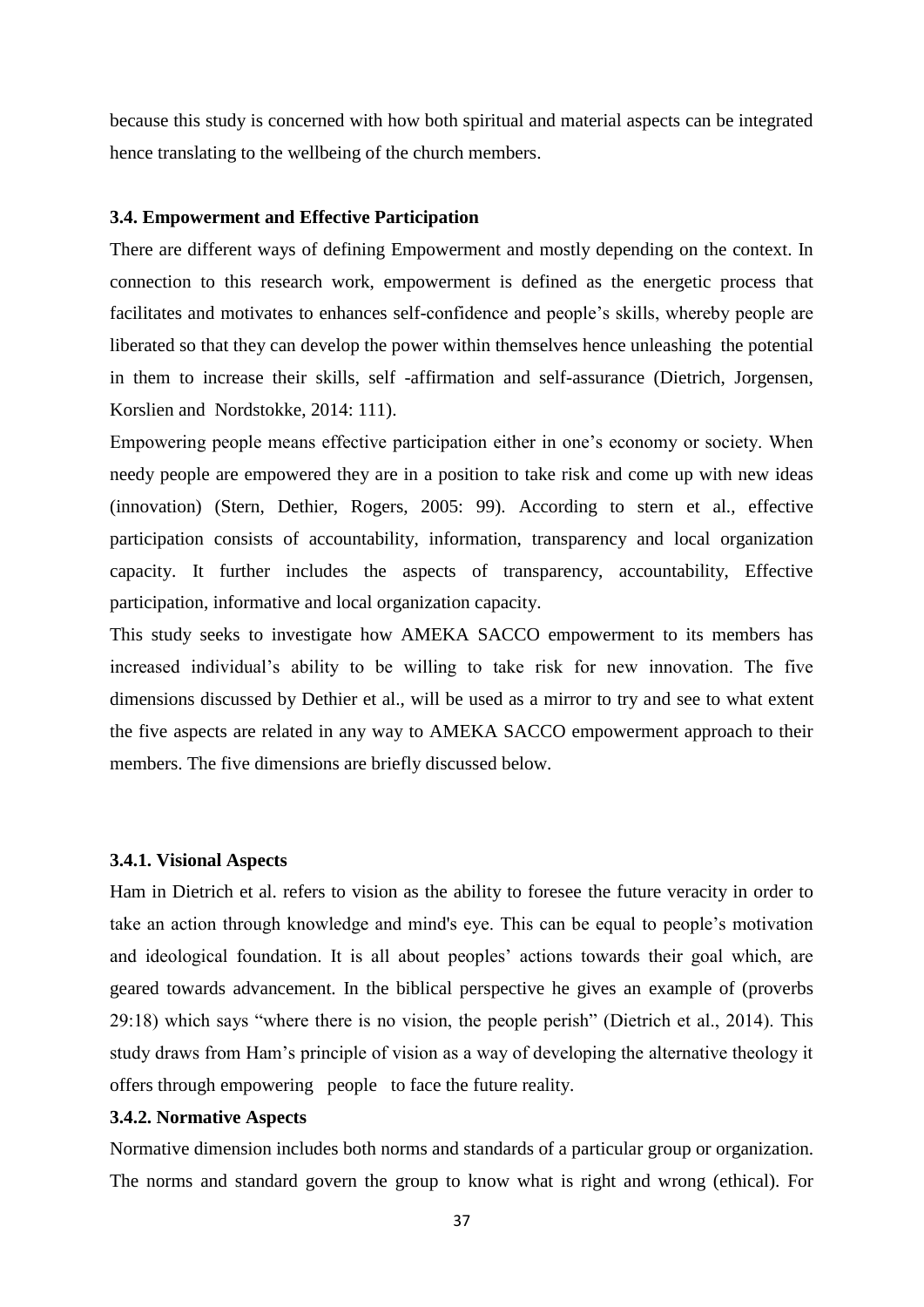example in Christian perspective Christians draw authority from the biblical text in agreement with the words of God (Dietrich et al., 2014:113). This study draws concepts of norms and standards to use as building blocks in developing the alternative theology offered by Dietrich and colleagues. For example the informants' arguments on norms and standards of hard work, honest, love members have demonstrated commitment and faithfulness in repayment of their loans.

#### **3.4.3. Need- oriented Aspect**

This refers to both spiritual and material needs which call for action especially focusing on the causes and consequences of such needs. In this case it is then the need that will determine what kind of empowerment is essential and especially the one which is 'reasonable and selfrealizable' (Dietrich et al., 2014:113). This study evaluates Ham's notion of need-oriented in order to understand more on how the merging of both spiritual and material aspects can be integrated based on the needs of the members or targeted beneficiaries of such actions.

The idea on causes and consequences in relation to this case study gives a better way of understanding the problem at hand and possible ways devising solutions. The informants argued that it was members' financial needs and other challenges they were going through that motivated them begin the SACCO. The cause of the challenges and the problems members of the Kasarani estate fellowship experienced included lack of money while the consequence of this was poverty or poor living standards.

Thus, for the case of Kasarani Estate Fellowship, the solution to the cause and consequence was coming up with an income generating project (AMEKA SACCO). Through the SACCO, they have been able to loan their members with money to meet various financial they had. Through this, members have been able to come up with income generating projects among other things hence improving their life status and situation.

#### **3.4.4. Contextual Aspects**

Ham argues that the church is informed not only by its vision but also by the socio-politicaleconomic-ecology context that surround the church services. The church pays attention to challenges and the reality of today's world that surround it (Dietrich, 2014). This study takes into account Ham's thought on socio-political-economic-ecology to understand more on how they can be integrated in way to address the challenges people are facing today. Further, Ham's idea on social-political-economic-ecological are used to bring more understanding on how to develop an alternative theology offered in this study.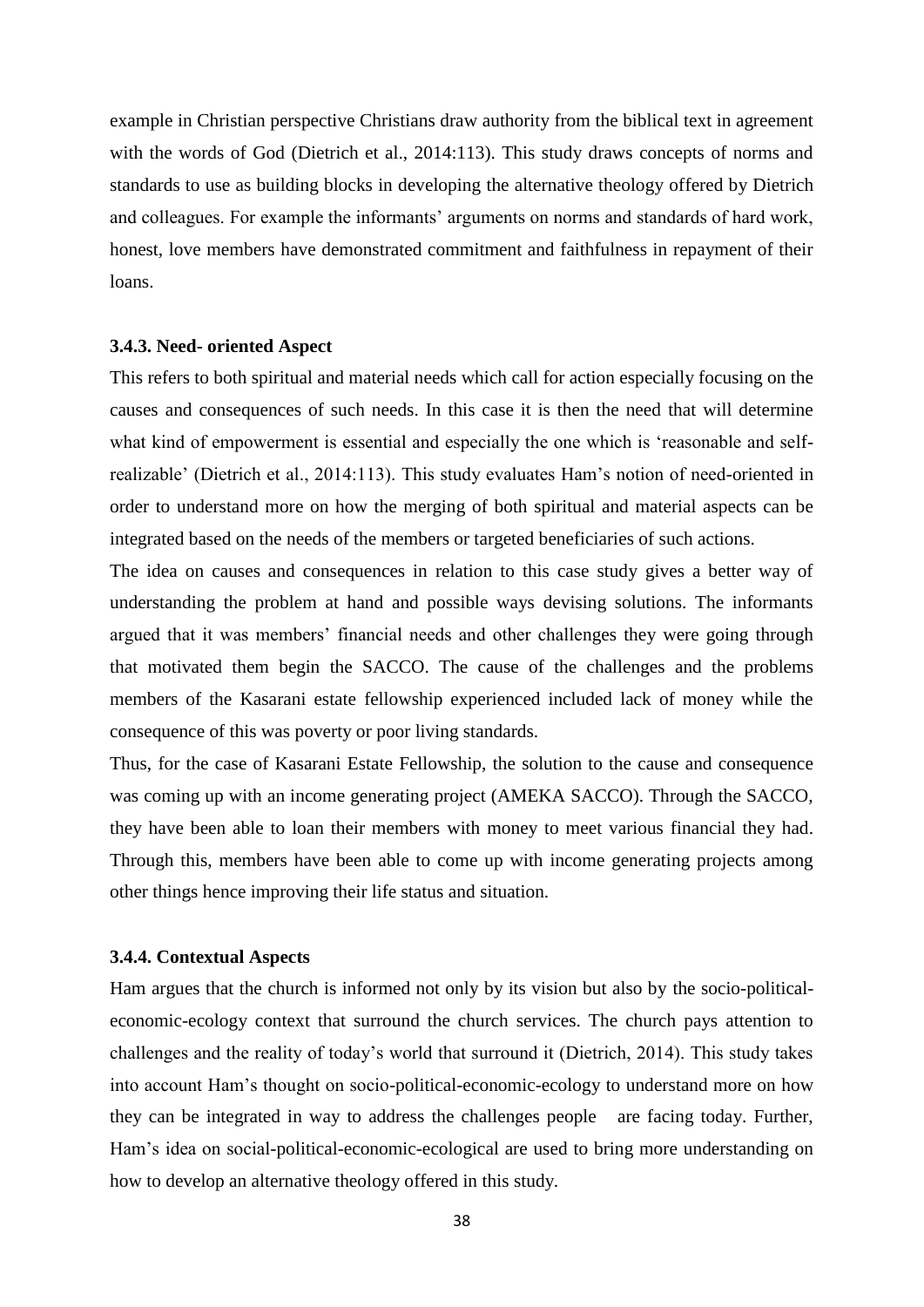#### **3.4.5. Transformative Aspects**

After the aforementioned four dimensions, the transformative is the last one and its key point is "difference" that it makes in one's life. It is all about empowering the individual to the point that they can survive on their own. Individuals are transformed in a way that they no longer remain in the same situation again but they are empowered and they can stand on their own. In other words they are capable of unlocking the potential in them and they can have influence over issues without support from others (Dietrich et al., 2014:114).

Findings from this study are consistent with Ham's argument that transformation brings change in the life of people to the point that they no longer depend on others since they can uncover their potential. When people uncover and unleash their potential, then they can take charge of their live and influence the society around them. The aspect Transformation is used in this study to develop the alternative theology offered.

#### **3.5. The concept of Redemption**

The term redemption has been defined differently by different scholars. For example; Grau (2004) defines redemption as the "act of buying back (Purchase)" or the action of "paying some amount of money so that captives and prisoners can be released (ransom)". This means that there is an aspect of economy or material exchange involved in the metaphor of redemption (Grau, 2004: 137). Reuther (2000) asserts that in Christian perspective the word is defined as; Christ as the redeemer for all humanity and the whole created universe.

According to Christian faith redemption is necessary for all human kind due to the presence of evil and sin in the world (Ruether, 2000: 15-18). Davis, Kendall and O'Collins (2004:3) argue that the universal need for redemptions faces three challenges. First, is the selfredemption which is assuming different expression in the modern world. Self-redemption (Redemption from sin) is all about looking forward for a bright life that is successful and seeks for self-perfection. Self-redemption does not allow the thinking that they are enslaved or defiled so they need redemption. The self-redemption is mostly echoed by some Christian writers and leaders in the global north (Davis et al., 2004:3).

The Second, is structural redemption (corrupt structure Redemption), this is endorsed by some Christians and non-Christians that redemption is not only needed for personal sins but also the structural ones. This is where in people's culture and society the set institutions are engaging in evil practices such as pervasive corruption and selfish indifference for those who are suffering due to corrupt systems. Despite sins being viewed as personal they can form and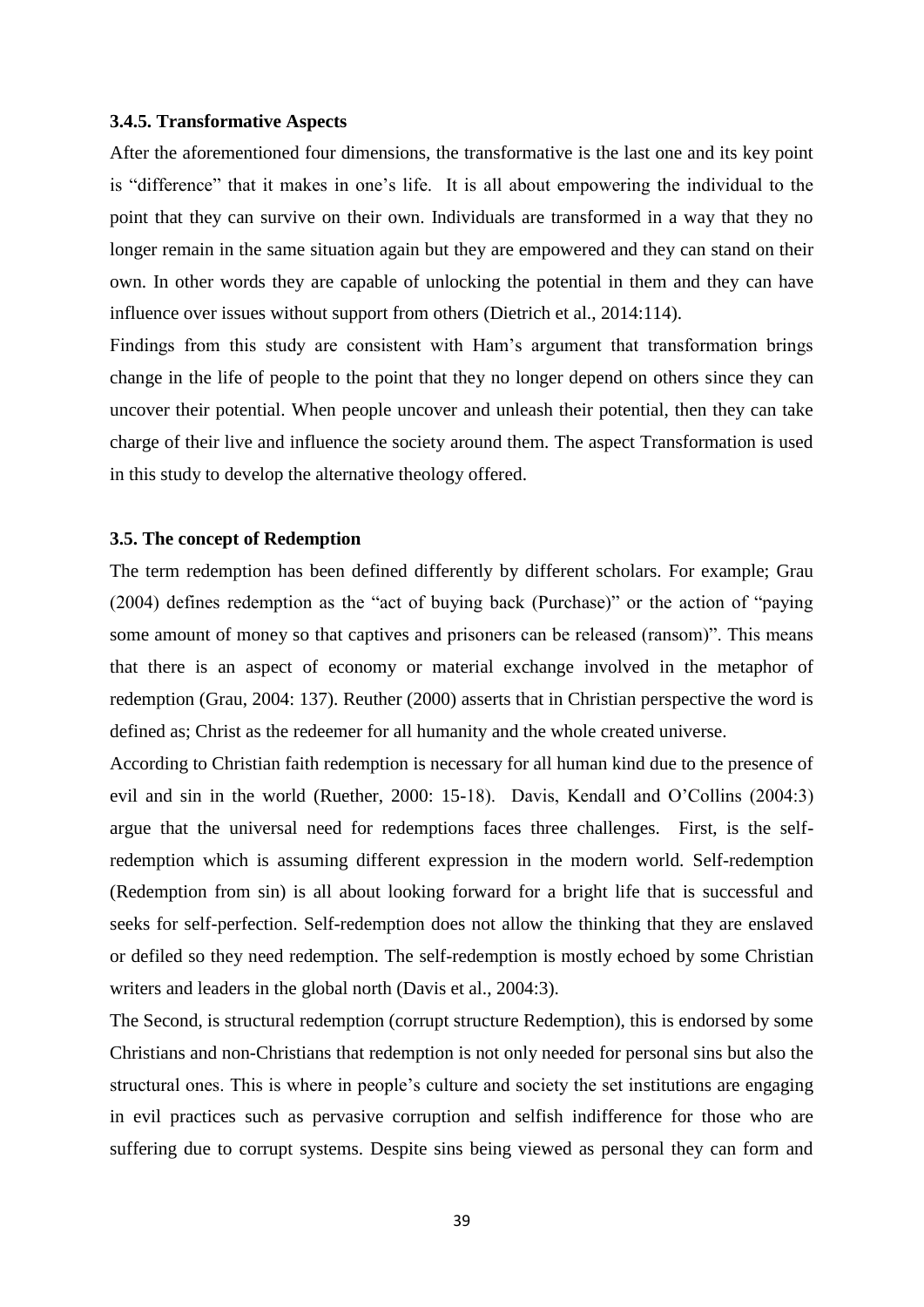protect wicked structures which they can enjoy while the rest of the population is kept in agreement with the evil structure (Davis et al., 2004:4)

The third aspect is the environmental redemption in this case most believers are currently supporting that the idea that redemption has reached further than "individual and society to the environment". There is great acknowledgement from various scholars who lay more emphasis on the fact that the humanity and the entire universe are in need of "God redemptive action" in order to live in and thrive (Davis et al., 2004: 4). This study explored how Ruaraka MCK and Kasarani Estate Fellowship model and leaders are integrating the self-redemption and structure redemption as a way of empowering their members. This study takes the concept of self-redemption as private or individual which touches mostly on (spiritual aspect), whilst, the structural redemption touches mostly on economy. For example the study sought to find out if there are there set economic systems helping church members to be financially stable (Material aspect) and how those systems are contributing in translating to the "wellbeing" of the church members.

Based on Grau's argument that there are some aspects of material exchange in the metaphor of redemption and Ruether's arguments that the whole universe is in need of redemption due to the presence of evil and sin in the world, this study sought to find out how the church today can effectively play those two roles for the betterment of the society. Both Grau and Ruether's thoughts are used in developing the alternative theology offered in this study.

Further, this study takes the notions of three redemption challenges by O'Collins & Sj (2004); the self-redemption; redemption of sin, structural redemption; redemption of corrupt structure and environment redemption. The three faces of redemption are used in this study in an integrated way through the concepts of empowerment, Ubuntu and Indaba. This study uses the three faces of redemption to transform peoples' lives through empowerment hence achieving the common good for all in the universe they live

# **3.6. The Ubuntu Concept**

Nicolson (2008) in his book *Persons in community: African Ethics in Global culture,* argues that Ubuntu's main focus is the wellbeing of every person in the community. In hypothesis it is expected to make sure that all the voices are recognized even though the community's interests are the foundations of the individual wellbeing. The wellbeing of the community depends on the individual fulfillment of his or her interest".

There is balancing of people within the community in terms of seeing to it that the "powerless" individual is empowered. It is all about acknowledging all voices, reaching to an accord based on value for all hence coming up with a balanced community ( Ronald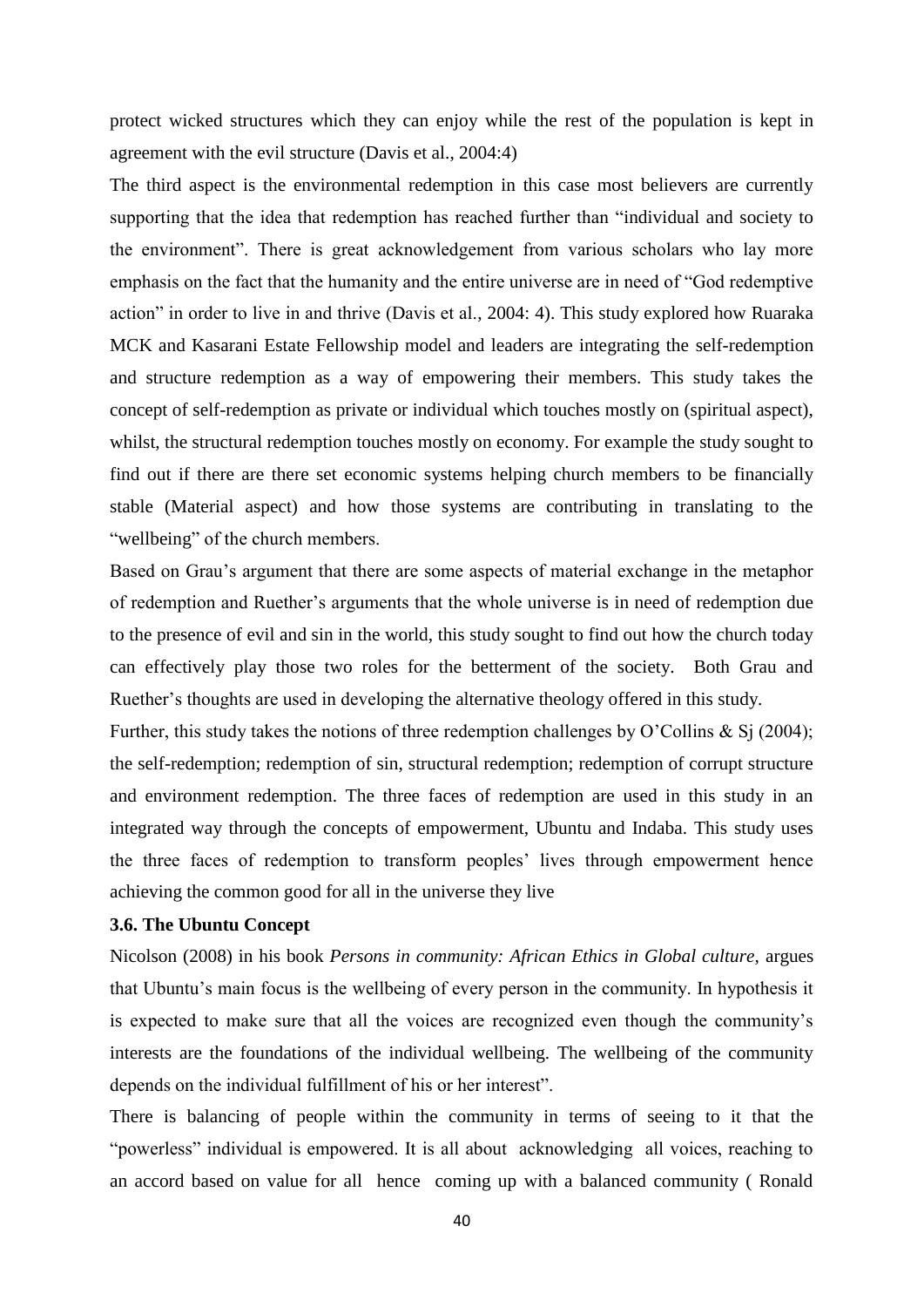Nicolson 2008: 9-10). This study follows Nicolson argument on empowering the less fortune individual within the community as a way of achieving a balanced community.

This notion of empowering those who are in need is echoed by informants who said that the reason behind coming up with income generating project (AMEKA SACCO) was to help the members who had financial challenges. The project was initiated to assist the "powerless" to gain more ability to overcome the financial challenges they were facing. Further, this study draws from Ubuntu concept on the wellbeing for the common good of all in developing the alternative theology it offers.

## **3.7. The Indaba Concept**

Indaba it is a word derived from Zulu language which means meeting for a decisive conversation. It is a different way of doing business. The purpose of the discussion within the Indaba setup is to find out the "deeper convergences" that grip the group together for common living. For example in 2015 United Nations climate change conference that was held in Paris, participants had to use Indaba philosophy in order to have consensus on a new global climate agreement . According to veteran negotiators they asserted that "the indaba's had made sure that every country felt their views had been heard" "It was through indaba all countries voices were acknowledged["http://www.theguardian.com/environment/2015/dec/11/climate](http://www.theguardian.com/environment/2015/dec/11/climate-change-negotiations-in-paris-close-to-the-finishing-line-say-french)[change-negotiations-in-paris-close-to-the-finishing-line-say-french](http://www.theguardian.com/environment/2015/dec/11/climate-change-negotiations-in-paris-close-to-the-finishing-line-say-french) (Accessed February 11, 2016)

Indaba enables the group to build rapport hence resulting to trust amid each other. It gives room for hopes, concerns, and proposal from all participants. The use of the indaba concept is to see to it that all participants feel more at ease as well as their voices are heard. It consists of both giving and taking http://bishop.jmstanton.com/Lambeth rep indaba.htm (Accessed February 15, 2016)

Indaba ideology plays two significant roles; one is to meet the group's objective and secondly is to see to it that all participants' voices are recognized. It consists of both technique and procedure through which all participants are engaged through talking and listening each other's challenges and worries. It first concedes that there is a concern that needs to be effectively addressed in order to build a "communal living" <http://www.wvdiocese.org/pages/pdfs/LambertIndabaGroups.pdf> (Accessed February 15, 2016)

This study draws indabas principles such as a different ways of doing business in order to meet the group objective through active participation of all members in a group. For example the case study used in this study is equated to indaba notion. The indaba concept alongside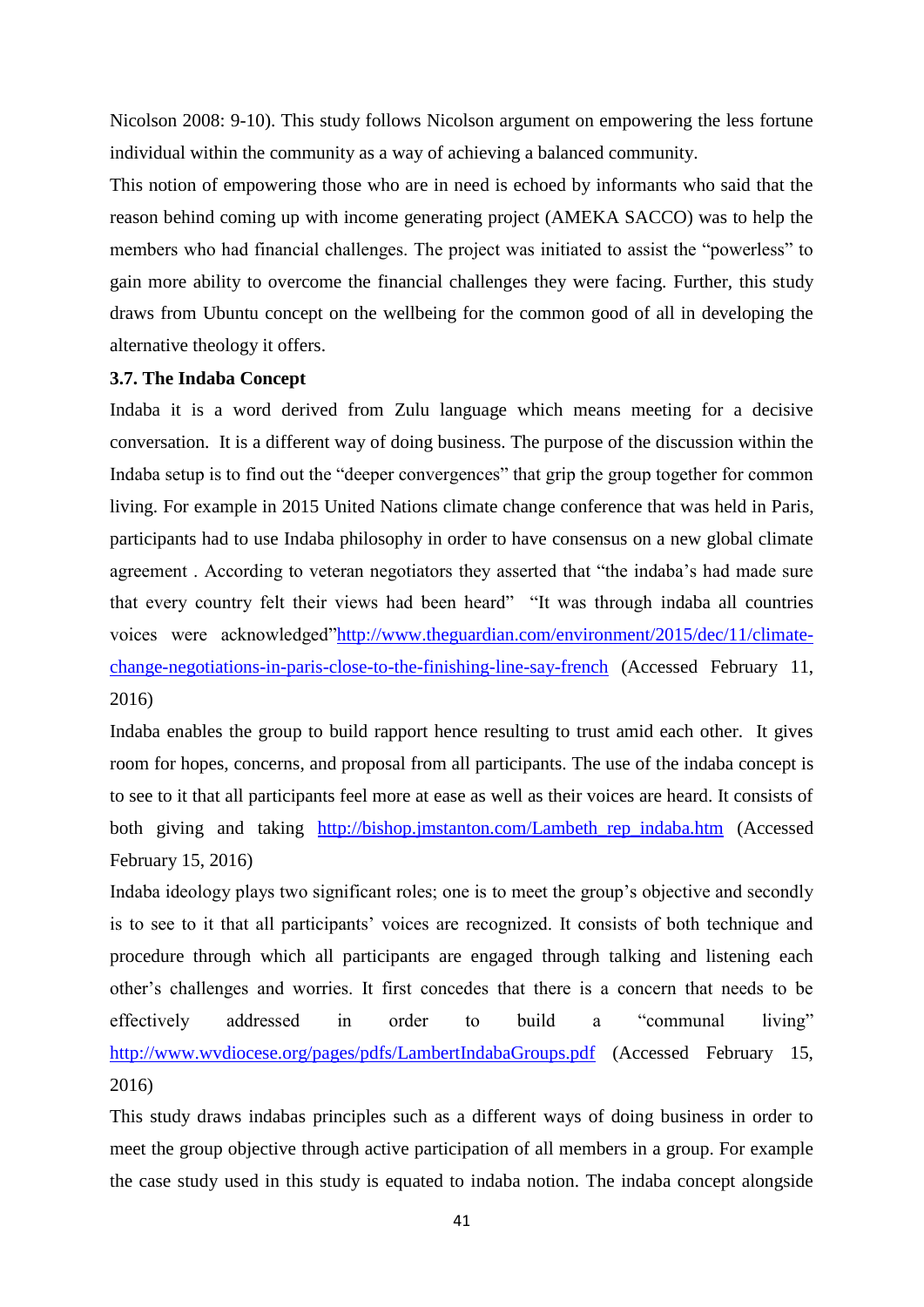other concepts like Ubuntu and empowerment are used to develop the alternative theology offered by this study. This concept is discussed further at the discussion part of this study.

# **Conclusion**

Following the discourse above on the theory chapter, the pedagogy theory is depicted as embracing the redemption concept, empowerment, Ubuntu and indaba. The main focus of pedagogy theory is active participation of all participants through recognizing their voices contributing to resources leading to an open learning community. The concept of empowerment is understood in this discussion as the way of empowering people so that they can unleash the potential in them to influence their lives and the society.

Redemption concept is portrayed in three faces , these are; self redemption; redemption from sin, structural redemption and environment redemption meaning that redemption has gone further than individuals and society to environment. Ubuntu focuses on the well being of the community and individuals through empowering the less fortune to achieve a balanced community while Indaba is a different way of doing things through decisive discussion as a way of getting the converging points that grip the participants together for common living.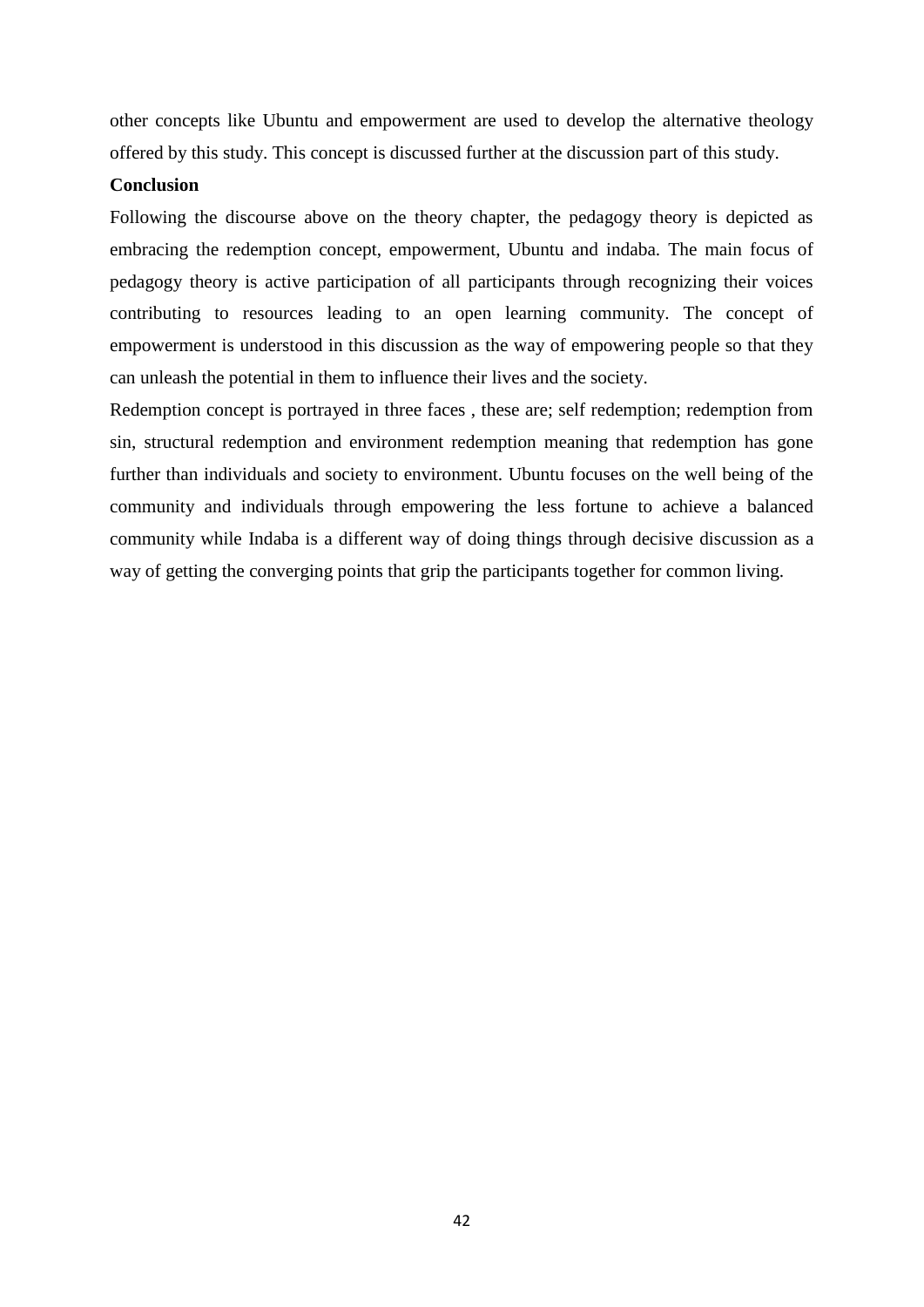## **Chapter 4: Methodology and Design**

# **4.1. Introduction**

Bryman (2012) defines research method as a technique for data collection. It involves specific tools, such as structured interview schedule, or self-completion questionnaire or a structured interview schedule, or participant observation, in which the researcher listen to and watches others (Bryman, 2012:46). Due to its great ability to and flexibility in data collection, interview method and in particular unstructured interview was used as in this study. The study used face to face interview method aiming at detailed in-depth understanding of the participants' world views on how the integration of spiritual and material aspects can lead to church members' empowerment.

The work of Bryman (2012) and Creswell (2013) have been used to discus and gain an in depth understanding of the concepts discussed below. The following questions form the basis of this chapter;

- *Why was the interview method chosen and not any other method?.*
- *What informed the process and selection criteria of the informants?*
- *Why anonymity and not open source?*
- *What informed the sample size and composition?*
- *How gender issues were figured out in the context?*
- *How ethical issues were handled?*
- *Challenges experienced during the study?*

## **4.2. Interviews**

This study was based on a qualitative research Strategy. "Qualitative research strategy is a study that usually emphasizes words rather than quantification in the collection and analysis of data" (Bryman, 2012: 380). Creswell defines interview as a "series of steps in a procedure". It is a method of data collection which involves both interviewer and interviewee, whereby both "oral-verbal stimuli" and "oral-verbal responses" are presented (Creswell, 2013:162).

Personal interview is whereby the interviewer asks questions in either a open ended or closed ended format to the interviewee or interviewees in a face- to- face contact. In some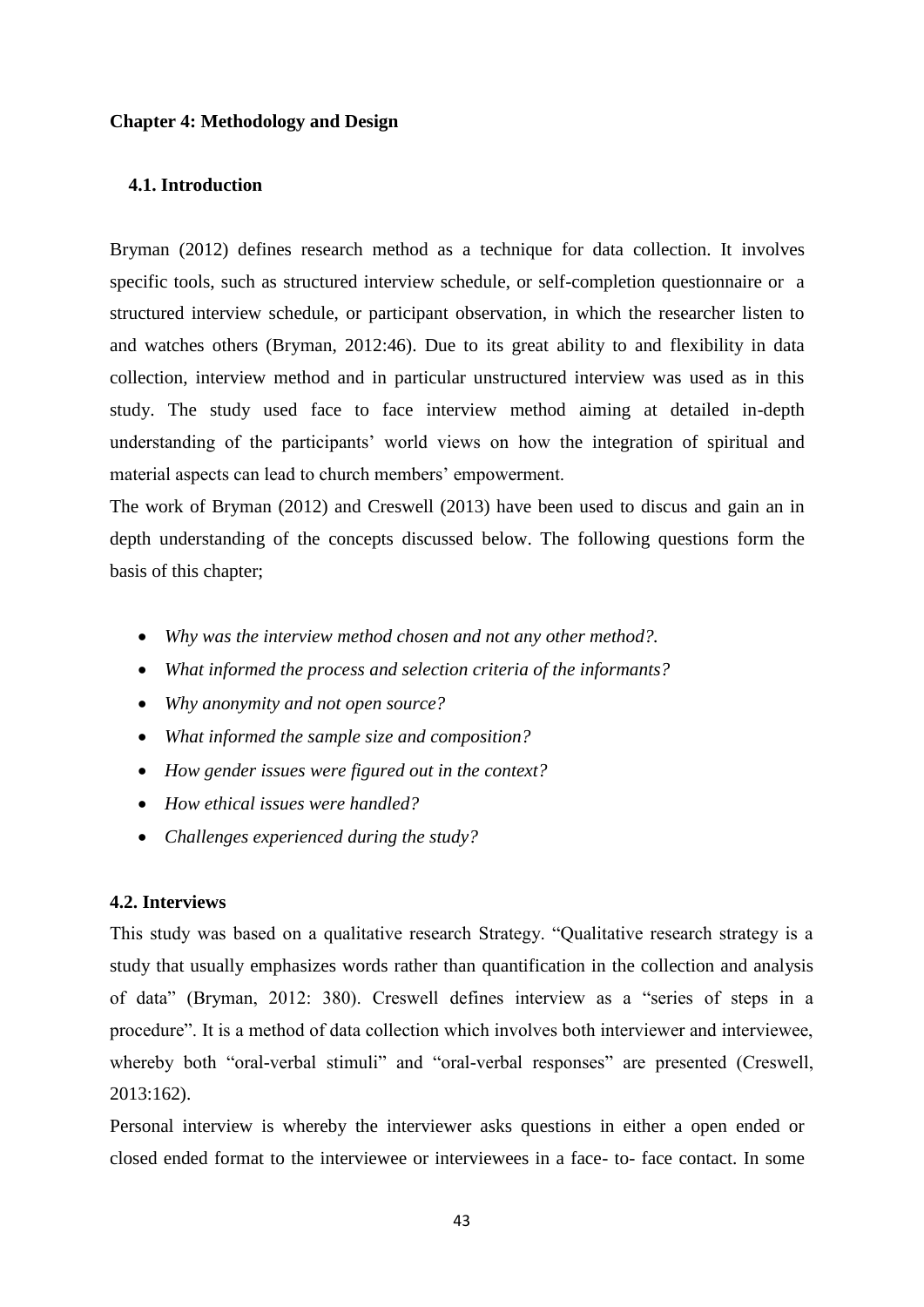instances interviewees' may ask certain questions and the interviewer respond to them, although it is the responsibility of the interviewer to take initiative of the interview process to avoid deviation from the main issues of the concern (Creswell 2013: 163)

According to Bryman there are two types of interviews, first, structured interview and unstructured interview which is also known us semi-structured interview. Structured interview is defined as a way of collecting data using a set of "predetermined" questions of a high standardized technique of recording" (Bryman, 2012). The interviewer follows a rigid and a well laid down procedure asking questions strictly following the order prescribed.

On the other hand, unstructured or semi-structured interview is flexible and the interviewer can change the order of questions or ask new questions based on the participant's responses. Semi- structured interviews are more flexible, meaning that the respondents used their own ways in defining and answering the questions asked (Bryman, 2012: 12).

Due to the nature of this study and the desired results, interview method and specifically unstructured interview was preferred due to a number of reasons. From the introductory part of this study it is clear that AMEKA SACCO started a number of years back (Past), and it is in progress (Present) and it will be there (Future). This means that the study interest is the participants' world views (reconstructions) of the events from past, present and future.

Therefore unstructured interview used in this study facilitated a deep understanding of the AMEKA SACCO from the past. It gave an opportunity of finding out how information on the desired future, the missing gaps in the operation of the society as well as the benefits members feel that they have drawn from the society individually and communally. This made interviewing the most preferred method for data collection in this study compared to other methods of data collection like observation (Creswell 2013).

Secondly, unstructured interview gave the freedom to ask supplementary questions whenever there was need to do so. For example when questions were posed to the respondents some of them ended up giving brief responses, in other words they were reserved in their opinions. Lead questions or questions prompting them to shed more light or explain what they had said were asked. Through this method participants were able to share more information that would not have been possible in other methods of data collection. Thus this method of interviewing yielded great results for this study as well as rich detailed answers, which is one of the strengths of this strategy (Bryman2012:471).

Third, unstructured interview allowed altering of the sequence or order of questions when there is a need to do so. This flexibility enabled the researcher to carry out an intensive investigation as well as getting a deeper insight into what he interviewee considered as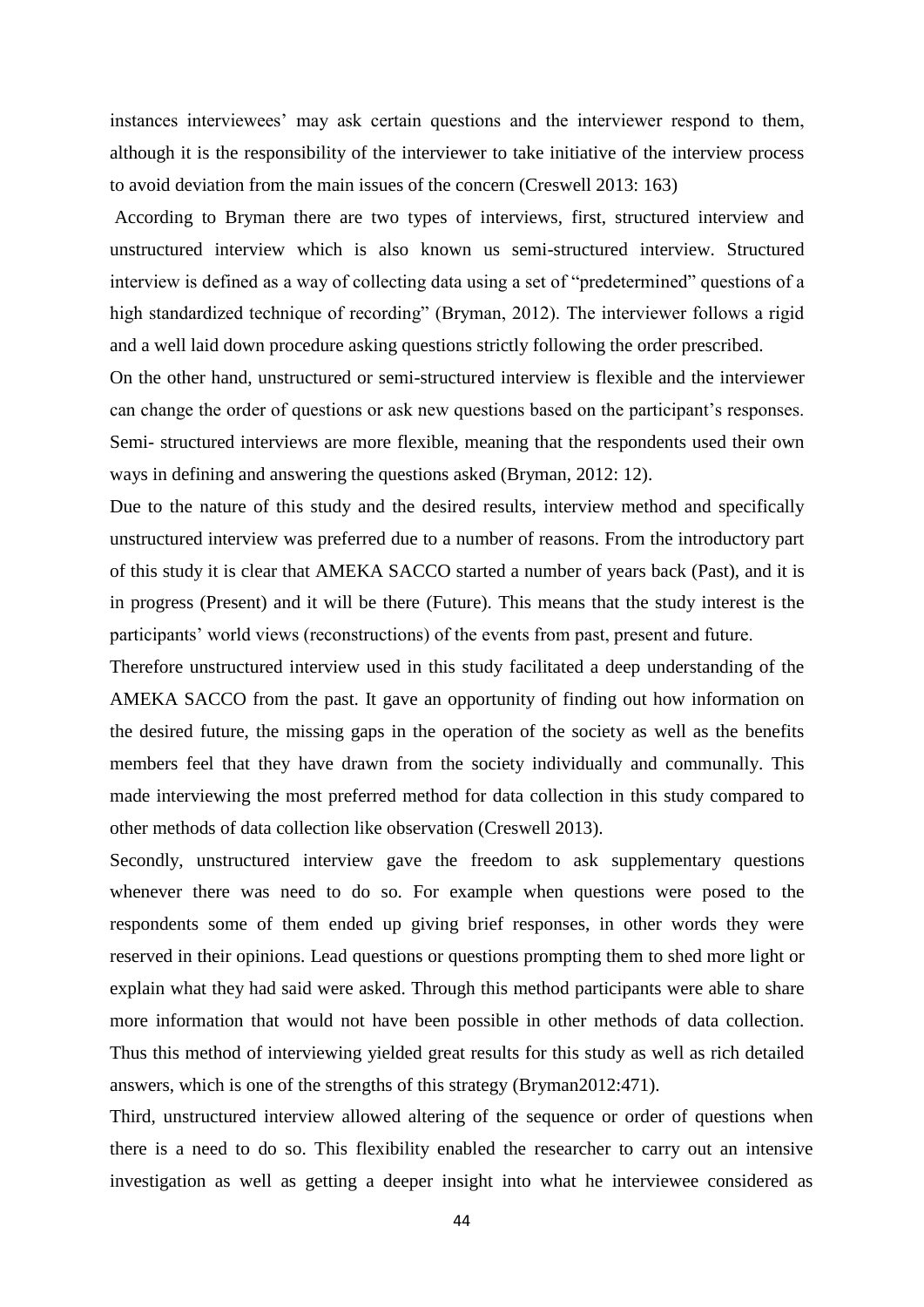relevant and important. The change of questions format and order was out of the participants' way of answering questions. For instance when participants were asked question number three and on the process they ended up giving an answer related another question or something that is not even on the schedule, either a new question was asked of the format of the question changed.

Change of sequence of the interview questions was used to allow the interviewee to explain his or her point without interference, though within the area of interest. At the same time, it was possible to ask more questions for clarity purposes. The change of sequence and asking additional question is mostly possible through unstructured interview which is not possible in many other methods of data collection like participant observation. This is why interview is used as the main strategy of data collection (Creswell, 2013).

Fourth, unstructured interview gives an opportunity to get extra information above verbal answers from the respondents. For example when questions were posed to the respondents, the interviewer was able to observe changes in voice and tone variations, facial expressions among other body languages from the interviewees. These cues provided important clues on how the informants perceived and interpreted different topics and issues that were asked in this study.

Responses transcended the verbal information and gave the deep rooted issues within the heart of the participants. Some questions were answered with a lot of excitement, others with some hesitation others with some degrees of uncertainty. All these meant a lot to the researcher at times prompting additional questions or taking into account the non verbal responses. Out of such indicators it was possible to gather more information from interviewees which could not have been impossible using other methods such as observation (Creswell, 2013).

Fifth, through unstructured interviews the researcher was able to use tape recording instead of note taking which ensured to a humble time to concentrate and follow respondents' argument attentively without interference. This provided a possibility to pose follow up questions when it was necessary to do so. It also gave respondents confidence to answer questions in a free and open manner since the interviewer was entirely focused on the interview and interviewee and there minimal chances of interruptions during the interview session. This was made possible to a greater extent by the use of tape recording provided appropriate face to face communication from one question to the other.

Additionally, through the use of a tape recorder, spontaneous answers from interviewees were captured since there was no room for extended reflections. This means that the interviewees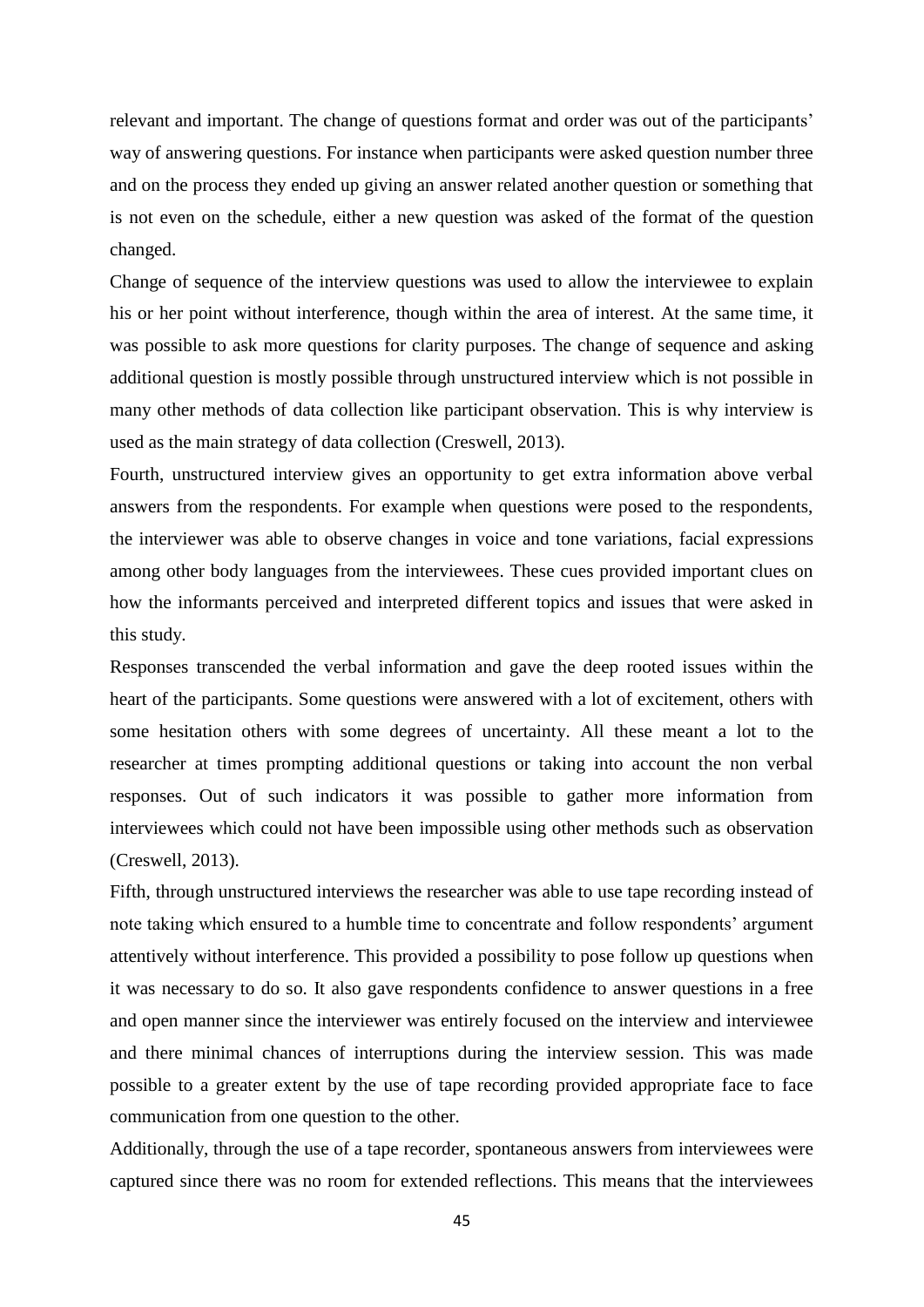answered questions voluntarily according to the best of their experiences. It is worth noting that the use of tape recording was through the permission of interviewees (Creswell, 2013).

Therefore, the un-structured interviews used in this study provided a rich and detailed data from different participants. Because the questions were open ended, (questions without limits or suggestions) interviewees brought up new ideas which were very helpful in this study. The main aim was to understand rather than to generalize. The strategy used also helped in answering the research questions.

According to Bryman, there are several advantages when the un- structured research method is used in a study, some of these are:

- There is an emphasis on greater generality in the formulation of initial research Ideas and on interviewees own perspectives.
- There is greater interest in the interviewees point of view
- It allows rambling or going off at tangents is often encouraged- it gives insight into what the interviewee sees as relevant and important
- Interviewers can depart significantly from any schedule or guide that is being used.

They can ask new questions that follow up interviewee`s replies (Bryman 2012: 470).

It is in connection with all the above that this strategy was found to be quite fruitful in the data collection process in this study. The interviews lasted in between one hour to one and half hours for each of my respondents. The interest was to get the world view of the interviewees and to get as much information as possible on how the AMEKA SACCO and the Ruaraka Estate Fellowship models had facilitate in transforming their lives.

#### **4.3. Access to the circuit and participants**

Creswell (2013) argues that getting permission and building rapport differs according to qualitative approach to be used. He continues to assert that getting access to organizations, field, and people to study has its own challenges, such as convincing the participants to be part of your study, building rapport on both trust and credibility at the field site, and getting people from a site to respond. But, he sums it all by asserting that those challenges are vital for one to have access (Creswell 2013:171).

For the purposes of this study, the first entry point was a fellow minister who was also a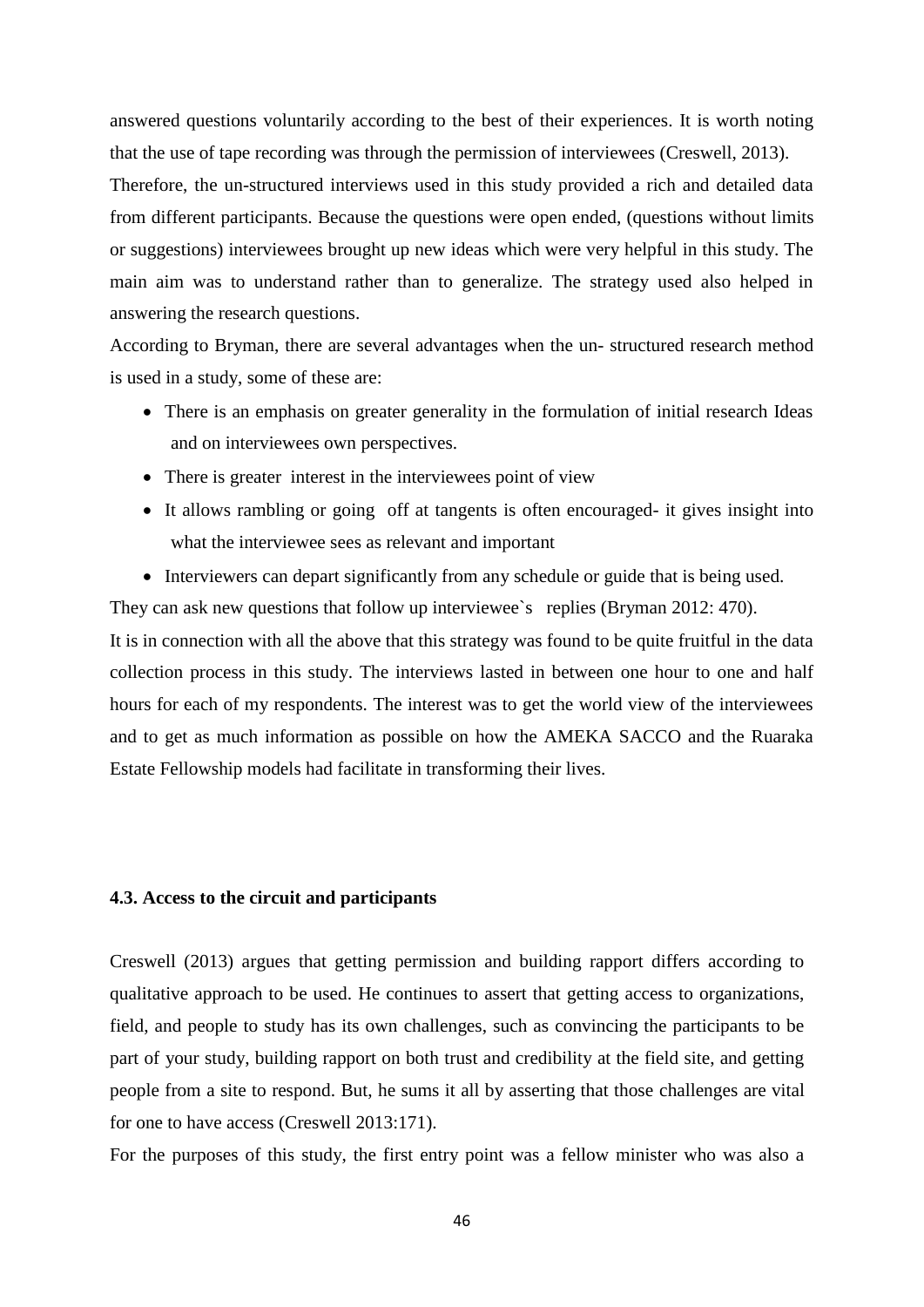classmate during my undergraduate studies at the Kenya Methodist University. Through the introduction by the minister in charge of the Ruaraka MCK, important contacts with the AMEKA SACCO leaders and members were established. Thereafter, those leaders and members made referrals to other members that were essential to this study.

## **4.4. Anonymity versus open source**

Participants' anonymity and autonomy was strictly observed throughout this study. In essence therefore, informants were given labels that would not have made it possible for a third party to easily and directly indentify them. A coding system was used and the following numbers attached to the participants as follows:- members interviewed as member A up to member H and for leaders interviewed as leader A up to leader C.

Twelve participants were interviewed; seven of them were men and five were women. Nine of the participants were SACCO members while the other three were SACCO leaders. The participants interviewed ranged from 25 years up to 60 years of age. The twelve participants represented most of the interests the study sought to cover as well as a balanced and sufficiently sample size and composition for this study.

## **4.5. Sampling Method**

In order to get real experiences of the participants in relation to the interview questions, the twelve interviewees were chosen using purposive sampling. "Purposive sampling is a nonprobability form of sampling where the researcher does not seek to sample research participants on a random Basis" (Bryman 2012: 418). This study preferred those twelve respondents because they were of interest, relevant to the research question, and also appropriate for this study.

The twelve informants were among the founder members of the AMEKA SACCO (founder members), meaning that they have vast experiences and rich history of the AMEKA SACCO. They are all Kenyans and attend Sunday services at Ruaraka Methodist church, but from different cultural background since Ruaraka church is located in the capital city of Kenya; Nairobi.

This is a clear indication that the church is composed of multi-cultural members although 90% are Methodist in origin back from their rural areas. The Purposive sampling used in this case entailed a generic purposive sampling. According to Bryman, "generic inductive qualitative model entails a relatively open ended and emphasizes the generation of concepts and theories but does not entail (among other things) the iterative style of grounded theory" (Bryman: 2012: 422). This approach allowed the participants freely to answer interview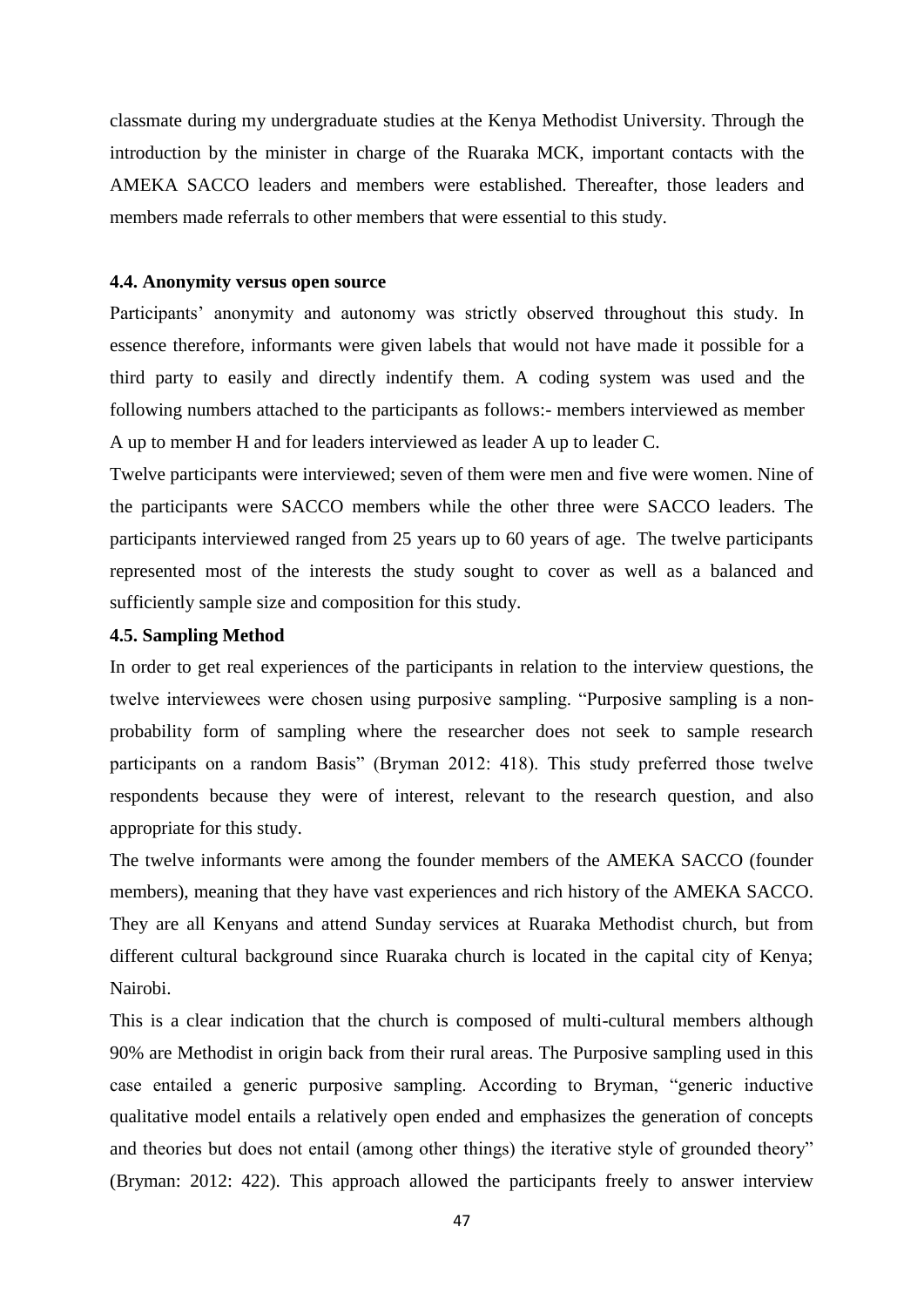questions openly. In this case study validity and also reliability was established through gathering data from primary sources (Bryman, 2012).

## **4.6. Data collection phase**

The cite respect was taken into consideration by avoiding any disturbances of locals around the church. This was possible through the participants trust with the whole process of interview. It is worth noting participants to this study were fully briefed on the aim of the study before the commencement of the interview. Information on how the data collected was to be used and who had the access to it was also shared with the participant.

Additionally, at the individual capacity after information on the purpose and use of the data, interviewee was asked whether they were willing to voluntarily participant in this study. This was a way of ensuring autonomy and respect of the participants freedom and right to chose on whether to participate in the study or not. Both leading questions and showing expression was carefully taken care of and responses from the participants respected.

All ethical guidelines before, during and after the interviews were strictly observed by the interviewer. This study tried to follow participants' experiences narrations based on the questions asked without getting lost in their explanation. Participants were given assurance that the study will stick to the truth they had shared without altering it or using it for purposes other than what they had been informed about (Creswell, 2013).

# **4.7. Data Transcription**

This part contains details on how raw data was managed as well as a discussion on the translation of languages used by participants during the interview. The first step after the data collection was to create a folder in a password protected computer where all the data was transferred. The second step was to listen to the taped recorded data to hear whether there was flow of information from respondents and to be conversant with the answers the participants gave so that the listening mistakes could be avoided by listening to the interview more than before real transcribing process began.

The third bit involved coming up with a transcript. In this transcript each question was written down in a different paper. Each participant's responses were written down after listening to the already stored data. The formant was used until the completion of all questions asked to the respondents. Through thorough scrutiny of the written down responses from respondents there was realization that some information given was not in connection to the questions asked.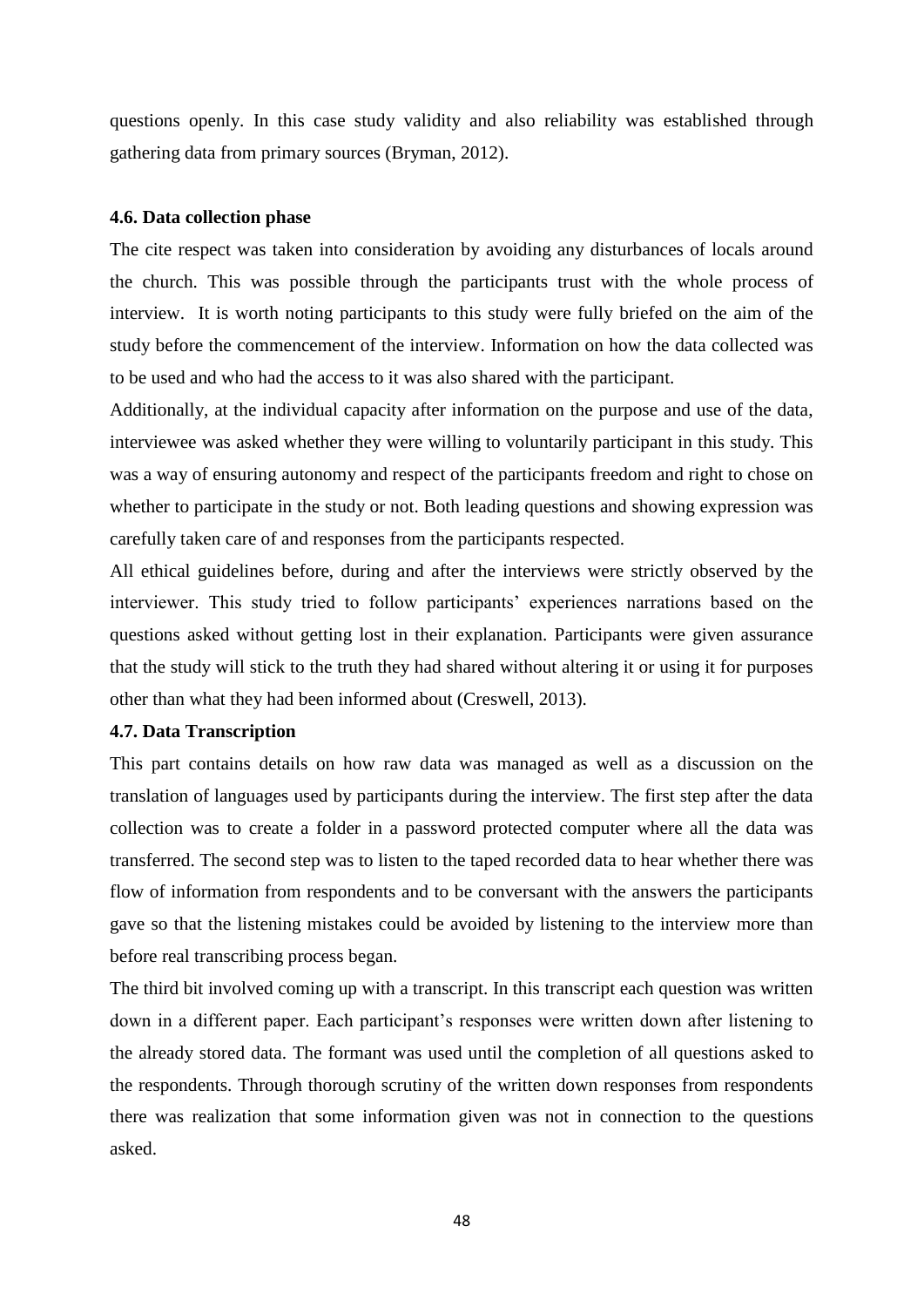The information was kept in a separate folder, but to some extent some of the information that was not in line with question asked, there were some possibilities that some of it could be used to answer other questions on the list of questions and in such a scenario the transfer of the information from one questions to the other done but strictly under the same respondents tag.

On the language, it is important to state that as noted earlier that the respondents were given room to use the language that they were comfortable with either English or Kiswahili since both are Kenyan national languages. During transcription of data from the audio tape recordings, to writing it down there was careful listening so that where the respondents used Kiswahili was directly translated into English.

Therefore, more time was taken to listen to the responses from the informants who used Kiswahili compared to those who used English. Further, more time was taken to listen as many times as possible in order to minimize any error. Therefore, it was through great commitment, interest and patience that raw data was transferred without altering its meaning especially when translating from one language to the other (Creswell, 2013).

# **4.8. Data coding**

After transcription of the raw data the next step was to manage the data more. This was through breaking down the raw data into themes which were given some tags. This was done through reading the transcribed data for each question at a time from each respondent while extracting important themes. Under each respondent themes were written down, then there was a cross examining through the themes to get the similar themes from different respondents.

The themes were written down according to the highest dominating to the lowest dominating of informants' opinions. It was through this procedure that the themes were written down in terms of opinion's strength or in terms of how many times a certain theme occurred across the respondents. Further after coding data was made manageable and easy to be used in other chapters like data interpretation and presentation. It is easier also to link the data with the theory and other literature that are used and are in relation to theology and economy. Therefore, the coded data was kept in terms of themes listed down according to majority of likeminded to the lowest with same opinion (Creswell, 2013).

## **4.9. Data Analyzes phase**

The different dimensions taken by respondents were reported without being biased to incline so much to a few respondents. Both positive and negative results were disclosed, meaning that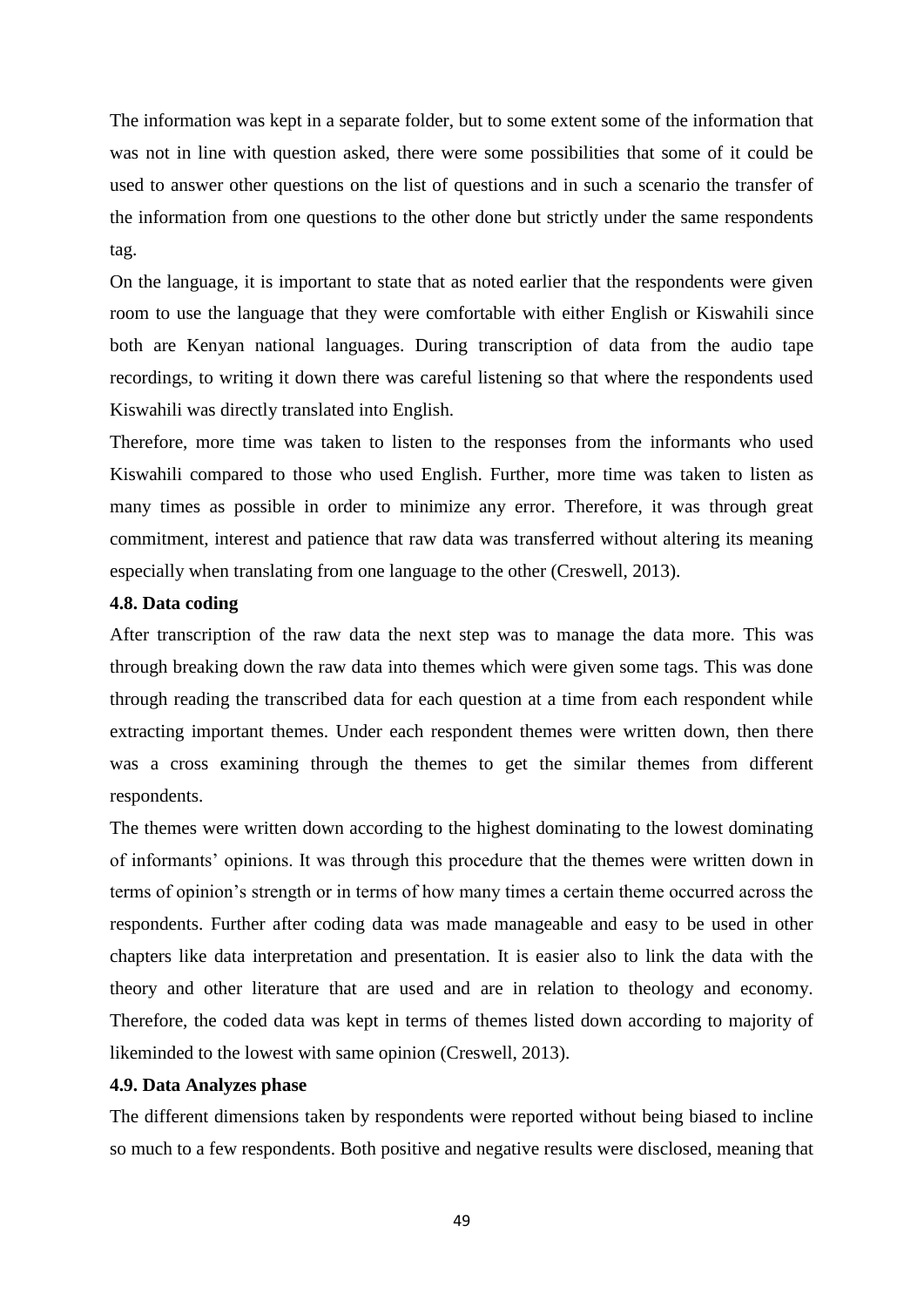all the views from interviewees that which supported or nullified the hypothesis of this study were reported and the participants' privacy was respected.

# **4.10. Data reporting phase**

There was honest in reporting the findings. The independent in thinking was valued. Any material borrowed from other sources is rightfully referenced and acknowledged. Information that may infringe rights of participants was not disclosed. Effort was made for clarity in reporting as well as using the allowed language (English) in this study. In case of any other language may be for emphasizes purposes for example some terminology in "Kimeru" or "Swahili" appropriate English translation is provided.

## **4:11. Study publication phase**

Interested participants will get a copy of this study, and any other any other person or organization desiring to find out or learn more from the findings of this study. An attempt to publish this study in different languages for example Swahili and Kimeru so that it can be of great benefit to the Methodist churches in Kenya especially those in rural areas where the two languages are commonly used by majority of the members will be made. All the support received from different well wishers who have contributed to the success of this study is acknowledged.

# **4.12. Ethical considerations**

This study observed all the ethical considerations needed in the entire process of data collection, data recording and protection. There were no deceptions involved. The language used is appropriate, which did not harm the participants and also the identities and the records of the participants are mentioned as confidential (Bryman: 2012:134) and (Creswell 2013:56 - 174).

# **4.13. Challenges Experienced**

Amidst many advantages, there were several challenges that were faced when using semistructured interviews as a strategy of data collection. Some of the challenges included:- Time consuming: With the questions being open ended, and tape recording process, time taken per participant as well as time take to set up the interview was quite substantial. A lot of time was also used for the data transcribing.

Secondly, the researcher experienced numerous financial constrains; this was in terms of everyday transport for two weeks that the interviews were conducted. Since the researcher does not reside in Nairobi, extra costs were also incurred in renting of accommodation and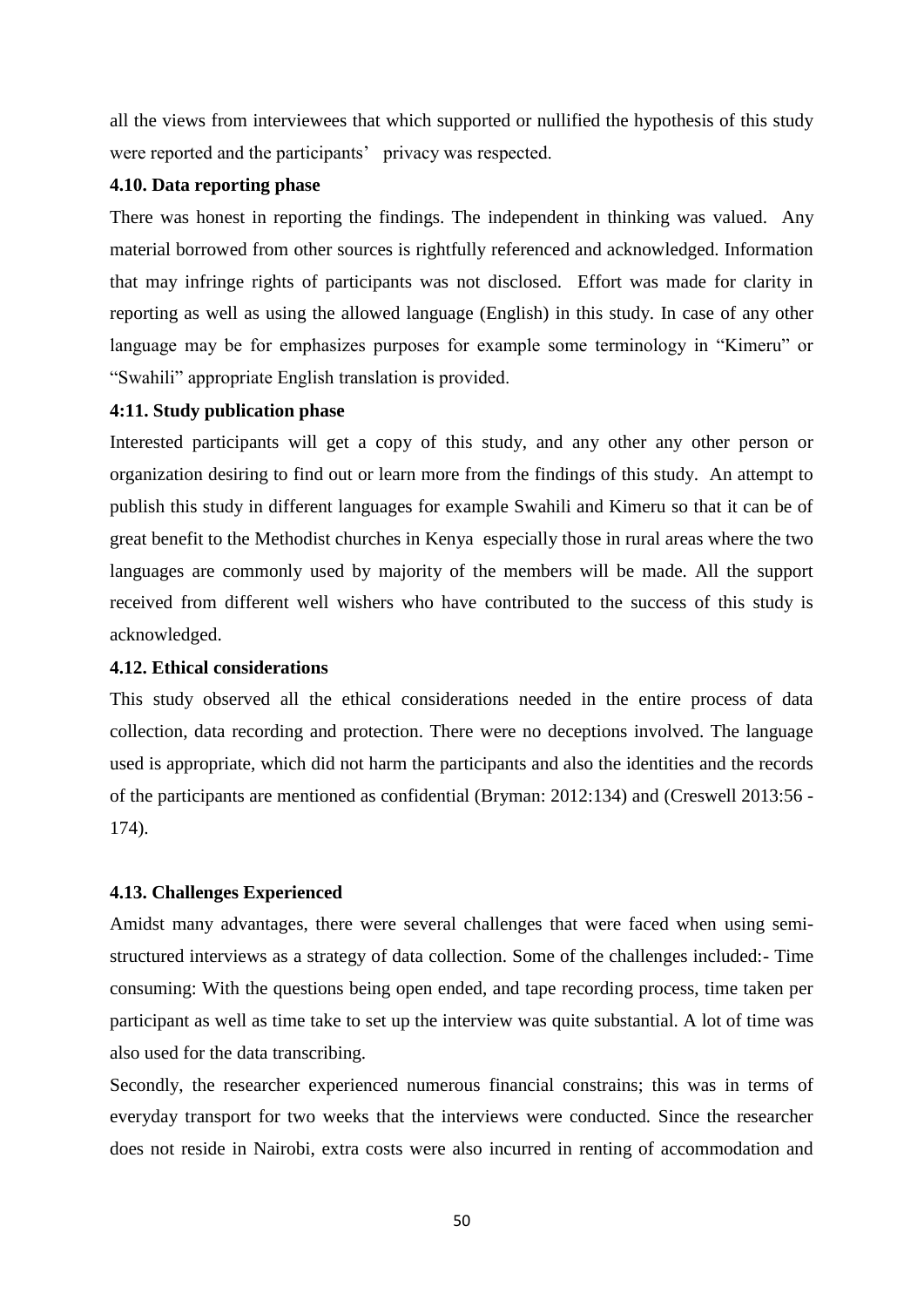food; these two came as a heavy burden since there was no external or extra funding for this study.

Third, long procedure, I was to follow a very long procedure before I got access of all the participants.

Fourth, the process of transcribing the raw data as well as translating languages used into English demanded a lot of concentration and a quiet environment to finish the whole work in time. In most cases listening to a tape over and over again while capturing what was exactly said by the participant was not an essay task. Language was also a challenge and it required a high degree of attention and concentration to get the correct words and make appropriate translation.

Fifth, It is too subjective: According to Bryman "qualitative findings rely too much on the researcher's often unsystematic view of what is significant and important and also upon close personal relationships that the researcher frequently strikes up with the people studied" (Bryman 2012: 405). However, in this study, the researcher remained as much objective as possible and never allowed personal opinions and values to influence the outcome the study in anyway.

## **4.14. Conclusion**

This chapter has focused attention and discussed the method and strategies used for the data collection in this study. From the discussion, the suitability and strengths of the interview as a strategy of data collection in this study is vividly demonstrated. This is reinforced by the aim and hypothesis of this study as well as the results generated from this strategy. Interviews and specifically unstructured interviews were chosen for this study so as to achieve in-depth details and participants worldview in relation to this topic and the questions asked.

The use of a case study in this research work facilitated answering of the research questions. The qualitative research strategy used was an appropriate tool for this kind of study. Following the sampling technique used, the twelve participants were appropriate and represented a substantial sample size of the AMEKA SACCO. Further, feedback given by the participants in relation to the interview questions and the scope of this study provided valuable information.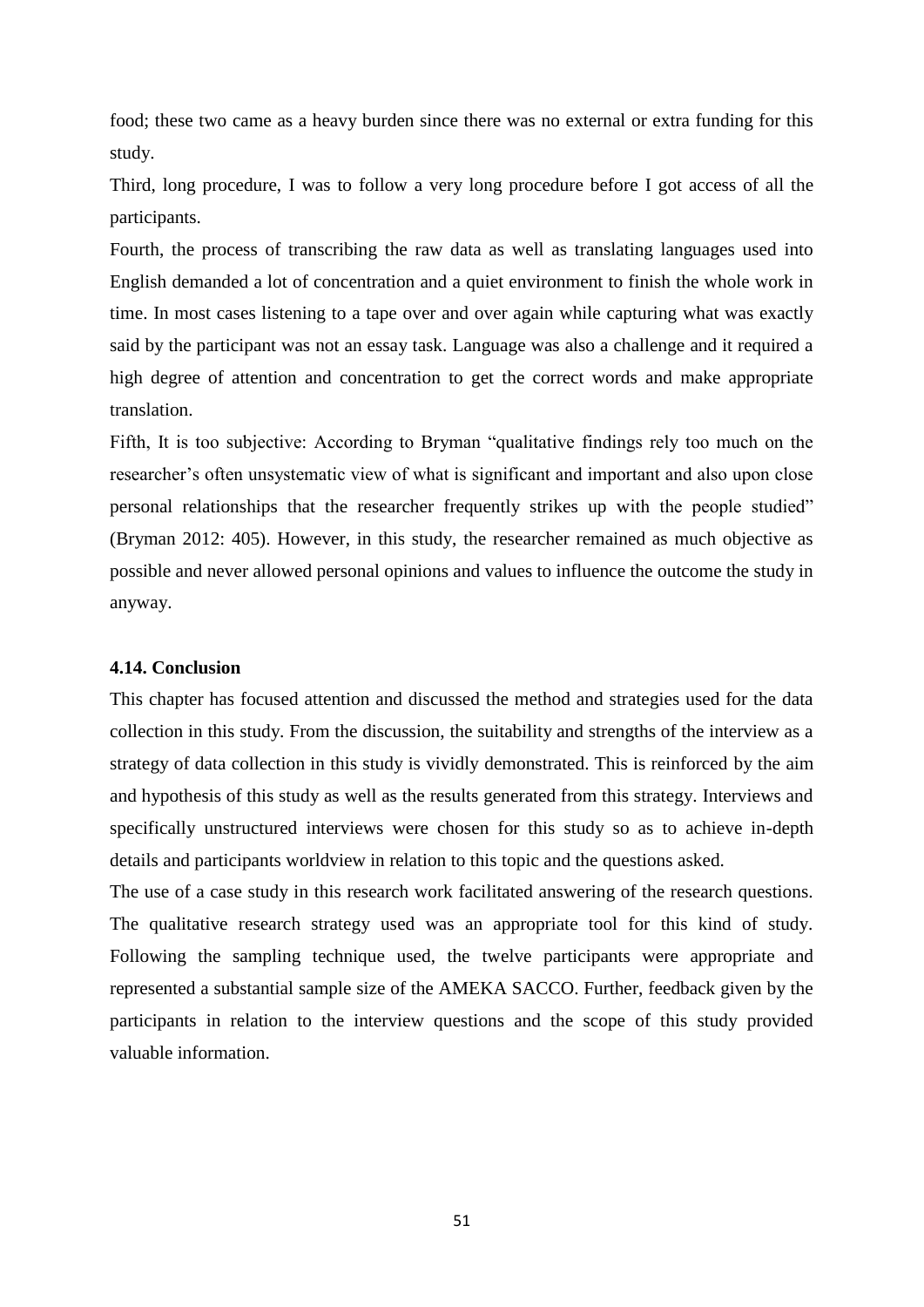## **Chapter 5: Data interpretation and Presentation**

# **5.1 Introduction**

Informants said that at Ruaraka Methodist Church, members are divided into various smaller groups called Estate Fellowships within the members' residential places. This means that members belong to different fellowships depending on where they reside. There are three Estate fellowships Kasarani Estate Fellowship is one of them. A fellowship leader known as the shepherded is elected during the Churches' Annual General Meeting (AGM)

These small groups were formed by the church leadership together with the clergies in charge of the congregation to solve surging needs for pastoral care and visitation. "After it became increasingly difficult for the ministers in charge of the Ruaraka MCK to meet all members at their residential places, then it became necessary to establish smaller meeting groups or fellowships" (informant G)

According the informants, the estate fellowships have now made it possible for the pastoral team to meet members more regularly through the home/estate fellowships something that was not possible before. It has eased the burden of visiting church member at their homes even though the ministers still do visit members. Each fellowship meets together according to their members' appropriate time and ensures that they visit as many households as possible on rotational basis.

The roles of the fellowship as stipulated by Ruaraka MCK Leaders with the help of their clergies and the estate fellowship leaders-known as "The Estate Shepherds" are to read the bible, singing, praying, sharing of testimonies and challenges of what one is going through and if possible offer psychosocial support to one another. During the fellowship time, members get time to encourage each other through word of god and testimonies. As a result of having regular meetings and talking with each other, they built trust within themselves and the fellowship was treated as an "extended family".

After few months of meeting together members shared testimonies; thanking God for what he had done in their lives, while others asked the group members to stand with them so that God can meet their needs. In Kasarani fellowship's context for instance, when members were close with each other and they had built trust among themselves they started asking for prayers towards multiple needs and challenges that they were going though.

Some of the members had financial needs such as money to pay house rent or school fees. Others were asking to be prayed for so that God could bless them with stable jobs, while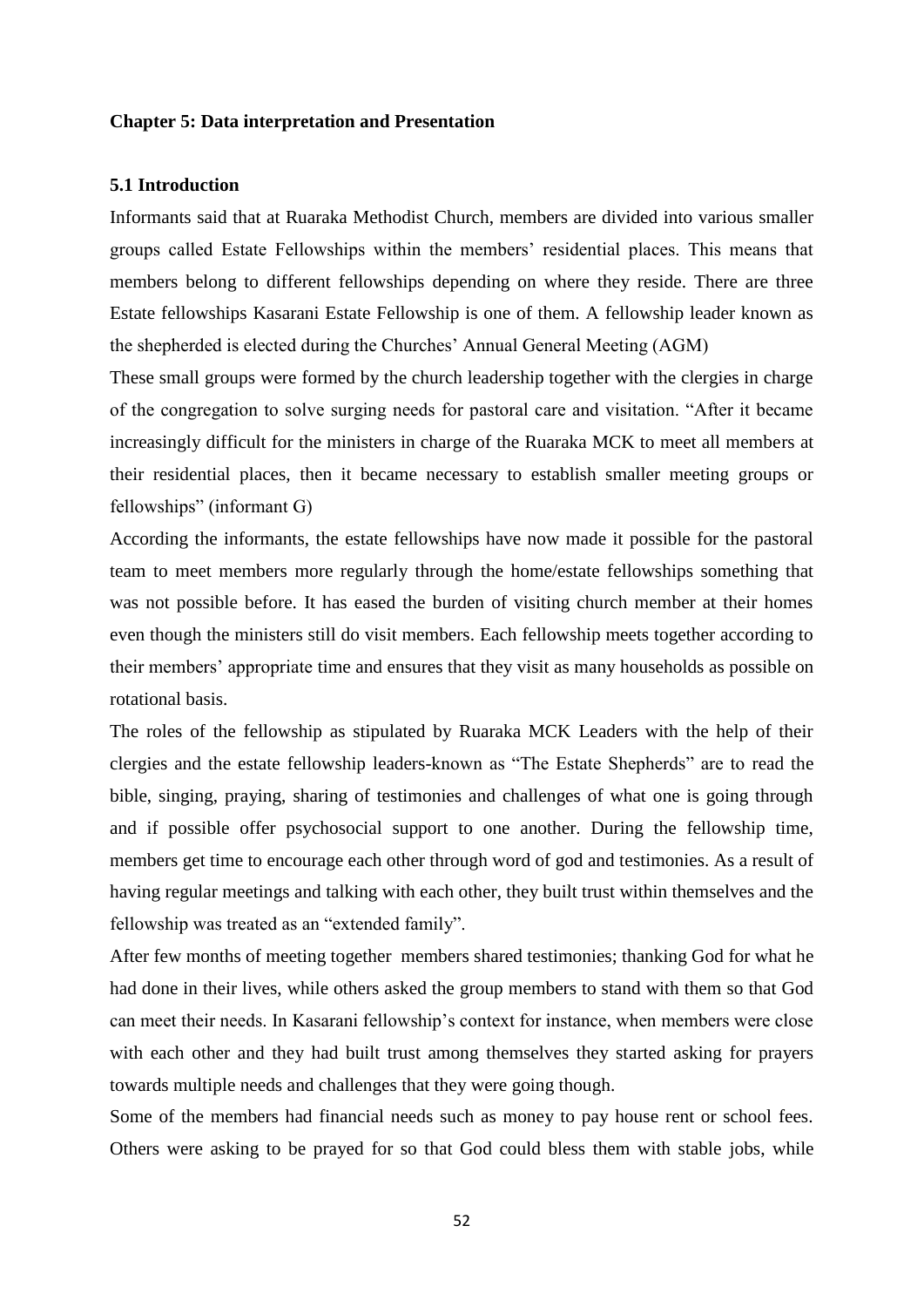others desired to get employed. Some of them were asking other members to pray together with them through prayers to have capital to start their own income generating projects.

After years of prayers and encouraging words from the Bible, some of the fellowship members' needs were consistence every time they met, meaning they kept on asking others to support them through prayers over the same issues repeatedly. It was out of this trend of continued lack and challenges that compelled the fellowship members to think of ways of changing the situation.

The challenges enlisted above made the stake holders to think of alternatives ways supplements spiritual nourishment and support they were offering to their members. That is how they came up with an idea of a merry go-round or table banking and with time they thought of transforming it to a SAACO so that they could offer more services to their members. This led to the birth of AMEKA SACCO (Informant A)

# **5.2. Inception of the AMEKA SACCO**

Most of the respondents said that AMEKA SACCO is a financial institution that was founded by the church to assist members to gain financial freedom. It was started in the year 2006 by members of the Methodist Church in Kenya (MCK); Ruaraka Church, Kasarani Estate Fellowship. The goal of the society was to assist members to raise their living standards. For instance one of the informants (members C) argued that AMEKA SACCO is an outcome of the realization that economically empowered Christians would embrace God more (Leader  $C$ ).

The interviewees contended that the commencement of AMEKA SACCO was as a result of ineffective merry go round model which was started by the same Kasarani Estate Fellowship as their first income generating project. The change of the project was after few years of members' participation in the merry go round project hence they realized that it was not meeting their goals as a fellowship.

The ineffectiveness of the merry go round model motivated members to think on how they could achieve their goals as a fellowship. According to the respondents, the society was on good course to becoming a bank by the year 2017 and they had devised a slogan "AMEKA Bank 2017, 2017 AMEKA Bank" to keep them motivated and on track towards their dream. Every time they met they had to sing and repeat the slogan and it has become like a greeting during their meetings, the slogan is also known and sung by the children in the fellowship. According to them, the first step was to start a Microfinance that they could use as a platform to reach out to more members, empower many financially and share the idea with other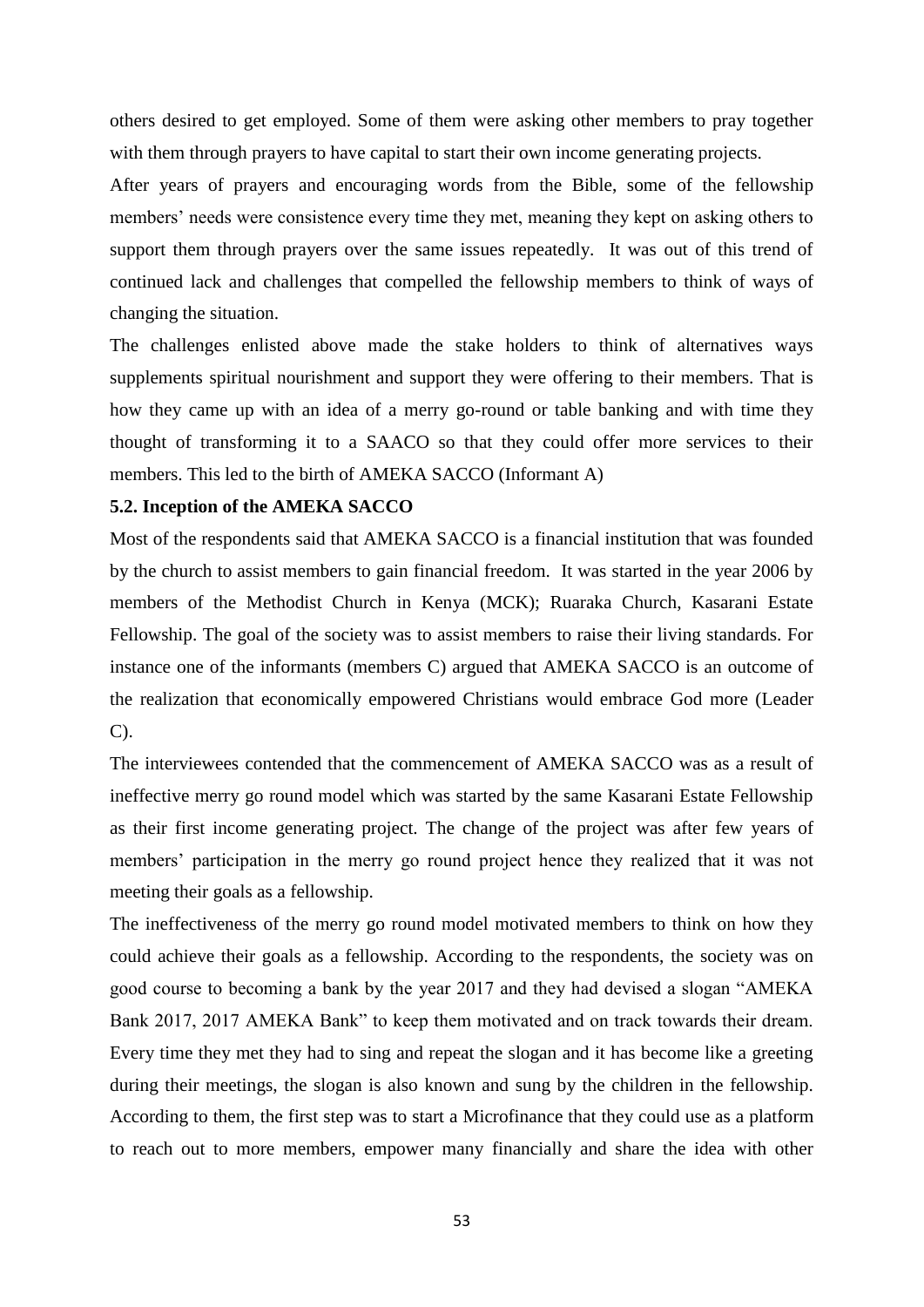members at their local Church-Ruaraka and other Christians in future making the AMEKA SACCO a bank.

# **5.3. Motivation behind establishment of the AMEKA SACCO**

The interviewees argued that AMEKA SACCO born as a result of believers coming together and pooling funds together. Afterwards the funds are made available to those who wished to get soft loans. The SACCO was established to strengthen the members financially so that they could either start income generating projects or pursue their studies as a way of empowering themselves.

This was echoed by majority of the other respondents who said that they joined AMEKA SACCO so that they could benefit from the credit facilities from the society and other services from the SACCO. For example one of the interviewees said that after benefiting with a loan from the SACCO, she opened her own salon instead of being employed in someone else's salon. She added that today she can get money to meet her needs as well as paying the SACCO loan from her own project. This gave her more money for her needs as well as freedom and time to attend many of her chores and Church meetings than before when she had to rely on someone (Member G).

Others said that they joined AMEKA SACCO because they needed to save with other believers for future use; meaning that some of the respondents joined AMEKA SACCO so that they could keep their money for future use. Through such members whom their immediate need was to save, their savings were converted into loans and advanced to other members whose immediate need was capital. In return, they enjoyed dividends and interests from their money at the end of the year.

As more people continued to save and access soft loans from the SACCO more members of the fellowship continued to gain financial freedom and be financially empowered. For example one of the respondents answered "I joined AMEKA SACCO as an opportunity to save with other believers and get people who can act as my guarantors when I need a loan" (member C).

A number of other interviewees asserted that they joined AMEKA SACCO because they needed to belong; this means that some of the AMEKA SASCCO members did not join it with intention to save or to be empowered financially only, but according to them the society gives them a sense of belonging. For example leader A said that he joined AMEKA SACCO so that he can belong somewhere in the church group. Due to the need to belong and trust among each other, members only required a signature of the fellow members when borrowing money as security.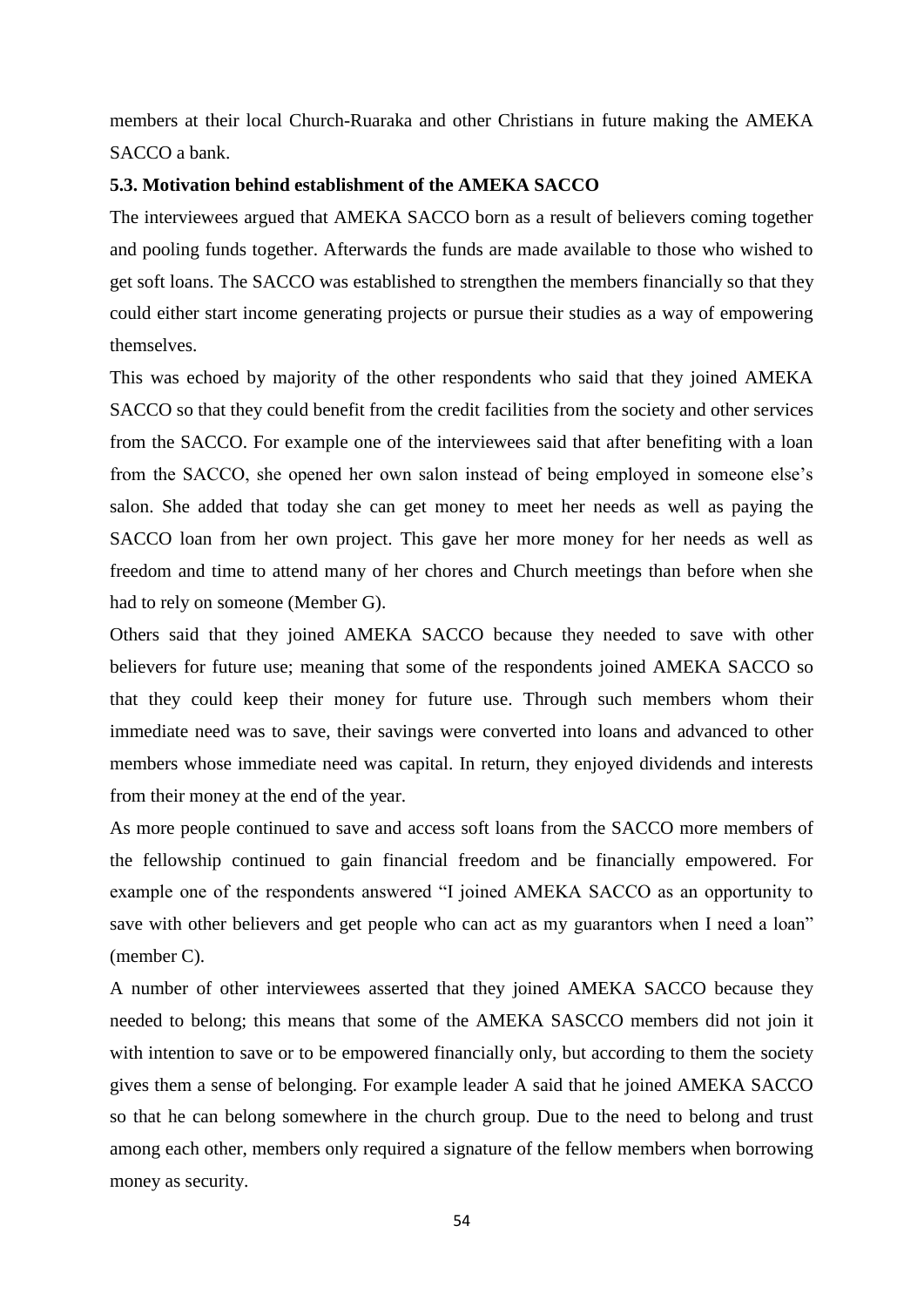The discussion above on motivation behind the starting of the AMEKA SACCO and the surging need to transform the SACCO into a bank by 2017 is a clear indication that there is great need to empower church members financially. By so doing, members will be able to meet their financial obligations, have financial freedom and also be able to support the Church work. The project discussed here demonstrates the importance of empowering church members economically.

Following the discussions above, it is clear that spiritual and material aspects of human life are directly related and inseparable. This was demonstrated by the respondents who acknowledged the mutual benefits between the two aspects meaning they need each other for their wellbeing. The idea of common good is also portrayed under the topic above for example the members pooling together their funds in order to help each other to meet their needs. The ideology of mutual benefit and common good is discussed further at the end of this chapter.

#### **5.4. AMEKA SACCO Members Experiences**

The informants had a lot to say on their experiences concerning their membership to AMEKA SACCO and the benefits they had drawn from the same. Some said that it is through the project that they were able to achieve their dreams, for example one of the respondents said that she was able to finance her studies through a loan she got from AMEKA SACCO this enabled her to attain an MBA and also undertake a professional course (Member A).

Others said that AMEKA SACCO has helped them to be financially independent, whereby some of the members have started income generating projects through the loan they have borrowed from the SACCO. Hence they no longer depend on other people or handout to meet their financial obligations. Informants reported that they now have their own project which they are getting money to meet their needs and also to save in AMEKA SACCO. By so doing, they were also helping in the ultimate realization of the long term vision-having a bank by 2017. For example one of the interviewees said that AMEKA SACCO members are no longer pestering others for financial aid (Leader C).

Another informant argued that it is through AMEKA SACCO that he was able to develop the discipline of saving and specifically an opportunity to save with other believers. This means that some of the members have been saving without asking for either loan or withdraw of any form. For example one of the informants said that he has been saving with AMEKA SACCO from 2006 and he has never applied for a loan from it although he knows many friends who have benefited from the SACCO through borrowing of loans (Member D). The interviewee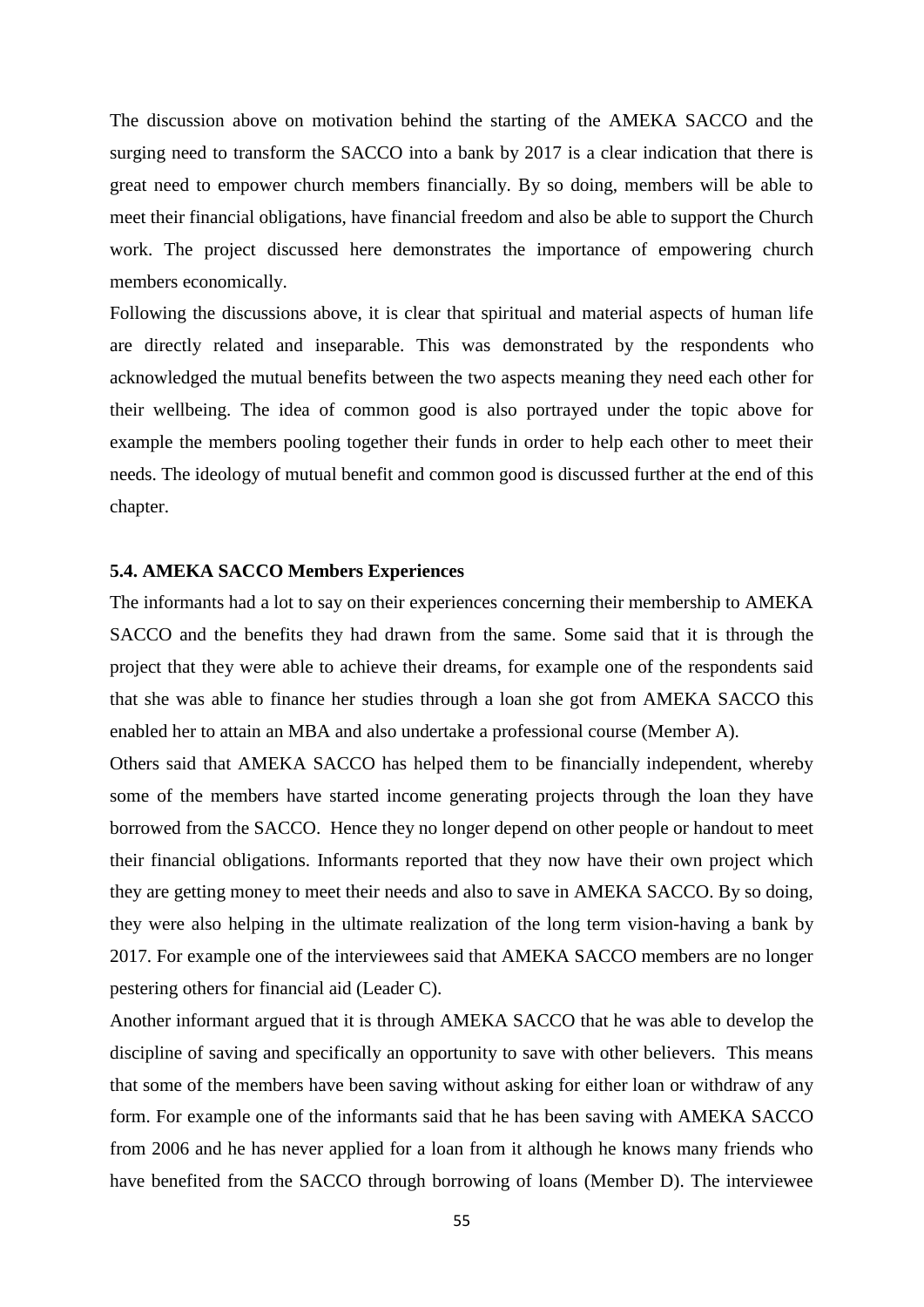however reported that the SACCO has paid awesome dividends every year and that to him was good enough.

Since then I was interested with interviewees' world views concerning the project, from the above discussion under the members experiences on the AMEKA SACCO, it is clear that the informants had diverse experiences on projects, but the converging point is that they all agree that the project is meant to empower the members financially to realize their dreams and hence translating to the wellbeing of the church both economically and spiritually.

The idea of realizing their vision here is paramount, because the pooling together of members' fund is meant to raise the standard of living of their members as a way of helping each other to be economically stable. It is my take therefore, that the church needs a vision in order to make sense in today's world. The AMEKA project is an example of how the church can think on ways of improving the living standard of their members which in reciprocity translates to the wellbeing of the church as well. The ideology of vision will be discussed further at the end of this chapter

# **5.5. Methodist doctrines in support of AMEKA SACCO**

The informants to this study contended that Ruaraka MCK has been encouraging members to strengthen their financial capabilities. This would ultimately to ensure financial freedom for the members as well as a financially stable Church since members can support the church work through giving and participation in the church mission. Hence the church leaders have been encouraging church members to join AMEKA SACCO as a way of pooling their resources together to assist one another financially.

This is echoed by MCK Ruaraka Church vision and strategic plan under income generating projects, which state that "for individual economic growth, members may join AMEKA SACCO, a project of the Kasarani Estate Fellowship for it is open to all church members. Their vision is to have a bank by 2017" (MCK Ruaraka Church Strategic plan 2008 -2013: 29). They continued to state that when a member subscribes to it, he or she is eligible for a loan from the organization.

Other interviewees said that the teaching of wholeness has been demonstrated by AMEKA SACCO whereby the church has been emphasizing on wellbeing of individuals through holistic approach to the gospel (inclusive of full development of mind, soul and body) and this is enshrined in Methodist Church in Kenya's Standing Order (S.O) as well as the vision and mission of the Health and wholeness department at the Connexional/Conference level [http://methodistchurchkenya.org](http://methodistchurchkenya.org/) (Accessed March 6, 2016)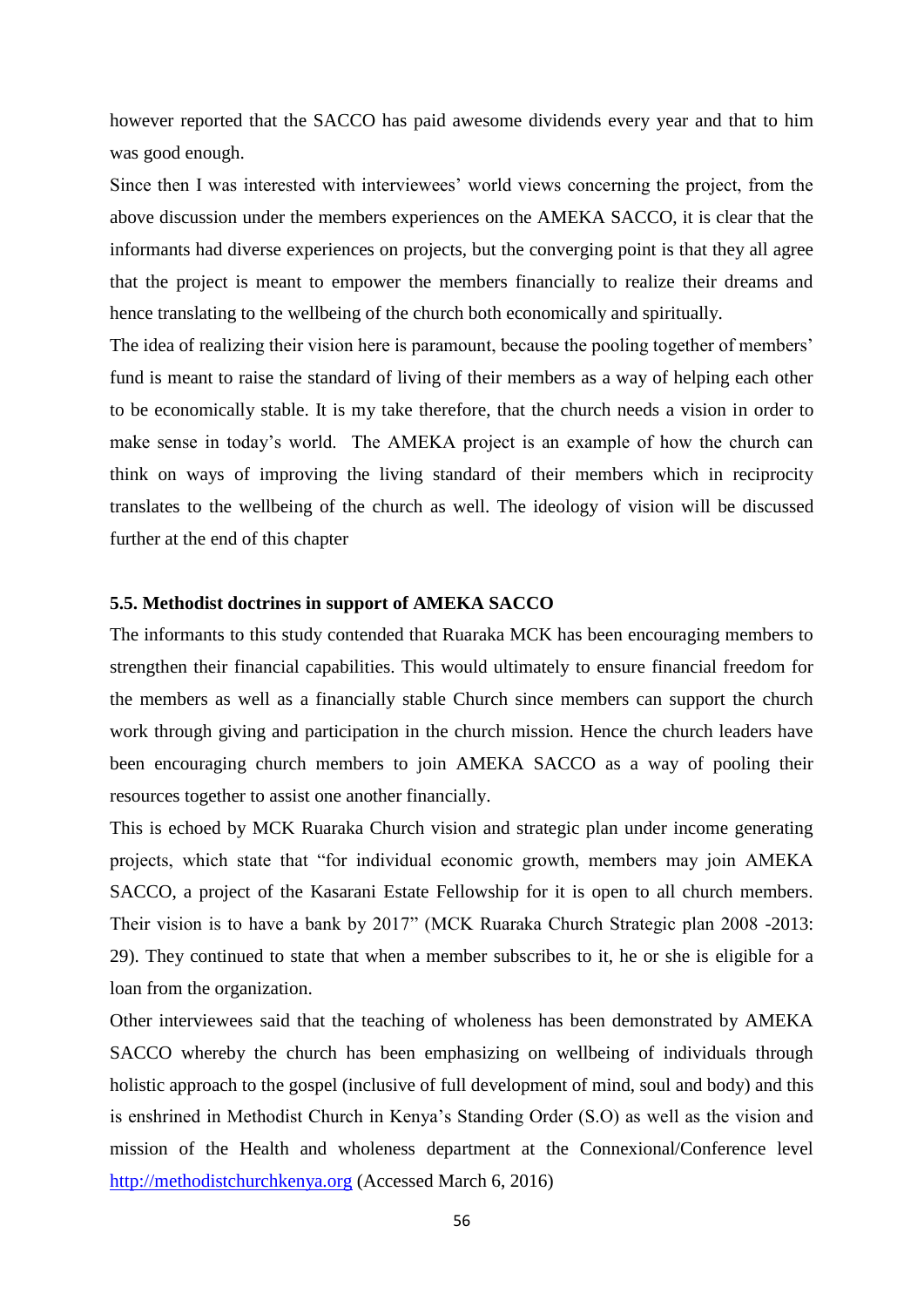Others argued that the church's teaching on being good is pertinent to AMEKA SACCO and that is why the group came up with a saying "do good and good will reward you". The informants said that it was through the foundation of cell groups that helped to bring up AMEKA SACCO through Kasarani Fellowship. The SACCO held firmly the church values of being honest and hardworking which have helped members to pay their loans promptly. For example one of the respondents said that the positive impact of the SACCO to the church is that members have learnt the church can be holistic in its approach (Member D) while another member said that the church's teaching on virtues like hard work, trustworthiness, integrity, brotherliness and honesty which are embraced by the SACCO have helped him to pay their loans on time (member B).

Therefore, following the discussion above under the topic MCK Doctrinal influences to AMEKA SACCO, it is clear that church doctrines can either influence members positively or negatively. The emphasizes by the Ruaraka MCK Church leaders on importance of the members being economically stable by encouraging them to join AMEKA SACCO is a great motivation to the both the Church and SACCO members.

The church attitudes towards their members' vision can either kill or build it. It is my take therefore, that churches need to instigate positive attitudes on their members' engagement in economy in order to create favorable conditions for their participation in economic growth. Correspondingly according to the responses and information given by the informants and their views on church teachings; it is clear that church doctrines and values can either foster or hinder their members' to be economically stable; remain in the same situation or even become poorer. The effects of AMEKA SACCO to members of Ruaraka MCK is one of the great examples that other churches can borrow a leaf from. The idea of attitude will be discussed later at the end of this chapter.

## **5.6. Transformation of people through AMEKA SACCO**

Informants stated that AMEKA SACCO has brought change not only to its members but also to the Ruaraka church and community at large. The SACCO has strengthened people financially by enabling them to start their own business. It has enabled members to finance their studies through credit facilities extended by the SACCO and this has ensured a wealthier and educated community.

Members have been empowered through capital projects for example some informants said that they were able to acquire land and construct residential houses and hence they no longer live in rental houses but their own houses thanks to the loans they got from AMEKA SACCO (member A). Another member said that Ruaraka church has been benefiting greatly from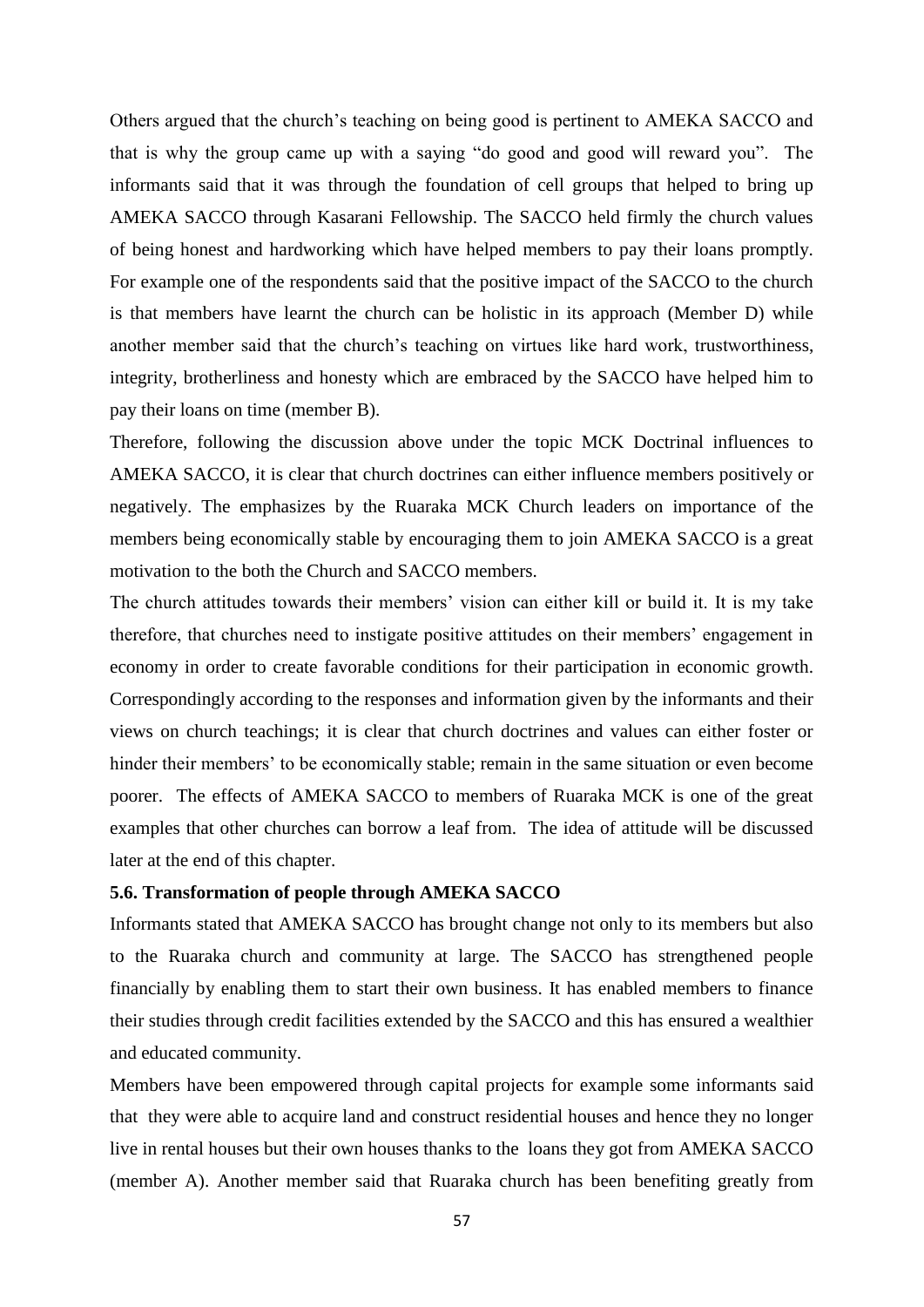AMEKA SACCO giving and tithes which they do faithfully every year (Leader C). The SACCO has also opened its doors not only to Kasarani Estate Fellowship members but also to the rest of the Ruaraka church members, community members and other Methodist Church members in the connexion/country.

In other words the interviewees' argument is that a number of members in AMEKA SACCO are now more independent financially and that they no longer depend heavily on the support of fellow estate fellowship members for support. Additionally, they now have more returns and save more regularly and repay their loans promptly contributing heavily to the achievement of the dream and vision of the society. For example one of the informants said that after borrowing a loan from the SACCO he started a chicken project which he is getting thousands of money through selling eggs and small chicks (Member F).

The above discussion draws a clear picture on how AMEKA SACCO has transformed the lives of many of its members through a positive change by raising their living standards. The transformation of members has translated to transformation of the church and the community in general. Consequently, more members in the society around Ruaraka Church have been able to join the Church after tasting the sweet fruits of the AMEKA SACCO investments and the brotherly love from the Church members.

Likewise, more Church members have joined the SACCO and this has served to strengthen the cords between the Church members, bring more people together, have a more financially empowered and cohesive congregation. In many aspects, AMEKA SACCO is on a steady path to becoming a bank by 2017, if this happens, then history will be made as this will become the first Christian bank in Kenya. By and large, the main theme under this discussion is positive change or "good change" however this theme will be discussed in details at the end of this chapter.

## **5.7. Main Challenges encountered by members of the AMEKA SACCO**

It goes without saying that where there are strengths there are possibilities of weaknesses as well. Therefore, there were a number of challenges experienced in the AMEKA SACCO that informants pointed out to especially by the management. The leaders said that there were shortages of enough capital to lend out to all members that applied for the credit facility most of the times. For example informant C said that sometimes some members do not get the loan at the exact time they need it, because there is lack of enough cash flow to lend all members who are in need of a loan sometimes (leader C).

The above sentiment was echoed by a number of other respondents who felt that this was a great impediment to the smooth discharge of the responsibilities and mandates of the SACCO.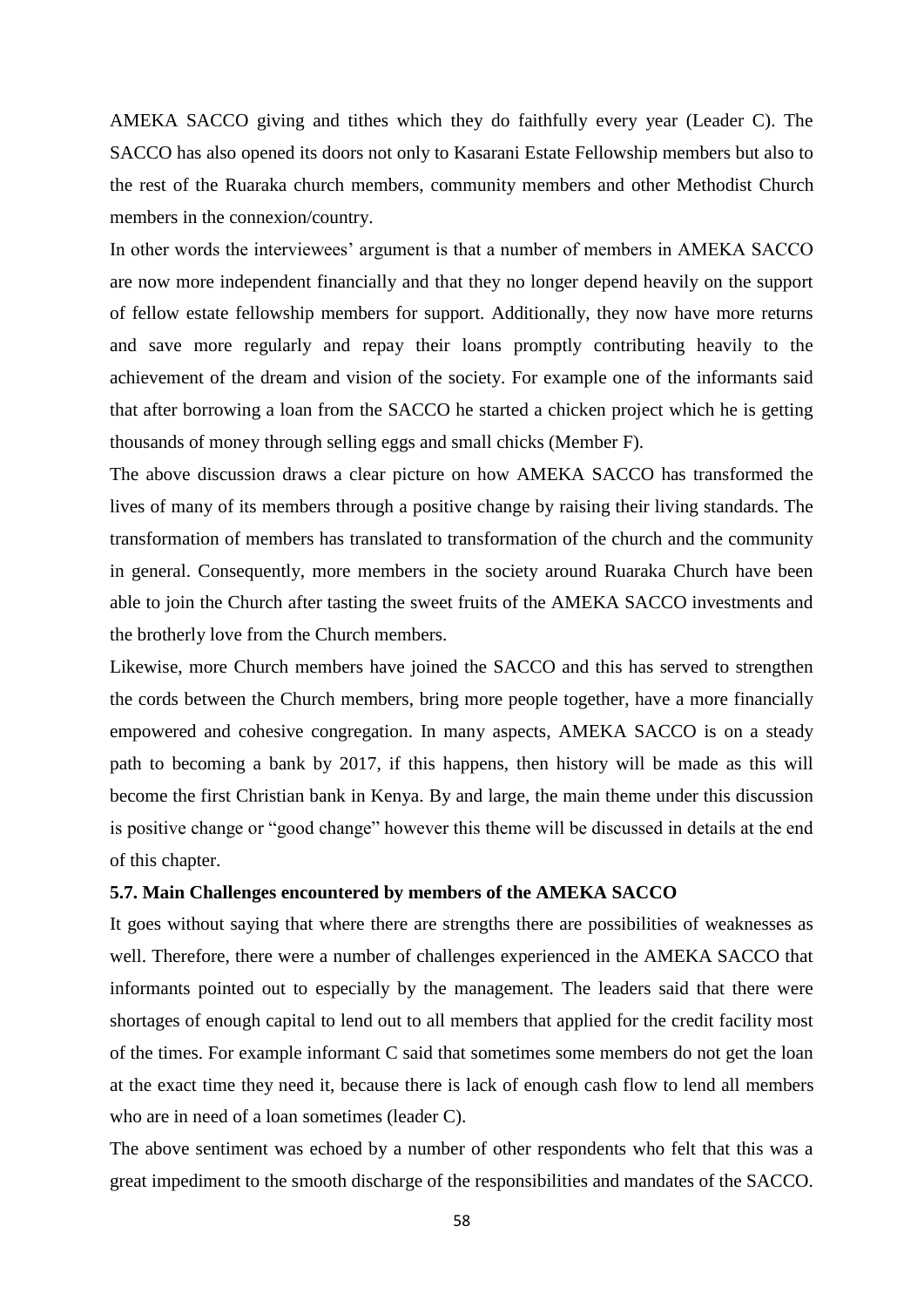For example informant G said that it was bad as it took him four months to access loan even after saving for a year and after meeting all the requirement. "There were also some experiences of reported favoritism on the process of lending to members" observed the same respondent (Member G). The informant (Member G) further added that there were cases of biasness when issuing the loans by current leadership which is contrary to Christian values, MCK doctrines and the SACCO code of conduct and core values.

He further pointed out that there were also reported cases of members who had defaulted loans and others who had delayed their loan repayment. As a result of this, the society had experienced turbulent financial times and other members suffered due to such few members who had not been faithful. For example respondent G argued that there was a reported case of a member default on loan repayment (member G).

## **5.8. Conclusion**

Following the interviewees' responses on this chapter, it is pretty clear that for effective church growth, the church needs to come up with visions that can make sense within their context. The church growth can be measured by the ability of the church members to foresee the need and not only mention it but to try as much as possible to provide a solution to the situation. A good example is what Kasarani Estate Fellowship under Ruaraka MCK AMEKA SACCO project is doing.

This is a project that was born due to the economic challenges that were facing the fellowship members. They decided to start a bank which they are running today as a SACCO with a plan, hope and clear road map to transform it to a bank by 2017. The objective of the group is to meet the economic needs of their members and also to raise the economic welfare of the church which translates to wellbeing of individual spirituality.

The purpose of the project is the common good of all the members, the pooling together of the resources so that they can assist each other economically. There is a clear indication that the group's objective is the wellbeing of everyone in the SACCO's best interest; through empowering them to realize the potential in them which they can use and be independent instead of depending on others.

The common good for all is what makes the church projects unique from other projects for example other organization like private or public organization whose aim is to make interest for the owners of the organization and not the primary interests for the members. Maybe this is why some interviewees had to say that it is fulfilling to save with other believers conquering with the view of Hamilton-Pennel (2009).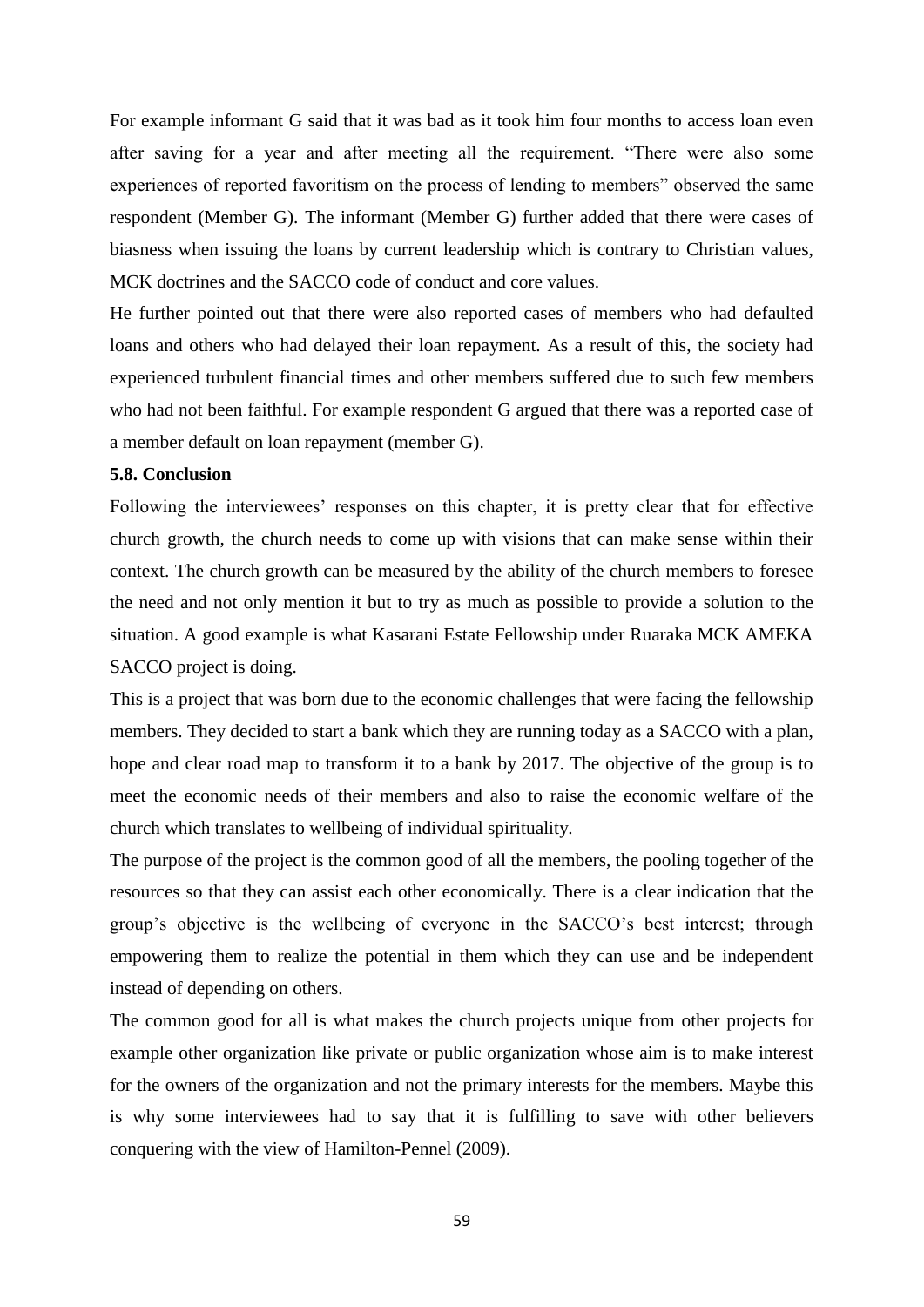The idea of change of vision by the Kasarani fellowship from "merry go round" to AMEKA SACCO is a clear indication that the members were aware of the changes of the time. In other words they realized that the merry go round was ineffective because it was not meeting their set objectives and that is why they had to change to a different vision which could meet their needs at that time.

This means that different contexts demands different approaches; for example the members' reconstruction from merry go round to AMEKA SACCO which according to the informants their vision is for the SACCO to transform into a bank by the year 2017. It could be that when they began the merry go round project it was meeting their needs at that time. However, due to change in times and need to serve more people and broaden the vision then they have progressively adjusted the vision to accommodate the growing concerns and broaden the scope of the project.

Further, their projected transformation and growth from just a Credits and Savings Society to a bank is in line with the growing needs and demands to serve more people, widen the scope, create more opportunities to her members, and make a mark in the banking field and so on. At the same time, they believe that by so doing they will be able to reach out to more people and impact fully minister to them.

The ideology of mutual benefits was echoed by the informants whereby they said that the SACCO has been of great benefits to fellowship members, Ruaraka church and the society as at large. Some of the ways that they mentioned are for example where in the first place they opened the SACCO not only to the members of Kasarani Estate Fellowship but also to Ruaraka church members and the neighboring community.

Secondly, they argued that when church members are financially stable they are in a position to impact church economy through giving tithes, offertories and even thanks giving. On the same they contended that financially stable members they embrace God more (spiritual enhancement). Meaning for the wellbeing of the spiritual aspect the material aspects need to be taken care of and vice versa is true; in other words both spiritual and material dimensions they complement each other. It is like give take or take give strategy.

The interviewees asserted that when the church members are financially stable they are in a position to positively impact the church and community economically, meaning that through coming up with a local economy to support each other hence translate to the well-built community that stand up. The building up of the local economy should happen through a bottom- up paradigm instead of top- bottom paradigm, meaning to meet peoples' needs at the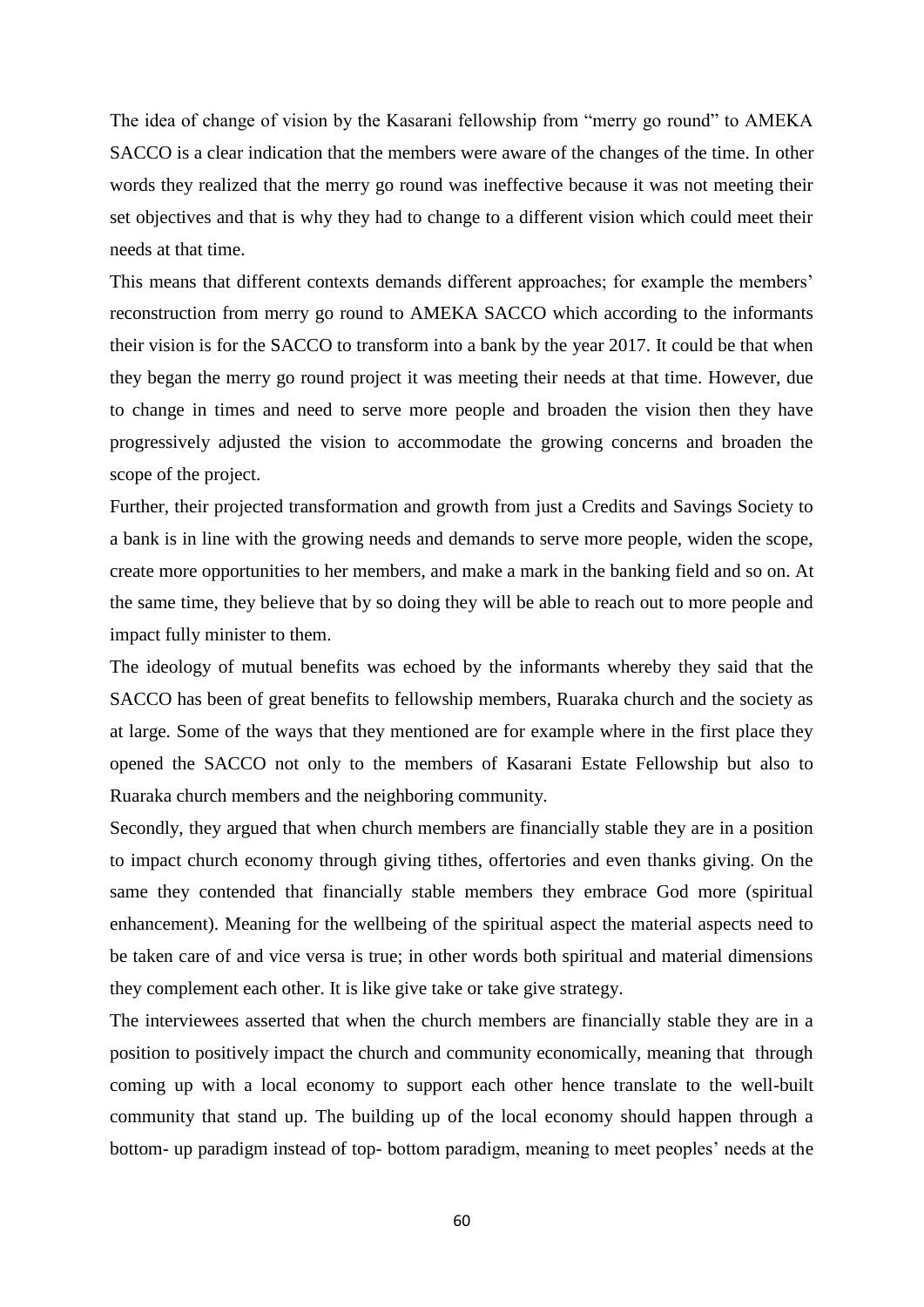grass root (bottom) and not from the top. This means they are advocating a contextual rather than a universal approach).

The idea of norms and standards was also mentioned by the respondents as contributing factors to the wellbeing of the AMEKA SACCO. For example they said that Ruaraka Church leaders have been in forefront in encouraging the church members to join the project as a way of improving individual economic growth hence resulting to the wellbeing of the church economically as well as the surrounding community.

The project embraces the church values such as; honesty, trustworthiness, integrity, brotherliness, love for one another and hard work which according to interviewees the aforementioned virtues have been taken seriously by AMEKA SACCO members. The informants asserted that through pooling together of their resources for the interest of each other they were able to nurture the church values like unity and friendship among the members.

The interviewees contended that the positive attitude of the church leaders towards the project is what has seen it come this far. They also argued that the church recognized the work the project members were doing not only to themselves but also to church and community at large and it is through such church acceptance of the project that has resulted to more people joining the society.

Therefore, following the discussion above on data interpretation and presentation there are five dominating themes that were figured out, these are; church members are in economic distress, function of prayers and agency of parishioner, empowerment as the main reason for Kasarani estate members engagement in economy, spiritual and material aspects plays different roles that are meant to complement each other and financially stable members embraces God more. The five themes are discussed in the next chapter.

61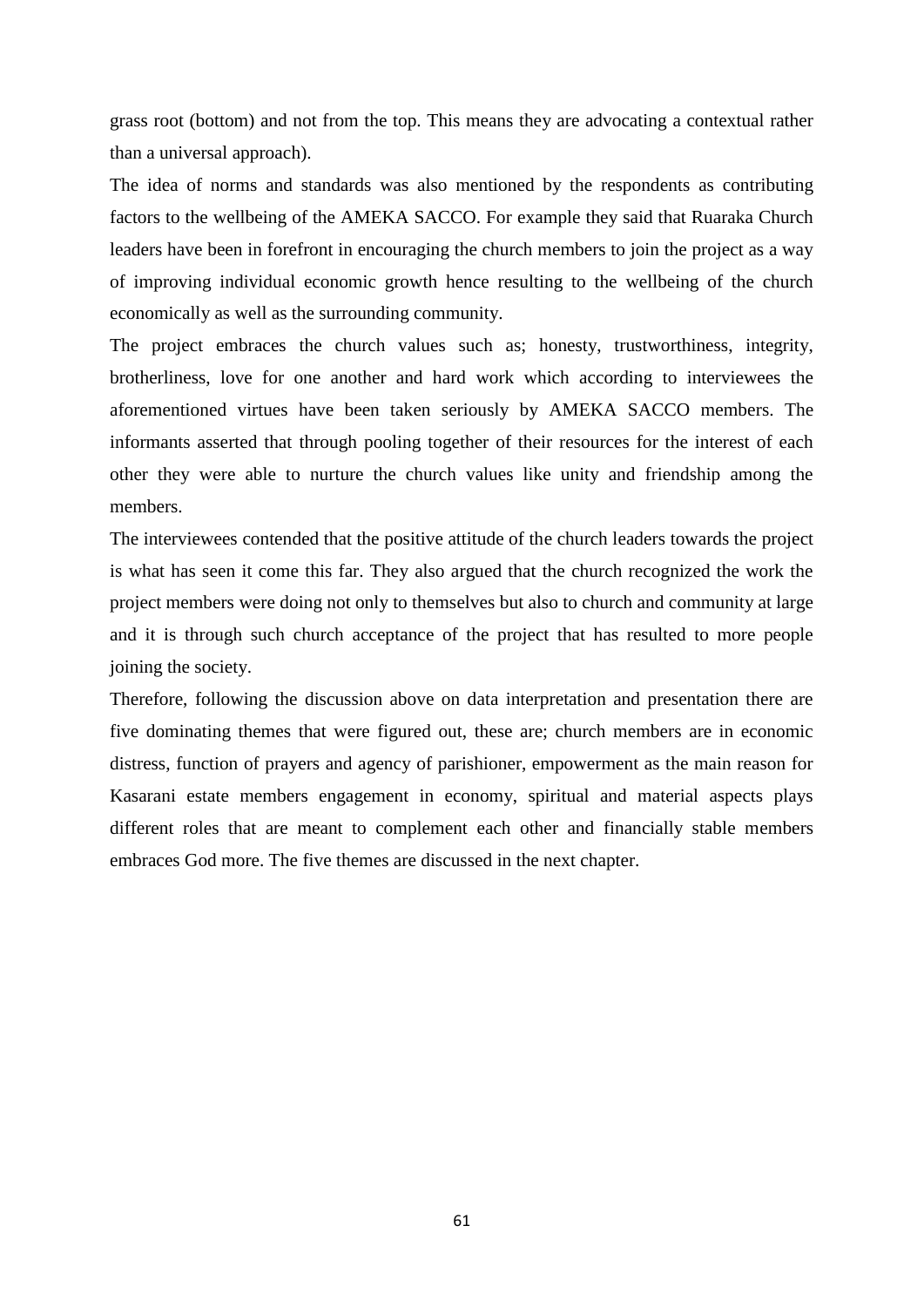### **Chapter 6: Findings from empirical research (Discussion)**

#### **6.1. Introduction**

This chapter focuses on the discussion the five main dominating themes from the informants' responses. These includes: Economic Distress, function of prayer and parishioners agency, Empowerment, spiritual and material aspects complementary roles and financially stable members embraces God more.

## **6.2. Church members are in economic distress**

From the data presented above we can see that the church members at Ruaraka's Kasarani Estate Fellowship were experiencing many financial constraints. Some of the members of the fellowship were in serious need of money to meet their financial obligations. Some of the areas pointed out in this study includes payment of children's school fees, house rent, money to start own incoming generating projects and others needed a better job.

For example Leader A contended that what prompted the establishment of the SACCO was to strengthen members of the church financially, and Member A said that she joined AMEKA SACCO so that she can benefit from loans for self-development such as capital projects and Education school fees. The informants' sentiments are in agreement with Bassler (1991) who says that despite Jesus teaching in Mathew 6:24 about God and money the contradicting part is that the churches today are in need of money to pay ministers salaries (in Methodist it is called stipend for ministers), church care takers.

Likewise, church programmes such as "mission work and benevolence" also require finances and different churches bills must be paid. Bassler suggest that there is a need for deep reflection on theological, social and ethical dimensions on reason and circumstances in which the New Testament above verse was written (Bassler, 1991:9-10).

Further, Freire asserts that "It is crucial to reflect on economic aspect in critical pedagogy". He continues to asserts that money is vital in critical pedagogy discussions for two reasons; one for formulating ideals and personal commitments, two, without money there can be no offer of education and nothing can be offered at all (Freire, 2014: 72).

## **6.3. Function of prayer and agency of the parishioners**

Following the chapter on data interpretation and presentation the role of prayer is highly elaborated amongst the fellowship members. The challenges posed by the possibility of the minister in charge to reach out to all members at their families, necessitated a system which would make it more possible to meet members more often and offer pastoral services to them. The purpose of forming such a fellowship is to be able to have avenues to pray together and read the Bible together as a way of encouraging each other spiritually. It was out of repeated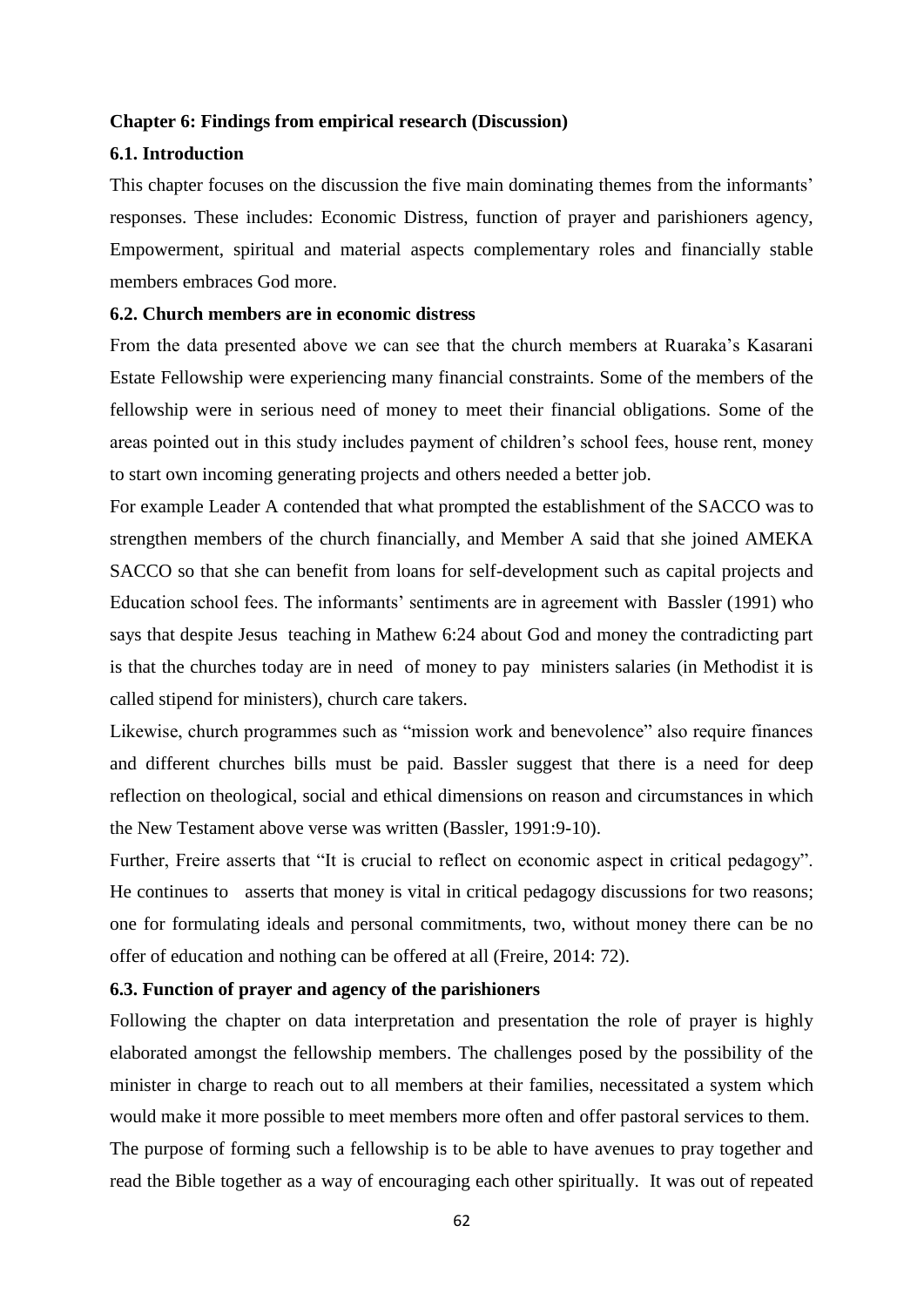prayer support from the fellowship members that fellowship members started thinking on the way forward towards repeated needs from members every time they met for prayers. Prayer requests from the fellowship members which are discussed in the data interpretation and presentation have been pointed out as one of the reasons for Kasarani Estate Fellowship members thought of how to solve their financial needs.

The above sentiments are echoed by Member B who said that AMEKA SACCO was began realized that the "merry go round" model was ineffective and was not sufficiently addressing members financial needs. This view is in line with Leader C's assertion that AMEKA SACCO was initiated due to majority of the fellowship members' consistence request for prayers due to financial needs. This is in line with Mcfague who argues that there is a need in today's church to be in a position of connecting both theology and economy in order to come up with a "working theology" a theology that can translate to a better living for all in the  $21<sup>st</sup>$ century. This is possible through church taking action significantly and realistically on issues facing the church members (Mcfague, Sallie, 2000: 15-18) (see literature review under "Rethinking the "better life" through developing a working theology").

Further Belshaw, Calderis and Sugden , (2001) argues that Most of the poor people in Africa are found in churches and those who would like to improve their material condition must bear in mind that they must draw on spiritual sources in order to overcome their financial challenges.

The concept of prayers and reading of the bible by the members together was a way of relating among themselves and through such practices needs arose among the members. It is clear that there was respect, good listening and talking with each other amongst the fellowship members. This has been demonstrated in the responses received and the history of the society. As a result, members were able to trust each other more and start thinking about financial needs in addition to regular fellowship needs and hence the birth of the AMEKA SACCO.

This is a great manifestation of the pedagogy theory taking place through the practices of the Kasarani Estate Fellowship group. As described in the theory chapter whereby Hooks (1994) defines it as a liberation process whereby in a group everyone has his or her presence valued and his or her voice is acknowledged. Additionally, we can also deduce the concept of Ubuntu from this fellowship group whereby they went extra miles to think of ways to solve financial challenges they were experiencing. To me this is a way of making the other person to be a person through other persons (a person is a person through the other persons) (Hooks 1994:8) (See the theory chapter introduction part for more in-depth discussion on pedagogy theory).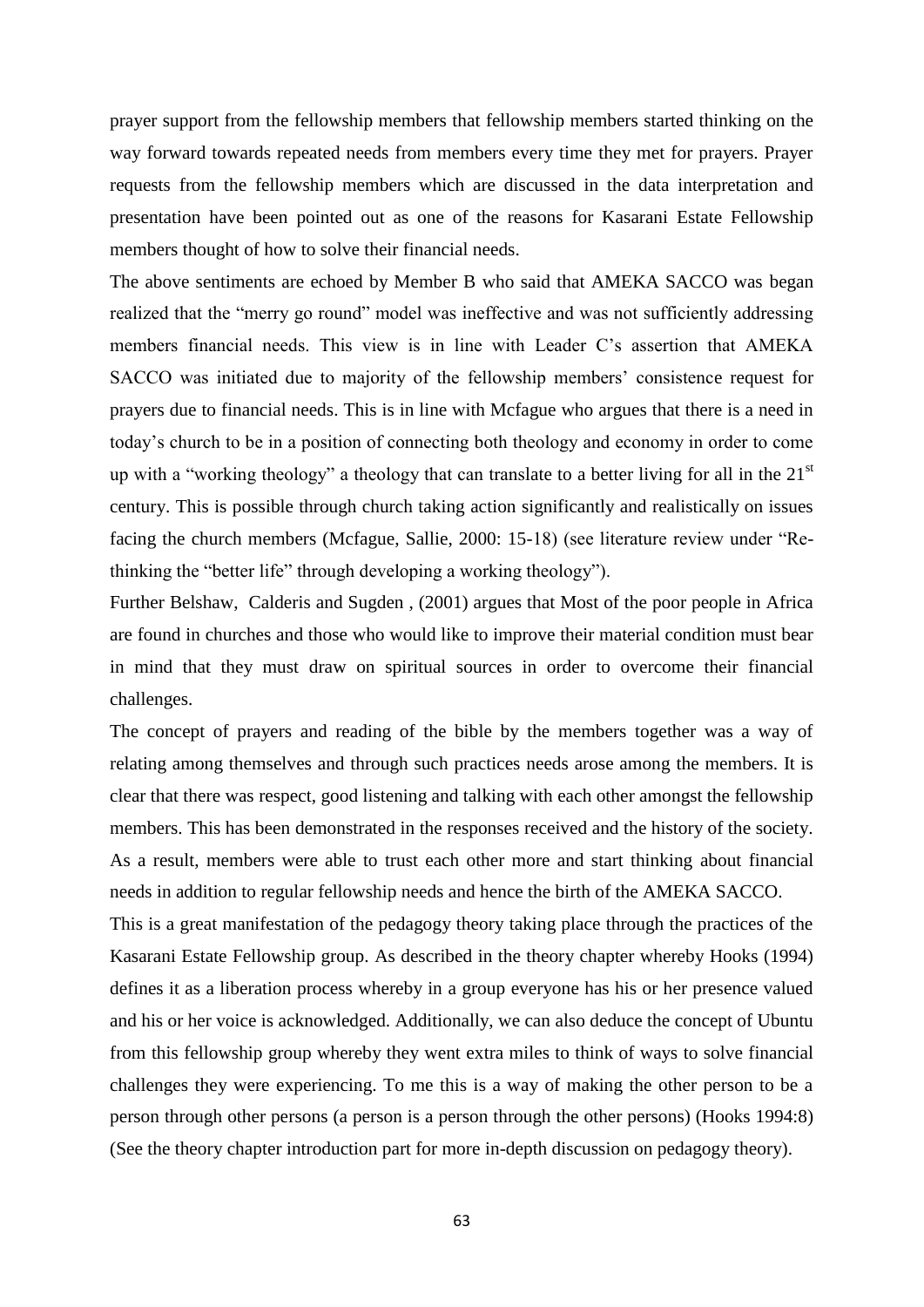From the Data interpretation and presentation we read that the Ruaraka church was divided into three small groups "Cell Groups" also known as "Estate Fellowships" in order to create effective pastoral and Church ministers visitation for their members. The second reason was for members to have regular meetings for prayers and reading God's word together. In this study, there are many similarities between the small fellowship groups and Indaba.

Indaba in the sense that it is a different way of doing church work, it also gives room for the fellowship to converse to each other freely until they come up with the way forward on matters facing them for their common living. It is through the meeting together of Kasarani Estate Fellowship that they were able to lay down their concerns, proposals and hopes. Through such groups the participants feel that their voices are heard and they feel at ease. This is by all means and standard a demonstration of the purpose of indaba [http://www.theguardian.com/environment/2015/dec/11/climate-change-negotiations-in-paris](http://www.theguardian.com/environment/2015/dec/11/climate-change-negotiations-in-paris-close-to-the-finishing-line-say-french)[close-to-the-finishing-line-say-french](http://www.theguardian.com/environment/2015/dec/11/climate-change-negotiations-in-paris-close-to-the-finishing-line-say-french) (Accessed march 17, 2016) (see the discussion under Indaba Concept)

**6.4. Empowerment as the main reason for Kasarani Fellowship engagement in economy**  Following the chapter on the data interpretation and presentation, it is clear that the main theme for the Kasarani members to engage in economic affairs is for empowerment purposes. This was echoed by majority of the informants that and subsequent findings from the data analysis. Majority of them said that the reason for them to join the SACCO was that they needed money to enable them to better their living standards.

Some of the respondents argued that they could not afford education before. During the interviews, most of them did confirm that good education meant better life and they hoped that if they could get a way of financing their studies; they would have more opportunities in life and hence live a better life. This most of them confirmed was possible after they were able to join, save and borrow a loan from the SACCO. Others said that if it was not for the loan they got from SACCO, they could not have permanent residential places in the capital city of Nairobi which has enabled them to cut down on rental money.

While others contended that they are permanently self-employed through the loan they got from AMEKA SACCO and they were able to start their own incoming generating projects such as a Salon, a restaurant, chicken rearing and shoes shop among others. It was out of such incoming generating projects they were able to pay back their loans as well as to support themselves without depending on others. For example Member G argued that the establishment of AMEKA SACCO was met to improve Kasarani fellowship members' living standard.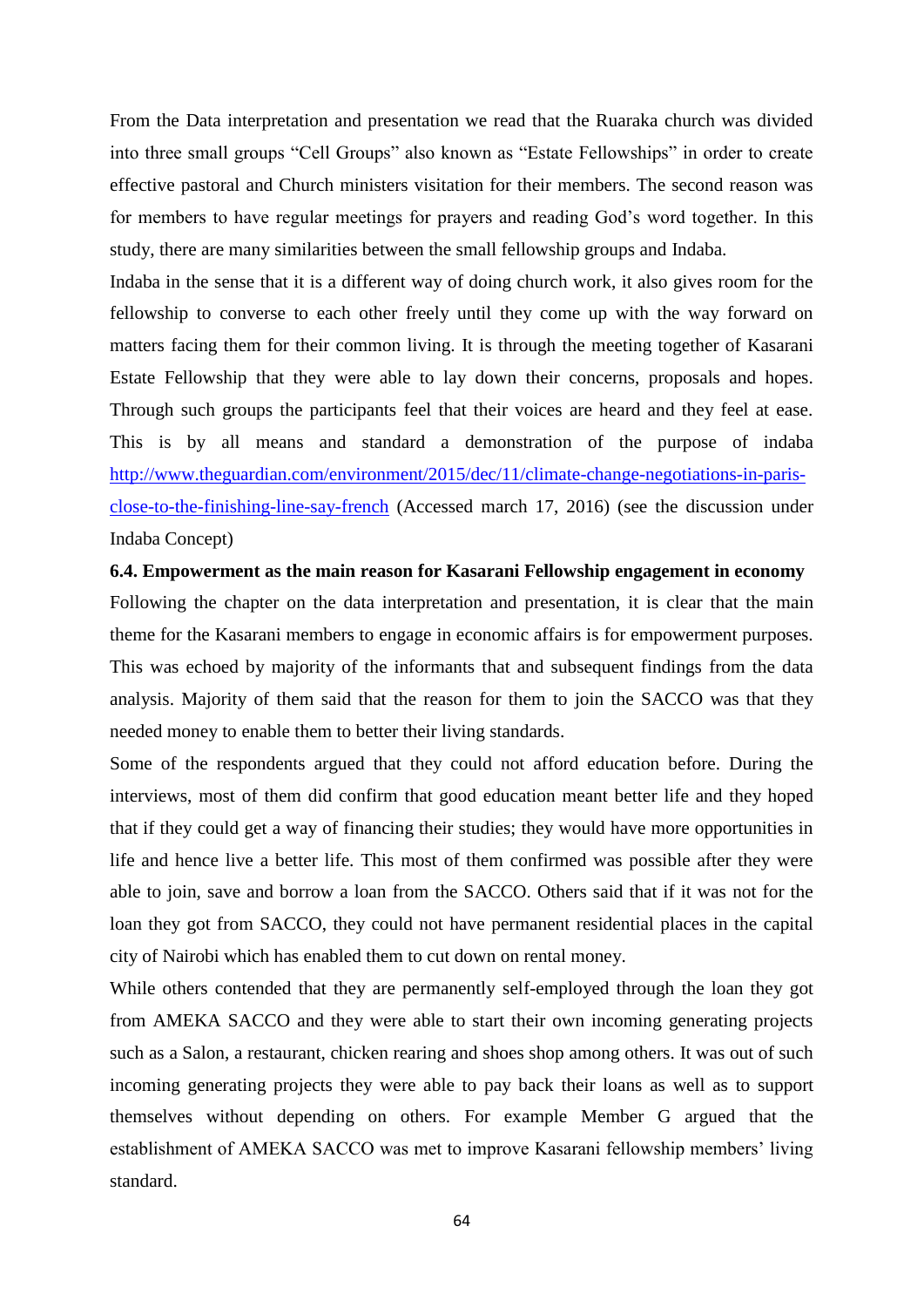Likewise Leader B said that AMEKA SACCO was initiated in order to economically empower the fellowship and church members. On the same Member C pointed out that AMEKA SACCO was established by the coming together of believers to pool funds together so that they could empower each other. Further, Member F said that Kasarani fellowship members are no longer begging each other for financial assistance, meaning they are financially independent.

This is in Agreement with Dietrich, Jorgensen, Karsrud Korslien and Nordstokke whose argue that Empowerment is the active process that facilitates and motivates in order to enhance selfconfidence and people's skills, whereby people are liberated so that they can develop the power within themselves hence set free the latent in them to increase their skills, selfaffirmation and self-assurance. According to them empowering people means effective participation either in one's economy or society. When needy people are empowered they are in a position to take risk and come up with new ideas (innovation) (Stephanie Dietrich, Knud Jorgensen, Kari Karsrud Korslien and Kjell Nordstokke 2014:111) (See the theory chapter under Empowerment and Effective Participation for more in-depth discussion on Empowerment).

In agreement with the same Belshaw, Caldering and Sudgen argue that the churches in Africa must be taken seriously on matters of development. He says that the growth of church members in 1960 from 60 million to 300million today shows church capability of "improving the lives of the poor" and therefore its developmental role must be taken seriously by anyone intending to improve the poor people material conditions (Belshaw, Calderis and Sugden , 2001:3)

Hooks theory on pedagogy argues that the contributions of every member in a group matters alot and she calls such contributions or voices as "resources" she says that if such resources can be used effectively they can create what she calls "open learning community". To me this is empowerment since empowerment according to David, means to increase someone's ability to be in a position to positively change his or her life (Bell, Hooks 1994:8) and (David H. Kelsey 2005:7).

## **6.5. Spiritual and material dimension plays a complementary role**

Following the chapter on the data interpretation and presentation it was clear that the spiritual and material aspects both complement each other. This was portrayed by some of the respondents who argued that out of the AMEKA SACCO project the Ruaraka church as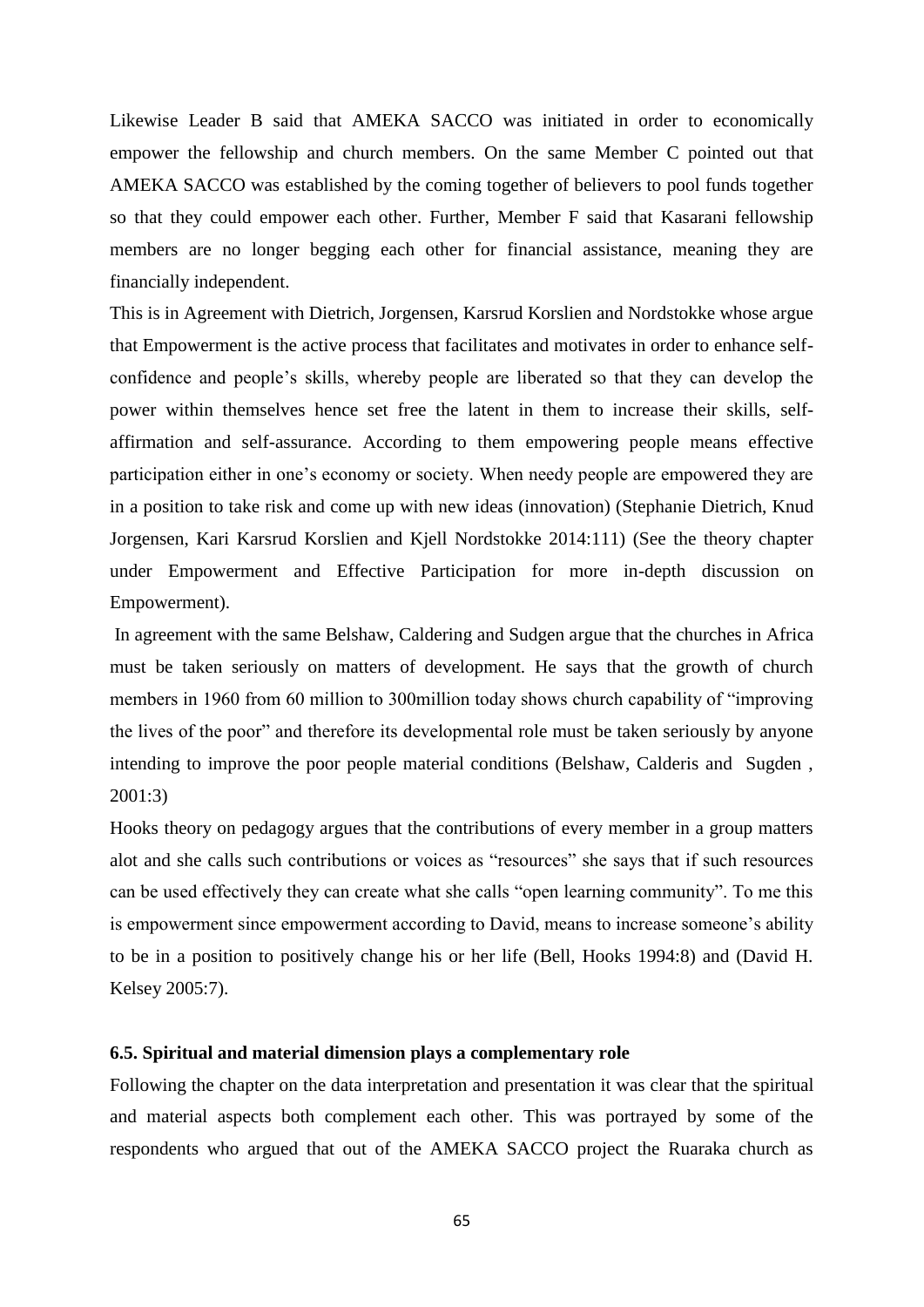benefited through its yearly tithes, offerings and thanks giving which was not possible when such members had no money to cater for their financial needs.

Other respondents argued that it is not only the Ruaraka church members who have benefited from the AMEKA SACCO projects but also the neighbors who have shown willingness to join the project and they have been warmly welcomed. Therefore, the informants' argument is that they attend the church for spiritual nourishment and after that they give their tithes, offerings and thanks giving as a way of making the church financially stable.

According to Leader C said that the AMEKA SACCO members are faithful in tithing every year to the MCK Ruaraka church and other Churches for members who belong to different churches. Tithe is the 10% of their yearly earnings and that has effectively encouraged other members in the congregation to also be faithful in their giving. The same was echoed by Member A who argued that AMEKA SACCO strengthen its members financially through starting business, education where members get loans to pay school fees, capital projects such as acquisition of land and construction. Out of such blessings that God has given them, members have reciprocated by faithfully giving to God and paying their tithes.

In agreement with the same, Leader A argued that the Ruaraka church leaders encourage members to strengthen their financial capabilities to ensure that the church also does not suffer financial needs. Hence the Ruaraka church leadership encourages all church members to be members of the AMEKA SACCO. This was also stated by Ruaraka church leaders on chapter two under Ruaraka church history, whereby they said that financially stable members will translate to financially stable church (MCK Ruaraka Church Strategic plan 2008 - 2013).

This is in line with Alkire who argues that under Multi-dimensional poverty he narrates a case study of a development project in Rural Pakistan which integrated both material and spiritual dimensions. The case study was about a group of women who decided to cultivate roses instead of goat rearing even though the goat rearing projects yielded more income than Roses cultivation. The spiritual dimension wellbeing was rated as important as the material dimension by the women. Therefore, the rose cultivation project was judged to be promoting their wellbeing more than the goat-raising project (Alkire, S. 2002), (See also the literature review under Spiritual and material dimensions complementary roles for more details on their complementary role)

#### **6.6. A financially stable member embraces God more**

Contrary to many scholars 'opinion that rich people tend to deviate far from religious matters such as Wilber and Jameson (1980) who argue that "religion does not matter in development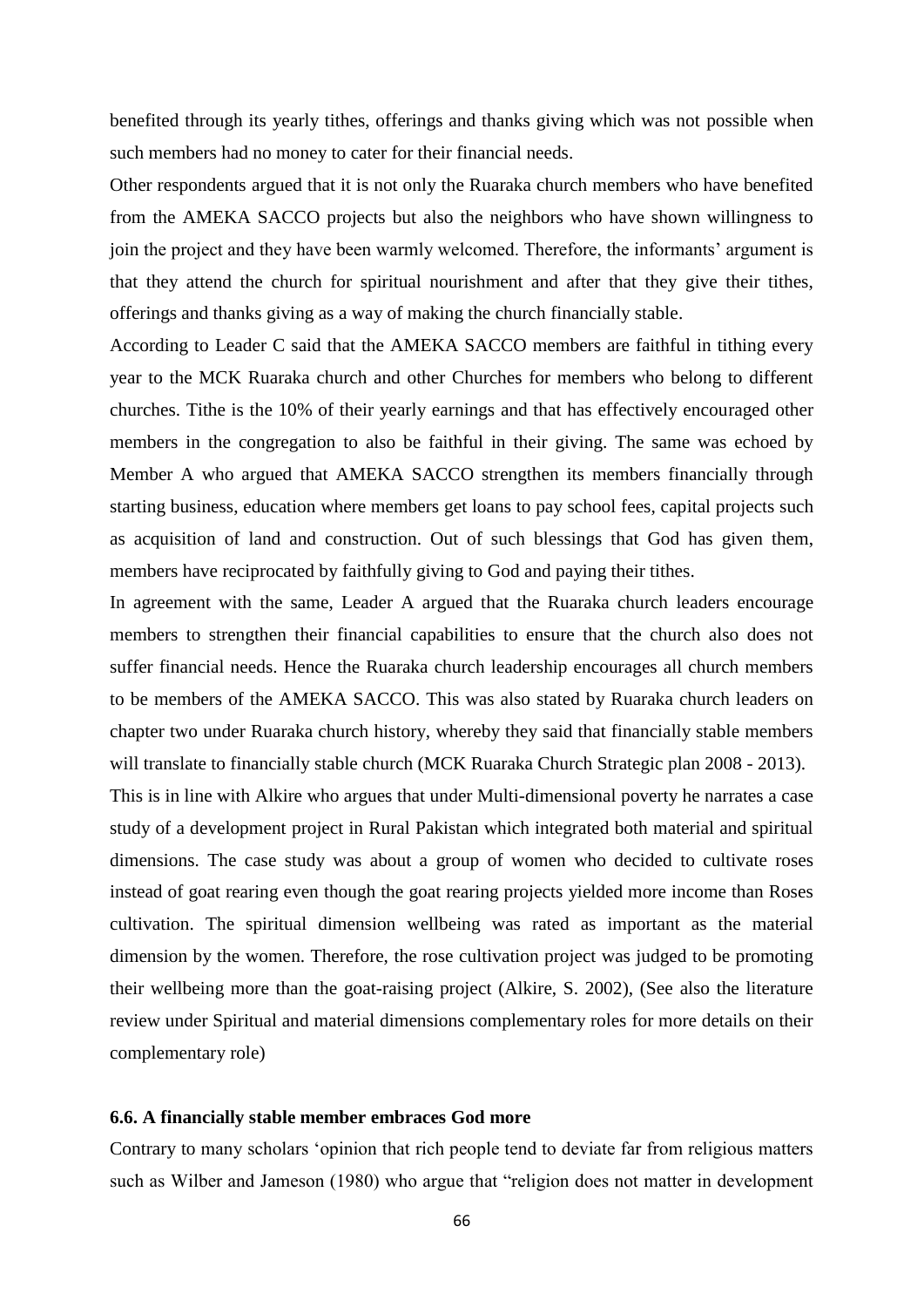provided it remain a private matter and religion is not important because when societies develop and become "more and more modern" it will fade away from people's lives (Wilber and Jameson, 1980).

The informants said that when members are financially stable they embrace God more. They said that a member who does not have financial constrains will have a peaceful mind during church service and he or she will grasp everything that is going on in the church including the word of God. Some said that when they had financial challenges it was difficult for them to attend the church services and even to concentrate during service time and especially during offering time since they had nothing to offer to God. Therefore according to informants financially stable members will embrace God more.

This is informed by leader C's argument that AMEKA SACCO is an outcome of the realization that economically empowered Christians would embrace God more. And member F view, his observation he was more comfortable during church services now than before since he can now afford to give offertory and pay tithe out of what God had blessed him with which was not the case before. In the same spirit, Leader B said that there is consistency and increase of church members' attendance to church service today due to financial stability of the church members which as translated to financially stable church.

## **6.7. Conclusion**

Following the discussion above it is pretty clear that the church members are in need of money to take care of themselves. This is the reason why the Kasarani estate fellowship initiated an income generating project. The repeated unanswered prayer is what prompted the Kasarani estate fellowship to think on the way out of such challenges. The use of small groups to meet for fellowship was planned by the minister and church leaders to enable ministers' easy access of members during pastoral visitation. The notion of empowerment was rated as the main reason for the fellowship engagement in economy. The spiritual and material aspects was said to have different roles which are meant to complement each other. Participants said that when church members are financially stable they embrace God more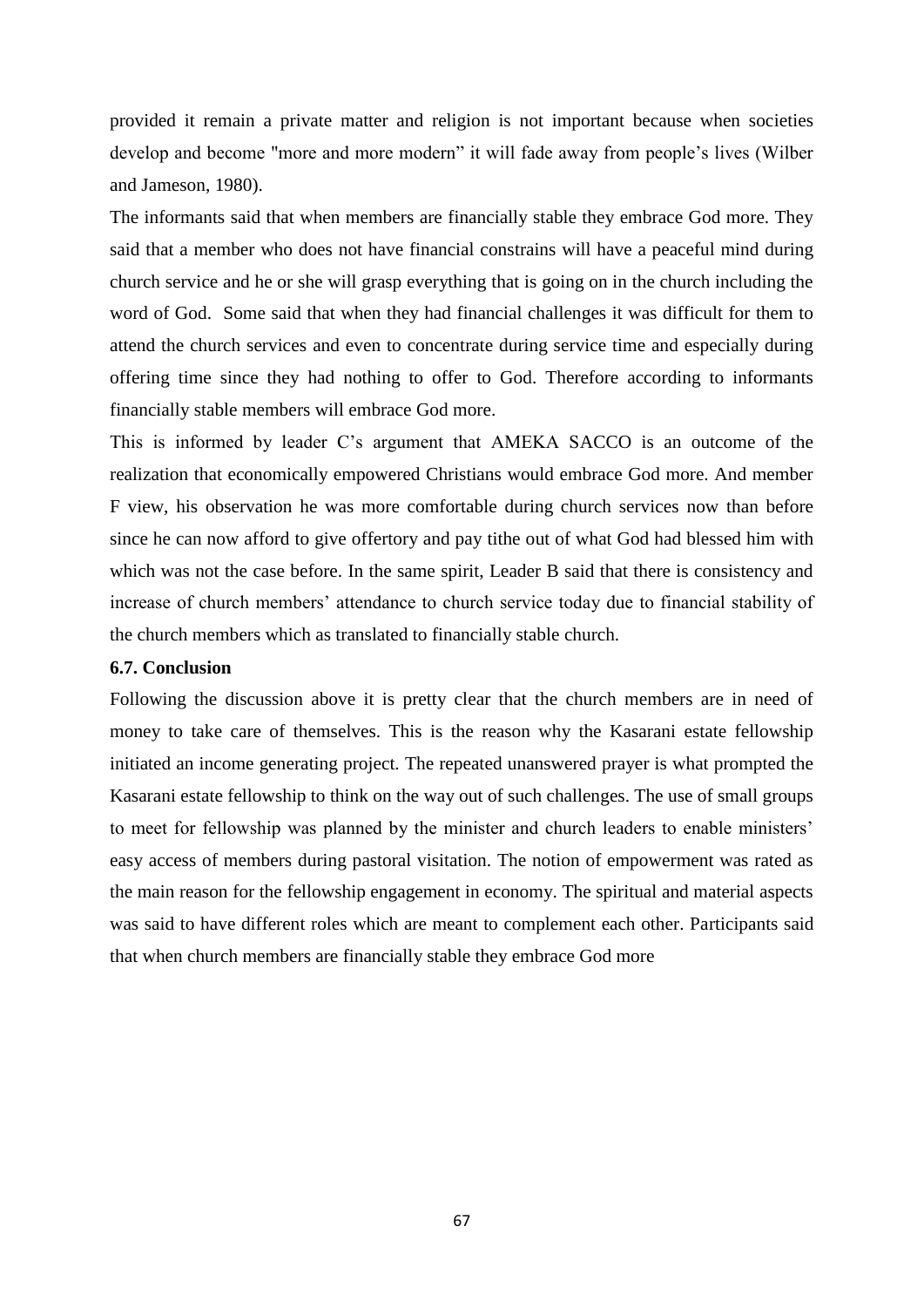# **Chapter 7: Basis and models in support of integrated understanding of Redemption**

# **7.1. Introduction**

This chapter is a critical review of various texts and concepts such as the biblical teachings on the holistic approach to human life, the Methodist and Wesleyan traditions on faith and spirituality as well as social empowerment. The chapter further contains a review of other materials including studies and publications from the contemporary scholars. All these put together will help us gain a greater understanding of how the Christians tradition have shaped the way Christians have thought about the relationship between spiritual and material aspects of human life or what is commonly referred to as 'holistic approach to ministry'

# **7.2. The Wesleyan Tradition Paradigm: Methodist contributions on redemption sharing participation**

The Wesleyan tradition was born out of the gatherings of John Wesley, his younger brother Charles Wesley and some other colleagues at Oxford University. The purpose of their small group was to meet together for bible study, prayers, partaking of the Holy Communion, helping the needy and sharing their journey of faith experiences as a way of searching "holiness" and "service to others". The Wesleyan group's purpose was to meet together for sharing their hopes, concerns and proposals, and that is why the group was nicknamed "method" or "holy club" by other colleagues at the University and later the group became the Methodist Movement. The group did not exceed 25 members [http://wesley.nnu.edu/john](http://wesley.nnu.edu/john-wesley/)[wesley/](http://wesley.nnu.edu/john-wesley/) (Accessed 23 March, 2016).

The model used by the Wesleyan small group has many similarities with the Indaba notion, and our case study of the AMEKA SACCO, the model Case study in this work shows the integration of these ways of working in small groups with mutual accountability. First, small groups are very effective at engaging each member of the group directly and personally, and can lead to addressing their particular challenges while including their contributions which are recognized and valued and contribute to the possibility of realistic problem-solving. For instance the 2015 United Nations Climate change conference used indaba in order to have consensus on a new global climate agreement [http://www.theguardian.com/environment/2015/dec/11/climate-change-negotiations-in-paris](http://www.theguardian.com/environment/2015/dec/11/climate-change-negotiations-in-paris-close-to-the-finishing-line-say-french)[close-to-the-finishing-line-say-french](http://www.theguardian.com/environment/2015/dec/11/climate-change-negotiations-in-paris-close-to-the-finishing-line-say-french) (Accessed 25 March, 2016)

According to the veteran negotiators during the conference, use of the "indaba concept" had made it possible for every country's contributions to be recognized (See theory chapter under indaba concepts). Small groups are particularly efficient in finding realistic solutions to problems by including the particular participant input in the working out of solution. This is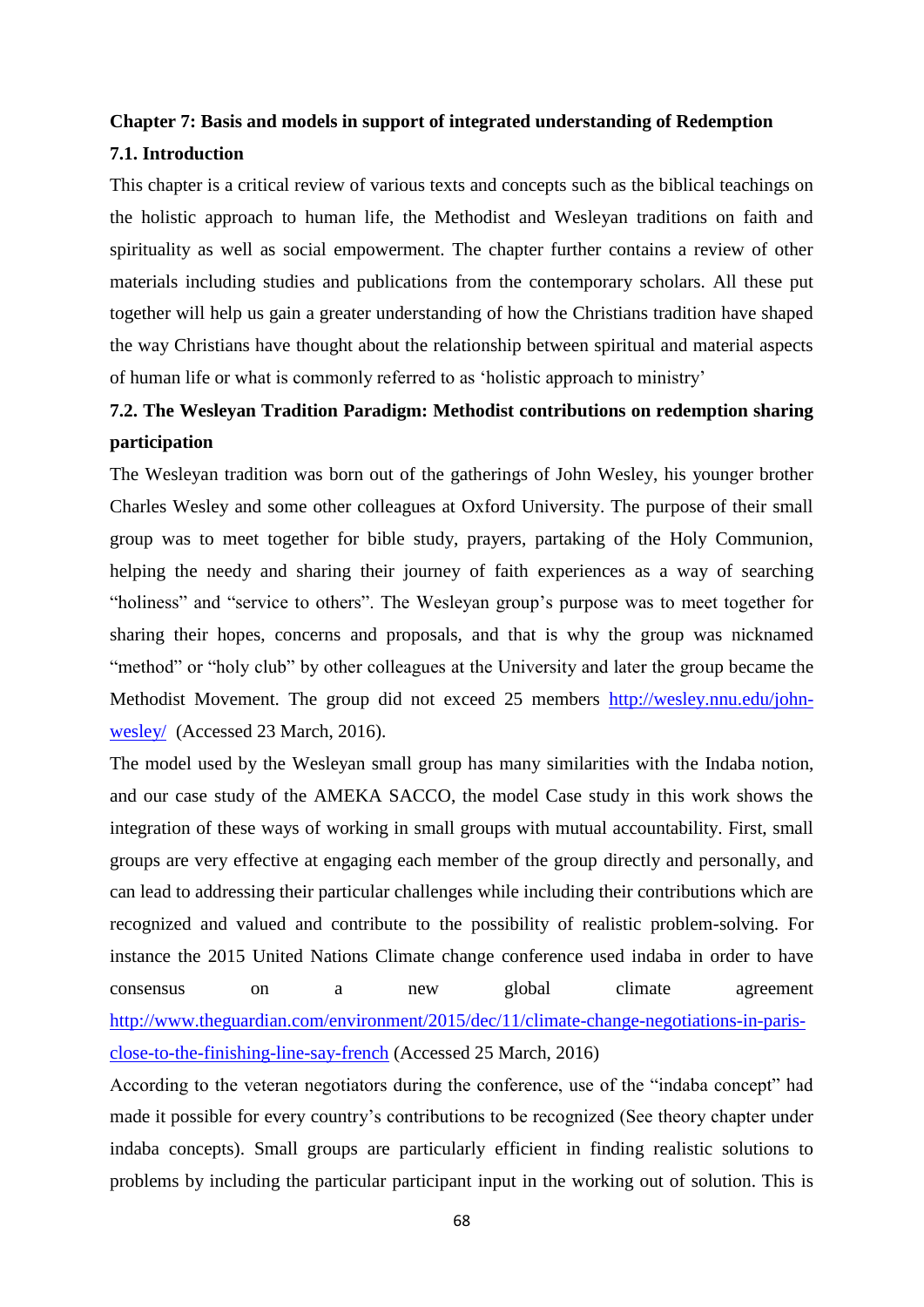how effective small groups can be. Small groups can also lead to unity and friendship amongst the group members. This is demonstrated in the Kenyan context by the Kasarani Estate Fellowship the members though the feedback given by the informants.

This productivity in small groups gives hope to the Methodist church in Kenya that if small groups are encouraged within the church and those groups discuss their worries, concerns and suffering they are going through then there is a greater possibility of coming up with workable solutions. This is elaborated in details at the motivational and introductory in chapter of this study.

The models above are compatible in the sense that they strengthen each other from different contexts. The efficiency achieved from the small groups due to effective engagement of all members is what makes indaba notion quite unique. For example AMEKA SACCO brought change not only to its members but also to the Ruaraka Church and community at large.

The SACCO strengthened people financially by enabling them to start their own businesses. It has enabled members to finance their studies through credit facilities extended by the SACCO and this has ensured a wealthier, more commitment to the work of God and religious activities as well as a more educated community (See Data interpretation and presentation).

Based on the indaba philosophy the Methodist Church in Kenya can borrow a leaf from the indaba notion through effective engagement of all members set in small groups. By so doing, members can share both spiritual and material challenges as a way of achieving positive productivity hence curbing down the suffering members are experiencing such as prostitution, divorce, alcohol obsession and school dropout (Cracknell, 2005: 9-11) (See chapter one under motivation).

The Methodist principle of working in small groups for the mutual support of the faithful is also found in some biblical texts, illustrating early Christian's way of living in community, exemplified in Acts 4: 32-36, where we hear about the faithful sharing both encouragement and financial resources with each other. This states as follows;

*"32All the believers were one in heart and mind. No one claimed that any of their possessions was their own, but they shared everything they had.<sup>33</sup>with great power the apostles continued to testify to the resurrection of the Lord Jesus. And God's grace was so powerfully at work in them all<sup>34</sup> that there were no needy persons among them. For from time to time those who owned land or houses sold them, brought the money from the sales<sup>35</sup> and put it at the apostles' feet, and it was distributed to anyone who had need"* (Acts 4:32 -36 NIV)

The church based on the text above encouraged sharing and caring for one another and the believers during this time practiced that to the letter. For example the text demonstrates a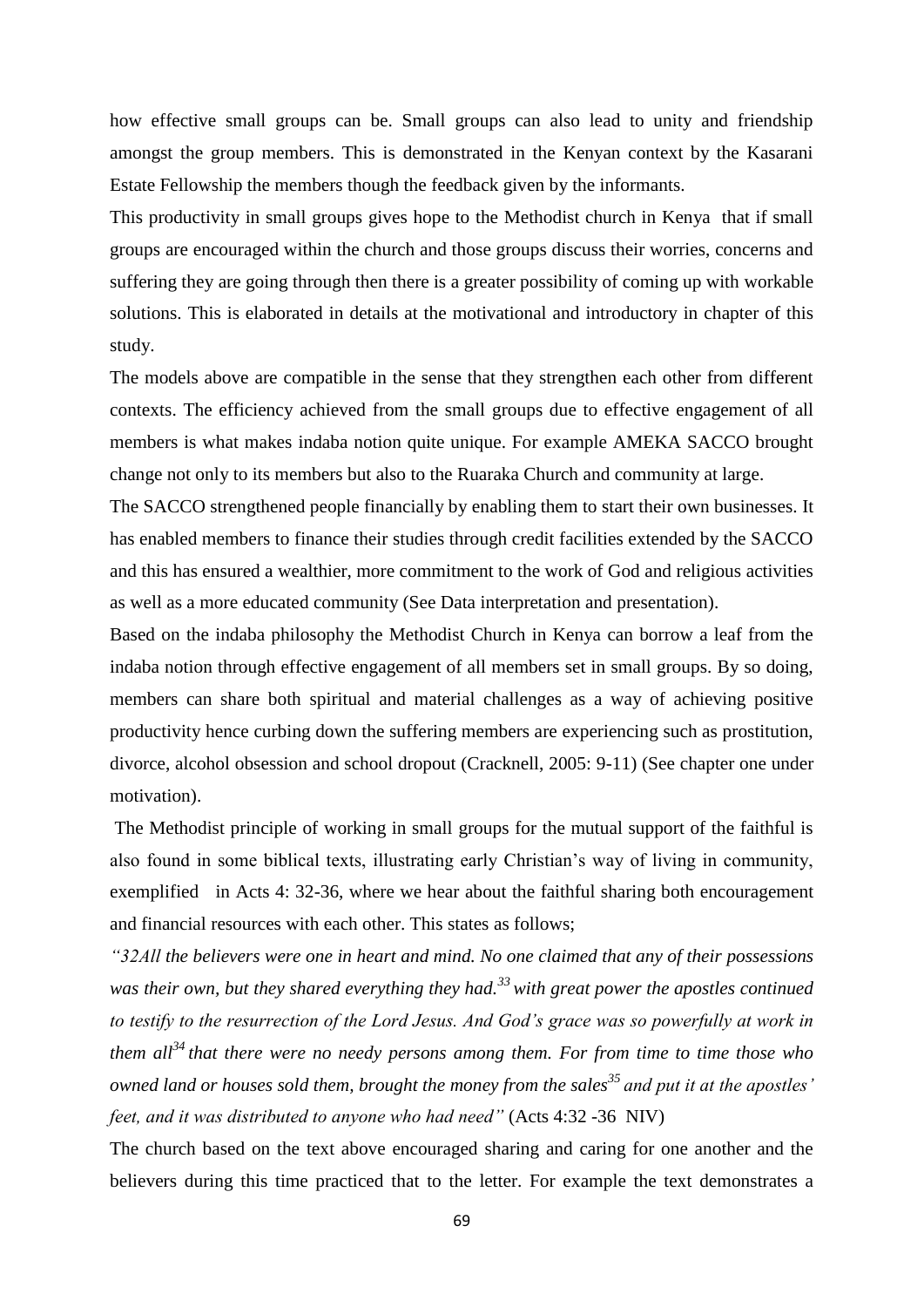scenario whereby believers were gathering together to hear the word of God from Apostles. During the same gatherings they addressed material challenges some of them were facing through the sale of property by those who could afford. The proceeds from the sales supported the church and those who among them that were in needs. This study draws a parallel between the indaba concept and shows why it is both relevant to the early church practices and the AMEKA SACCO which is the case study in this research work.

The indaba concept discussed under the theory chapter simply shows a different way of doing "business" and the purpose of it is to make sure that all participants' voices are recognized and that the objective of the group is realized. This is much in line with the practices of the early church detailed in the Acts of the Apostles and especially in the text above. This is the alternative theology that this study seeks to propose to the Methodist Church in Kenya; a theology whereby all church members' voices are heard and recognized.

How can the account from Acts inspire our actions today? First, it is a considered view that there was sharing among the members hence it was possible to know more about each other and what they were going through. This was made possible by sharing the journey of faith and experiences among themselves and so the same applied to the apostles in order for them to know the magnitude of each member's needs. This reveals that there were possibilities of sharing hopes, concerns and proposals among the group when they were meeting. For example Acts 4:35 states that when money was placed at the apostles' feet the apostles distributed the money to every person according to his or her needs.

In essence therefore, the early Church model presented above applied indaba concept which is crucial in this study. Thus I believe that the model can reinforce what members of Ruaraka MCK and in particular the Kasarani Estate Fellowship are practicing. This is discussed further on chapter five and six, Wesleyan model discussed on this chapter and a portion of early Christian model discussed in this chapter on how the concept of indaba can be used.

John Wesley and Charles Wesley's main focus was for the Christians to realize God's dream in everyone and in the globe. They enabled their followers to find out their true identity as God's children. They came up with means which facilitated to uncover the potential in their followers and "to grow in grace" (Chilcote, 2002: 23-24). Thus the early Methodist taught their members on the importance of living a holistic and integrative live.

This was empowerment through which they facilitated the discovery of their members' true identity within the world they were living in. This is similar to the case of the Kasarani Estate Fellowship idea of empowerment studied here. In the AMEKA SACCO model, members gather together to share the word of God, share testimonies and other issues affecting. In the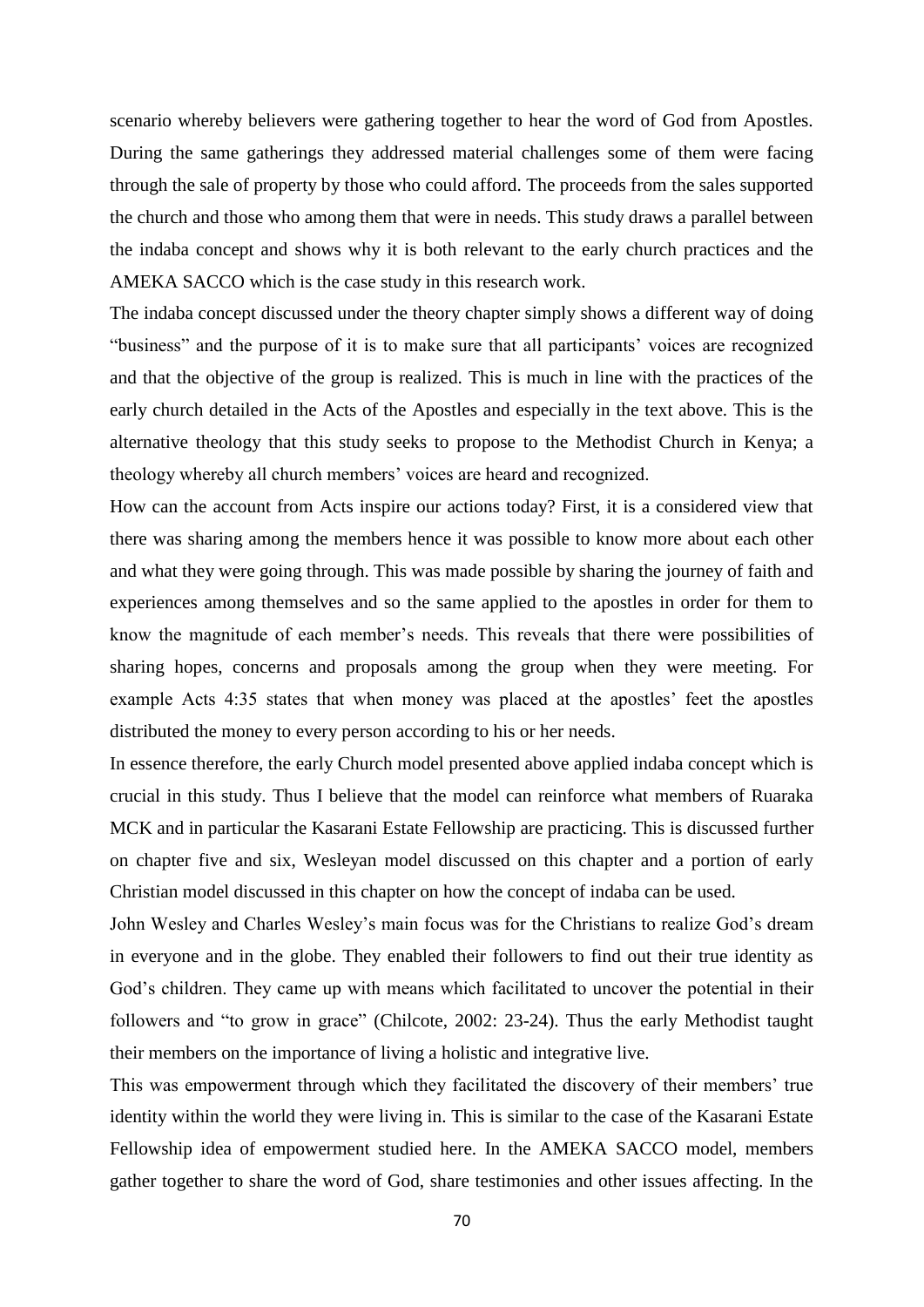process they realize what needs they have, challenges they are going through and how they can address some of the challenges. Through sharing of experiences and testimonies, members are able to support each other and or to encourage one another from what God has done in their lives.

The AMEKA SACCO members have pooled their resources together as a way of supporting one another and realizing a big vision for the entire group. The pooling of resources together enabled them to have money to loan to the members in order to meet some of the needs they had or to start an income generating project. In reciprocal this has resulted to the more savings in the society and payment of tithes, offering and thanks giving at Ruaraka MCK.

This form of empowerment is what is advocated for in this paper, in contrast to a situation whereby become independent instead of dependent. Therefore, through the notion of empowerment as described above, it is hoped that the alternative theology proposed in this study if applied in the Kenyan Methodist church today can help address some of the financial challenges facing the church members today.

To be able to effectively uplift lives of their members and effectively and holistically minister to them, the church ought to integrate both the spiritual and material aspects of their members. This is possible if churches will change the focus and instead of looking at everything and addressing every challenge in spiritual dimensions such as prayer and fasting but also incorporate alternative theology discussed in this study. The alternative theology presented here seeks to identify and address the member's needs in a holistic manner. That is both spiritual and physical needs that members have.

This can be accomplished through increasing the members' ability to uncover the potential in them hence resulting to a positive change in their lives. AMEKA SACCO project and the Wesleyan model are some of the resources that the Methodist church can use to reconstruct their own theology.

Since the Methodist Church in Kenya and indeed all the Christians today just like in the times of the early church are not living in a vacuum, this model can be essential in uplifting their lives. The way to do so is by empowering the church members and this has been demonstrated by how the idea of empowerment can be achieved by borrowing from Wesleyan tradition discussed in this chapter and also the case of AMEKA SACCO model discussed in chapter five and six.

## **7.3. Holistic Spirituality**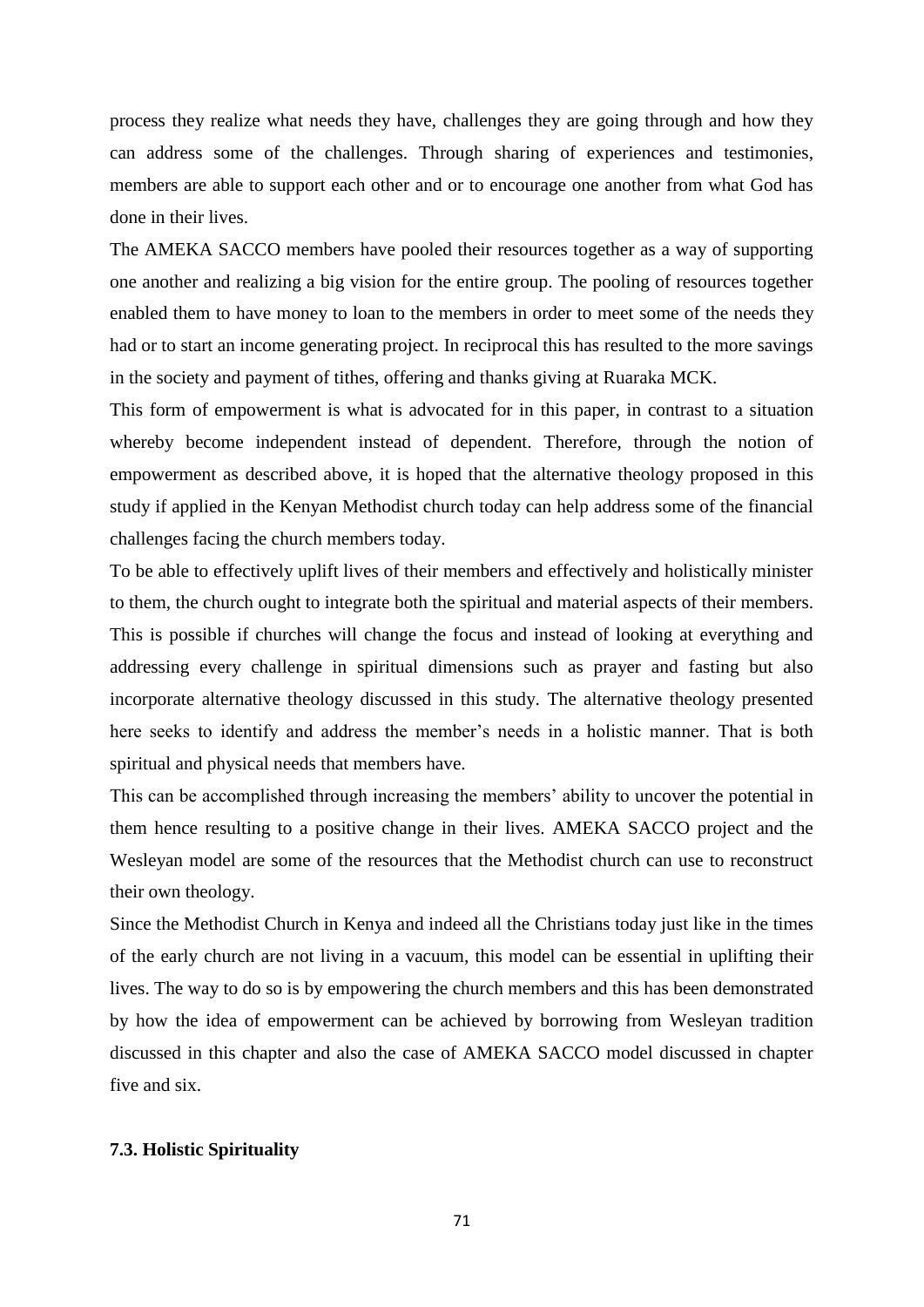John Wesley's quest was for Christian "Wholeness", for sanctity of life and heart and for "faith working in love". He sees the end of the church when there is disengagement between religious practices of Christians from that of the world in which they live. He was enthusiastic on bringing a "balance and vitality" in Christians life which was to be reflected in the church he treasured.

The main virtue that both John and Charles embraced was love; love was at the center of God's heart (Chilcote, 2002: 23-24). This is in line with AMEKA Sacco and Early Christian models in acts 4:32-36 where by the virtue of love among the members is what motivated the members to pool their resources together in order to address each other's needs. For example in Acts 4: 32-36, believers sold their properties voluntarily and nobody forced them to do so or to reveal how much they sold but they did it sincerely.

This means that they did the action of selling their properties out of their own free will and they brought the proceeds from their sales to the church and placed it at the feet of the Apostle. The Apostles distributed it to the believers in need faithfully and justly. The same is happening among the members of the AMEKA SACCO although it is in a different way as discussed in chapter five and six of this study. However, the bottom line in both cases is love and a genuine concern for the brethrens' needs and wellbeing.

Therefore, love becomes the connecting string or glue among the members. This is in relation to Jesus' teachings on how to relate with him and the universe, he summarized the mission of the Church in Mathew 22: 37-40 *"…, love the lord your God with all your heart and with all your soul, and with your entire mind. This is the first and the greatest commandment. And the second is like it; love your neighbor as yourself. All the laws and prophets hang on these two commandments".*

Therefore if Christians can exercise true love as it is discussed in both models then the church will fulfill Jesus' mission of loving him and the neighbors hence translating to the well being of all the human beings and the universe. This is the alternative theology I am offering to the Methodist church in Kenya; the theology of true love.

John Wesley emphasized to his audience the need to relate well with the world they were living in. He used the spiritual language but within it there were aspects of material language, he taught his friends, his listeners and the people called the Methodists by all means and at whatever cost. He told them, "*Do all the good you can, by all the means you can, in all ways you can, in all places you can, at all the time you can, to all the people you can, as long as ever you can*". This powerful statement challenges us to not only seek ways through which we can address the spiritual needs of our members but also seek means and ways through which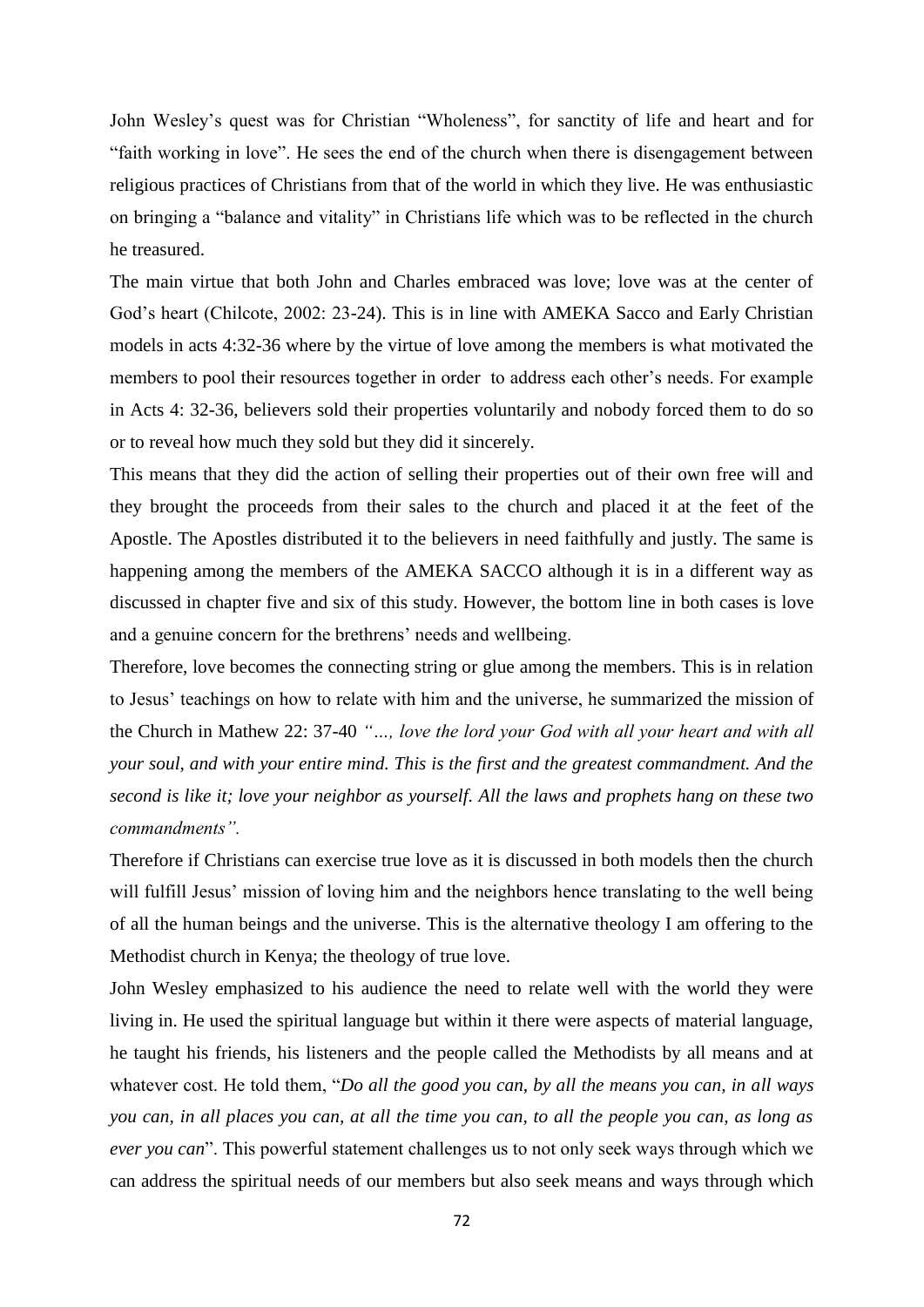we can contribute in becoming a solution to their physical and material situations (Pritchard, 2014:237).

Jesus holistic mission embraces this clearly in Luke 4:18-19 *"The spirit of the lord is upon me, because he has anointed me to preach the gospel to the poor; he has sent me to heal the brokenhearted, to preach deliverance to the captives, and recovery of sight to the blind, to set at liberty them that are bruised, to preach the acceptable year of the lord* (Luke 4:18-19).

It is crucial to state that Jesus' mission was to address peoples' needs in a holistic way, that is; soul, mind and body and not spiritual aspects alone. This is as Marie (1997) observes, Jesus identified himself with the poor and he had compassion for the suffering ones. He did not give them a distance consolation or hope (future) but instead his approach was transformative.

Jesus portrayed his transformation and liberating actions through his "miracles and his exorcisms", whereby His liberating perspective was active and engaging (Marie Giblin 1997: 83). This is the alternative theology presented and discussed in this study and further proposed to the Methodist churches in Kenya and among believers today. This study has shown that there is need to integrate both spiritual and material aspects of redemption as a way of empowering church members.

Jesus' strategy of connecting all aspects of life; spiritual, economy, political, and social leads us to conclude that Christians have a responsibility to learn from his strategy and way of doing things. By so doing, believers will be able to reconstruct their own working theology within their context. This means that churches in Kenya need to learn from the mission of Jesus Christ and understand how to engage their members on transformative liberation in order to stop focusing so much attention on only one sphere of life (Gifford, 2009)(see introduction chapter)

In this study, the example of AMEKA SACCO is presented and discussed as one of the ways in which Churches can have impact in the society and the lives of those that they serve. Chapter five and six demonstrates how the church can address other aspects of life alongside spiritual affairs. This is leads us to yet another form of alternative theology, the theology of active engagement in transformative liberation.

## **7.4. Mutual Accountability in Fellowship**

Mutual accountability in fellowship is portrayed in the three aforementioned models for example in Wesleyan model John Wesley was so much passionate in teaching the importance of social religion and social holiness, his stand was that religion is not individualistic or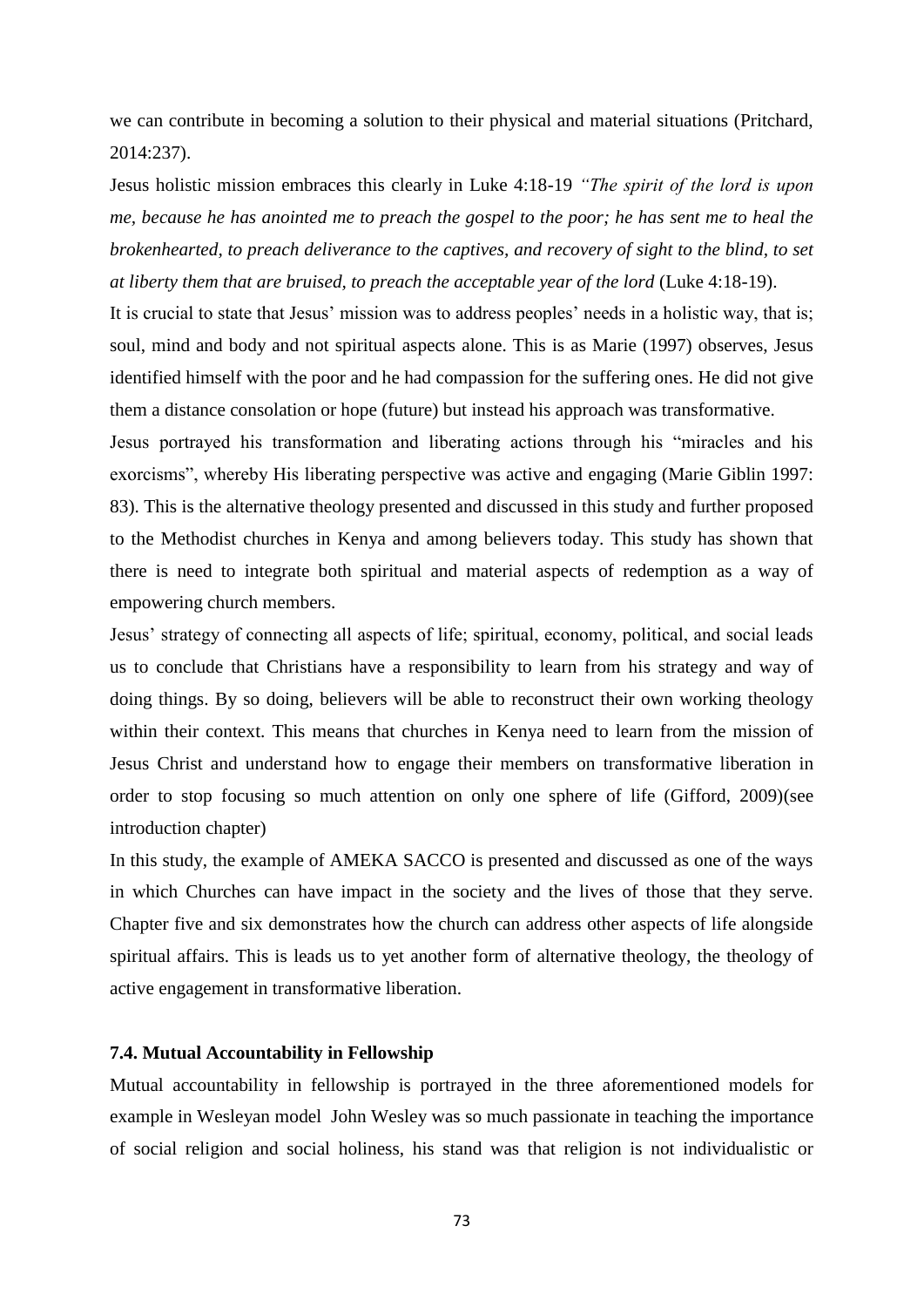private. He encouraged his followers to be each other's keepers in love, whereby they shared their journey of faith together.

The Wesleyan mutual accountability in fellowship simply meant to help each other through the process of holiness in heart and life. For example the first woman preacher in the Methodist church narrated on how the Wesleyan small group was of great importance in "her journey toward love". The group was of great encouragement to her since she was in a position to share her "trials and temptation" with others.

The main focus of the early Methodist people was to encourage and genuinely care for each other which were much in line with Charles Wesley's hymns. The Wesleyan lifestyle of accountability was meant to nurture true holy lives; which according to Wesley means "holy people were truly happy people" (Chilcote, 2002: 32-33). The aspect of mutual partaking demonstrated above by Wesleyan model is similar to AMEKA SACCO model in the sense that from this case study there was also mutual partaking amongst the members.

This is illustrated by the Data presentation and interpretation whereby the informants said that the AMEKA SACCO has benefited not just the Kasarani Estate Fellowship Members but also other members of the Ruaraka MCK and the neighboring community. The study further revealed that financially independent members do positively impact the churches' economy. Additionally, financially stable members embrace God's word and teachings much more compared to those suffering and struggling with several financial and physical needs (See data interpretation and presentation chapter).

The same is represented by the early Christian model in Acts 4:32-36 whereby in verse 32 state that the believers were one in heart and one in mind enabled "extraordinary sharing of all what they owned". This means that the early Christians were not "individualistic". This was revealed through mutual partaking of goods amongst themselves. The aspect of mutual benefit comes through sharing, whereby those who had shared with those who had not(TokunbohAdeyemo2006).The oneness of purpose and 'will' that means that everyone did both "will and nill one thing" [\(http://www.sacred-texts.com/chr/calvin/](http://www.sacred-texts.com/chr/calvin/) (Accessed 25 April, 2016).

Common good for all is depicted in the three models mentioned above for example in Wesleyan model the main focus of John Wesley was about the Christians life in "wholeness". One way he used to achieve the spiritual wellbeing was through the energetic relation of "works of piety" (inward) and "works of mercy" (outward). The works includes some of the things that the church practices such as bible reading, prayers, partaking of sacrament of Holy Communion and Christian fellowships.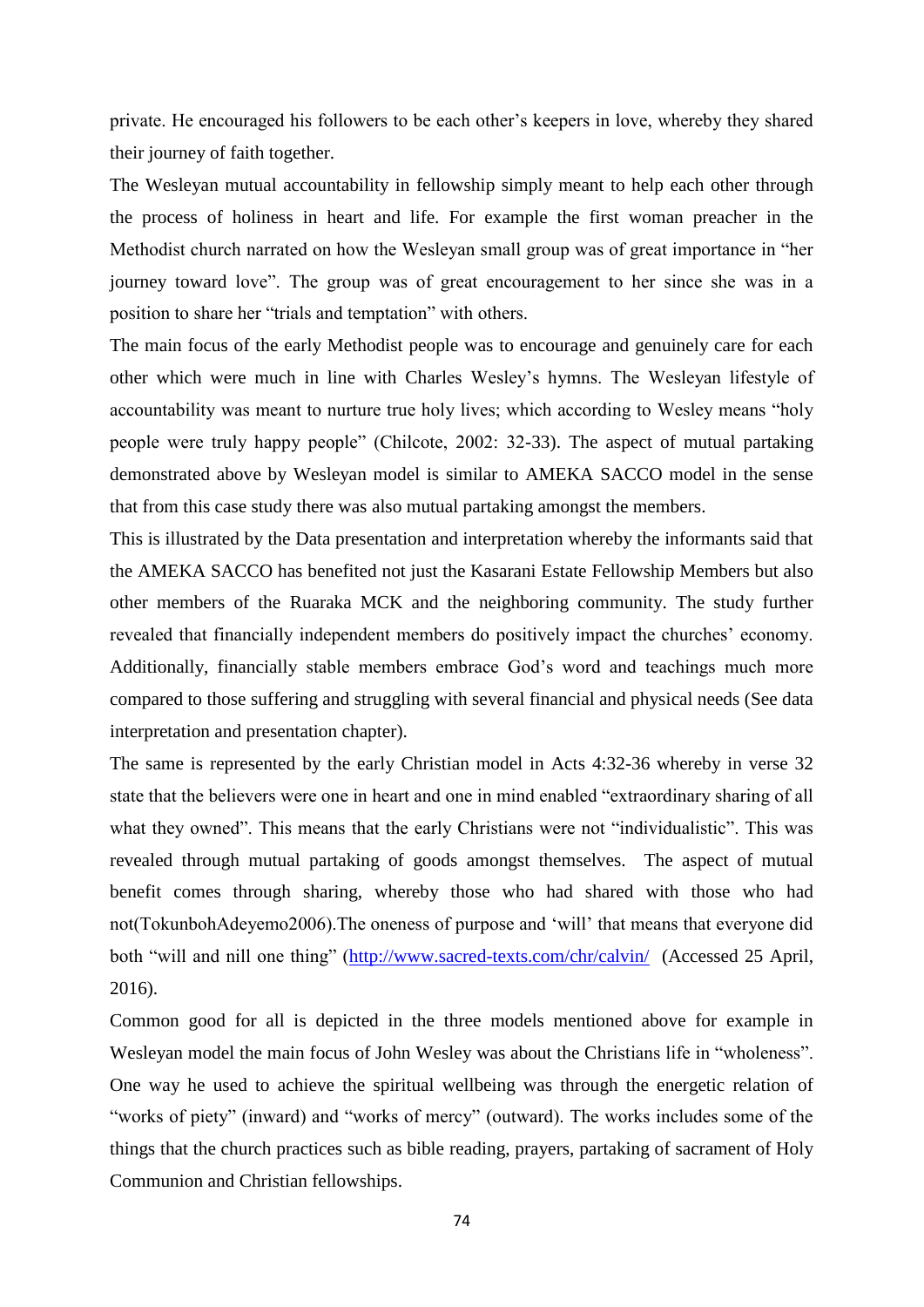On the other hand the works of mercy basically means to serve both fellow human beings and God in the world. Through entwining together the works of piety and works of mercy in redesign the Christians devotion to that of Christ image. It is through such interrelatedness of the two ideologies Christians become Christ like in action, words and attitude. Wesley observed that works of piety minus work of mercy is simply (Pharisaical) and work of mercy minus works of piety is simply "bankrupt" (Cracknell, 2005).

The connectedness and significance of the two disciplines was made quite clear in John Wesley's sermons. Whereby it is argued by Chicote (2002) that the Christians love for God will naturally lead them to participate in works of piety and Christians love for one's neighbor will naturally lead them to participate in works of mercy. The concept of worship or devotion is only complete when God's love for the world is demonstrated through "justice and compassion".

The integration of the two ideologies (works of piety) and (works of mercy) leads to Christian renewal of soul and church revitalization (Chilcote, 2002: 31-32). This is connected with the early Christians model in Acts 4:32-36whereby in verse 34 it is indicated that money that was realized from the sales of property which was channeled through the apostles "Heightens the sense of centralized authority". The selling of property by those who were willingly created extra money for meeting the needs of the church and other brethrens (Barton and Muddiman, 2001). In agreement to this, Gonzalez notes that the common possession of goods extols the value of unity and friendship (Gonzalez, 1990:80)**.**

The idea of common good demonstrated in both Wesleyan and early Christian models are applicable to this study, in the sense that the AMEKA SACCO concept is meant for the common good of all the participants. The issue of "centralized authority" was also a key thing in this project, whereby the members pooled their resources together in order to help one another to raise his or her life standards.

The AMEKA SACCO Model shares many similarities with the early Church model in the sense that both models are aimed at the fellowship members' best interests. This was done through empowering some of those who were in need, for example in Kasarani Estate Fellowship the SACCO loans money to the members' so that they can transform their lives.

Some of the valuable ventures members used money for included completing their studies or starting income generating projects. In the early Christian paradigm those who could afford they sold their properties and gave the money to meet the needs of others. This is the alternative theology I am offering to the Methodist church in Kenya; the theology of common good for all the participants.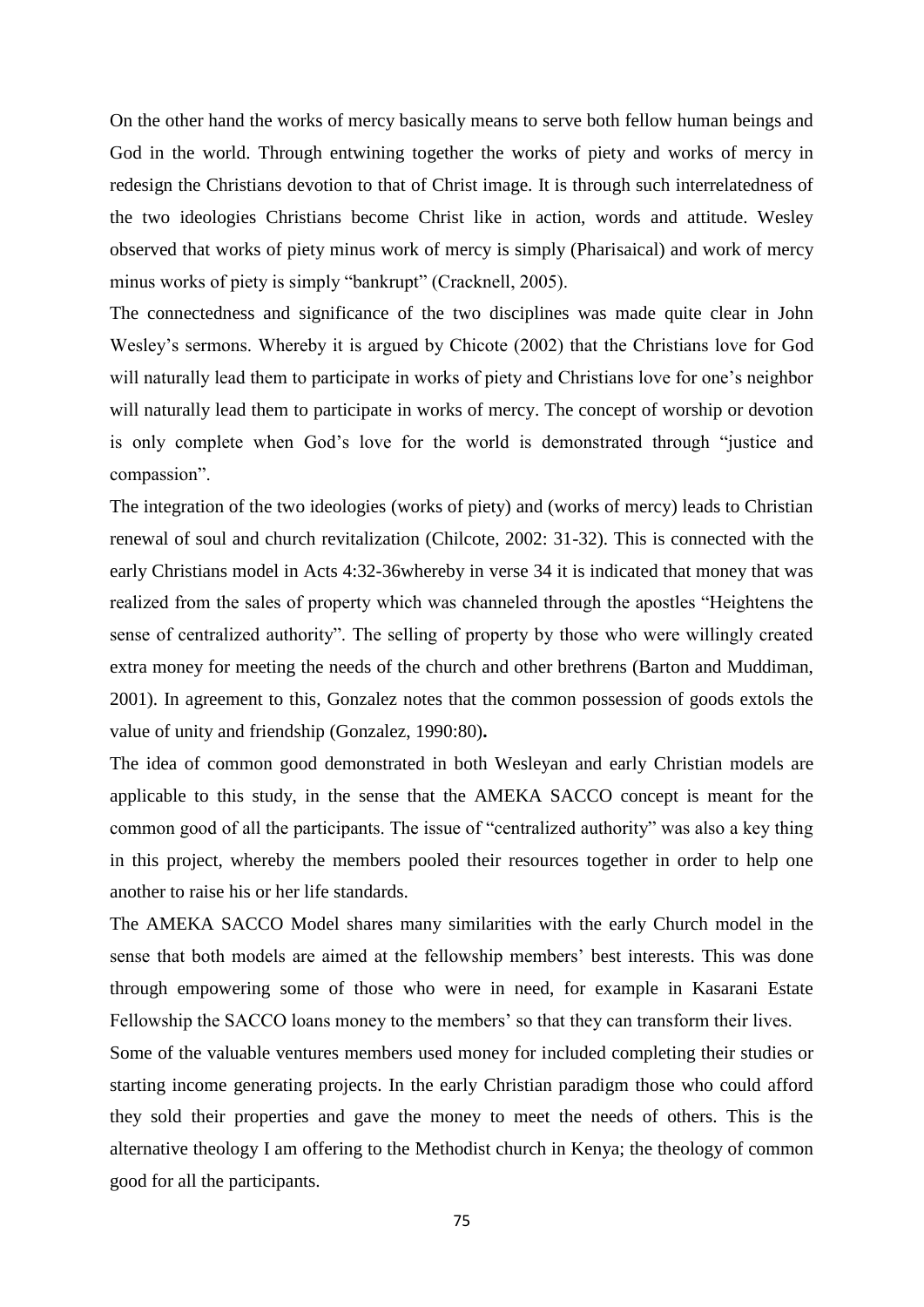In both the Early Christians' paradigm outlined in Acts 4: 32-36 and the AMEKA SACCO discussed here, believers used bottom up strategy instead of top bottom strategy. The bottom up paradigm enabled the believers to come up with a local economy which was owned by every participant hence translating to the well-built community that stands up.

This local economy gives every participant a sense of belonging. The local economy meets the immediate need of the group. This is the alternative theology I am offering to the Methodist church in Kenya; the theology of local economy that translates to the well-built community that stands up and transcends the spiritual and financial barriers.

## **7.5. Integrating Wesleyan principles with Indaba and Empowerment**

How then is the above discussed Wesleyan tradition paradigm applicable to this study. First, Wesleyan tradition model is applicable to this work in the sense that it embraces the concepts of indaba and empowerment used in this study. For example the "holy club" fits the model that is used in the case study that is Ruaraka estate fellowship "cell Group" in the sense that there are a number of similarities in both models, this includes meeting together in search for "holiness" through reading the scripture, prayers and sharing their journey of faith together and "service to others" such as pooling their resources together in order to help each other to elevate their living standard and visiting the needy.

The "holy club" under Wesleyan tradition each group was composed of Twenty five (25) members only<http://wesley.nnu.edu/john-wesley/>(Accessed 23 march, 2016). This is similar to the group limits for indabas http://www.theguardian.com/environment/2015/dec/ (Accessed 17, March). Indabas' limited number of participants to groups ensures effective group dynamics. The model seeks to ensure that the interests and concerns of every member are listened to and heard. It also ensures effective participation of all members in terms of sharing their concerns, hopes and proposals in order to see to it that each member of the group feels listened to and heard.

The groups indentify their grounds of convergence; this is synonymous with the example of the first Methodist woman preacher statement that the Wesleyan small groups encouraged her on her journey towards love (Cracknell& White, 2005). This was possible through sharing her trials and temptations with others as discussed above. This division of small groups for effective participation is similar to the Ruaraka Methodist Church models.

The idea of dividing the church members into small groups enables the groups to function efficiently and effectively and to also be able to connect and network. In the case of the Ruaraka Church, members can share much more in groups than during the Church gatherings.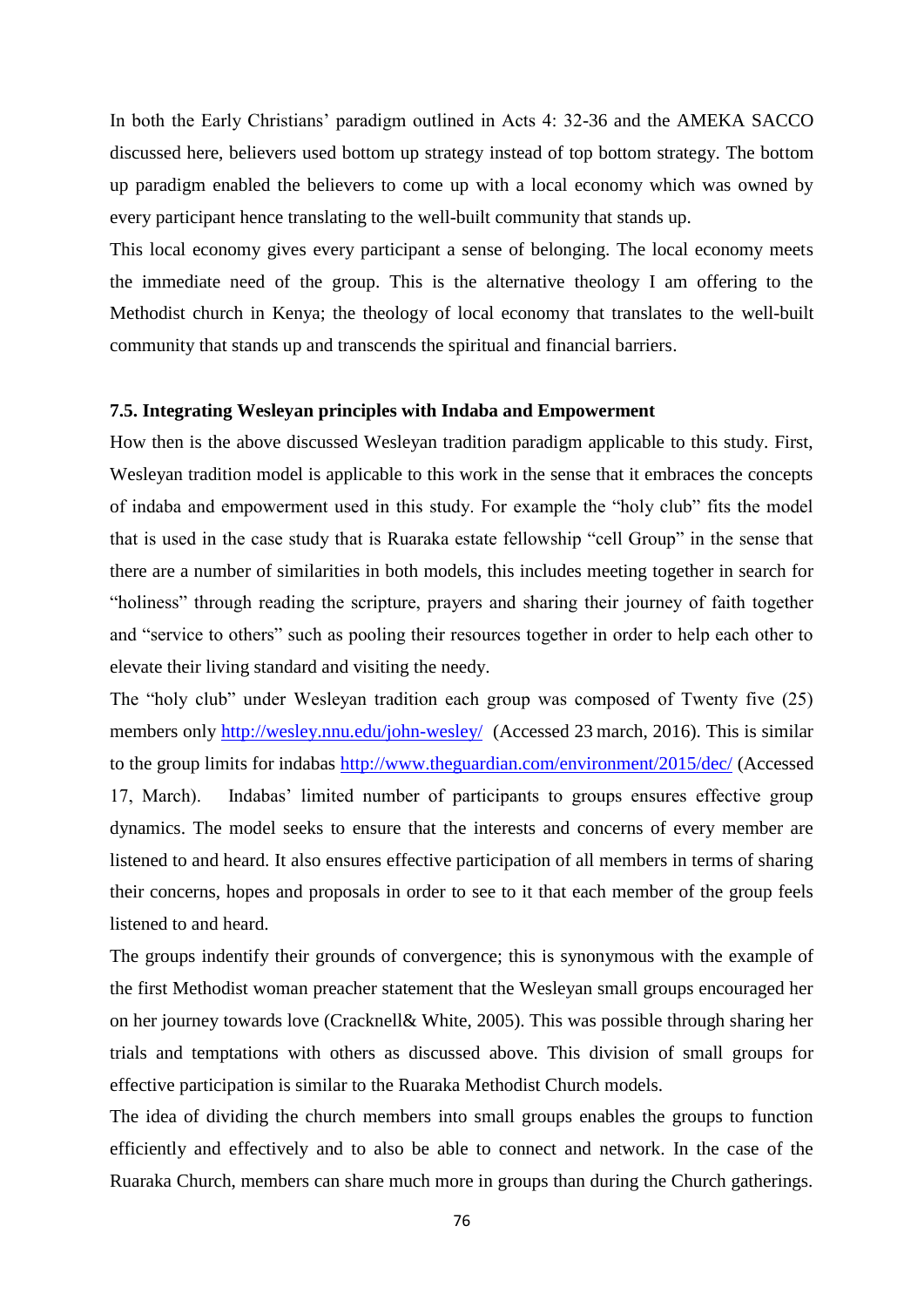Consequently there is room for trust building and essentially sharing of thoughts and ideals, those ideals have a possibility of being natured and redefined further and this is what has become of the fellowships in Ruaraka and especially at Kasarani Estate Fellowship.

It is therefore a considered opinion out of the finding from this study that the alternative theology here proposed if applied in other Methodist Churches in Kenya can facilitate in church growth and stability and lead to more financially free members and a more safer, progressive, healthier and cohesive society. Methodist church in Kenya can use indaba concept as discussed above and on theory chapter.

Secondly, the spiritual and holistic aspects discussed above in the Wesleyan tradition model are applicable to this study. In the sense that the main focus is on Christian life in "wholeness" or "completeness", which is achieved through integration of both the disciplines of works of mercy and works of piety. The connectedness of the two disciplines is what this study seeks to underscore as well as to show the need for the Methodist church in Kenya to integrate both spiritual and material aspect as a way of empowering members.

The Wesleyan statement that the two disciplines are distinct but not separate is additionally what exactly has been discussed in chapter six under the disciplines complementary roles. The two disciplines play different roles which are meant to complement each other and none is the subject of the other. The way to do so is by empowering the church members to be in a position to fish for them hence translating to the well being of the members and the world that they live in. The alternative theology I am offering to the Methodist church in Kenya must embrace the concept of empowerment as discussed above and in theory chapter.

Wesleyan's sentiment that when the two aspects are integrated then Christians will naturally feed the hungry, visit the sick and cloth the naked is addressing the introduction part in chapter one of this study, this view was further supported by Henry Okullu a former Bishop of the Anglican Church of Kenya. Okullu contended that faith actors play other roles apart from connecting their followers to a deity.

The last sentiment on holistic gospel according to the by Wesleyan traditions is that the integration of the two aspects result to Christians renewal of soul and synergy within the church. This concept is further elaborated in chapter five under the data interpretation and presentation. Whereby majority of the informants said that economically stable church members translate to economically stable church and vice versa.

Thirdly, the aspects of mutual accountability discussed above under Wesleyan tradition model fit my study in the sense that it is through embracing such aspect it lead to empowerment. In this research work empowerment is one of the concepts used. According to the Wesleyan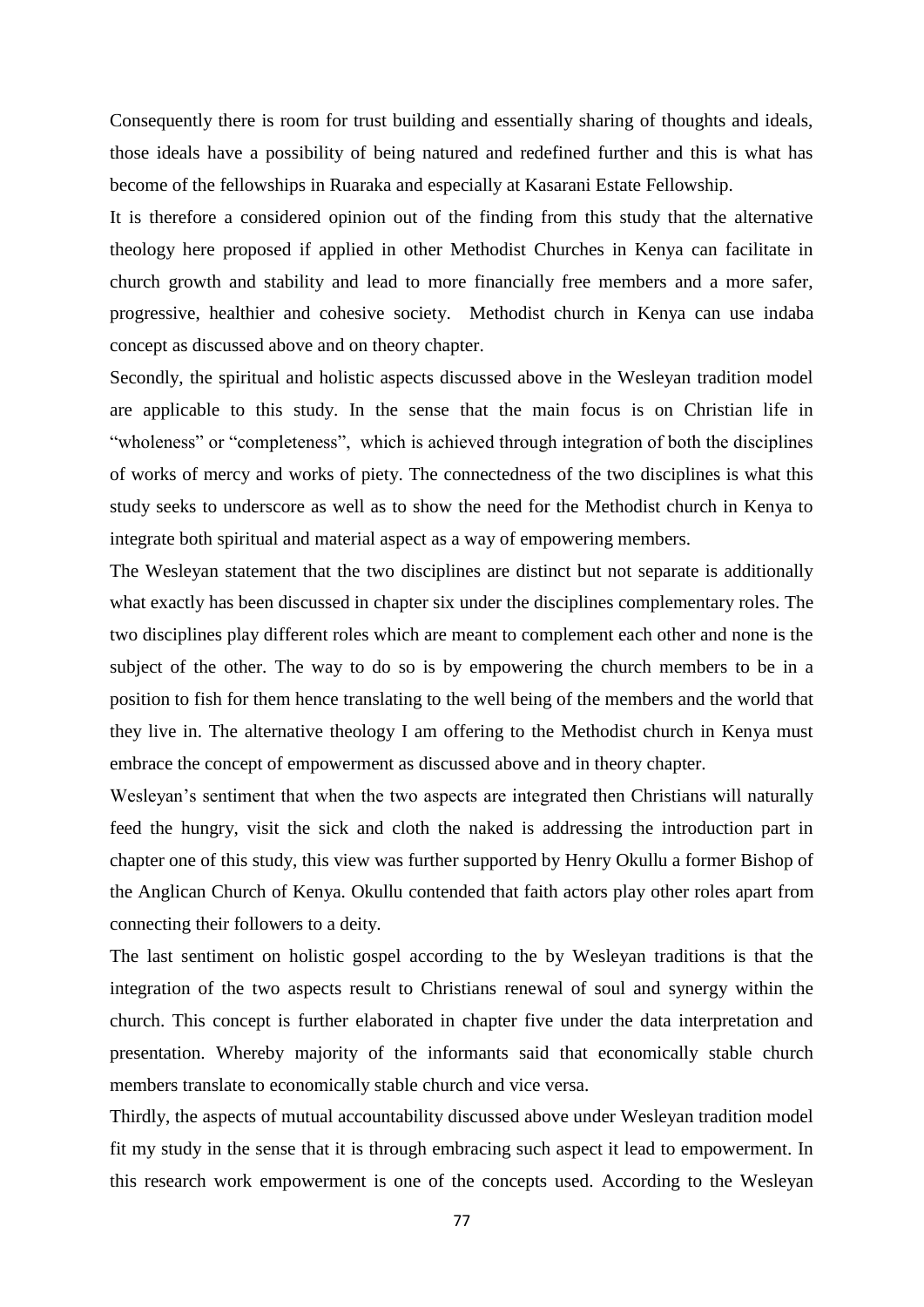mutual accountability means taking care of each other in love or in other words being there for one another. This fits the definition of empowerment used in this study in the sense that it is defined as increasing someone's ability in order to shape his or her life; meaning being there for each other. The AMEKA SACCO model portrays mutual accountability, whereby members are concerned with each other need and they try to address that problem through pooling their resources together to address their plights.

Mutual accountability under Wesleyan tradition paradigm was that the Wesleyan lifestyle of accountability was meant to nurture true holy lives; which according to Wesleyan believes means "holy people were truly happy people". This is the same case with the case study model discussed in this paper as well as the aim of this study. For example the Kasarani estate fellowship engagement in material aspect was to see to it that all members in their fellowship were living a happy life. They did this through pooling together their resources in order to empower each other.

Love as a virtue has been rated to be one of the greatest virtues in the Wesleyan tradition model which is the same as in this study. Therefore the love of God and the love of man results to holistic approach to the ministry which translates to a happy Christian life (Chilcote, 2002).

# **7.6. Contributions from contemporary scholars to understanding and reimagining the integration of theology and economy**

Ruether (2000) in her book *Introducing Redemption in Christian Feminism,* traces the original meaning of the term redemption and she asserts that the term had "social meaning"; whereby it was used as a way of rescuing slaves from slavery "Ransom". The use of the term "ransom" at that time meant "monetary transaction" this means that the slave owner was given money so that the slave can be freed. The "social transaction" later gained religious meaning during the Israelites history of Divine intervention; of national redemption where Israelites (Slave) were rescued by God from the slave- owner (Pharaoh). God's liberation of children of Israel from Egypt became the redemption model (Rosemary R. Ruether, 2000:15).

Ruether further contends that after deliverance of Israelites then the Redemption paradigm acquired different dimensions such as; psycho-spiritual; deliverance from demon possession and diseases as well as the Eschatological; the Israelites awaiting for the true deliverance from "foreign empires" (coming of messiah). The children of Israel waiting for future deliverance became cosmic; meaning that every creation was in need of deliverance and this was possible through "transformation" and bringing to an end of all injustices (Ruether, 2000: 15).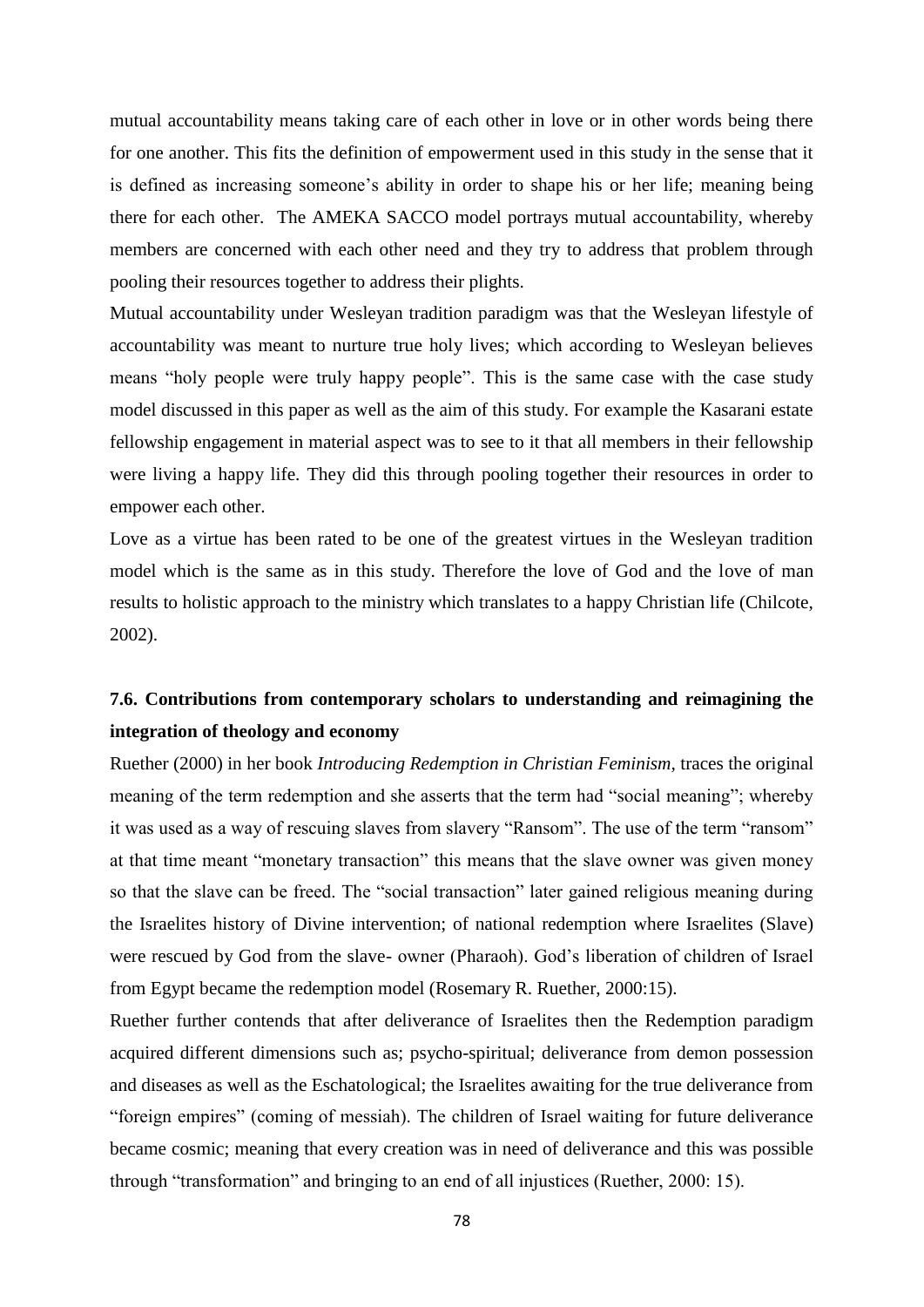The idea on how to end "injustices" is elaborated well by Margot Kassmann Bishop of the Evangelical Lutheran Church in her book; *with hearts, hands and voices spirituality for every day. S*he state that the way to end injustices in today's world is through practicing God's love which is rooted in the bible, and love for our neighbors (Kassmann, 2007:33) and (Mathew 22:36-40).

Ruether continues to argue that the deliverance of the world took place through the coming of Jesus and his death and finally resurrection. She presents the meaning of redemption during Jesus time was associated with both spiritual and material in the sense that alongside prayers and preaching the good news; Jesus healed the sick, fed the hungry, clothed the naked and brought down all the powers that bound them (Rosemary R. Ruether, 2000: 16-17).

Following Ruether's arguments above, it is pretty clear that the term redemption bears both material and spiritual aspects. Love has been described as the way to end the injustices experienced in the world hence translating to communal living. The virtue love has been described in this chapter as the glue or string that connects the members together. This is depicted in the mission of the Church according to Mathew 22: 36-40.

Therefore it means that if the church will be faithful and genuine enough to fulfill its mission here on earth the mission of loving God and neighbors then it will be in a position to redeem its members from both spiritual and material needs hence translating to a better world (transformation). Different example such as Wesleyan model, early Christian model in Acts 4:32-36 and the case study of AMEKA SACCO model have been used in this study to show how the virtue of love was and still is important in bringing and keeping people together.

Above all, love has the ability to enable people in a group to seek to know each more and seek the best interest of each other. Where love is found, unity is also there and progress can also be found. Likewise, in such an environment, communities make progress and the word of God is effectively shared and spread with ease making a lot of impact. This is the alternative theology that this study seeks to emphasis as a unique model to the Methodist church in Kenya; the theology of true love that lead to redemption of members both spiritual and material needs hence translating to a better world.

The above sentiments on the mission of the Church is in line with Marie (1997) who asserts that Christians represents Jesus' death and resurrection as simply meaning amendment of the broken relationship between God and man. Christians tends to look at the death of Jesus Christ in "conceptual" way and by so doing they miss the "historical context" of its meaning. Jesus did not only die, he proclaimed God's rule on earth rather than empire rule.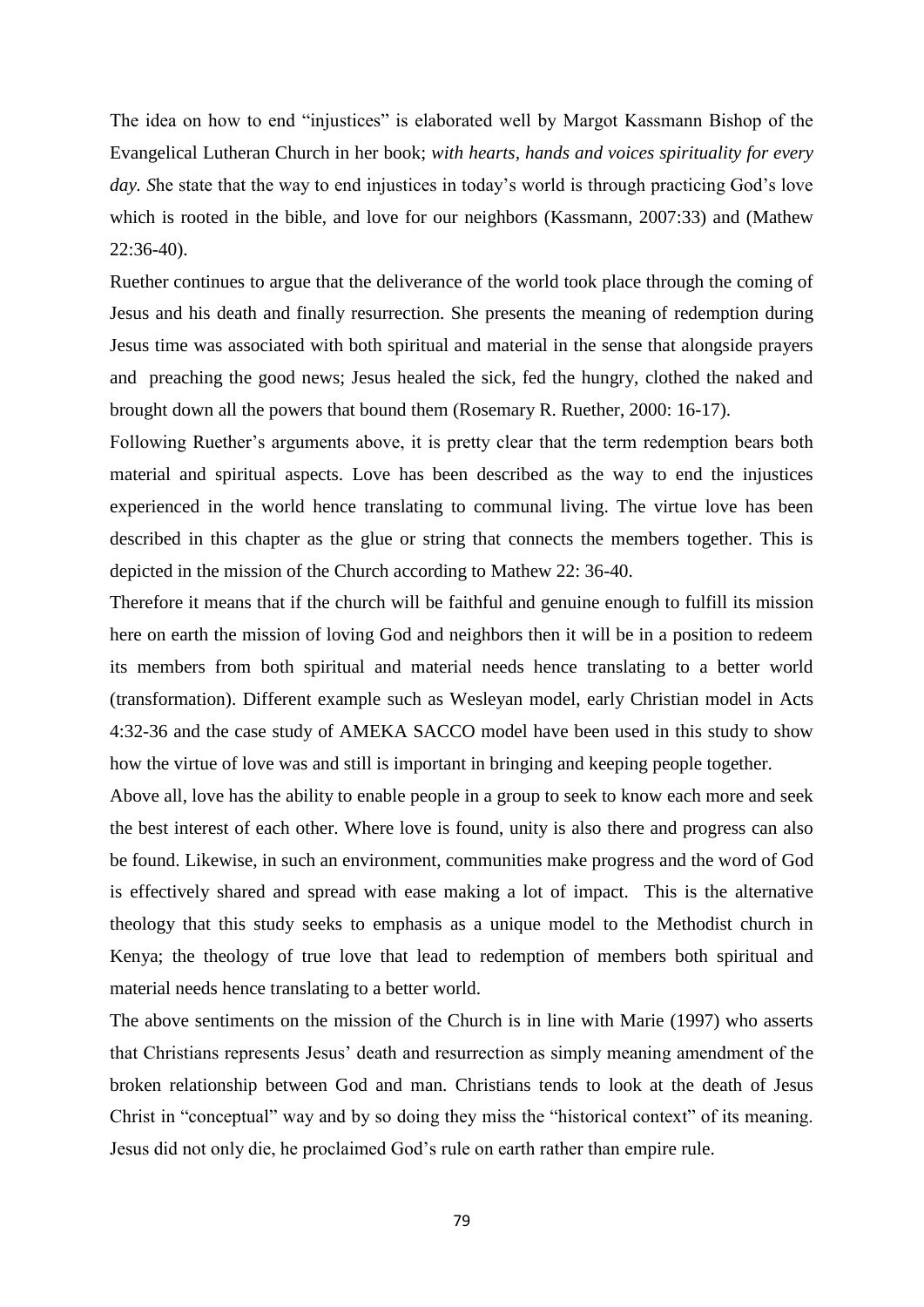The reign of God on earth was portrayed by Jesus ministry and his relationship with the poor, the sick, the windowed and those in many other challenging situations. Through his death he paid the full price of helping the poor. His death challenges Christian today to know their stand during time of conflict in this world. Therefore, Jesus' resurrection simply meant a fulfillment of his promises to the world that injustice will "never have the final words".

In her work, Marie Giblin (1997) further argues that Jesus' liberation is a process where Christians are actively engaged in three levels. First, it is the level of economic, political and social shortage whereby the "greater justice is achieved". Secondly, it is the level about personal transformation and people taking responsibility to build a society that they wish and hope for. Thirdly, it is the level of liberation from sins and having communion with God.

Christian's activities should be geared towards social "change" through proclamation of love, justice and communion as a way of demonstrating fulfillment of God's gift of reign in future (Marie Giblin 1997: 84). The active engagement of people in the liberation process is vital in this study, because this is what the Kasarani Estate Fellowship members are doing. They are engaged in seeking a better live for themselves and for the other group members.

The active participation in the AMEKA SACCO case study is achieved through participants pooling their resources together and coming up with a strategy on how to go about sharing the resources in order to address the economic challenges their members are experiencing. This study has demonstrated how the Kasarani Estate Fellowship is actively participating in the redemptive process hence coming up with a local economy that translates to greater justice achievement and building a society of their aspirations. The researcher believes that this model, presented here as an alternative theology if applied within the Methodist church in Kenya; local economy will translate to a theology of effective participation in redemptive work hence resulting to the world of justice.

Meeks (1989) in his book *God the Economist: the Doctrine of God and political economy, observes* that economy and theology have not taken each other seriously. He points out that each discipline has remained comfortable in its own comfort zones and neither of the two is subject of the other. He further points out that the two disciplines have been separate because there is no common ground for argument; by look of the separation it seem that the two aspects are arguing on their "own thing". Meeks' view is that the "unknowing mutual disregard" need to come to an end, since the "struggle over the meaning of redemption of household belongs too focally to each" (M. Douglas Meeks 1989:19).

While Kelsey argues that Christians define redemption as an active relation that makes a "difference" to the person or situation being related to. He continues to say that there are two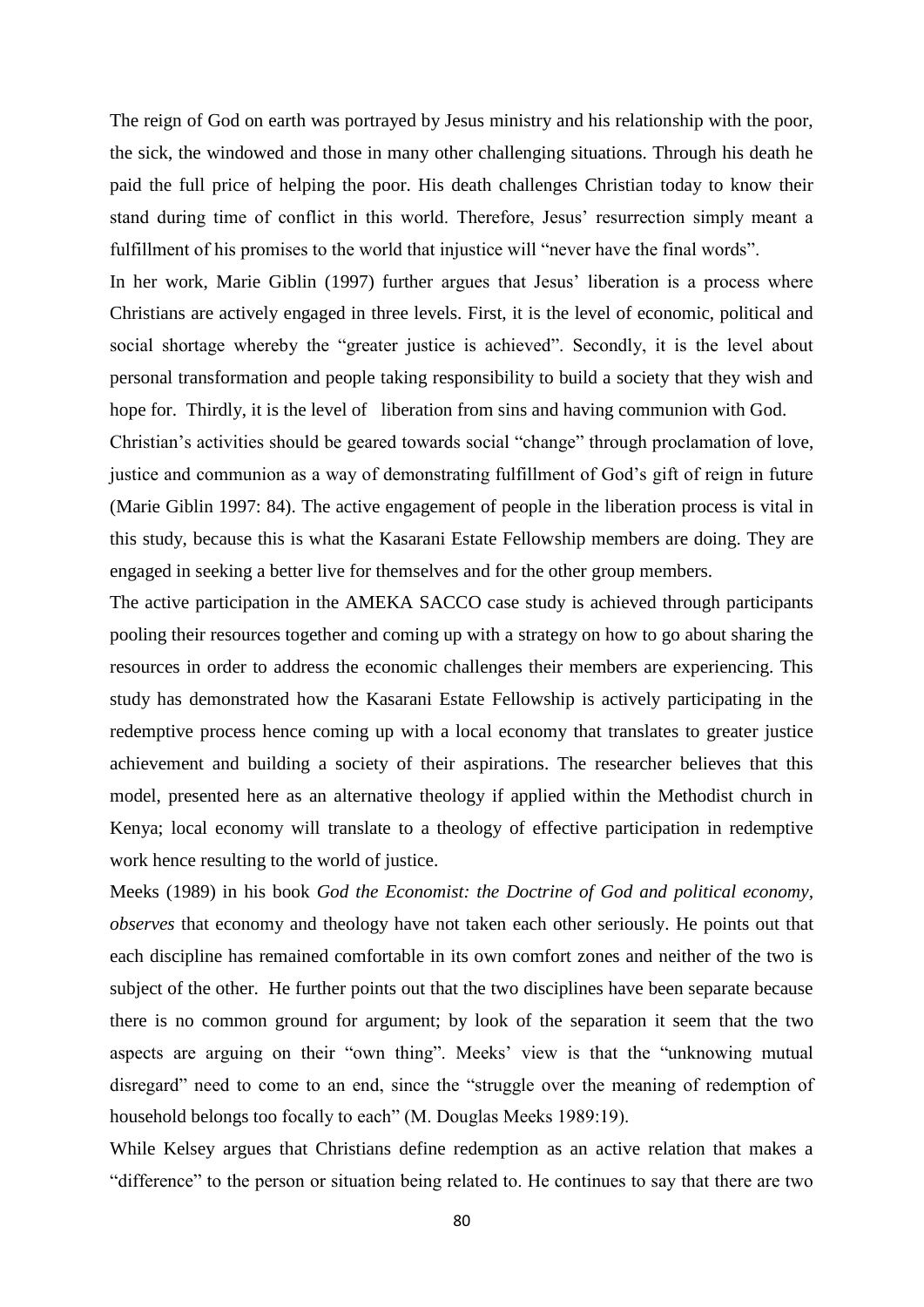types of things that need redemption according to Christians; "things they do and things they undergo". The "Things they do" can be associated to "Atonement"; whereby a person is in charge and "things they undergo" can be associated with "eschatology"; meaning a person is not in charge. The two aspects; atonement and eschatology are entangled with each other.

The Christian understanding of the redemption is that Jesus is the one who is responsible for redeeming people. First, from the sins they have committed and secondly, from the suffering they are going through (David H. Kelsey: 2005: 16). Therefore "separation" of the two disciplines as depicted by Meeks argument is a clear indication that there is a problem that needs to be addressed so that the two can be connected.

It is therefore my take that "the unknowing mutual disregard" mentioned above by Meeks can be addressed through understanding the meaning of the term redemption. The term carries both economical and theological perspectives, meaning that it is not possible to separate the two disciplines although they play different roles which are meant to complement each other.

The separation between these aspects as mentioned by Meeks' above causes multiple injustices within the world hence leading to suffering. In order to avoid the injustices that occur when we do not consider both theology and economy together, such as divorce due poverty, young people engaging in prostitution to earn a living, young people becoming alcohol fanatic as a way of reducing stress, parents engaging in illicit brew to get money to care for their families and children school dropout due to lack of school fees as described in the motivation.

Based on the findings of this study and available literatures and previous studies conducted on this area, the researcher holds that there is need for the Methodist church in Kenya to understand the term redemption on both perspectives that is material and spiritual aspects. By so doing, it can be possible for the Church to address the financial challenges members are facing as shown both in the motivation to this study during ministers pastoral visitation and responses from the informants.

Based on this study a pastoral theology that does not address the visible breakdown of community and family, but just focus on the spiritual aspects, is not a pastoral theology that fit with the understanding of integrated spiritual and material support in Methodist holy club, and abandoning people to their struggle while just giving them superficial comfort and refusing to take seriously their real economic and social problems.

The above discussed models are among many other examples the church can draw some understanding from. The AMEKA SACCO discussed in chapter five and six is just an example of what one of the churches within the Methodist church in Kenya is doing. The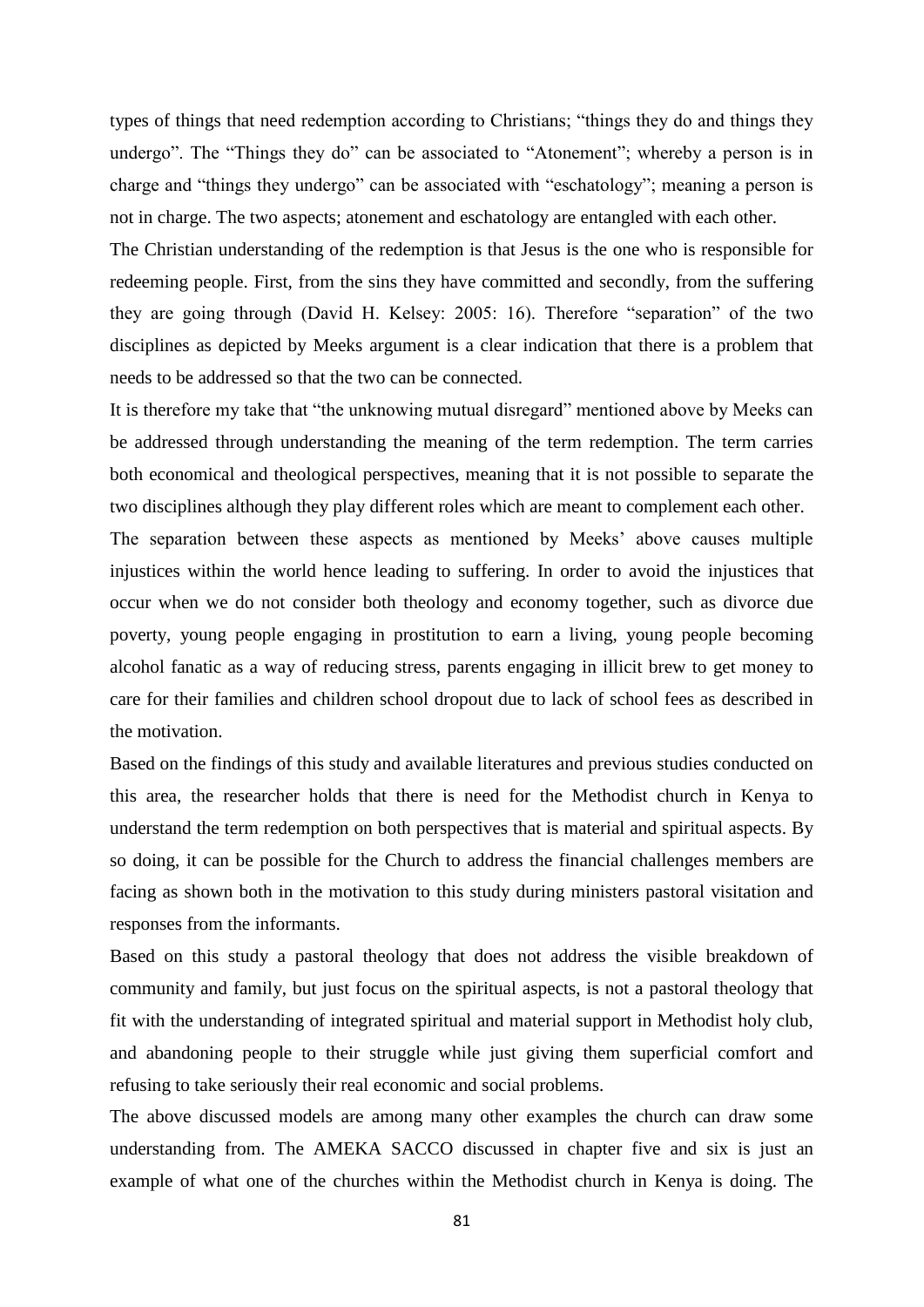Kasarani estate fellowship started to meet for spiritual purpose and on the process of meeting as they shared their life experiences they realized that the economic challenges that some of them were going through could not be addressed by prayers and the word of God alone and that is how they initiated the project AMEKA SACCO. Members pooled their resources together as a way of empowering one another hence addressing some of the financial challenges they were experiencing. Therefore, this study offers an alternative theology to the Methodist church in Kenya that brings understanding of the term redemption on both spiritual and material perspectives. This in turn leads to empowering the members hence translating to the wellbeing of the members and the world they live in.

Grau in her Book '*of divine Economy*: *Refinancing Redemption,* is calling theologians to come up with an alternative way of viewing the world in relation to traditional divine economy thinking. Contemporary theologians who want to act in empowered ways in the dilemmas of modern economic system such as capitalism and communism should remember Grau's questions when they think about economic and spiritual actions. Some of these are: How can contemporary theologians overcome modern economic challenges such as capitalism and communism?. How can Christians think about economy and ecological justice alongside theology?. How can Christian critique contemporary economic models?. Finally, how can Christians offer hope in an oppressive economic regime? (Grau, 2004: 136-137). This study follows Grau suggestion that theologians can reconstruct a working theology from ancient theological construction using contemporary questions and methods within their context.

The above questions on how theologians can contribute to global economy hence bringing change that addresses the financial challenges the church members are facing as described in the motivation, may be can be possible if the term redemption will be taken seriously and be understood not only on spiritual aspect but also on material aspect. Theologians may not give any hope to the oppressive economic regime if they do not understand how theology is related to economy, they may not participant in challenging the contemporary economic models that is oppressive to the society if they do not understand the relationship between economy and theology, again theologian may not think about economy and ecological justice if they do not understand how the three disciplines are related.

The alternative theologians' quest to address the questions posed above is through understanding the term redemption in its fullest sense. Grau has further defined redemption as an "act of buying back" meaning there are aspects of economy in it (Grau, 2004:137) (See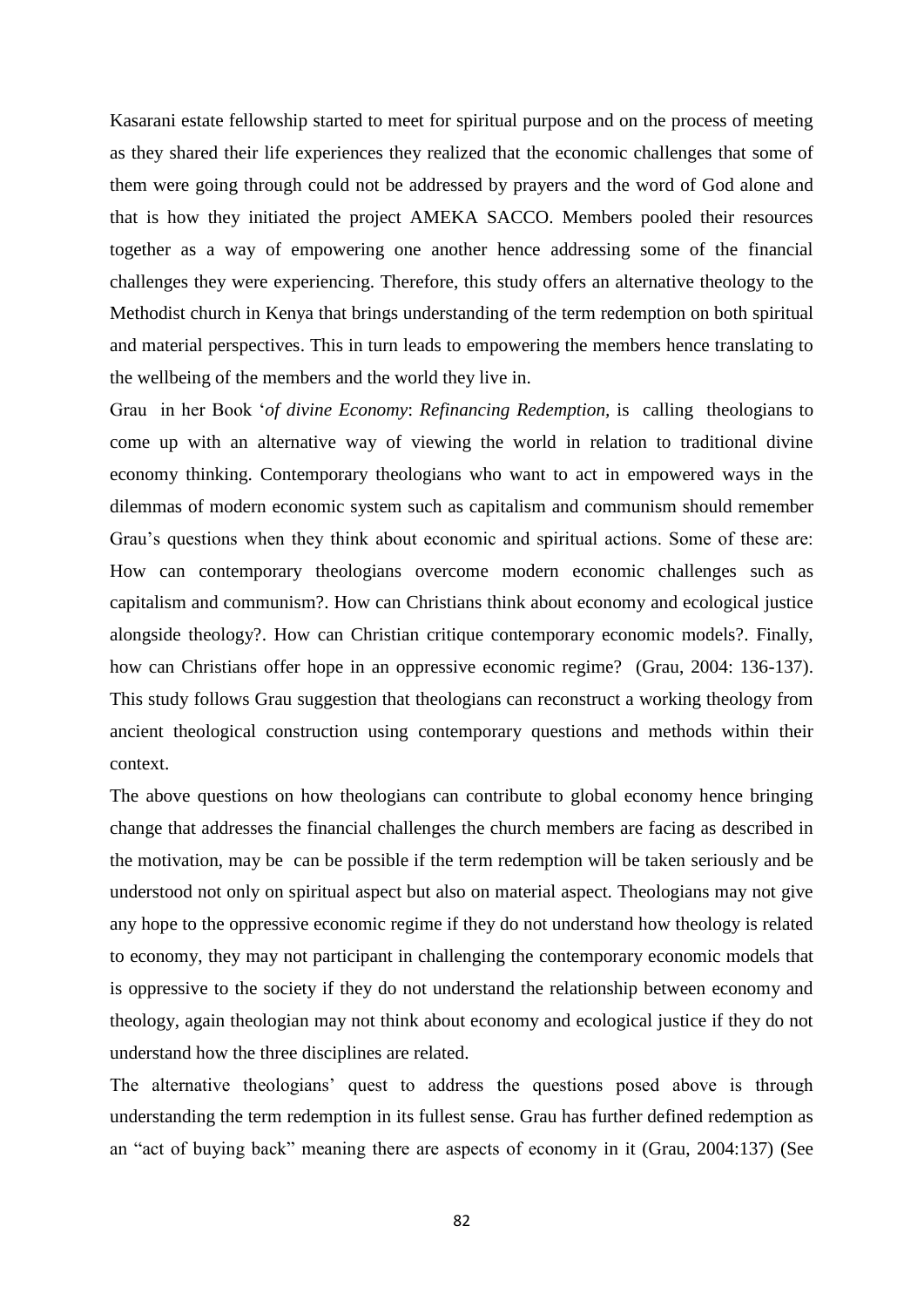Theory chapter on Redemption concept).Therefore, this study is offering the alternative theology that can address the questions posed above.

The alternative theology offered here is one that combines both theology and economy in the light of understanding the term Redemption as (both economy and theology) hence empowering members which translate to the ecological justices. The Kasarani estate fellowship is an example on how redemption can be used on both spiritual and material aspects. The informants said that the group started to meet for prayers, bible study and sharing of faith journey in essence they were meeting to assist each other from spiritual challenges.

Through the process of praying for each other need, it came to their realization that some challenges they were praying for were not meant. This is what triggered them to engage in economy, they did so by pooling their resources together so that they could help those members who had financial challenges. This indicates that there is integration of both material and spiritual aspects as a way of empowering their members. This is the alternative theology advocated in this study.

This is in line with McFague in her book *Life abundant: Rethinking Theology and Economy for a planet in peril*. She argues that Christians need to come up with "a working theology" in order to address the economic challenges that today's people are facing. She further asserts that in order for Christians to do so there is need to relate both theology and economy. She contends that there is need for "disciplined religions" that put into accounts peoples world view as a way of addressing their needs hence translating to "Life abundant" or "good life" for all. According to her theology is "functional"; meaning it should work in someone's life and it should help people to "live well" (Sallie McFague, 2000:15).

The "working theology" Mcfague is talking about may be can be possible, if the understanding of the term redemption will be taken seriously as both theology and economy. This can be achieved through deep theological reflection of what is happening around us as depicted in AMEKA SACCO MODEL, whereby the Kasarani Estate Fellowship took time to understand the financial challenges the members were going though hence devising a way of addressing those challenges in order to curb down members financial suffering.

The inspiration and motivation to undertake this study underscores the importance of striking a balance between spiritual matters and physical needs or a holistic approach to ministry in order to effectively reach out to those we seek to reach out to. By understanding the challenges that individuals are going through and trying to solve them that we get a working theology and abundant living for all as McFugue puts it. It is hoped that this type of alternative theology if applied by the Methodist church in Kenya; the theology of deep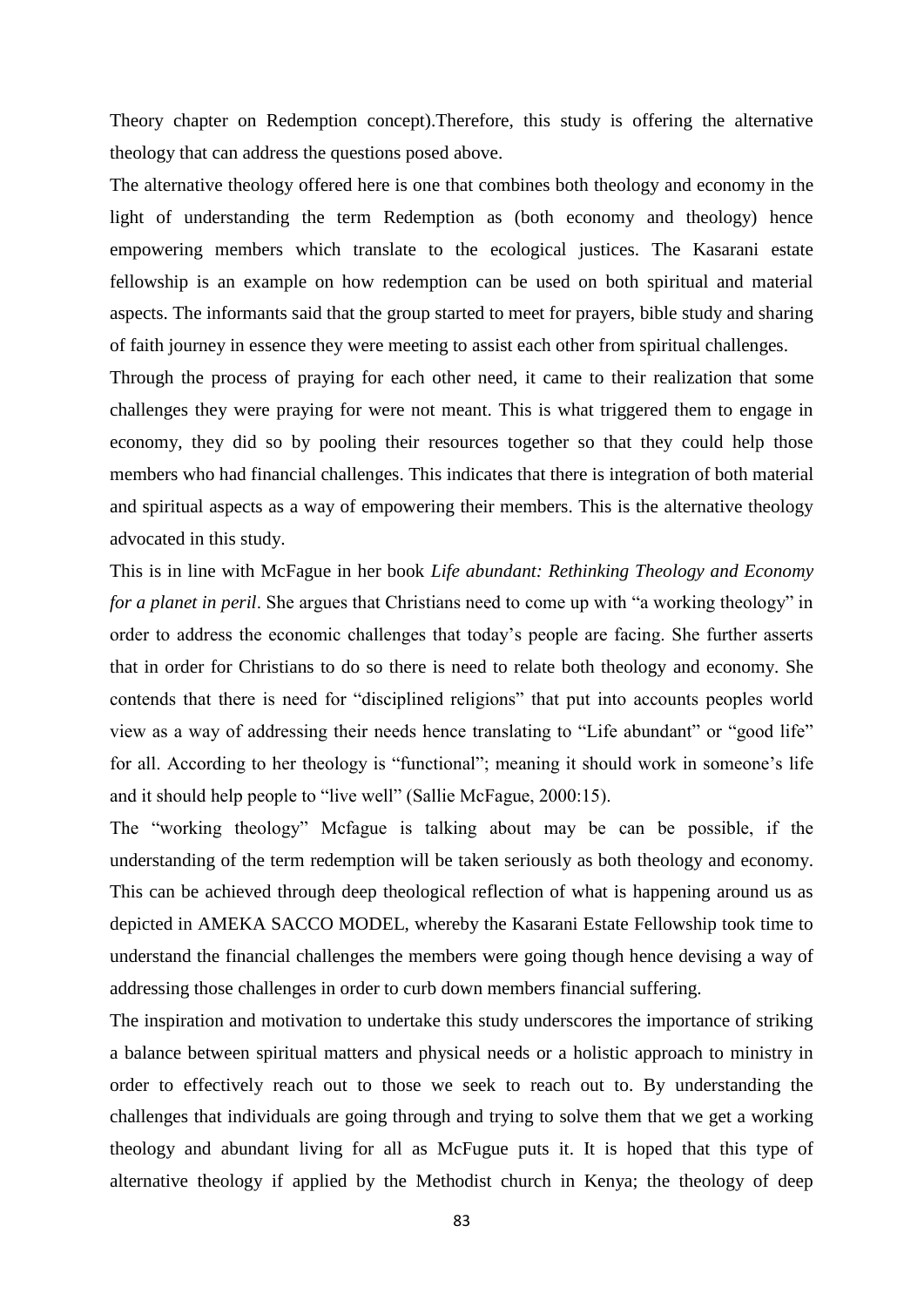reflection on the challenges members are going through, it may be possible to come up with a working theology that translates to the communal living.

This is in connection with *Cobb* in his book *sustaining the common Good: A Christian perspective on the global Economy,* he focuses on the importance of theological engagement in economy and economical engagement in theology in order to achieve a "Just and sustainable future". Cobb discourages monopoly of disciplines to an extent of no penetration of other discipline, but instead he encourages multidiscipline; disciplines joining together as way of complementing each other.

He pays a lot of attention to theology and economy, whereby he contends that theology for example should not be left to theologians only, since theologians are paying so much attention to historical concern instead of contemporary challenges the church is going through. In other words Cobb is calling upon theologians to contribute to existing global economy in order to bring change (Cobb, 1994, 23:44).

The question is how possible it is for theologians to contribute to global economy that is just and sustainable? The first step towards achievement of this is for the theologians to first and foremost to understand how the two disciplines are related. Meeks puts it clear by saying that the two disciplines represent a "separate marriage" with less squabbles because there is no common ground for argument; by looking at the separation, it seems that the two aspects are arguing on their "own thing" (M. Douglas Meeks 1989:19).

Additionally, Gonzalez statement that there has been less attention paid on economic teaching of early Christians by scholars until recently (Justo L. Gonzalez 1990:1) cements the acknowledgement of the interrelatedness between the two disciples. The statement further underscores the fact that there exists a big gap in the working together of the two disciplines. This problem is what is identified in the introductory and motivational part of this study and the missing link that is making the gospel and service to the society become quite challenging. Out of the findings from this study, the literature that has been reviewed, coupled with personal experience in the ministry. It will be right to conclude that the solution to the economic challenges members are facing in Methodist church in Kenya today can be addressed through understanding the term redemption on both aspects. Thence it can be used to address the "unknowing mutual disregard" through effective engagements on both disciplines resulting to positive global economical change which serves the community and the common good for all.

On this front and from the contemporary theologians the understanding and application of the theology of redemption on both disciplines is important. In so doing, it will facilitate effective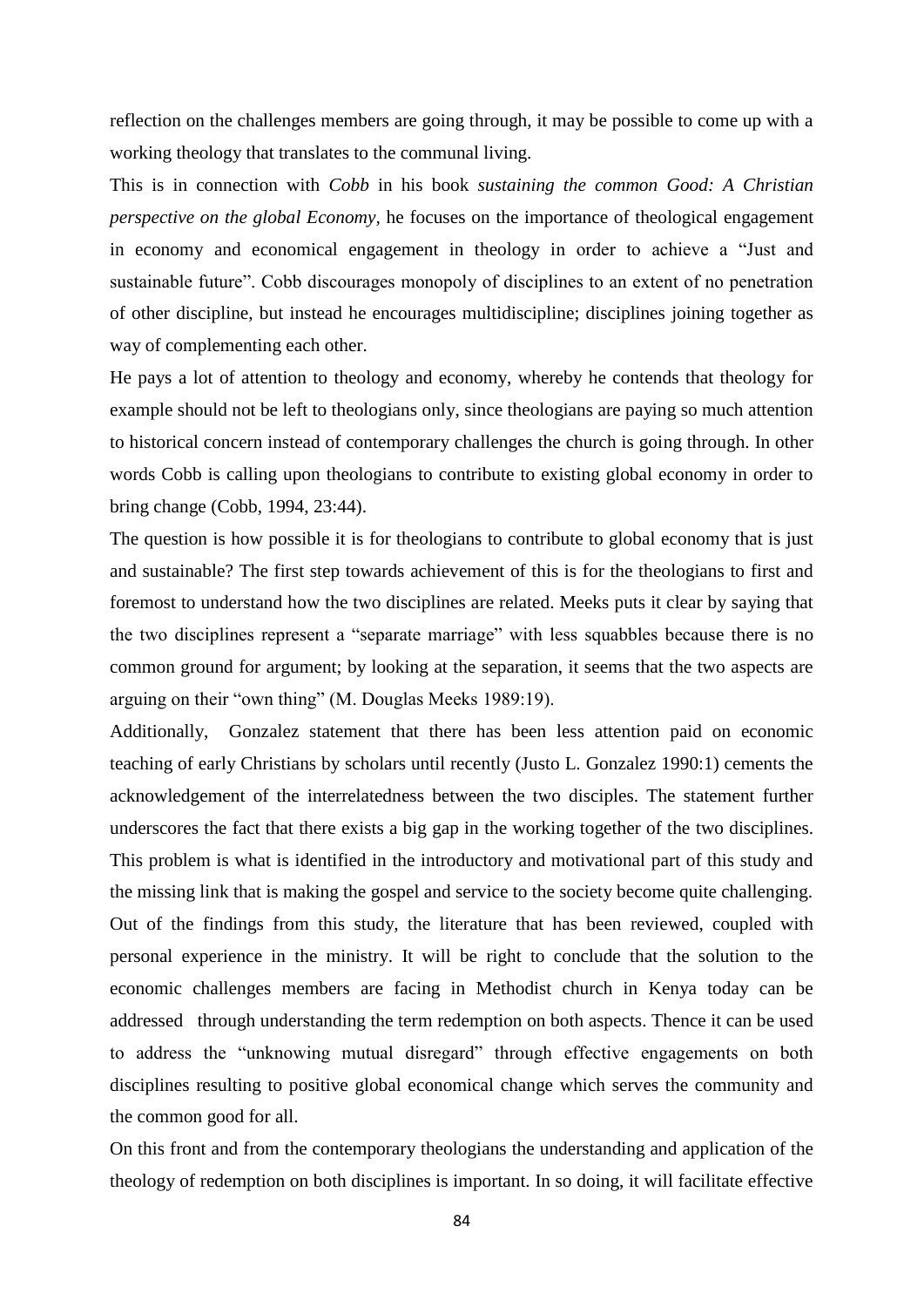evangelization and making of the gospel relevant in our society both within the Methodist Church and the Christianity fraternity. This will ultimately result to effective engagement of the members on transformative liberation which result to just and sustainable community that is common good for all.

## **7.7. Conclusion**

Following the discussion above from different models, it is clear that the integration of both material and spiritual aspects is important. We have seen that the Wesleyan method of holy clubs, integrated with the African concept of Indaba work towards empowerment of the local Kenyan Methodists who need to be involved in the finding of solutions and need to be encouraged in their daily lives. We see this already in biblical texts that show early Christians supporting each other through prayers and financially.

Contemporary theologians contribute to this insight by reminding us that we need to come up with a working theology that can address peoples' economic challenges they are facing as a way of achieving abundant living for all (McFague, 2000). There is a need for theology to engage in economy and economy to engage in theology as a way of achieving just and sustainable future (Cobbs, 1994).

Contemporary Christians can reconstruct their own divine economy, using the resources of early Christian traditions, and historical church sources, but with today's questions and methods (Grau, 2004). Theology and economy need to end the "unknowing mutual regards" by coming up with a common ground for argument as a way of ending the injustices that occur when we do not consider both theology and economy together (Meeks, 1989)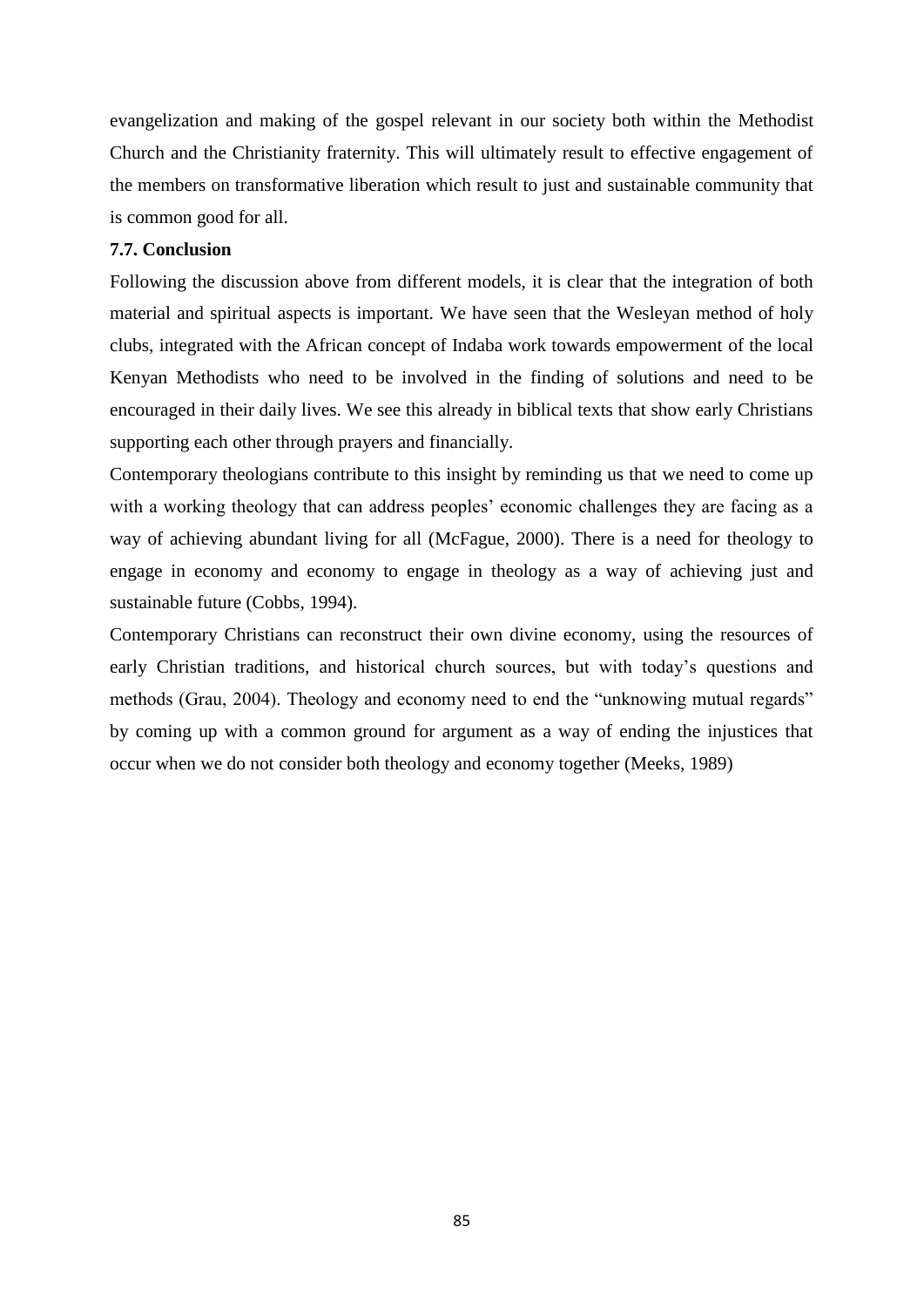# **Chapter 8: A Call for integrated redemption, Summary, conclusion and Recommendation**

## **8.1. Introduction**

This chapter is divided into three (3) sections. The first one covers both summary and the conclusion. The second section covers suggestions which entail areas for improvements in relation to this study and the third section covers recommendations for further studies.

### **8.2. Summary and conclusion**

In this study, I sought to answer the question of how the Methodist Church in Kenya can integrate both spiritual and material aspects of redemption as a way to empower their church members. In Chapter One the essence of integrating both spiritual and material aspects was vividly demonstrated. It was further demonstrated that the churches in Kenya are over spiritualizing most aspects of life hence turning a blind eye to other aspects of human life. This consequently affects the church negatively while in most cases it also results to suffering of members as it is indicated at motivation to this study section.

The same chapter critiqued the Pentecostal idea of "prosperity gospel" and its failure to yield positive results for the suffering members, the Church and the general society. This has raised an urgent need for alternative theology that can redeem the church, the Church members and the society from both material and spiritual challenges they are going through especially in Kenya.

Chapter Two gives a brief history of the Methodist church in Kenya and a history of Ruaraka Methodist church from which the case study in this research was based. Ruaraka Methodist church was selected due to its special focus and integration of holistic approach to ministry and its unique way of addressing both spiritual and material aspects of her members.

Literature relevant to this work and previous studies conducted in this field were also reviewed and discussed so as to underscore the significance of this study and the particular model of the case study used. The available studies indeed accentuated how necessary a study in this area is especially in the Kenyan context. This is because most people in Kenya are notoriously religious (Mbiti, 1969) yet most of the poor people are found in the church (Gilfford, 2009).

It also provoked several questions which this study sought to address. Further, based on the missing gaps, the studies so reviewed in this study, the state of the Churches in Kenya as well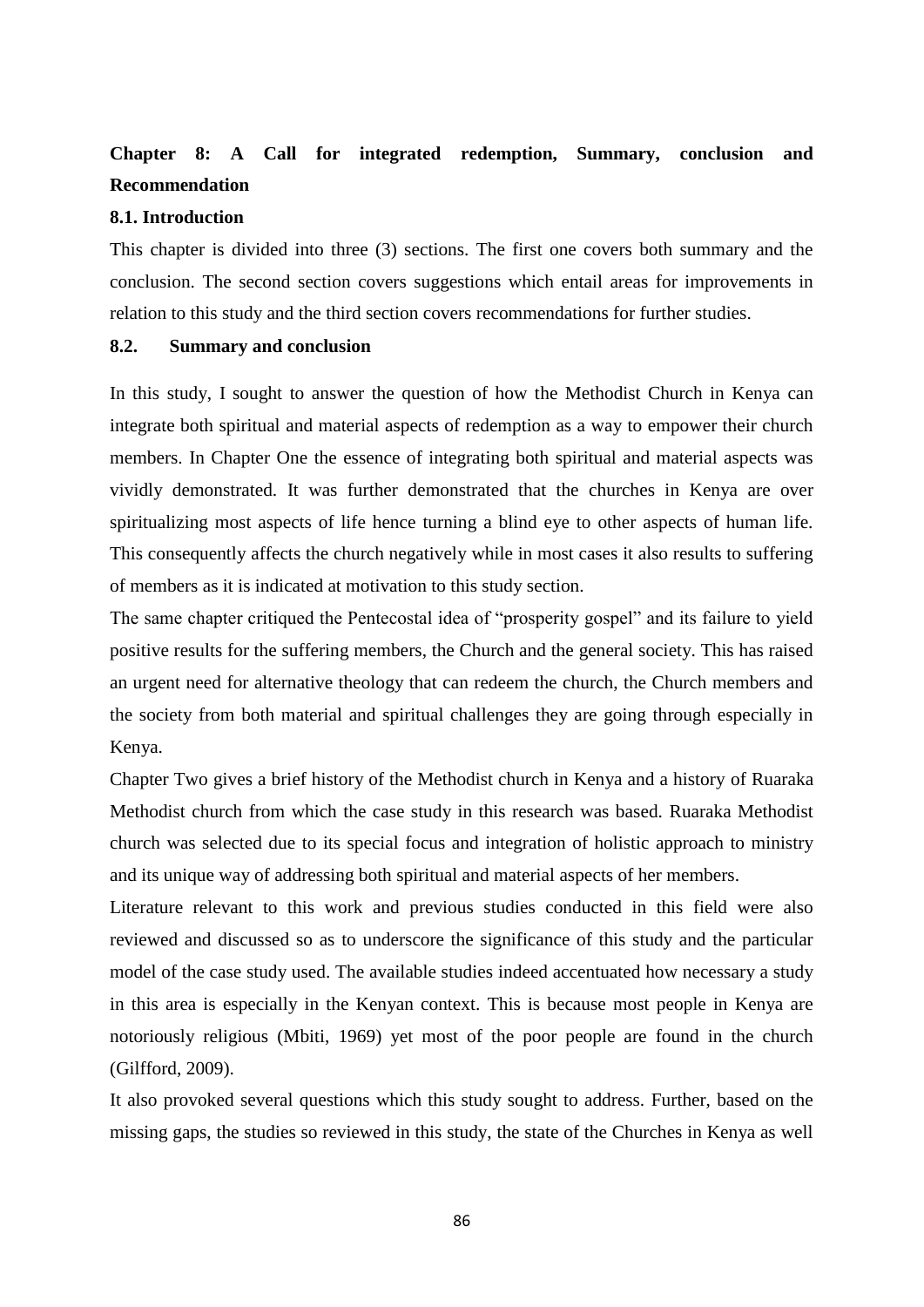as the existing model used by the Ruaraka MCK, the research questions in this study were formulated and areas of focus in this study were indentified.

In chapter three, bell hooks' pedagogy theory which embraces the concept of redemption, Indaba and empowerment was evaluated and further discussed in view of this study. The pedagogy theory is based on the premise of the participants voices being recognized (Indaba). Secondly, contributions made by various participants results to "resources" and the effective use of resources can lead to an "open learning community" (empowerment).

Engaged pedagogy leads to "performative aspects" and "reciprocity" meaning that the teacher or the pastor will call their students or members to participatory effective engagement which lead to change or new invention. Likewise, effective participation consists of accountability, informative, local organization and transparency. The use of engaged pedagogy can lead to empowerment of all participants through recognizing their contributions. This is why the theory was chosen as the best theory that fits for this study. For instance one of the informants observed that financial empowerment is one of the reasons as to why they engaged in economy or financial empowerment ways.

There was room to listen each other needs, concerns and proposals and out of that they come up with AMEKA SACCO project to help them address their financial challenges. Additionally, to broaden our understanding of empowerment, *Empowering Diakonia: A perspective from the world council of churches* was evaluated. The five empowerment dimensions are used as a mirror to show how the five aspects fit and relates to the case study used in this study. These include the vision, normative, need-oriented, contextual and transformative aspects.

In the same chapter I have also tried to show the meaning of the term redemption and indaba. Redemption is described as self-redemption (redemption from sins), structure redemption (redemption from corrupt structure) and the environmental redemption (redemption of environment). This means that the term redemption has reached further than individual and society to the environment. The combination of the three aforementioned dimensions of redemption can lead to empowerment of church members. Indaba is described as different way of doing business whereby a group meets for a decisive discussion in order to find out the profound convergences which hold the group together for communal living. The main objective of indaba is that all participants feel at ease, their voices are recognized and the objective of the group is essentially meant.

Chapter four focused on the methods and data collection procedure. This study employed interviews as a method of data collection and the type of interview used is unstructured one.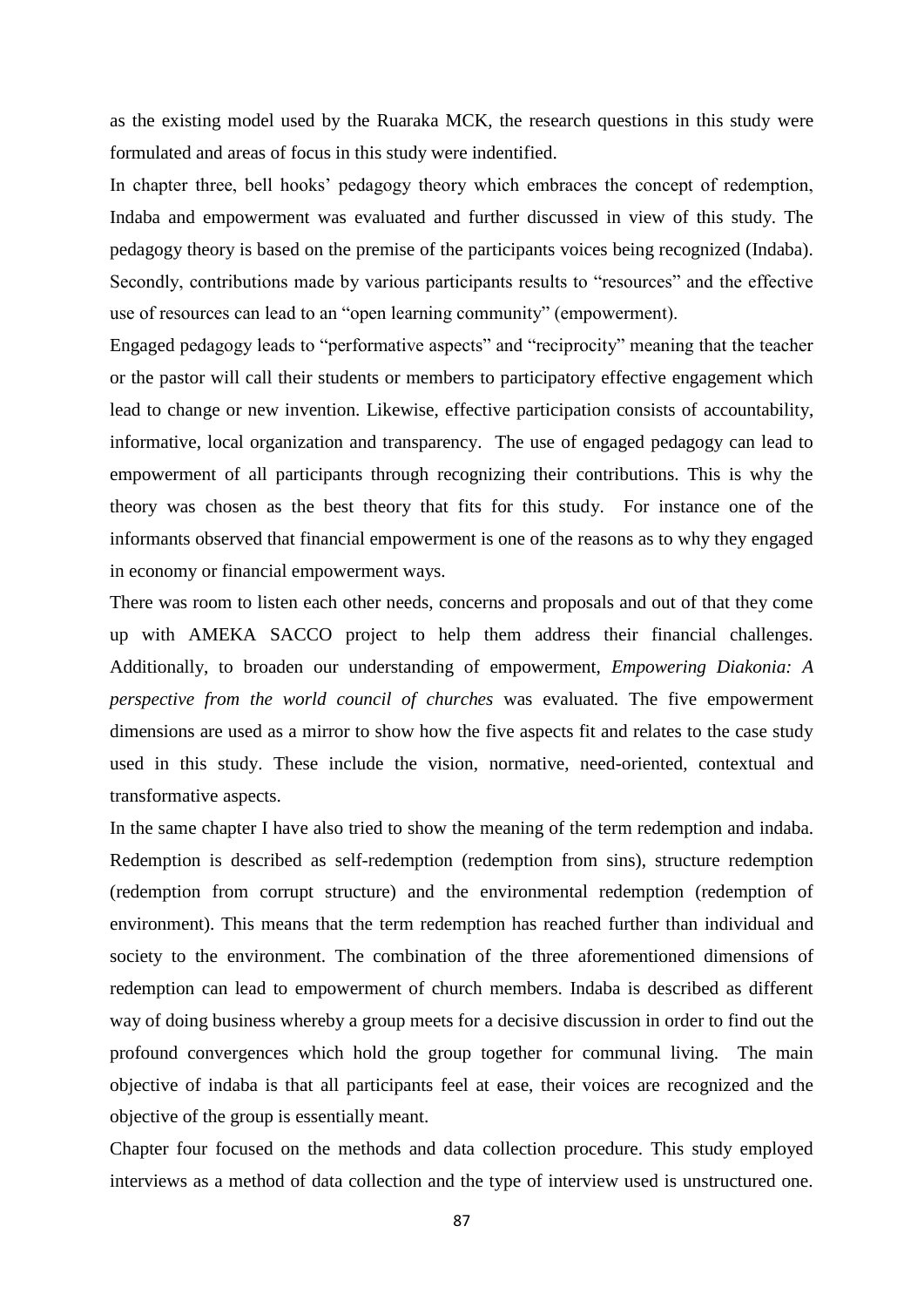This method was selected based on the nature of this research work whereby it provided possibilities to get more information from the informants especially from the past. It further provided for the freedom to ask supplementary questions whenever there was need to do so. It gave room to alter the sequence of the interview questions when there was need and gave an opportunity to get extra information above verbal answers given by the participants. These verbal answers and follow-up questions were very valuable in getting to the core of spiritual and material aspects of human living as well as the participants perspective on the two issues. Further, in addition to the interview questions, tape recording instead of note taking was used and it provided a humble time to concentrate and follow respondents' argument attentively without interference. Through the use of interviews as discussed above it was able to get detailed in -depth information from the informants that facilitated in data interpretation and presentation, the discussion of findings and also the data has been used in discussion in different chapters.

A former university classmate who is now a clergy was used as gate opener. Twelve interviewees were interviewed and they represented a balanced and inclusive sample size capable of generating quality data for the study. Purposive sampling also employed since this study did not seek to sample research participants on a random, seven (7) men and five (5) women were interviewed as a way of ensuring gender parity in the study.

In all instances cases, participants' anonymity was ensured and participants were made aware of this before they consented to participate in the study. To ensure utmost observation of ethical issues, accuracy of the information given and protection of the informants' autonomy, the no deceptions involved, the appropriate language was used and confidentiality was maintained. There were a number of challenges faced such as time consuming because of open ended questions, Financial constrains in both transport and accommodation, long procedure to access the participants and Data transcribing as well as language translation.

Chapter five discusses how AMEKA SACCO model was initiated by the Kasarani Estate Fellowship at Ruaraka Methodist Church. The model was initiated by the fellowship to assist members to achieve financial stability and freedom. For example majority of the informants said that the model was an outcome of the realization that economically empowered Christians would embrace God more. At the same time, participants indicated that financial freedom contributed in a big way in ensuring peace of mind hence giving more time and ability to participate in the work of God and the mission of the Church.

The motivation behind the initiation of the model was empowerment of the members. In this regard, majority of the informants said that the model was established in order to strengthen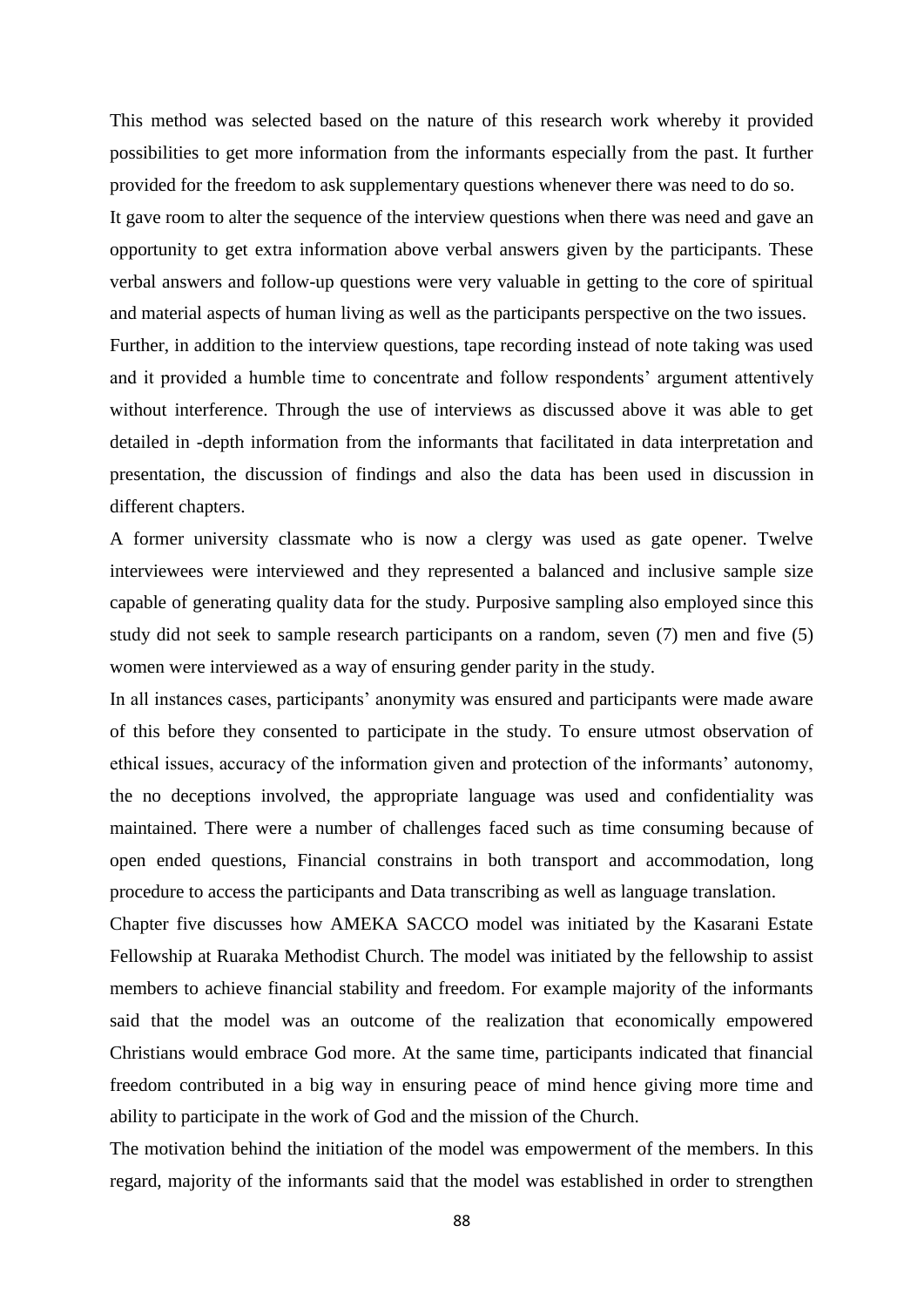the members financially so that they could either start their own income generating projects or to further their studies as a way of empowering themselves.

Informants had variation of experiences although the bottom line of it all was empowerment. For example some informants said that it was through the AMEKA SACCO that they were able to achieve their dream like completing their studies hence getting better paying job and through that they are independent instead of dependent on others. Other respondents argued that the model gave them an opportunity to save and specifically to save with other believers.

The study found out that AMEKA SACCO has transformed many peoples' lives; such as Kasarani estate fellowship member, Ruaraka Methodist church members and the neighboring community. The majority of the informants said that the model has changed their lives positively whereby they no longer depend on AMEKA SACCO loan any more but through their income generating projects they are in a position to support them as well as save with AMEKA SACCO. The informants also said that the church values such as hard work, honesty and love helped a lot especially on repayment of loans.

Chapter six discussed several findings of the study: First, many of the economically distressed church members were the primary reason why the stakeholders thought of how best they could address the challenges facing their members. As a result of several thoughts and searching and sharing, AMEKA SACCO was born. Most of the informants confirmed that the initiation was to strengthen members financially.

The second factor discussed is the function of prayer and the work of a minister. The persistent, pathetic and challenging living conditions, dire financial needs, stressful living conditions inspired the formulation of the SACCO. Thirdly, empowerment was the main reason that motivated the Kasarani Estate Fellowship leaders and members to engage in material aspects. The majority of the informants said that they joined AMEKA Sacco because they needed money either to pay for their school fees, for further studies or to start some income generating projects such as rearing chicken, shoe shop, salon and Restaurants.

Another aspect is that both spiritual and material aspects play different roles which are meant to complement each other. For example the informants said that the Ruaraka Methodist church has been benefiting from AMEKA SACCO through the annual tithes, offering and thanks giving from the members. They noted that the church's financial situation has improved significantly compared to the time before the establishment of AMEKA SACCO. They noted that even though giving can be attributed to the growth of Church membership which has also been facilitated by the SACCO membership, giving per person had also increased tremendously.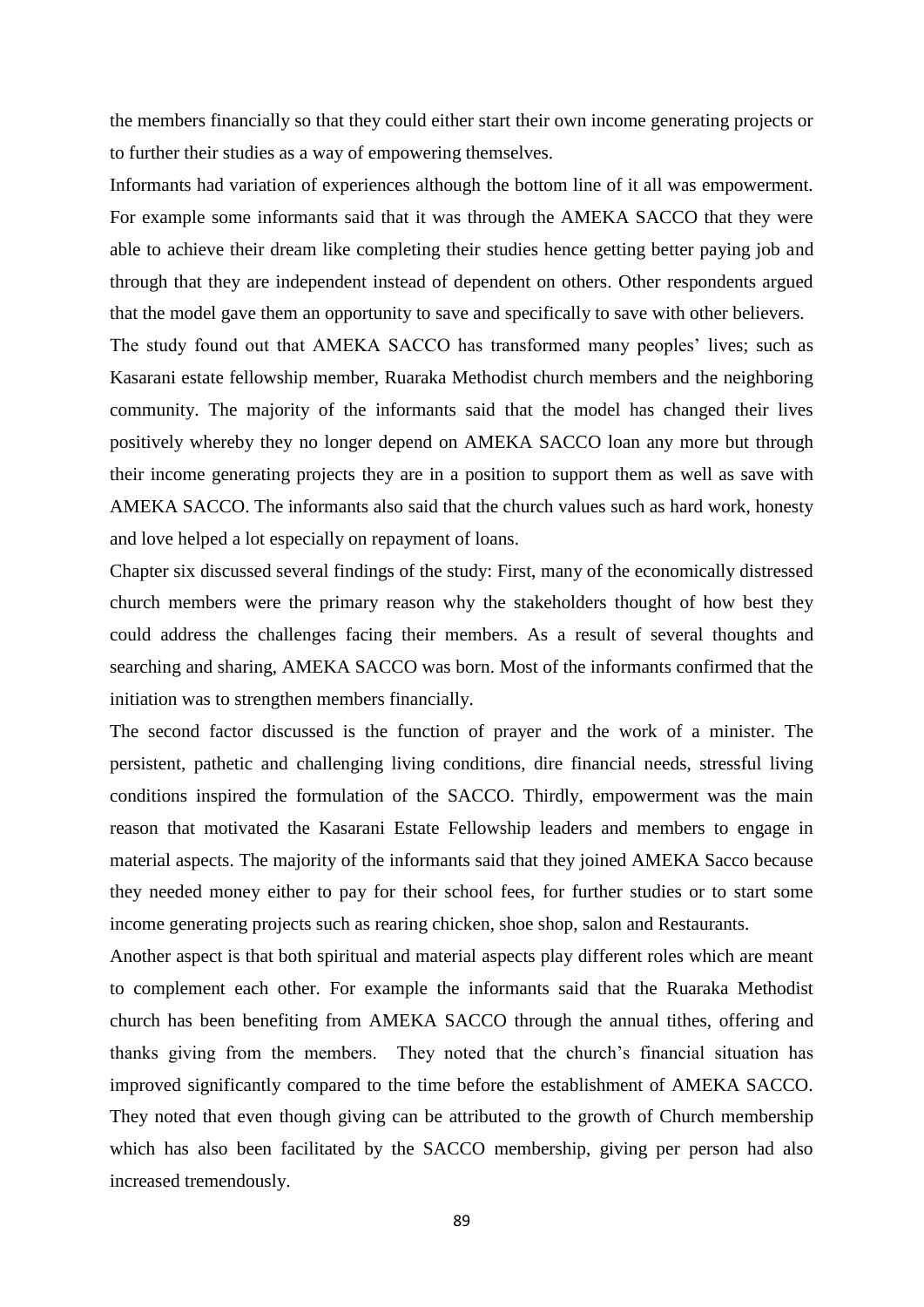Fifth, the study found out that financially stable members embrace God more. Majority of the informants argued that AMEKA SACCO was established as a realization that financially stable members embrace God more.

Chapter seven presents a critical analysis of various texts and concepts from the Christian traditions that have shaped how Christians have thought about relationship between spiritual and material aspects. I have shown how Wesleyan holy clubs were similar to the practice of indaba in the case of AMEKA SACCO. This is depicted in coming together of members and giving room for each member to share their journey of faith experiences. As a result of coming together and sharing among themselves, members develop rapport, trust and mutual trust hence they are able to freely to share their concerns, worries and challenges among themselves (Indaba).

The concept of empowerment is realized through the members pooling together their resources as seen in early Christian church and replicated by the AMEKA SACCO members. This has led to mutual benefits for all members hence translating to the common good for all. For example some of the informants said that through borrowing the loan from the AMEKA SACCO, they have been able to gain financial independence instead of being dependents (Empowerment) on others.

The notion of holistic spirituality is described in this chapter whereby according to the Wesleyan tradition it is not possible to separate religious practices of Christians from that of the world in which they live. John Wesley taught his church on importance of balancing the work of mercy and the work of piety. This is the same with AMEKA SACCO model whereby the main reason for members to engage in economics is in to address members' holistic life needs and challenges.

The idea of mutual accountability according to Wesleyan tradition simply means being each other's keeper in love. The same is depicted in AMEKA SACCO model whereby the members are trying their best to see to it that they eliminate economic suffering among themselves through willingness of members to save with the Model hence the savings are translated into loan to help those in need.

The building of local economy in both models applied bottom up strategy and not top bottom strategy. The local economy as depicted in AMEKA Sacco is what has enabled the Kasarani fellowship members to build a community that stand up. For example some respondents said that they acquired their own permanent residential houses through the loan they acquired from AMEKA SACCO. Through this they said that they no longer pay house rent, but the money they used to pay house rent is what they are using to pay the SACCO loan.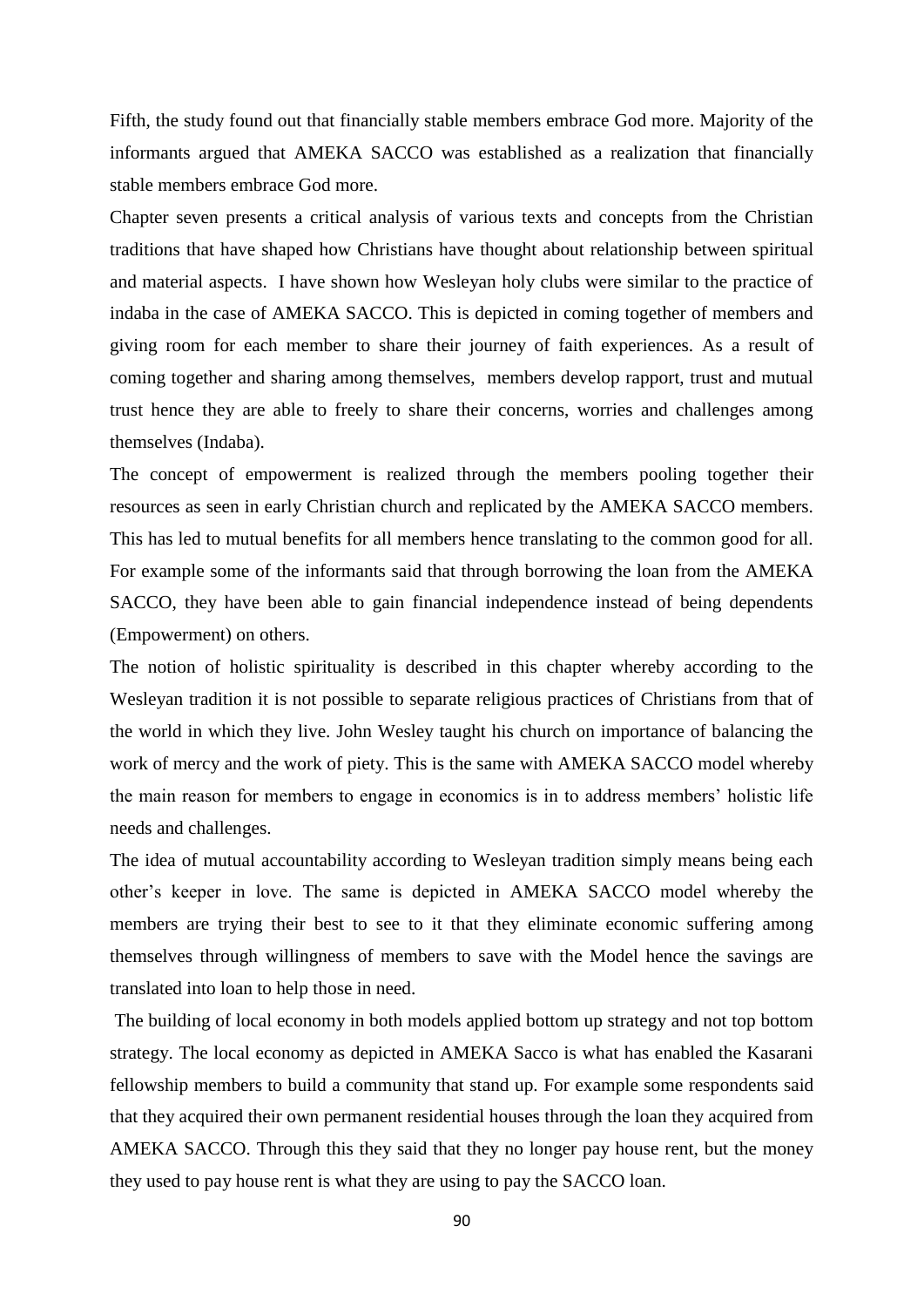Thoughts and reflection from some of the contemporary scholars who uphold the integration of the material and spiritual aspects such as Grau, mcfague, Meek and Cobb have also been discussed in this chapter. Professor Marioon Grau; a professor of missiology at the Norwegian school of Theology, MF, is calling theologians to come up with alternative ways of viewing the world in relation to tradition "divine economy" thinking. On the other hand, Mcfague is calling on Christians to come up with a "working theology" in order to address the economic challenges faced by the people today.

In the same vein, Meek is calling upon theologians and economist to end the "unknown mutual disregard" through coming up with a "common ground" for argument. This point is echoed by Cobb who calls upon theologians to contribute to the existing global economy in order to bring change which translate to "just and sustainable future".

Some of the suffering and challenges that the church members in Kenya go through have also been demonstrated and reasons for their existence shown. This is shown in the motivation to this study, the discussion of the data in chapter six and chapter seven some of these are: divorce among church members due to poverty and other marital challenges. At the same time young people engaged in excessive drinking of alcohol to relieve "stress" and in prostitution to get money to take care of themselves.

Other vices and challenges pointed out include the populace as well as the church members engaging in illicit brew in order to get money to feed their families. Lastly, the swollen numbers of infant mortality due to lack of money to take them to the hospital and inability to afford a decent meal. Therefore the alternative theology proposed in this study can be used to address some of the above mentioned economic challenges members are facing.

The hope of this study is to recommend to the Methodist church in Kenya to seek to take the challenges and the plights of her members seriously and to make use of the model discussed in this study to address members' economic and social problems. If the church applies these insights and practices, it will be possible to accomplish its mission and serve God as expected. The alternative theology this study offers is the one that seeks to fulfill God's greatest commandment of love as a way of accomplishing our purpose here on earth. This is because as the bible states in Mathew 22:36-40, there is nothing greater than love in the world. Love of God and love of man results to holistic approach to ministry which translates to a happy live (Kassmann, 2007:33). She further notes that the concept of worship or devotion is only complete when God's love for the world is demonstrated through justice and compassion. The above aspect of love results to the alternative theology that addresses the visible breakdown of community and family by taking seriously the members real economic, social problems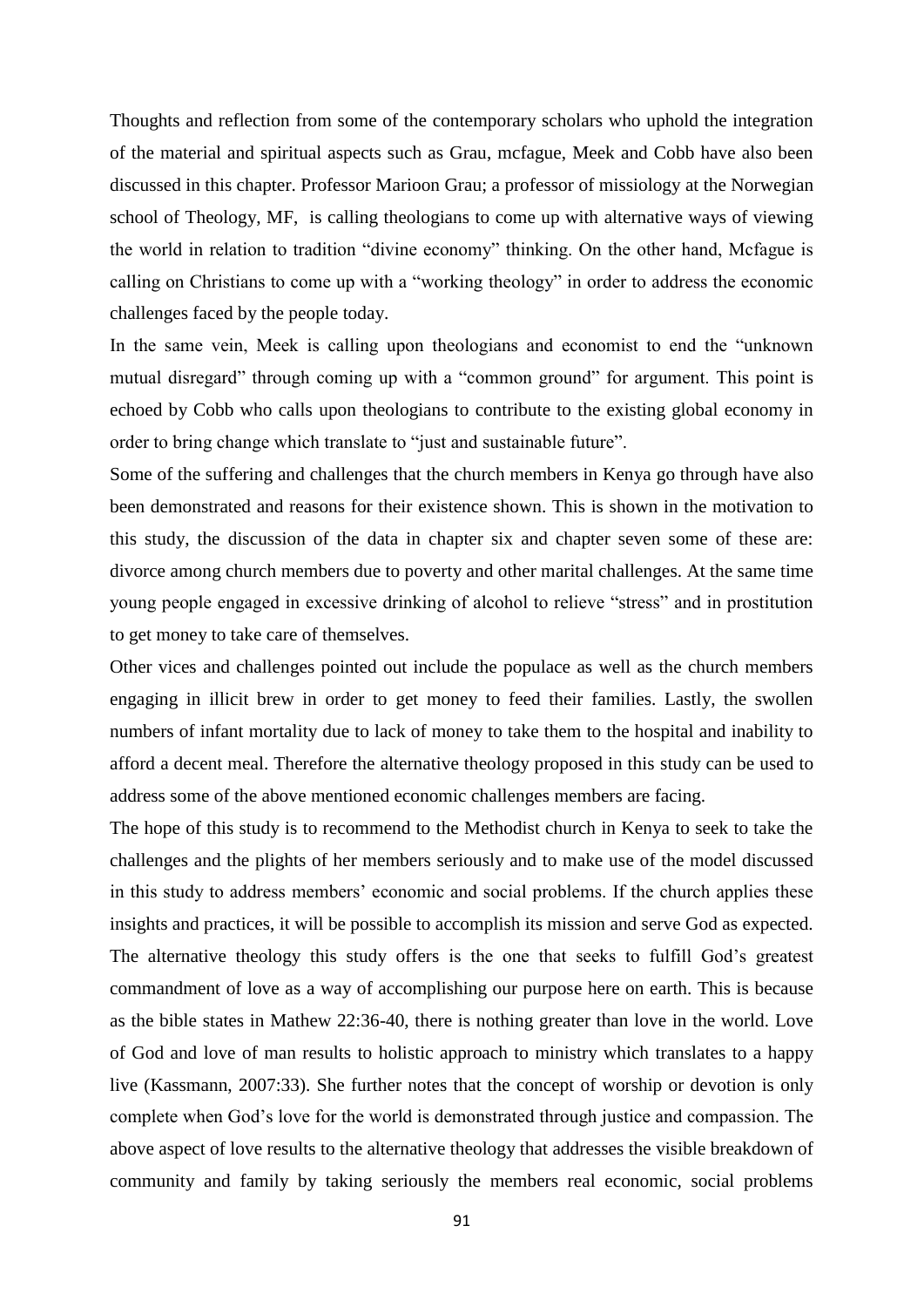alongside spiritual aspects. This will ensure that members are not abandoned and left struggling with their existential needs as demonstrated at the motivational part of this study.

## **8.3. Suggestions for improvement**

Based on the research findings; if the Methodist church in Kenya will integrate spiritual and material aspects of shared participation in redemption then it will be possible to empower church members and contribute in addressing their plights and concerns. In order to addresses the challenges and concerns that the Church members are going through, the church should practice holistic approach to ministration. These concerns include spiritual, economic, social and political issues.

## **8.4. Recommendation for further studies**

This study focuses on Empowerment: integration of spiritual and material aspects of redemption in the Methodist church. Therefore further studies should be carried out on how the theology of pastoral visitation can be applied in addressing other challenges that church members are facing alongside spiritual aspects.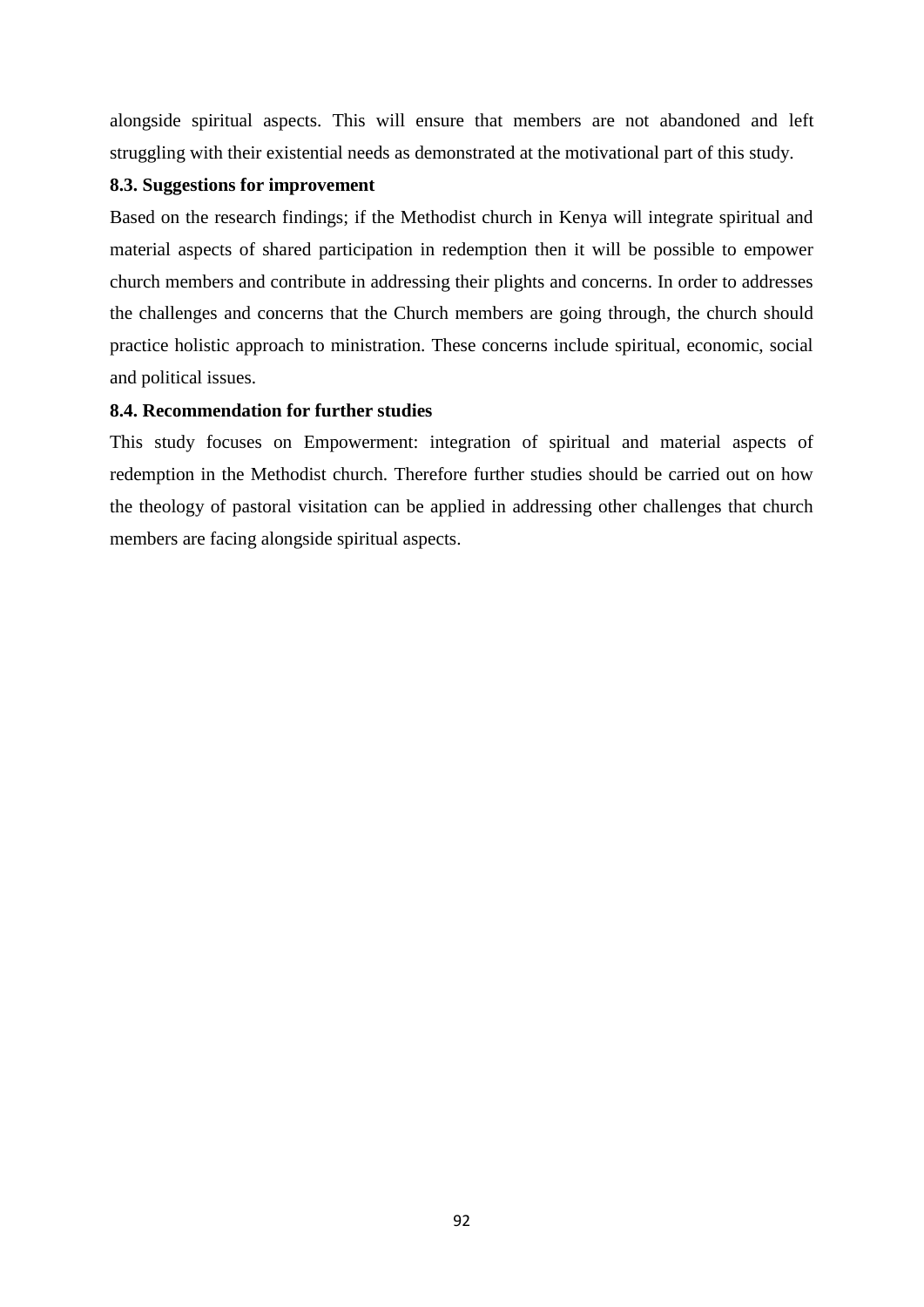## **Bibliography**

Alkire, S., (2002) Valuing Freedoms, Oxford: Oxford University press.

Anderson, Dick (1994)We felt Like Grasshoppers: The Story of the Africa Inland Mission.Nottingham: Crossway Books.

Bryman, Alan (2012). Social research methods (4th Edition), Oxford: Oxford University Press

Christine Hamilton-Pennell, (2009) [Growing Local Economies, Inc.](http://www.growinglocaleconomies.com/)

Curt Cadorette, Marie Giblin, Marilyn J.Legge and Marry H. Snyder (1997) Liberation theology: An introductory reader: Maryknoll; New York

David H. Kelsey (2005) Imagining Redemption:Westminster John Knox Press; United State of America(USA)

Deryke Belshaw, Robert Calderisi, and Chris Sugden (2001) Faith in Develop: Partnership between the World Bank and the churches of Africa: A Copublication of the World Bank and Regnum Books International; United state of America (USA).

Gitonga, Nahason (2008) Evanelization and Inculturation in African Context.Kijabe: Today in Africa

<http://www.wvdiocese.org/pages/pdfs/LambertIndabaGroups.pdf> (Accessed February 15, 2016)

[http://bishop.jmstanton.com/Lambeth\\_rep\\_indaba.htm](http://bishop.jmstanton.com/Lambeth_rep_indaba.htm) (Accessed February 15, 2016)

[http://www.theguardian.com/environment/2015/dec/11/climate-change-negotiations-in-paris](http://www.theguardian.com/environment/2015/dec/11/climate-change-negotiations-in-paris-close-to-the-finishing-line-say-french)[close-to-the-finishing-line-say-french](http://www.theguardian.com/environment/2015/dec/11/climate-change-negotiations-in-paris-close-to-the-finishing-line-say-french) (Accessed 25 March, 2016)

[http://www.theguardian.com/environment/2015/dec/11/climate-change-negotiations-in-paris](http://www.theguardian.com/environment/2015/dec/11/climate-change-negotiations-in-paris-close-to-the-finishing-line-say-french)[close-to-the-finishing-line-say-french](http://www.theguardian.com/environment/2015/dec/11/climate-change-negotiations-in-paris-close-to-the-finishing-line-say-french) (Accessed march 17, 2016)

[http://www.theguardian.com/environment/2015/dec/11/climate-change-negotiations-in-paris-](http://www.theguardian.com/environment/2015/dec/11/climate-change-negotiations-in-paris-close-to-the-finishing-line-say-french)

[close-to-the-finishing-line-say-french](http://www.theguardian.com/environment/2015/dec/11/climate-change-negotiations-in-paris-close-to-the-finishing-line-say-french) (Accessed February 11, 2016)

[http://methodistchurchkenya.org](http://methodistchurchkenya.org/) (Accessed March 6, 2016)

<http://wesley.nnu.edu/john-wesley/>(Accessed 23 March, 2016).

<http://wesley.nnu.edu/john-wesley/>(Accessed 23 March, 2016)

<http://www.sacred-texts.com/chr/calvin/> (Accessed 25 April, 2016)

John B. Cobb Jr (1992) Economic Ecology and Justice: sustainability: University of Georgia pres, Maryknoll, New York

John B. Cobb, Jr (1994), sustaining the common good: A Christian perspective on the global economy: the pilgrim press, united state of America.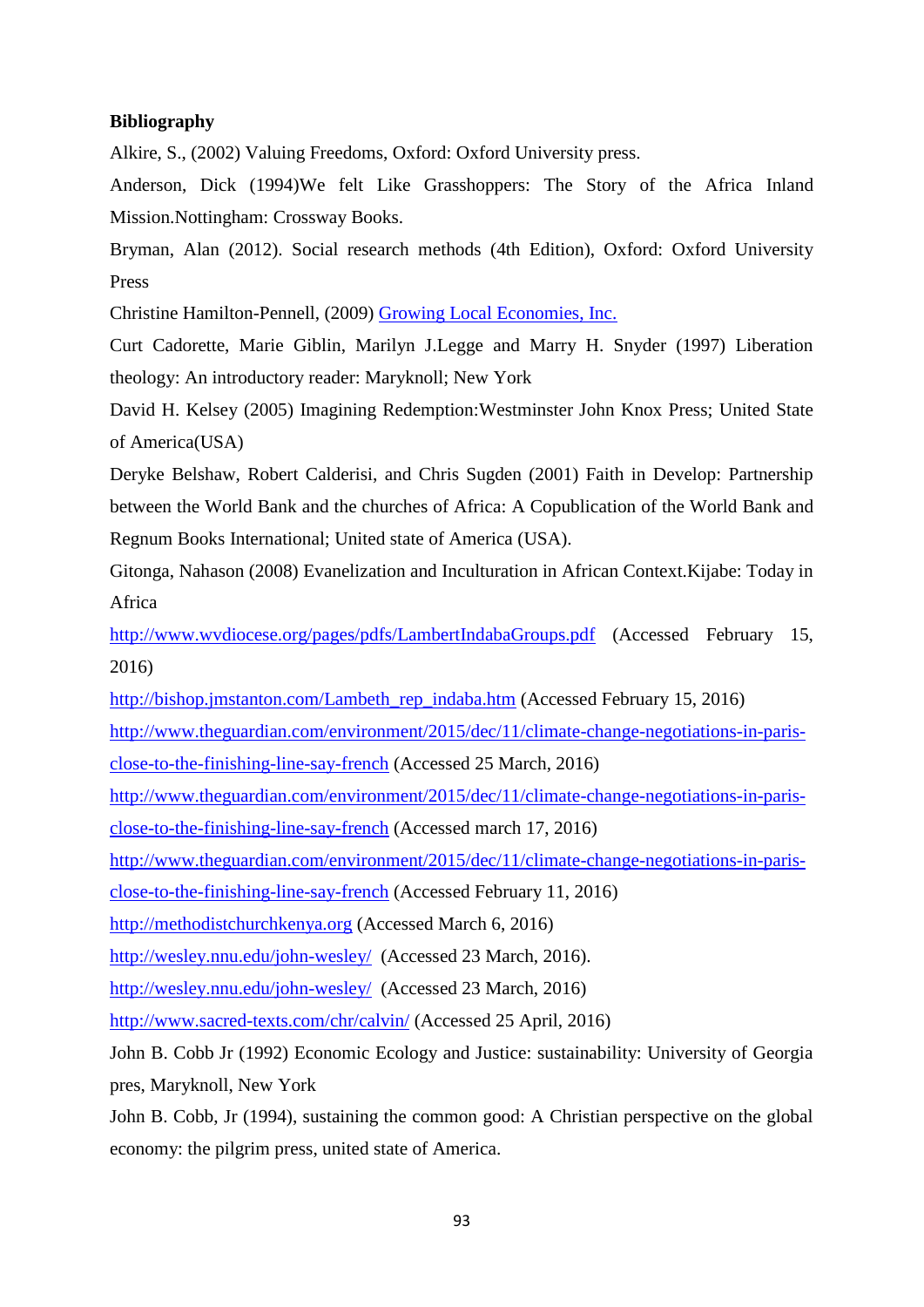John Barton and John Muddiman (2001) the oxford Bible commentary: oxford University Press; New York

Justo l. Gonzalez (1990) Faith and wealth: A History of early Christians ideas on the origin, significance, and use of money: Harper and Row, publishers, San Francisco; New York Kenneth Cracknell and Susan J. White (2005) An Introduction to world Methodism:

Cambridge University Press; United Kingdom (UK).

Lawrence S. Cunningham and Keith J. Egan (1996) Christian spirituality: Themes from Tradition; PAULIST PRESS, New York

Lewis, A.W. (1995) the theory of economic Growth, London: George Allen and Unwin.

Margot Kassmann (2007) With Hearts, Hands and Voices: spirituality for Everyday life: WCC Publications, Geneva

Marion Grau (2004) of Divine Economy: Refinancing Redemption: New York, London

Mbiti John, S., (1969) African Religion and philosophy: Heinemann; London

Methodist Church in Kenya (1996) Standing Order, Kijabe Press: Nairobi

Methodist Church in Kenya (2008) Ruaraka MCK, Strategic plane: Ruraraka: Nairobi

Monchinski Tony (2008) Critical pedagogy and the everyday Classroom: springer; New York

Nthamburi, Zablon John (1982) A History of the Methodist Church in Kenya.Nairobi: Uzima Press

Paul Gifford (2009) Christianity Politics and Public life in Kenya: Hurst and company, United Kingdom

Paul W. Chilcote (2002) Wesleyan Tradition: A paradigm for Renewal: Abingdom Press Nashville; United State of America (USA).

Paulo Freire (2014) Pedagogy of commitment: paradigm Publishers; United states of America (USA)

Pepi Leistyna, Arlie Woodrum, and Stephen A. Sherblom (1996) Breaking Free: The transformative power of critical pedagogy: Harvard Educational Review; Cambridge.

Ronald Nicolson (2008) persons in community: African Ethics in a global culture: University of KwaZulu-Natal Press; South Africa.

Rosemary R. Ruether (2000) Introducing Redemption in Christian Feminist: The Pilgrim press; United State of America (USA)

Sallie McFague (2000), Life Abundant: Rethinking Theology and Economy for a Planet in Peril: Fortress Press Minneapolis, Augsburg fortress the reconstruction of a divine commence Sallie McFague (2000), Life Abundant: Rethinking Theology and Economy for a Planet in Peril; Fortress Press Minneapolis, Augsburg fortress the reconstruction of a divine commence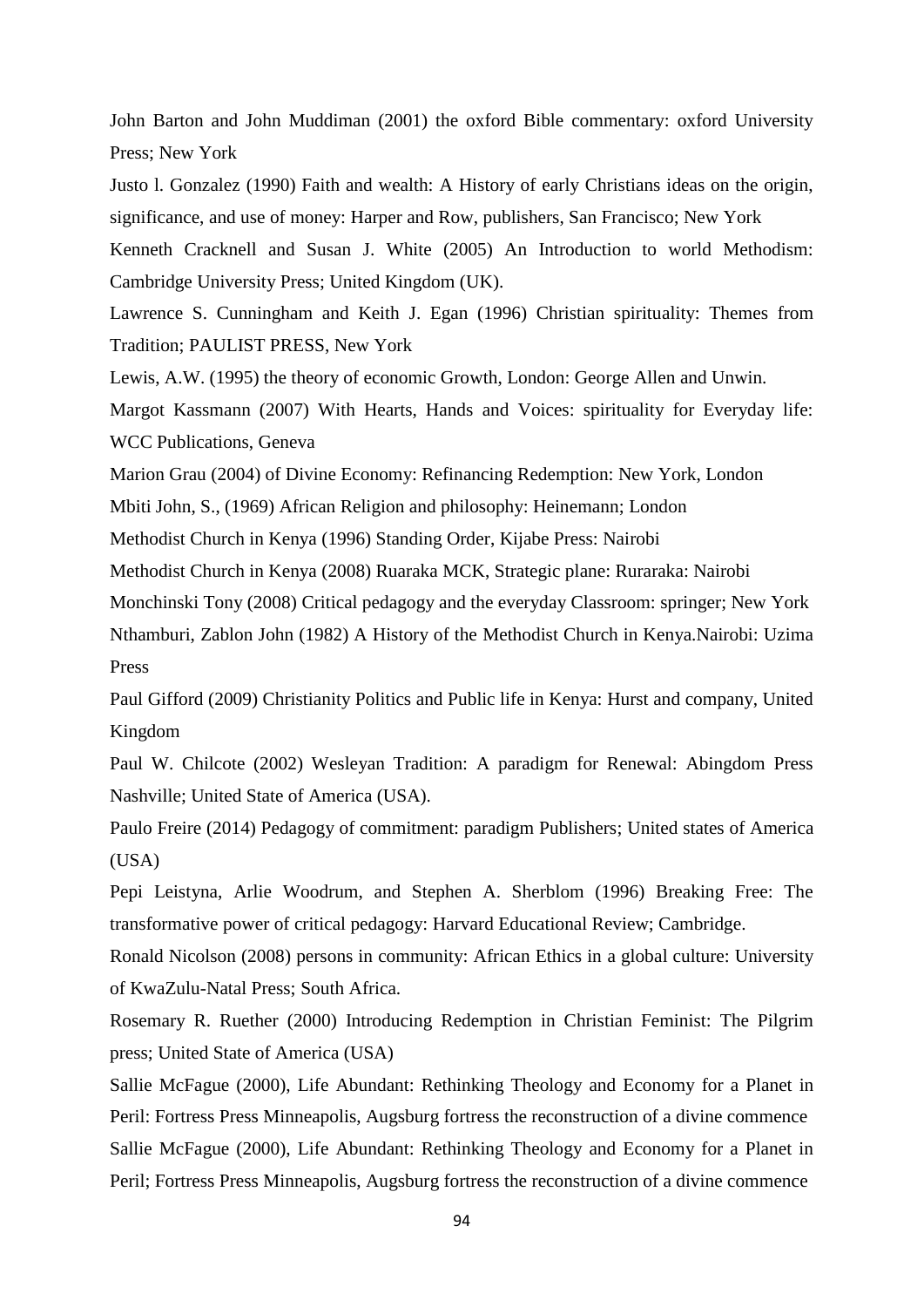Tokunboh Adeyemo (2006) African Bible Commentary: world a live publisher; Nairobi-Kenya

Tony Monchinski (2008) Critical Pedagogy and everyday Classroom: Springer; New York Wilber, C. and Jameson, K., (1980) 'Religious Values and social limits to development', World development.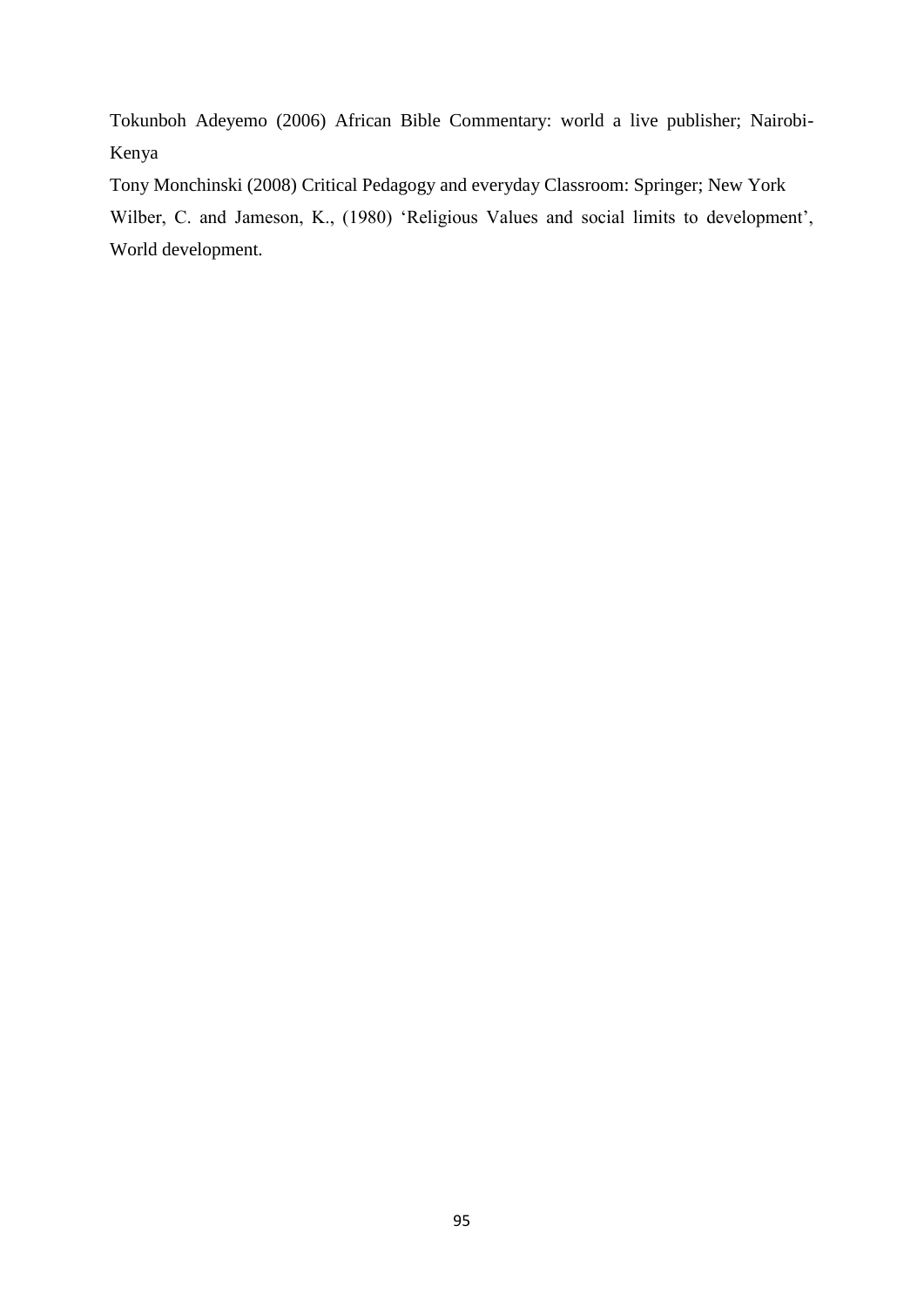## **Appendix 1: Interview questions**

## **Interview questions for AMEKA SACCO Leaders**

- 1. What is the meaning of AMEKA
- 2. When was AMEKA SACCO established
- 3. What is the vision of the AMEKA SACCO?
- 4. What are the requirements of becoming a member of the AMEKA SACCO?
- 5. What was the motivational behind AMEKKA SACCO?
- 6. What are your experience as a leader and a member of AMEKA SACCO?
- 7. What challenges do you face in your leadership position?
- 8. What challenges do you encounter in the running of the AMEKA SACCO?
- 9. How does AMEKA SACCO empower you as a leader?
- 10. How does AMEKA SACCO empower its members?
- 11. In which ways does AMEKA SACCO transform the Church/community?
- 12. What are the influences of the Methodist doctrines on AMEKA SACCO?
- 13. What prompted the establishment of AMEKA SACCO?

## **Interview questions for AMEKA SACCO Members**

- 1. In your own understanding, what is the meaning of AMEKA SACCO?
- 2. Do you have an idea of how the AMEKA SACCO came about? If yes, kindly explain.
- 3. When was the AMEKA SACCO established?
- 4. What are some of the reasons that prompted the establishment of AMEKA?
- 5. What motivated you to join the AMEKA SACCO?
- 6. What is your experience as a member of the AMEKA SACCO?
- 7. How has AMEKA SACCO impacted you as member?
- 8. In which ways has AMEKA SACCO transformed the Church/Community?
- 9. What is the influence of the Methodist church teachings and values on the AMEKA SACCO?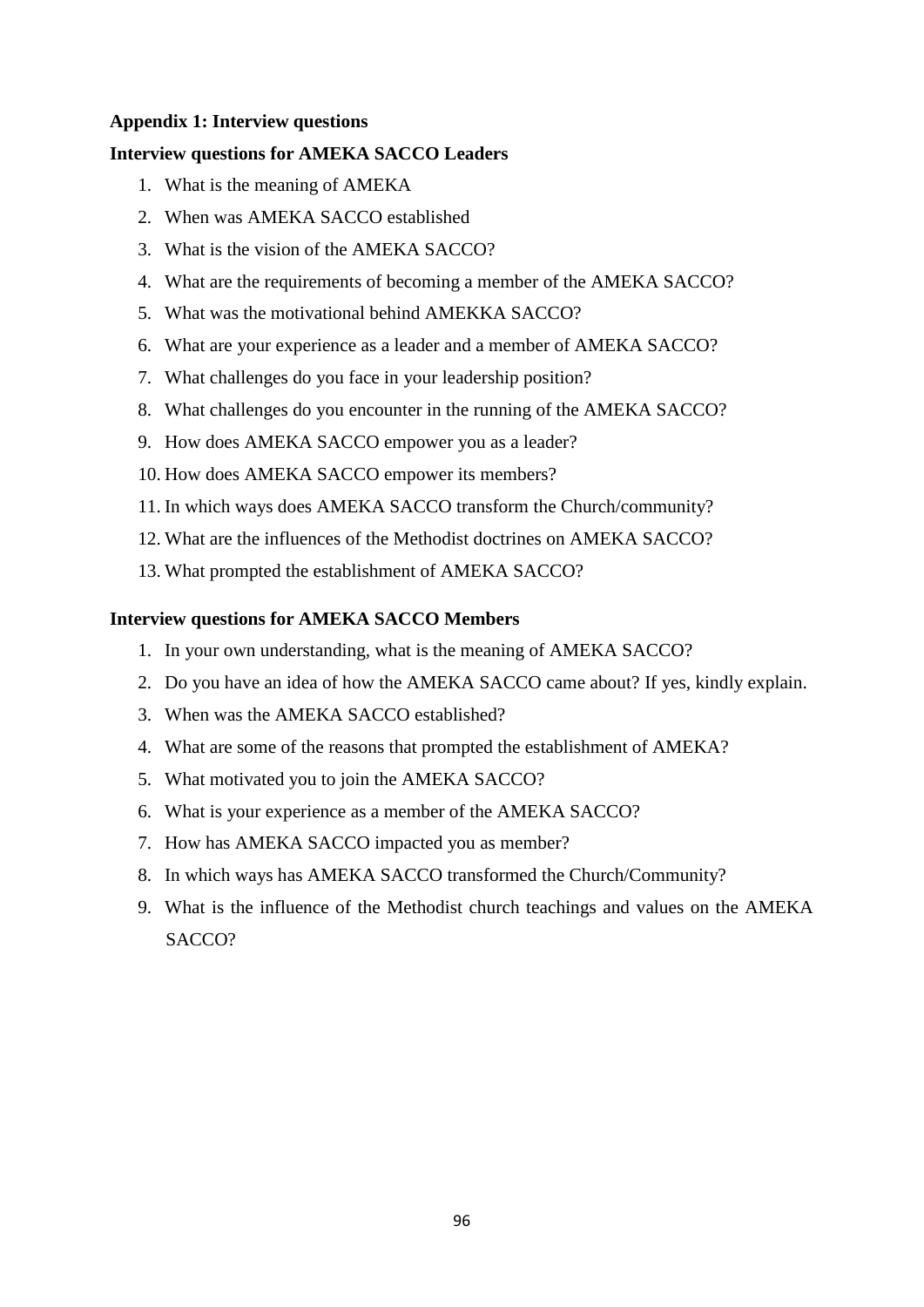#### **Appendix 2: Consent Form**

### **Request for participation in a research project**

The aim of this study is to investigate how the church can contribute to the empowerment of the church members in a wholistic way and the transformation of the society.The study will be carried out at Ruaraka Methodist Church Kasarani Estate Fellowship members who are also members of the AMEKA SACCO.

### **Background and purpose**

Integrating spiritual and material aspects of by the church has been identified as one of the ways in which the church members can be empowered wholistically. The aim of this study is to investigate ways in which the church can integrate both spiritual and material aspects of shared participation in redemption within the Methodist Church in Kenya.

This study is a Master Thesis conducted by Lairangi Jeniffer Kinya, a Master of Religion Society and Global Issues Student at Norwegian School of Theology, MF.

### **What does the study entail?**

You are requested to participate in an interview that will take between one hour to one and half hours.

## **Potential advantages and disadvantages**

Participation to this study gives the stakeholders of AMEKA SACCO an opportunity to reflect on the societies past, present and future well at the same time giving them to possibly find out some of their weaknesses and strengths. It also gives an example to other churches on how faith can be best integrated with material aspects or physical needs for a wholistic ministration.

#### **What will happen to the information about you?**

The samples and data that are registered about you will only be used in accordance with the purpose of the study as described above. All the data will be processed without name, ID number or other directly recognisable type of information. Only authorised project personnel will have access to the list of names and be able to identify you. It will not be possible to identify you in the results of the study when these are published. Data from this study will be stored in a secure hard disk with password.

## **Voluntary participation**

Participation in the study is voluntary. You can withdraw your consent to participate in the study at any time and without stating any particular reason. This will not have any consequences for your further treatment. If you wish to participate, sign the declaration of